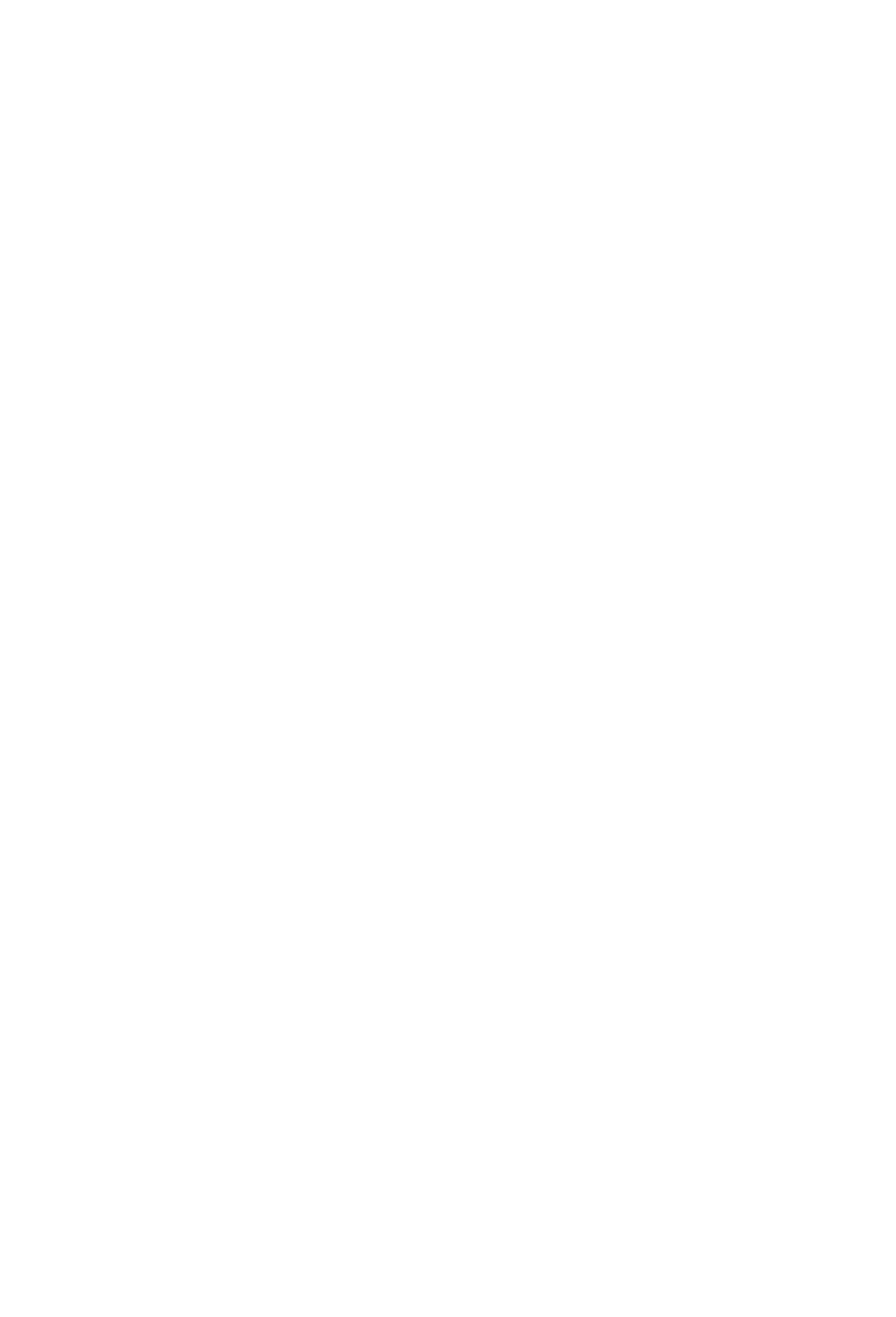# **TABLE OF CONTENTS**

|            | <b>CHAPTER I: ANNUAL FINANCIAL STATEMENTS OF</b>   |  |
|------------|----------------------------------------------------|--|
|            |                                                    |  |
| 1.1        |                                                    |  |
| 1.2        |                                                    |  |
|            |                                                    |  |
|            |                                                    |  |
|            |                                                    |  |
|            |                                                    |  |
|            | <b>CHAPTER II: REVISED BUDGET ESTIMATES OF THE</b> |  |
|            |                                                    |  |
| 2.1        |                                                    |  |
|            |                                                    |  |
|            |                                                    |  |
| 2.2        |                                                    |  |
| 2.3        |                                                    |  |
| 2.4<br>2.5 |                                                    |  |
| 2.6        |                                                    |  |
| 2.6        |                                                    |  |
|            |                                                    |  |
|            | <b>CHAPTER III: ECONOMIC PERFORMANCE IN THE</b>    |  |
| 3.1        |                                                    |  |
| 3.2        |                                                    |  |
| 3.3        |                                                    |  |
| 3.4        |                                                    |  |
| 3.5        |                                                    |  |
| 3.6        |                                                    |  |
| 3.7        |                                                    |  |
| 3.8        |                                                    |  |
|            |                                                    |  |
|            |                                                    |  |
| 3.9        |                                                    |  |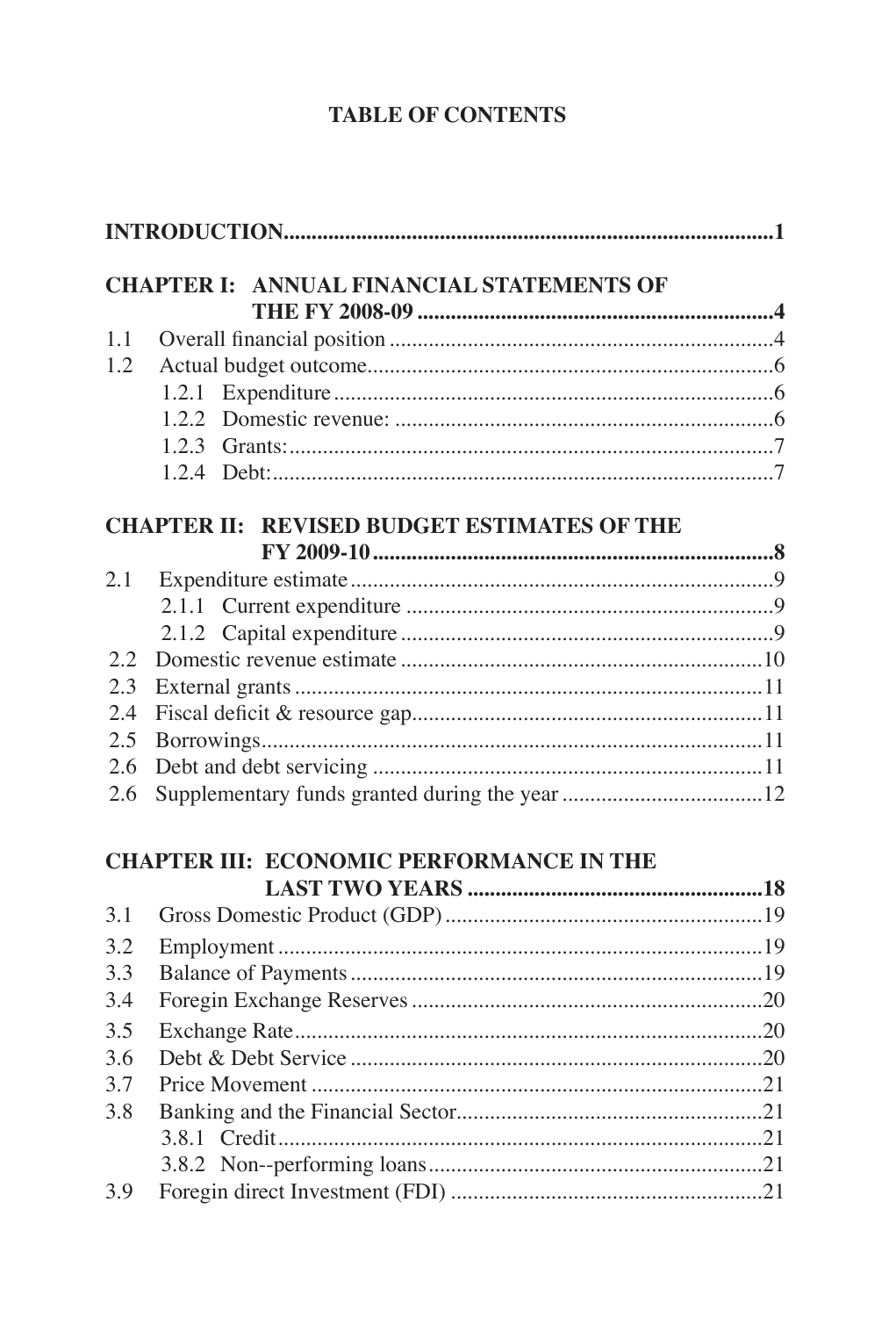|     |        | CHAPTER IV: BUDGET ESTIMATES FOR the FY 2010-1123              |  |
|-----|--------|----------------------------------------------------------------|--|
| 4.1 |        |                                                                |  |
|     |        |                                                                |  |
|     |        |                                                                |  |
| 4.2 |        |                                                                |  |
|     |        |                                                                |  |
|     |        |                                                                |  |
|     |        |                                                                |  |
| 4.3 |        |                                                                |  |
|     |        |                                                                |  |
|     |        |                                                                |  |
|     |        |                                                                |  |
| 4.4 |        | Budget Estimates for Activities implemented by                 |  |
|     |        |                                                                |  |
| 4.5 |        |                                                                |  |
|     | 4.5.1  |                                                                |  |
|     | 4.5.2  |                                                                |  |
|     | 4.5.3  | Renewable Natural Resources (RNR) sector 41                    |  |
|     | 4.5.4  |                                                                |  |
|     | 4.5.5  |                                                                |  |
|     | 4.5.6  |                                                                |  |
|     | 4.5.7  |                                                                |  |
|     | 4.5.8  | Urban development, housing and public amenities 53             |  |
|     | 4.5.9  |                                                                |  |
|     | 4.5.10 |                                                                |  |
|     | 4.5.11 |                                                                |  |
|     |        |                                                                |  |
|     |        |                                                                |  |
| 4.6 |        | Budget for Legislative, Judiciary and Constitutional bodies 65 |  |
|     | 4.6.1  |                                                                |  |
|     | 4.6.2  |                                                                |  |
|     | 4.6.3  |                                                                |  |
|     | 4.6.4  |                                                                |  |
|     | 4.6.5  |                                                                |  |
|     | 4.6.6  |                                                                |  |
|     | 4.6.7  |                                                                |  |
|     |        |                                                                |  |
| 5.1 |        |                                                                |  |
| 5.2 |        |                                                                |  |
| 5.3 |        |                                                                |  |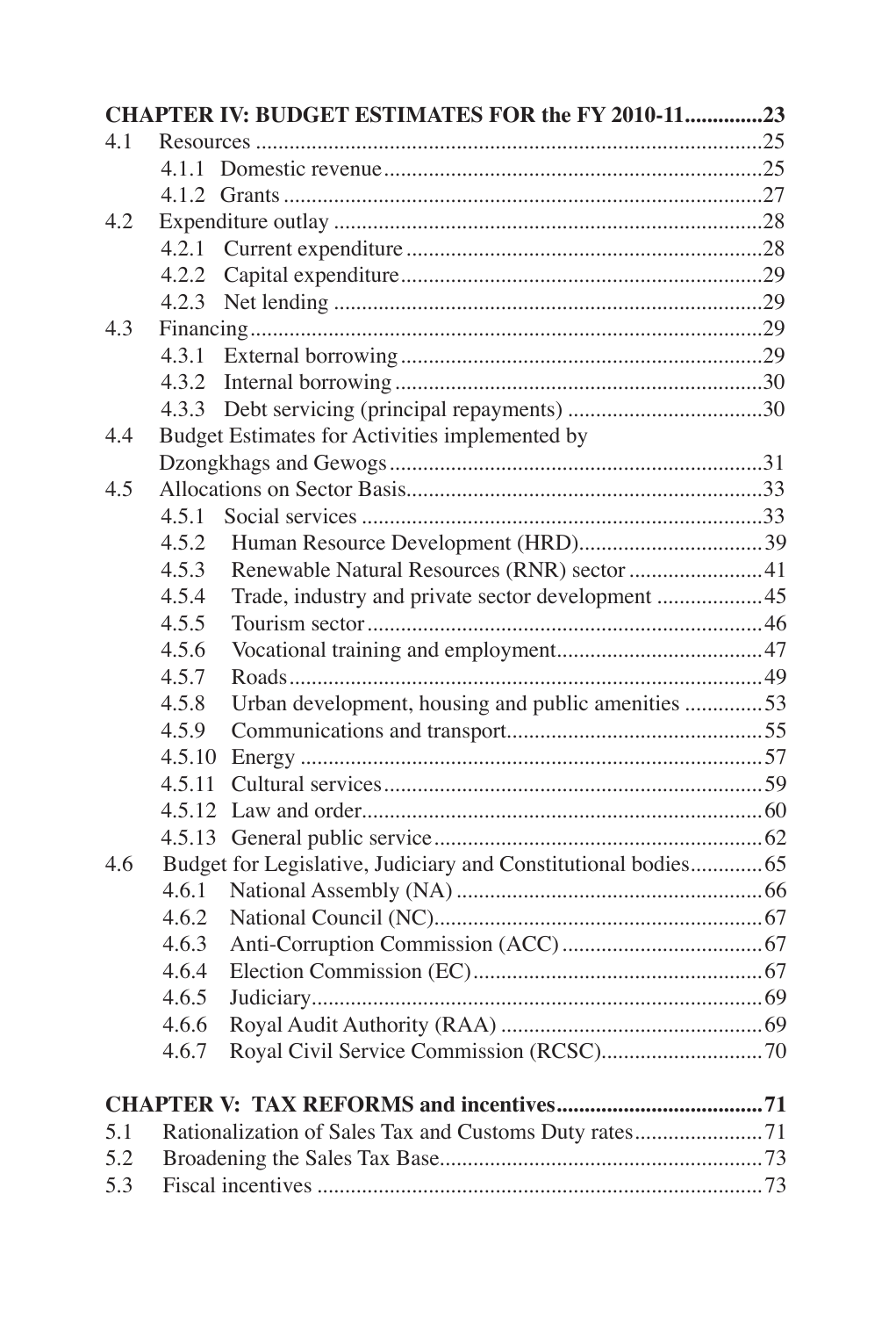|      | <b>CHAPTER VI: Economic Outlook and Projections For</b>                                       |  |
|------|-----------------------------------------------------------------------------------------------|--|
|      |                                                                                               |  |
| 6.1  |                                                                                               |  |
| 6.2  |                                                                                               |  |
| 6.3  |                                                                                               |  |
| 6.4  |                                                                                               |  |
|      | 6.4 1. Domestic revenue and external grant assistance  80                                     |  |
|      |                                                                                               |  |
|      |                                                                                               |  |
|      |                                                                                               |  |
| 6.5  |                                                                                               |  |
|      | <b>CHAPTER VII: REPORT ON STATE-OWNED ENTERPRISES</b><br>AND GOVERNMENT'S SHARES IN           |  |
|      |                                                                                               |  |
| 7.1  |                                                                                               |  |
|      |                                                                                               |  |
|      |                                                                                               |  |
|      |                                                                                               |  |
|      |                                                                                               |  |
| 7.2  |                                                                                               |  |
|      |                                                                                               |  |
|      |                                                                                               |  |
|      | <b>CHAPTER VII: REPORT ON THE NATIONAL PENSION AND</b><br>PROVIDENT FUND (NPPF) AND THE ROYAL |  |
|      | MONETARY AUTHORITY (RMA) 90                                                                   |  |
| 8.1  |                                                                                               |  |
| 8.2  |                                                                                               |  |
|      |                                                                                               |  |
|      | <b>CHAPTER IX: DEVELOPMENTS IN THE FINANCIAL</b>                                              |  |
| 9.1  |                                                                                               |  |
| 9.2  |                                                                                               |  |
| 9.3  |                                                                                               |  |
|      |                                                                                               |  |
|      |                                                                                               |  |
| 10.1 |                                                                                               |  |
|      | Bhutan Trust Fund for Environmental Conversation<br>10.1.1                                    |  |
|      |                                                                                               |  |
|      |                                                                                               |  |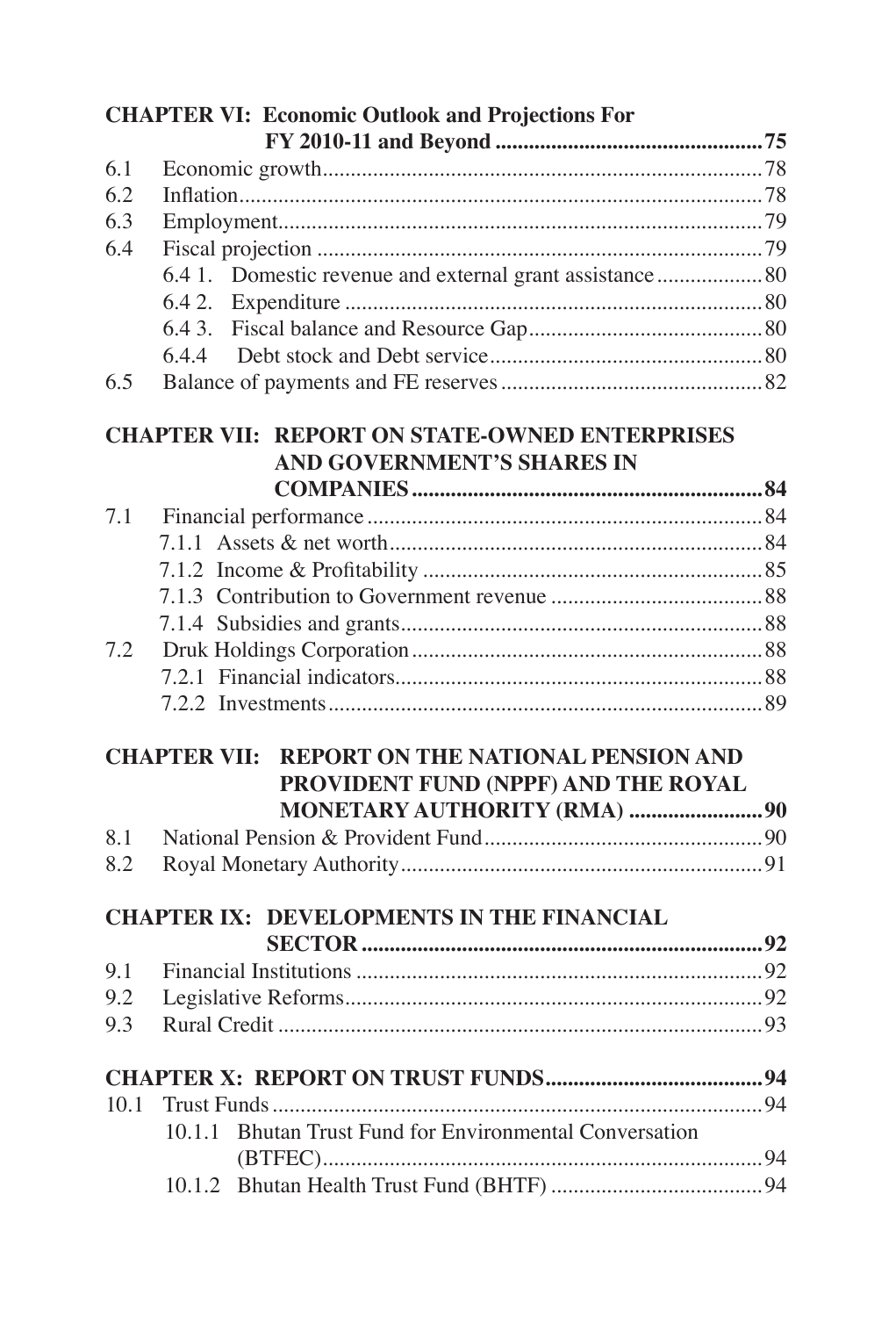| Schedule of Expenditure Budget for the FY 2010-11 – on  |  |
|---------------------------------------------------------|--|
|                                                         |  |
|                                                         |  |
| Budget Proposals of the Legislature, the Constitutional |  |
|                                                         |  |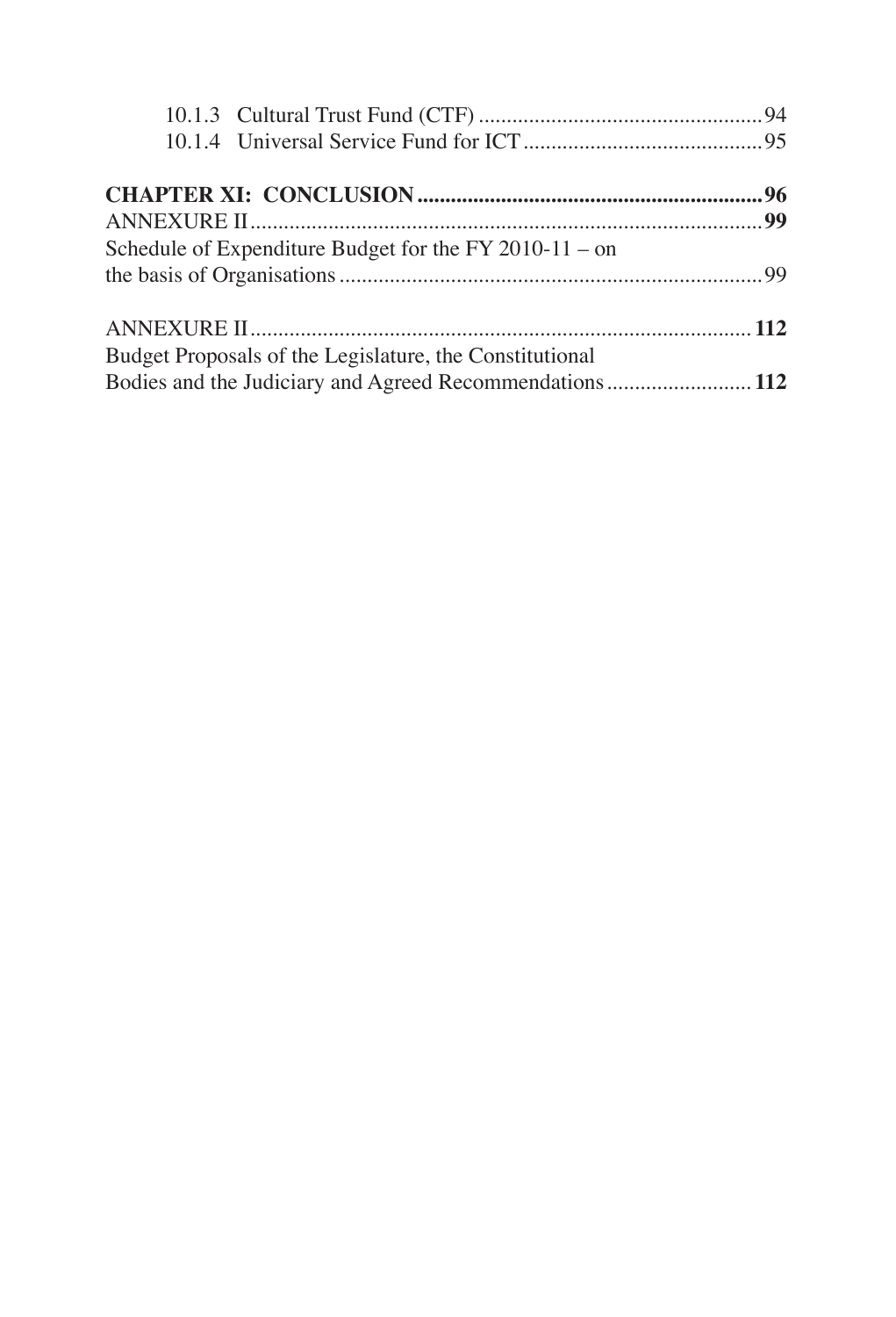#### **INTRODUCTION**

I have the honour to present to this august body, the Royal Government's budget for the financial year (FY) 2010-11. In doing so, I take the opportunity to present also a report on the revised budget for the FY 2009-10 and the annual financial statements for the FY 2008-09. An overview of the economic performance in the two years is also covered, as well as a chapter on tax reforms and incentives.

With the blessings of our revered monarch His Majesty King Jigme Khesar Namgyel Wangchuck, the new Government has successfully completed the second year in office under the able leadership of our Prime Minister. This budget that I am presenting now heralds the beginning of our third year in office. It is with great hopes and aspirations for continued peace and prosperity that we start off our new financial year.

As we start a new year, it is also time for us to reflect on the immediate past years. There has never been a dull moment in the two years that our Government has been in office. The two years have indeed been a testing time for the country's new governing system. We have had several trials and tribulations as well as many successes. We have been able to successfully deal with all the tragedies that occurred, and also hold many highly important events successfully. It is indeed painful to recollect that we have had the floods, the fire and the earthquakes in the country. Our people are still reeling from the effects. These of course are dramatic events of nature over which people have little control. Nevertheless, under the most dynamic and compassionate leadership of HM the Druk Gyalpo, sufferings of the people have been dealt with most effectively. We also successfully managed the national celebrations namely the 100 years of monarchy, the enthronement of HM the Fifth Druk Gyalpo, and most recently the 16<sup>th</sup> SAARC Summit under the most able Prime Minister Lyonchhen Jigme Yoezer Thinley. This shows that Bhutan has come of age. We are very proud indeed as must all Bhutanese be. Yet, we have no time to bask in the glories of our achievements. We have indeed a very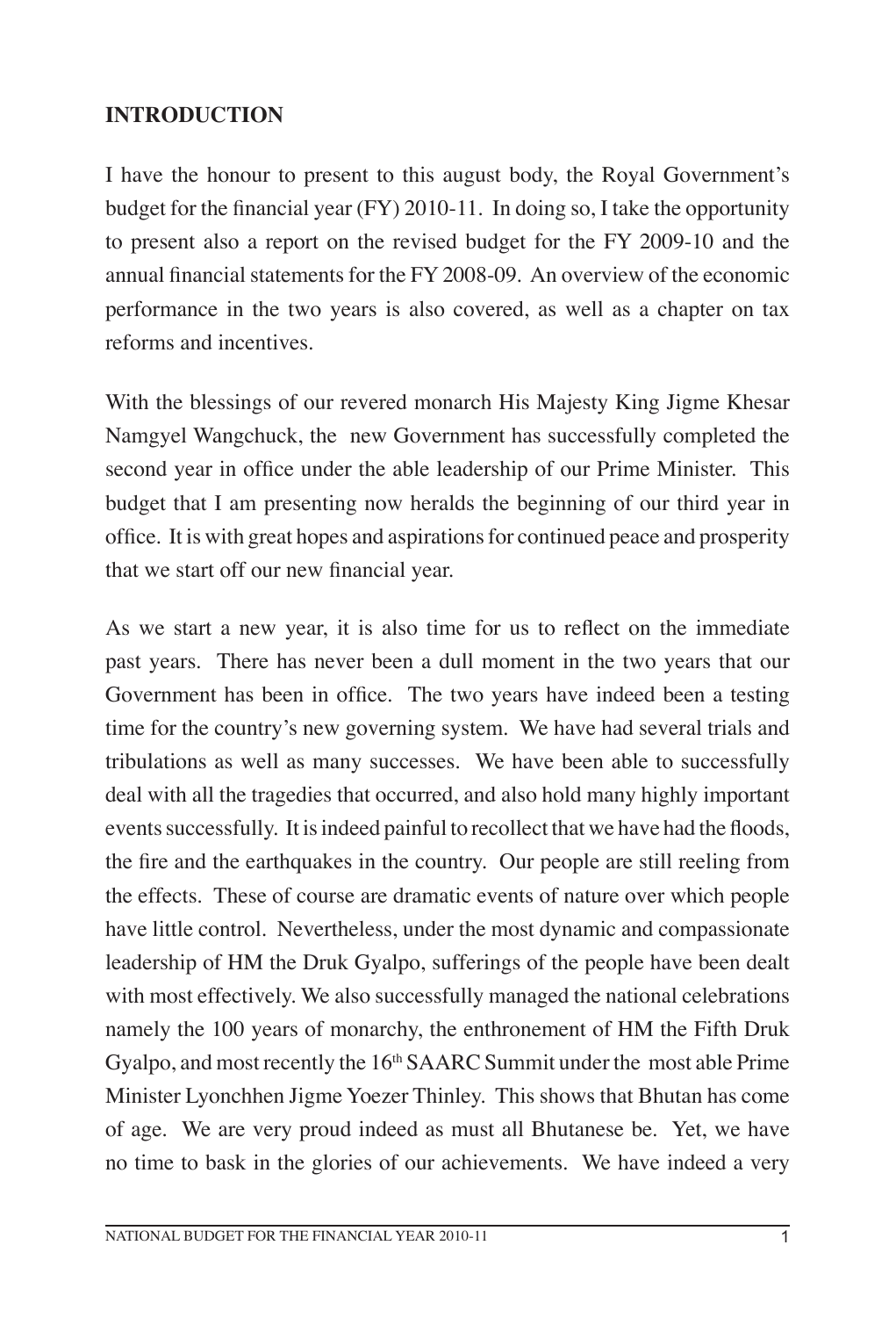long way to go, and so we march relentlessly on with our many development programmes. Therefore, the budget that I present is the embodiment of all our endeavours towards making the life of every Bhutanese a meaningful one and the nation attaining its goal of self-reliance.

Before I proceed with the main presentation, I take this opportunity to slightly elaborate on the events in the recent past. The 16<sup>th</sup> SAARC Summit held in Thimphu has been the biggest international event hosted by our country thus far. It is historic not only because we hosted it but also because it coincided with SAARC's Silver Jubilee. The Government of India provided Nu. 277.3 million (m) for various works related to the Summit, and on behalf of the Royal Government, I would like to convey our deepest appreciation to the GoI for this generous financial support. Also, as reported in the summer session last year, Bhutan has now become home to the SAARC Development Fund (SDF) Secretariat. The SAARC countries have been unanimous in endorsing the appointment of a Bhutanese to be the first Chief Executive Officer of the SDF Secretariat. With the establishment of this Fund in Thimphu, we have been able to fulfil an aspiration envisioned by our  $4<sup>th</sup>$  Druk Gyalpo, many years ago.

While we had a successful year, we were also not spared from tragedy in the past year as alluded to just now, which caused enormous damage to property and life. We experienced very difficult times with natural calamities like the earthquake in the East followed by windstorms devastating numerous houses, government infrastructures, Dzongs, Lhakhangs, etc. Many properties were also damaged due to fire outbreaks. However, the timely rescue, rehabilitation and support organised under the Command of His Majesty the King, with generous support from various organizations and individuals both within and outside the country, the Government could alleviate the sufferings of the people. The visits by His Majesty the King, His Majesty the 4<sup>th</sup> Druk Gyalpo and the Hon'ble Prime Minister to the affected areas and their personal interactions with the people have helped bring comfort and security to the affected people.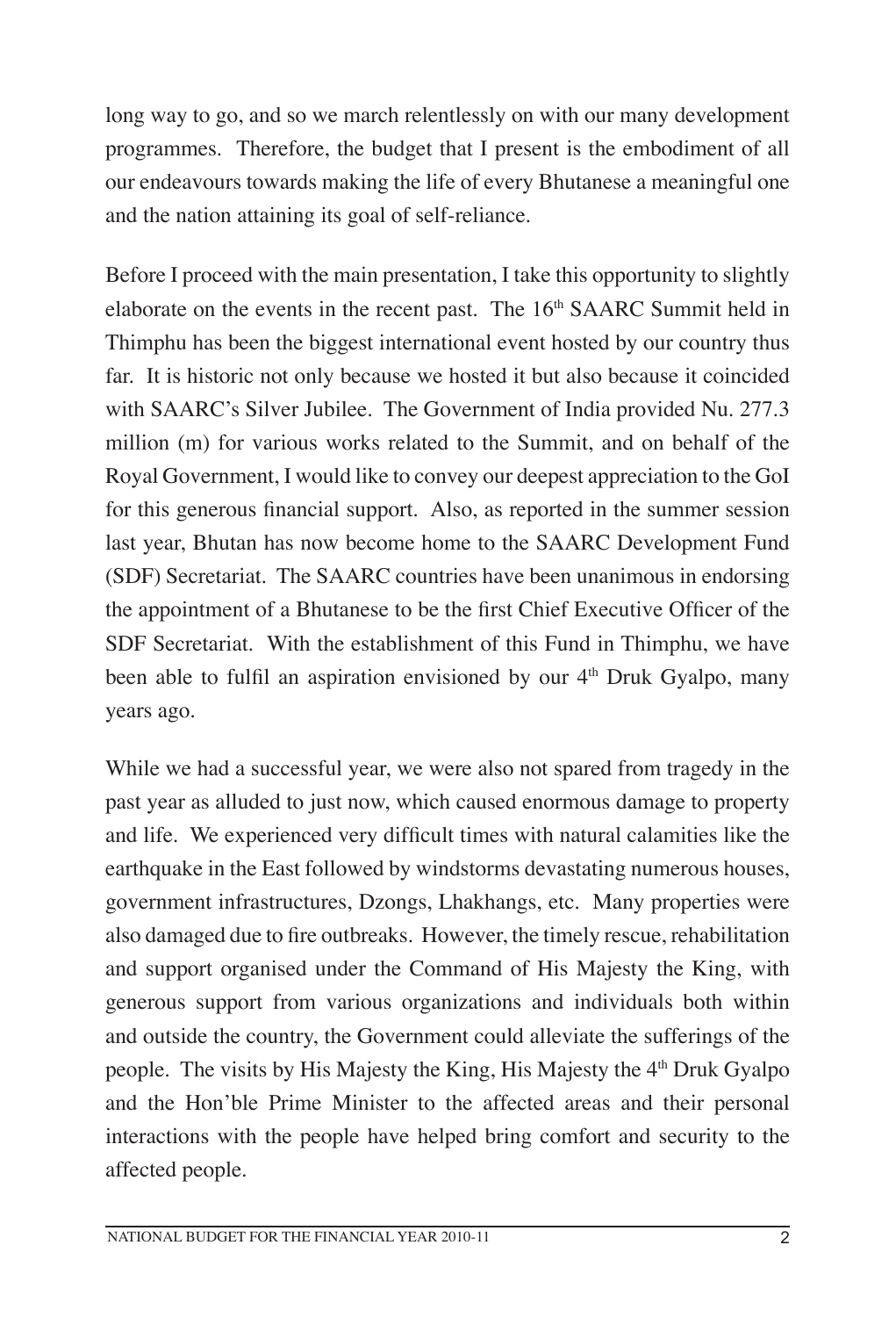I would like to submit by way of information to the House that donor countries and agencies have been most forthcoming during the two major disasters in 2009 in terms of providing financial and technical support. For restoration works necessitated by the floods of May 2009, we received financial assistance of Nu. 320 m, of which the Government of India (GoI) contributed Nu. 100 m and the Government of Kuwait, Nu. 165 m. For restoration works related to the earthquake of September 2009, the Royal Government received assistance of Nu. 392 m. The Governments of India and Kuwait contributed Nu. 250 m and Nu. 94 m, respectively. Other donor agencies contributed substantially in the form of materials and other resources. Although the estimates of the reconstruction activities are high, with the generous contributions from our development partners, NGOs and the people of Bhutan, the financial burden to the Government are much less than was initially expected. The Royal Government is making all efforts to reconstruct and rehabilitate the public properties damaged by these disasters, and at the same time trying to ensure that it is not done at the cost of the development programmes of the  $10<sup>th</sup>$ Plan.

Now, coming to my main presentation, I will cover the issues in the following sequence.

| Chapter I:   | Annual Financial Statements of the FY 2008-09;                         |
|--------------|------------------------------------------------------------------------|
| Chapter II:  | Revised Budget Estimates for the FY 2009-10;                           |
| Chapter III: | <i>Economic Performance in the last two years;</i>                     |
| Chapter IV:  | Budget Estimates for the FY 2010-11;                                   |
| Chapter V:   | Tax Reforms and Incentives;                                            |
| Chapter VI:  | <i>Economic Outlook and Fiscal Projections;</i>                        |
|              | Chapter VII: Report on State-owned Enterprises and Government's Share- |
|              | <i>holdings in Companies;</i>                                          |
|              | Chapter VIII: Report on NPPF and RMA;                                  |
| Chapter IX:  | Developments in the Financial Sector                                   |
|              | Chapter X: Report on Trust Funds;                                      |
| Chapter XI:  | Conclusion                                                             |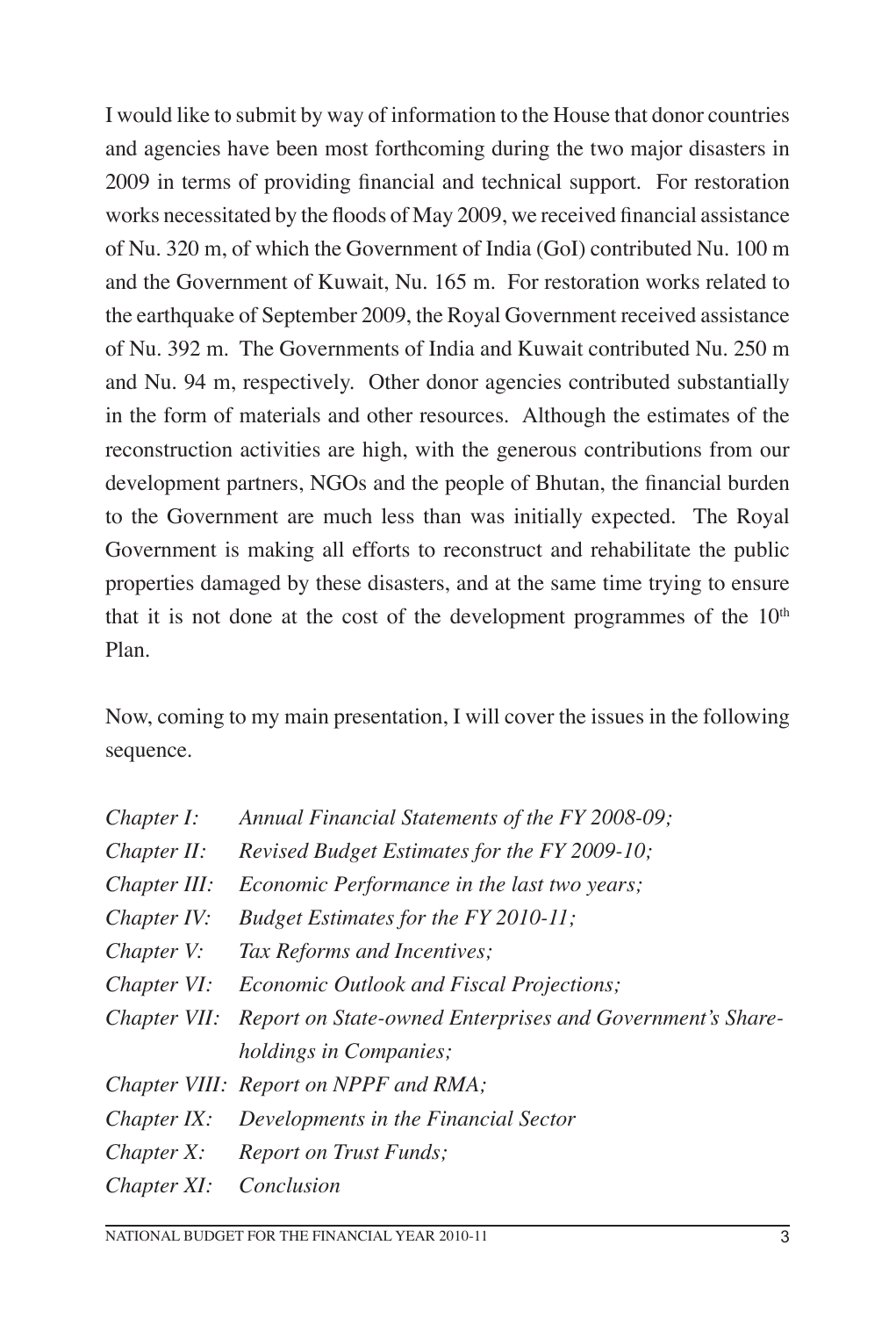# **CHAPTER I: ANNUAL FINANCIAL STATEMENTS OF THE FY 2008-09**

The complete financial statements are circulated as a separate document. Nevertheless, I shall present the salient features of the results of that financial year.

# **1.1 Overall financial position**

The FY 2008-09 was the first year of the  $10<sup>th</sup> FYP$ , and also the first budget of the newly elected Government. It, therefore, assumes special significance in terms of the results.

I have the honour to report that in that FY, the fiscal balance was Nu. 1,092.461 m, with total realized resources of Nu. 23,442.998 m against expenditure of Nu. 22,350.537 m. The year ended with a resource gap of Nu. 126.248 m due to the loan repayment of Nu. 2,051.632 m which was higher than the fiscal surplus plus the receipt of project-tied borrowings of Nu. 832.923 m.

The domestic revenue was able to cover the recurrent expenditures, thus satisfying one of the cornerstones of our fiscal policy and the constitutional requirement. Not only was it able to fully meet the recurrent expenditures, it was also able to finance a significant portion (30.5 %) of the capital expenditure, marking our path towards self-sufficiency.

The grant assistance of Nu. 6,575.069 m covered about 67 % of the capital expenditure of Nu. 9,829.144 m.

The total government debt stood at Nu. 34,759.027 m, which was about 60 % of the GDP.

*Table 1.1 below provides the details, i.e. the total resources, total expenditure and fiscal balances.*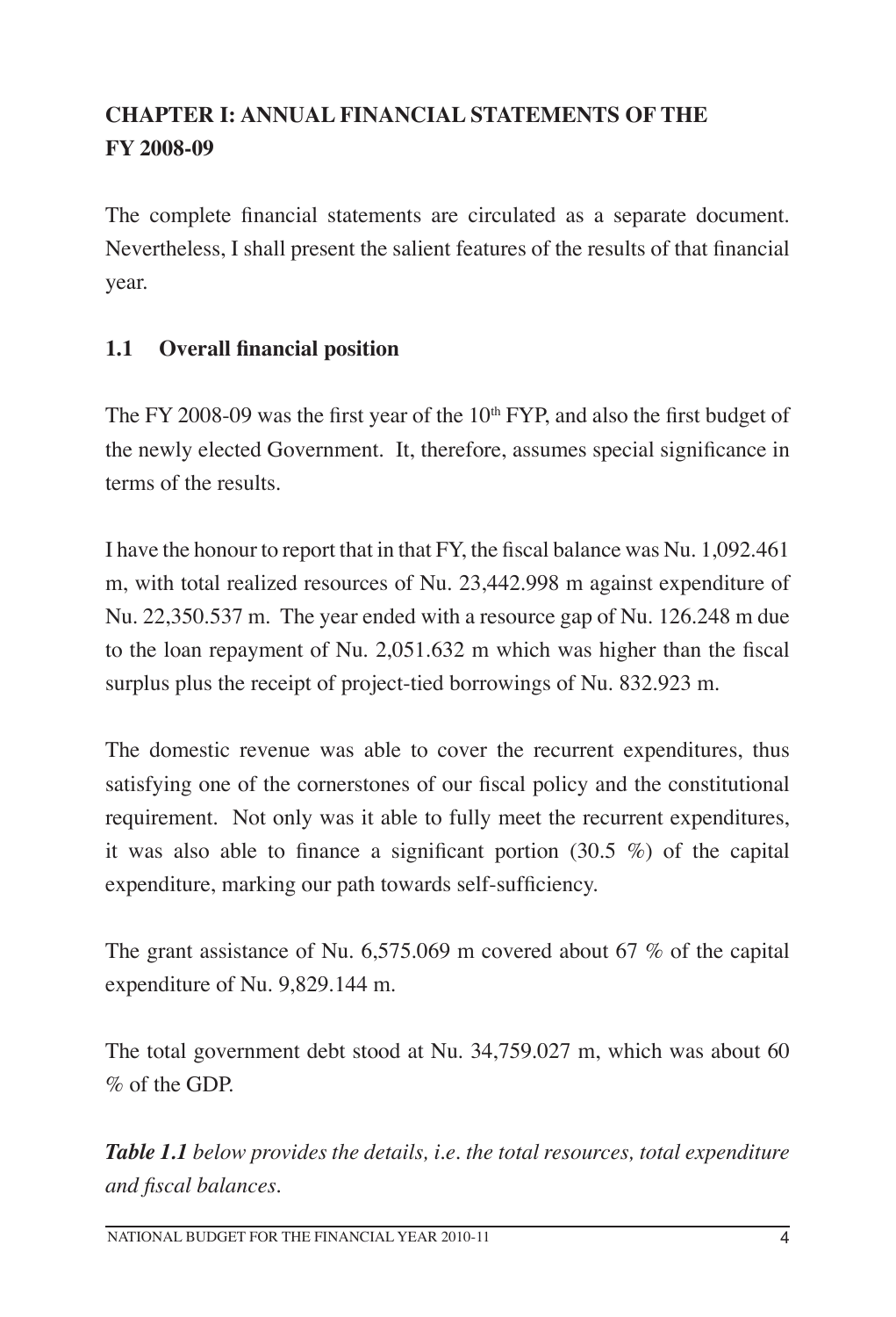|             |                                |                  | Nu. in millions |
|-------------|--------------------------------|------------------|-----------------|
|             |                                | <b>Approved</b>  | <b>Actual</b>   |
|             |                                | <b>Estimates</b> | <b>Outcome</b>  |
| $\mathbf A$ | <b>RESOURCES</b>               | 18,702.905       | 23,442.998      |
|             | <b>DOMESTIC REVENUE</b><br>1.  | 11,932.580       | 14,049.040      |
|             | i. Tax                         | 5,485.999        | 6,482.409       |
|             | ii. Non-tax                    | 6,446.581        | 7,566.631       |
|             | <b>OTHER RECIEPTS</b><br>2.    |                  | 2,818.889       |
|             | <b>GRANTS</b><br>3.            | 6,770.325        | 6,575.069       |
|             | <b>Total GoI</b>               | 3,622.448        | 4,394.879       |
|             | <b>Total Others</b>            | 3,147.877        | 2,180.190       |
|             | <i>i. Programme grants</i>     | 2,271.200        | 1,589.079       |
|             | $a)$ GoI                       | 1,400.000        | 1,400.000       |
|             | b) Other Donors                | 871.200          | 189.079         |
|             | <i>ii. Project-tied grants</i> | 4,499.125        | 4,985.990       |
|             | $a)$ GoI                       | 2,222.448        | 2,994.879       |
|             | b) Other Donors                | 2,276.677        | 1,991.111       |
| $\bf{B}$    | <b>OUTLAY</b>                  | 21,584.720       | 22,350.537      |
|             | 1. Total Expenditure           | 23,042.463       | 20,890.577      |
|             | i. Current                     | 11,471.435       | 11,061.433      |
|             | ii. Capital                    | 11,571.028       | 9,829.144       |
|             | 2. Net lending                 | $-1,457.743$     | $-1,580.301$    |
|             | 3. Advance/ suspense.(net)     |                  | 196.356         |
|             | 4. Other Payments              |                  | 2,843.905       |
|             |                                | $-2,881.815$     | 1,092.461       |
| D           | <b>FINANCING</b>               | 2,881.815        | $-1,092.461$    |
|             | <b>Borrowings (Net):</b>       | $-300.694$       | $-1,218.709$    |
|             | i. Borrowings                  | 1,810.124        | 832.923         |
|             | ii. Repayments                 | 2,110.818        | 2,051.632       |
| E           | <b>Resource Gap</b>            | 3,182.509        | 126.248         |

**Table 1.1: Summary of Approved Estimates Vs Actual Outcomes for the FY 2008-09** *Nu. in millions*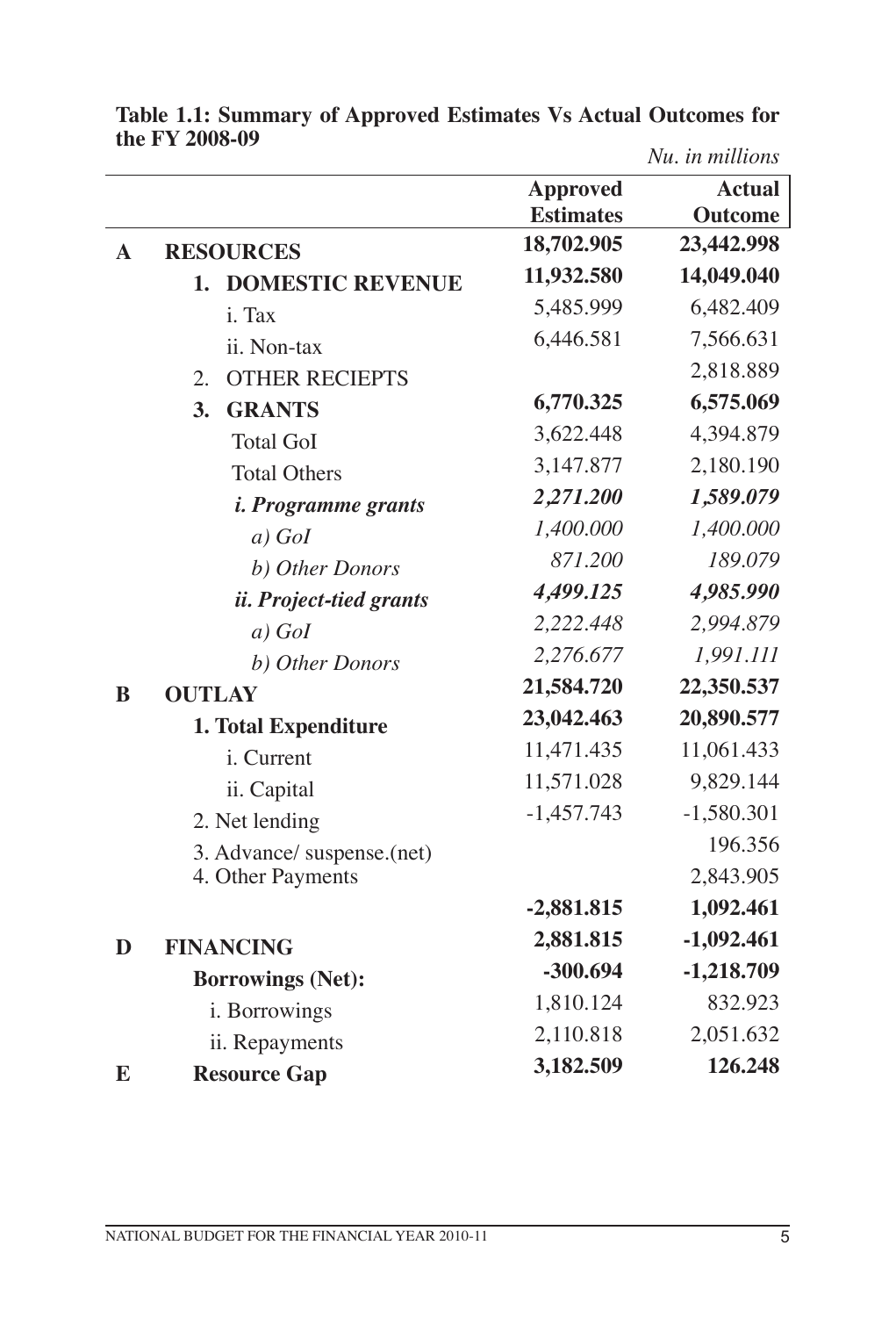# **1.2 Actual budget outcome**

The details of the actual budget outcome are explained below:

# **1.2.1 Expenditure**

The total expenditure (*i.e. the total of recurrent and capital expenditure)* amounted to Nu. 20,890.577 m, and is about 36 % of GDP. This is an increase of about 6 % over the previous FY under recurrent expenditure mainly due to revision of salary and wages, while there was a fall in capital expenditure, mainly because of the FY 2008-09 being the first year of the  $10<sup>th</sup> FYP$  and resource mobilization efforts had only started during the year.

The total **recurrent expenditure** was Nu. 11,061.433 m, representing an increase of 14 % over the previous FY's recurrent expenditure, and is 19 % of GDP. The major components of the recurrent expenditure were *salaries & wages* and the *interest payments*, amounting to Nu. 4,560.438 m and Nu. 1,733.832 m respectively. The expenditure on salary and wages represents about 41 % of recurrent expenditures or 31 % of internal revenue and interest payments about 15.7 % of recurrent expenditures or 12 % of domestic revenue.

The **capital expenditure** of Nu. 9,829.144 m is about 47.05 % of the total expenditure or 16.85 % of GDP. This is a decrease of 1.4 % from the previous FY's capital expenditure.

# **1.2.2 Domestic revenue:**

The total internal revenue realized was Nu. 14,049.040 m, which is about 24 % of GDP, an increase of 14 % over the previous FY. The *tax revenue* amounted to Nu. 6,482.409 m and *non-tax revenue* to Nu. 7,566.631 m. Tax revenue accounted for 11.2 % of GDP and was mainly from Corporate Income Tax (CIT), Business Income Tax (BIT) and royalties.

Under the **non-tax revenue**, *transfer of profits* from the corporate sector was a major source contributing to the overall increase in revenue.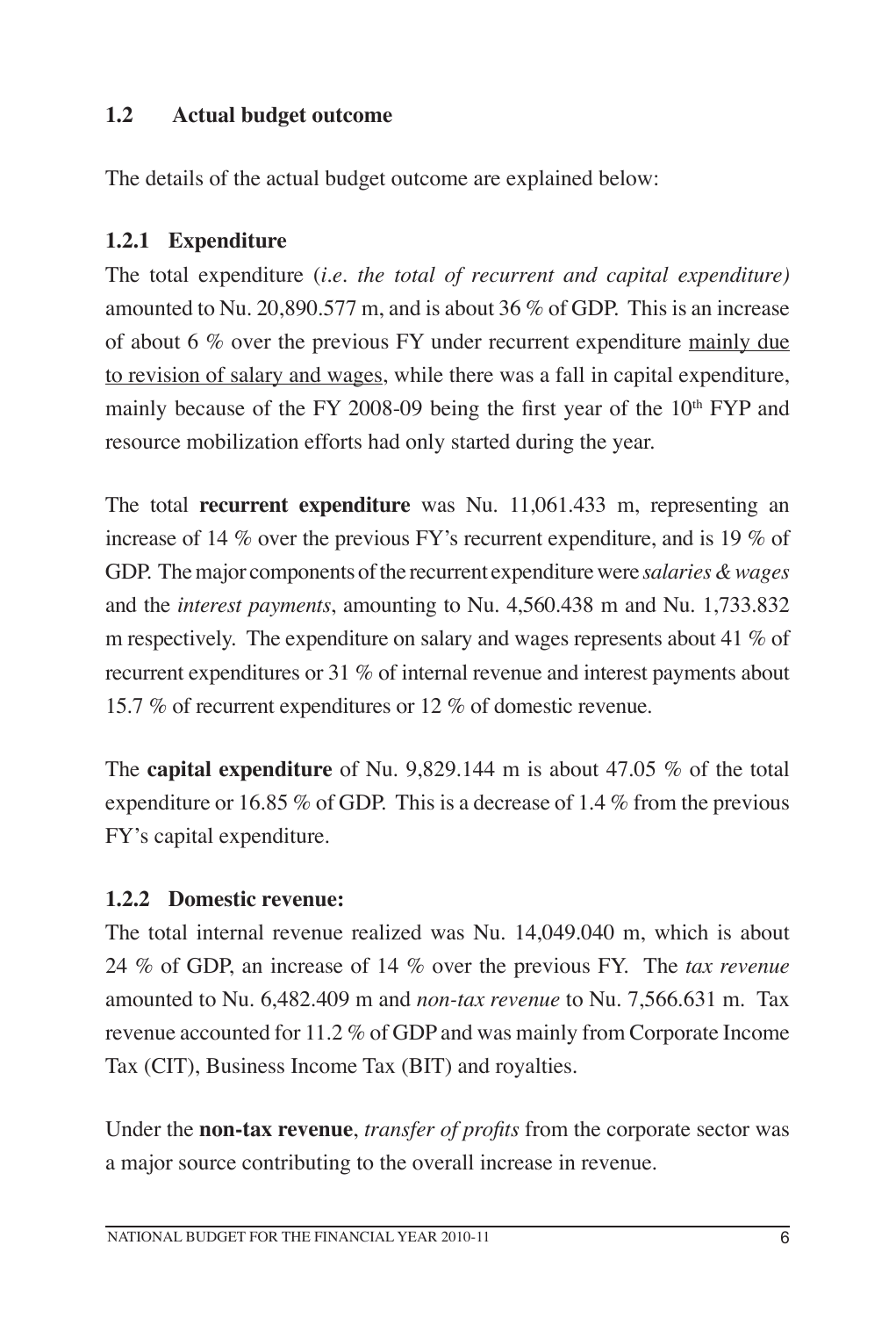# **1.2.3 Grants:**

The total external grants received, both in terms of cash and kind, was Nu. 6,575.069 m. This is about 28 % of total resources. It covered about 31.5  $%$  of total expenditure and 67  $%$  of capital expenditure. As in the past, the GoI continued to provide the major portion of the grants, amounting to Nu. 4,394.879 m, or 67.5 % of the total grants.

# **1.2.4 Debt:**

The Government's total borrowings (withdrawals) amounted to Nu. 832.923 m (Nu. 309.708 m from the ADB, Nu. 417.518 m from the World Bank and Nu. 105.697 m from other external sources). No internal borrowings were availed except when there was a need to resort to some *ways and means advances* due to temporary cash deficit. The Government also made a total *principal loan repayment* of Nu. 2,051.632 m. The Total outstanding debt *(internal and external debts)* stood at Nu. 34,759.027 m as on 30<sup>th</sup> June 2009 which is about 60 % of the GDP.

#### *Internal debt*

The total internal debt outstanding fell to Nu. 1,227.117 m with the repayment of Nu. 175.302 m during the year. The loan, availed for the purchase of aircraft in earlier years, is expected to be liquidated by FY 2015-16.

#### *External debt*

Although a sum of Nu. 1,876.330 m was repaid during the year, the total external debt outstanding rose to Nu. 33,531.910 m as disbursements grew. It constituted 96.47 % of the total debt and about 57.83 % of GDP.

In concluding, I submit that the Annual Financial Statements have been certified by the Royal Audit Authority, and as the Honourable Members would note, there have been no major observations.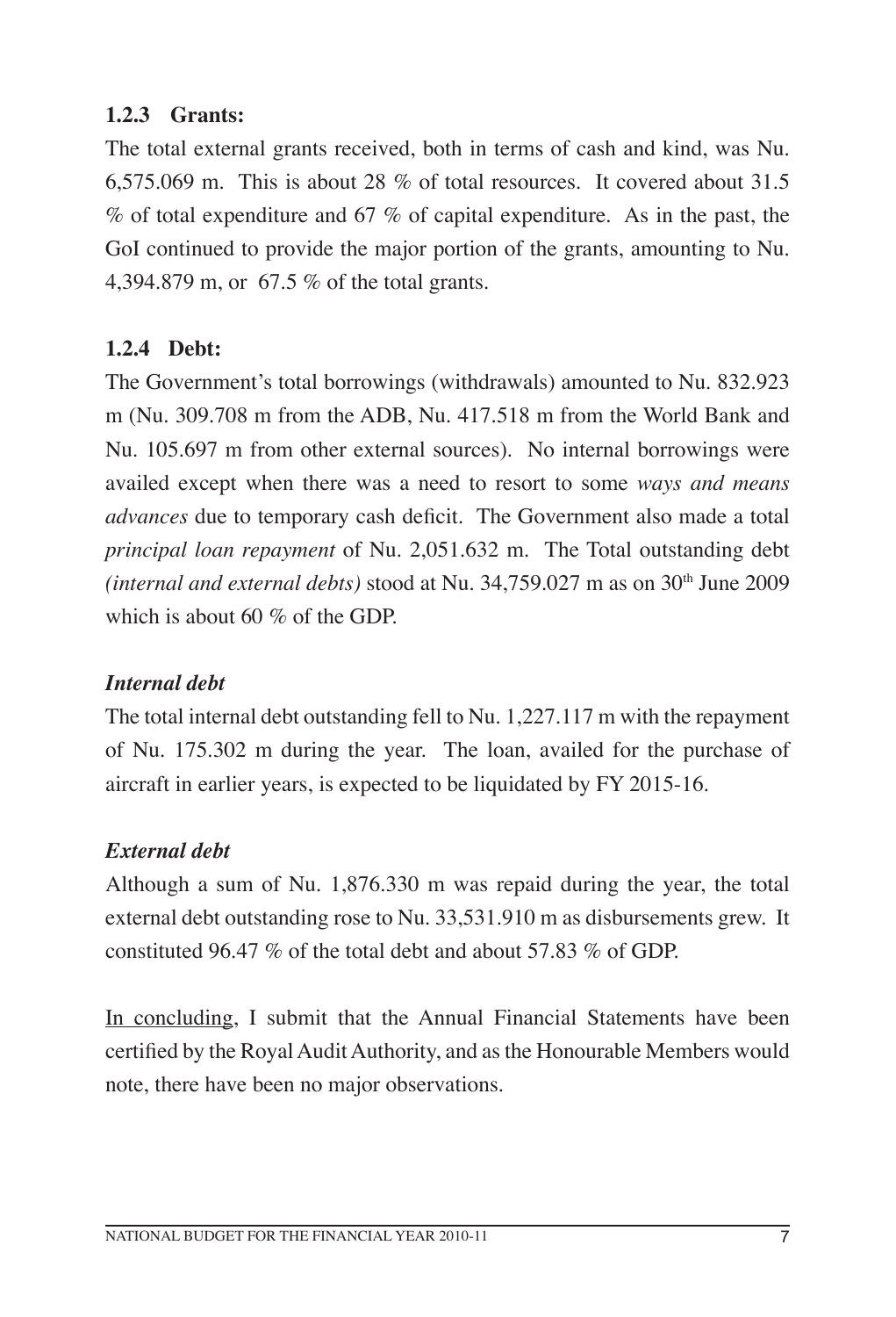#### **CHAPTER II: REVISED BUDGET ESTIMATES OF FY 2009-10**

The initial approved budget outlay for the FY was Nu. 26,304.310 m. The budget estimate at the end of March, 2010 rose to Nu. 30,451.645 m, an increase of 15.77 %. The revised budget includes Nu. 4,147.335 m, the details of which are in the list of supplementary budget as shown in *Table 2.1* below.

|              |                                     |                              | Nu. in millions                   |
|--------------|-------------------------------------|------------------------------|-----------------------------------|
|              |                                     | Original<br><b>Estimates</b> | <b>Revised</b><br><b>Estimate</b> |
| $\mathbf{A}$ | <b>RESOURCES</b>                    | 21,498.389                   | 26,361.149                        |
|              | <b>DOMESTIC REVENUE</b><br>1.       | 14,108.766                   | 15,370.223                        |
|              | i. Tax                              | 7,068.352                    | 9,411.441                         |
|              | ii. Non Tax                         | 7,040.414                    | 5,958.782                         |
|              | <b>OTHER RECIEPTS</b><br>2.         | 35.800                       | 40.201                            |
|              | ADJUSTMENT OF PREVIOUS YEARS'<br>3. |                              |                                   |
|              | <b>ADVANCE</b>                      |                              | 527.356                           |
|              | <b>GRANTS</b><br>2.                 | 7,353.823                    | 10,423.369                        |
|              | <b>Total GoI</b>                    | 4,372.661                    | 6,146.178                         |
|              | <b>Total Others</b>                 | 2,981.162                    | 4,277.191                         |
|              | <i>i. Programme grants</i>          | 2,263.751                    | 2,165.751                         |
|              | $a)$ GoI                            | 1,400.000                    | 1,400.000                         |
|              | b) Other Donors                     | 863.751                      | 765.751                           |
|              | ii. Project-tied grants             | 5,090.072                    | 8,257.618                         |
|              | $a)$ GoI                            | 2,972.661                    | 4,746.178                         |
|              | b) Other Donors                     | 2,117.411                    | 3,511.440                         |
| B            | <b>OUTLAY</b>                       | 26,304.310                   | 30,451.645                        |
|              | 1. Total Expenditure                | 27,421.446                   | 31,568.781                        |
|              | i. Current                          | 13,594.134                   | 13,837.352                        |
|              | ii. Capital                         | 13,827.312                   | 17,731.429                        |
|              | Net Lending<br>2.                   | $-1,117.136$                 | $-1,117.136$                      |
| $\mathbf C$  | <b>OVERALL BALANCE</b>              | -4,805.921                   | $-4,090.496$                      |
| D            | <b>FINANCING</b>                    | 4,805.921                    | 4,090.496                         |

#### **Table 2.1: Revised Budget Estimates for the FY 2009-10**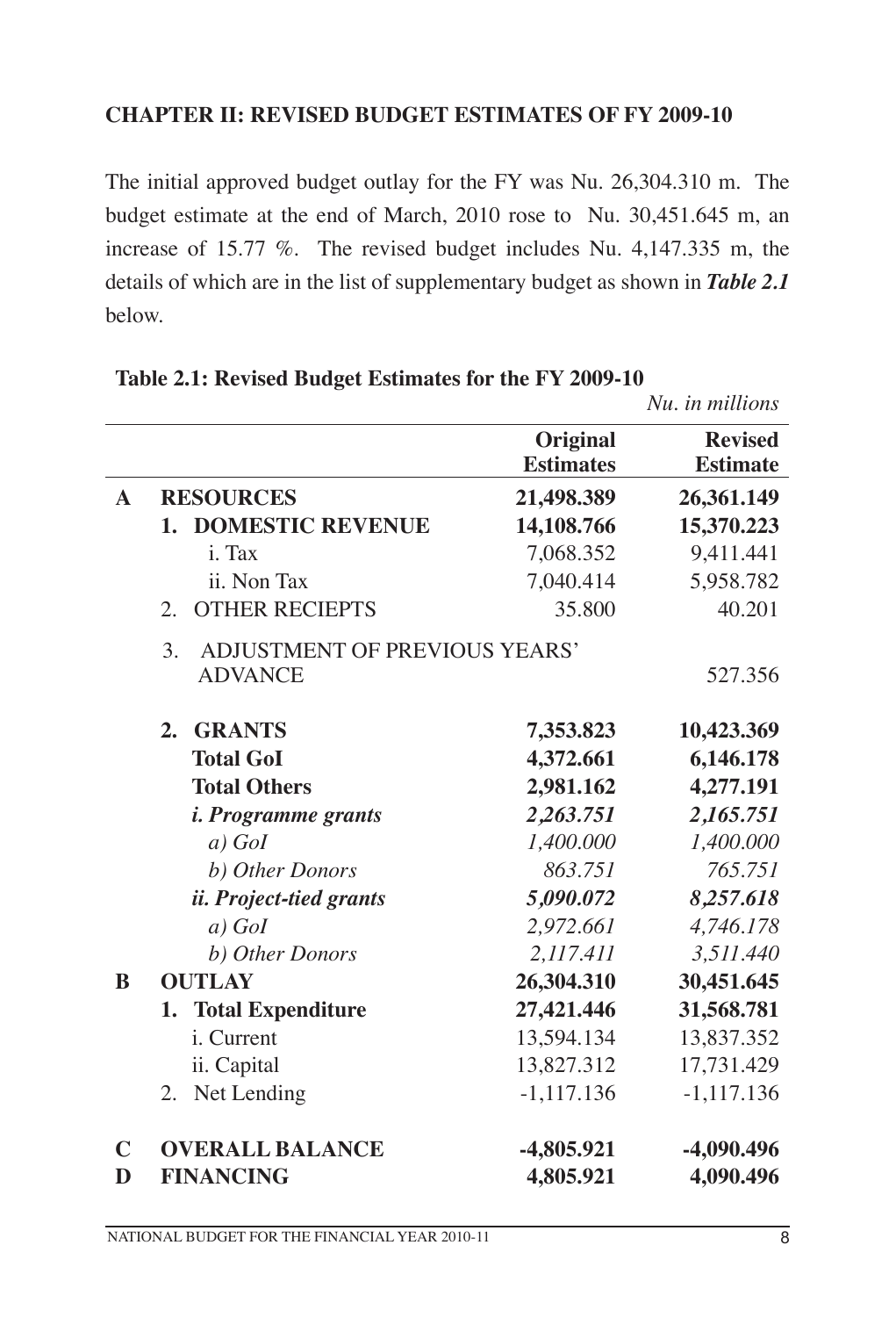| a) Borrowings External (Net):                     | 304.893           | 657.343              |
|---------------------------------------------------|-------------------|----------------------|
| <i>i</i> . Borrowings                             | 2,592.116         | 2,944.567            |
| ii. Repayments                                    | 2,287.223         | 2,287.224            |
| b) Resource Gap                                   | 4,501.028         | 3,433.153            |
| <b>GDP</b> Estimates                              | 69,585.997        | 66,865.290           |
| Overall balance % of GDP<br>Resource gap % of GDP | 6.91%<br>$6.47\%$ | $6.12\%$<br>5.13 $%$ |

The details of the revised budget are as follows:

# **2.1 Expenditure estimate**

#### **2.1.1 Current expenditure**

The current expenditure projection is revised upwards to Nu. 13,837.352 m, an increase of about 1.8 % from the original estimate of Nu. 13,594.134 m. The increase is mainly due to the incorporation of additional project (external) funds of Nu. 243.218 m and budget line provided for the adjustment of previous year's advances.

# **2.1.2 Capital expenditure**

The capital expenditure budget estimate has also been revised upwards to Nu. 17,731.429 m, representing about 28 % increase from the original capital budget outlay of Nu. 13,827.312 m. The increase is mainly due to the incorporation of additional budget for activities such as the construction of *Lhakhang* and cottage for nuns at Wolakha in Punakha, acquisition of land for the green zone areas in Thimphu city and for several donor-funded activities amounting to Nu. 3,904.117 m.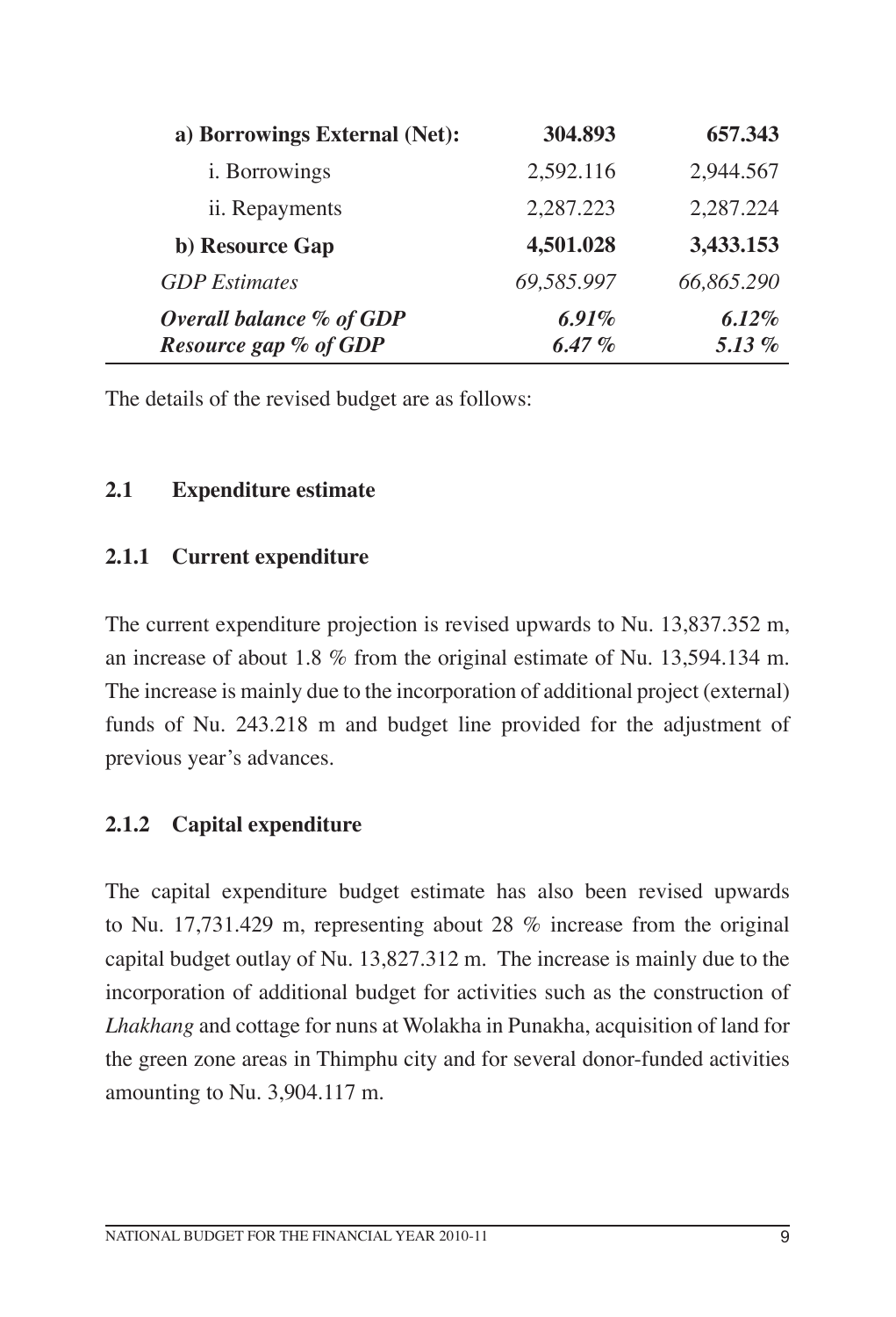#### **2.2 Domestic revenue estimate**

The revised projected revenue is Nu. 15,370.223 m, an increase from the original estimates of Nu. 14,108.766 m, or 8.94 %, which is mainly on account of increase in remittances from the Tala hydro-power project due to improved generation during the year. The revised revenue estimates is presented in Table 2.2 below.

|                |                                     |                       | Nu. in millions      |
|----------------|-------------------------------------|-----------------------|----------------------|
|                | <b>Sources of Revenue</b>           | 2009-10<br>(Original) | 2009-10<br>(Revised) |
| $\mathbf{A}$   | <b>Tax Revenue</b>                  | 8,347.180             | 9,411.441            |
| $\bf{I}$       | <b>Direct Tax</b>                   | 6,001.330             | 6,997.377            |
|                |                                     |                       |                      |
| $\mathbf{1}$   | Corporate Tax                       | 4,133.710             | 4,774.232            |
| $\overline{2}$ | <b>Business Income Tax</b>          | 563.647               | 594.434              |
| 3              | Personal Income Tax                 | 417.516               | 441.651              |
| 4              | Other Tax Revenue                   | 886.452               | 1,187.060            |
| П              | <b>Indirect Tax</b>                 | 2,345.851             | 2,414.064            |
| $\mathbf{1}$   | Sales Tax                           | 1,036.831             | 996.924              |
| $\overline{2}$ | <b>Excise Duty</b>                  | 1,148.583             | 1,217.111            |
| 3              | <b>Import Duty</b>                  | 145.798               | 180.959              |
| $\overline{4}$ | Other Tax Revenue                   | 14.639                | 19.070               |
| B              | <b>Non-tax Revenue</b>              | 5,761.590             | 5,958.782            |
| $\mathbf{1}$   | Admin. Fees & Charges               | 253.989               | 237.067              |
| $\overline{2}$ | Capital Revenue                     | 90.462                | 85.607               |
| 3              | Revenue from Govt. Dept             | 271.385               | 221.195              |
| $\overline{4}$ | Dividend                            | 2,799.970             | 3,011.224            |
| 5              | Transfer of Profit                  | 610.000               | 656.930              |
| 6              | Other Non-Tax Revenue               | 27.139                | 38.356               |
| 7              | <b>Interest Receipt from</b>        | 1,708.644             | 1,708.400            |
|                | <b>Total Domestic Revenue (A+B)</b> | 14,108.766            | 15,370.223           |

**Table 2.2: Revised Revenue Estimates Summary for the Financial Year 2009/10**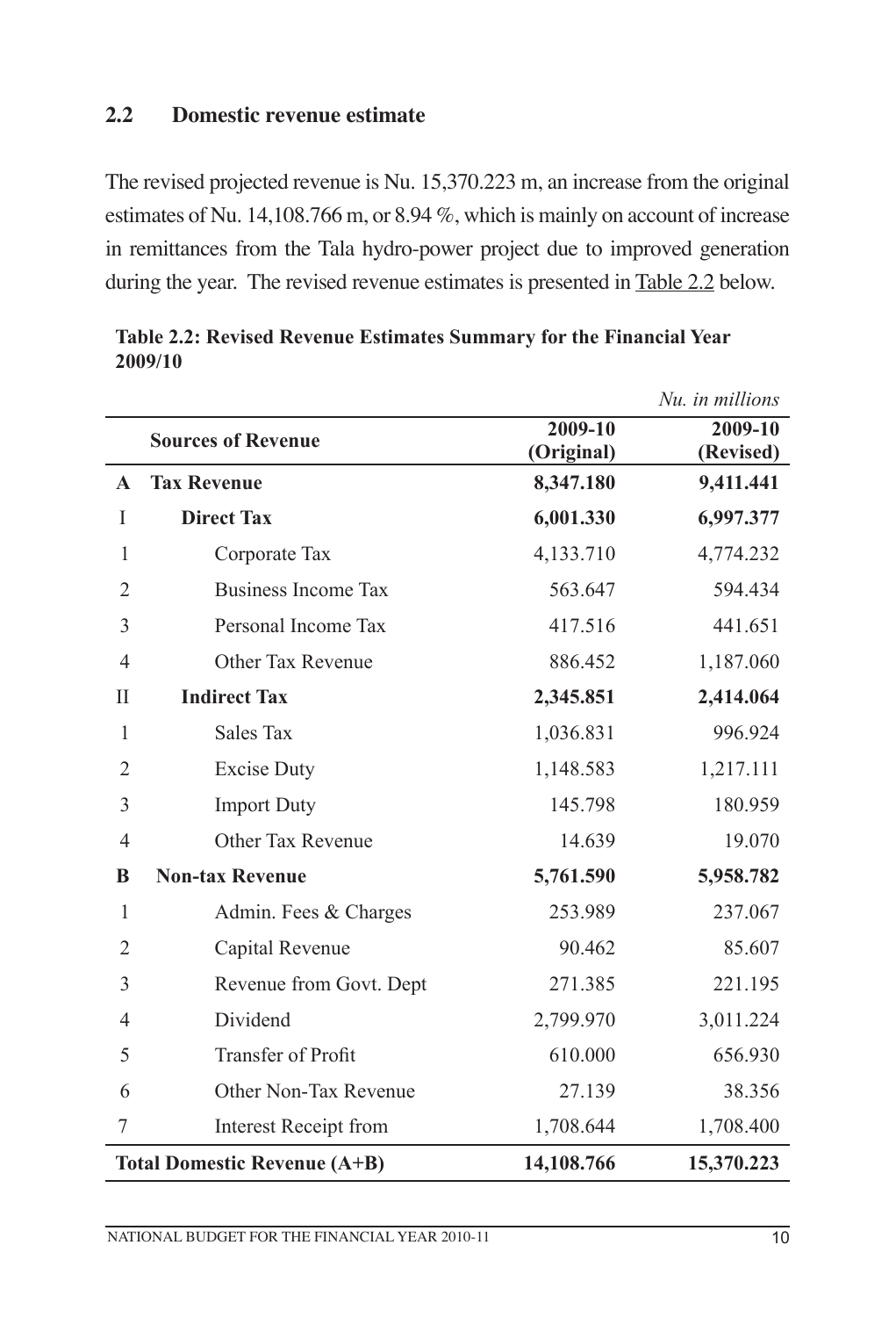# **2.3 External grants**

Total grants have been revised from Nu. 7,353.823 m to Nu. 10,423.369 m. The increase of 41.74 % is mainly due to the incorporation of additional budget under the Small Development Projects (SDP) for Local Governments, SAARC Summit works, preparation of DPRs for power projects, all of them under GoI funding and for several other projects supported by other bilateral and multi-lateral development partners.

# **2.4 Fiscal deficit & resource gap**

In the revised budget estimates, the fiscal deficit is estimated to decrease to Nu. 4,090.496 m from the original estimate of Nu. 4,805.921 m. The revised fiscal deficit projected is 6.12 % of GDP. Similarly, the Resource Gap is expected to fall to Nu. 3,433.153 m, which is 5.13 % of GDP. The improvement in the fiscal balance from the original budget is due to enhancement of the domestic revenue and that of the Resource Gap is due to additional disbursement of external loans during the year.

#### **2.5 Borrowings**

Projections for borrowings from external sources have been revised to Nu. 2,944.567 m. This represents an increase of about 19 % from the original estimate of Nu. 2,592.116 m. The increase is due to the additional disbursement of loans from the ADB for the road network project and the World Bank loans for Decentralised Rural Development Project and the Education Development Project.

#### **2.6 Debt and debt servicing**

The total debt outstanding at the end of the FY is estimated to stand at Nu. 41,013.528 m, which is about 61 % of GDP. The growth in the debt stock by about 18 %, is primarily due to disbursements for the hydro -power projects.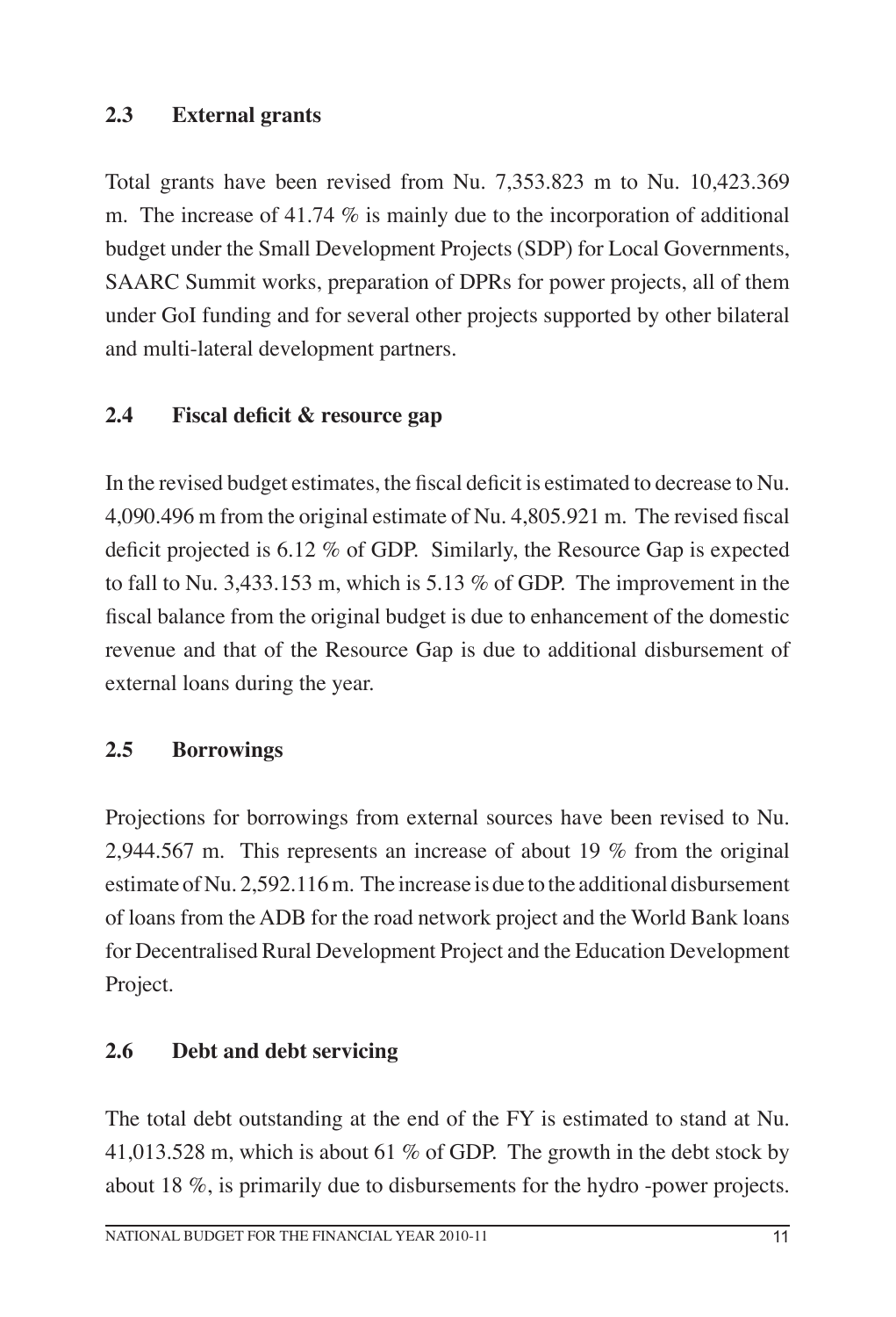Out of the total outstanding debt,  $64\%$  is estimated to be on account of hydropower construction loans and 36 % on account of loans availed for other socio-economic infrastructure development projects.

The total debt repayment (*i.e. principal plus interest*) is estimated to be about 6.14 % of GDP, and the external debt service ratio at 13.48 %.

# **2.7 Supplementa**r**y funds granted during the year**

With the enforcement of the Public Finance Act 2007, the Government has been able to inculcate greater degree of financial discipline resulting in lower budget increases, especially those under the RGoB funding. The supplementary budget cases have been minimal this year under the RGoB financing category.

While there is a substantial decrease in supplementary budget cases, there were instances where it was unavoidable. The Government had to consider a supplementary budget amounting to Nu. 104.323 m (*Table 2.3a)* under the RGoB funding *including contributions to the committed donor-funded projects* and Nu. 3,162.200 m (*Table 2.3b*) under external funding. The latter has been incorporated as authorized under Section 60 of the PFA 2007. Technical adjustments as permissible under Section 55 of the PFA 2007 have been made to cover shortfalls in certain sector activities through re-appropriations.

In view of the unavoidable nature of the cases, I would like to seek the kind approval of the House for the supplementary budget and also for adjustment of prior years' advances. *The details of supplementary budget are given in the tables below.*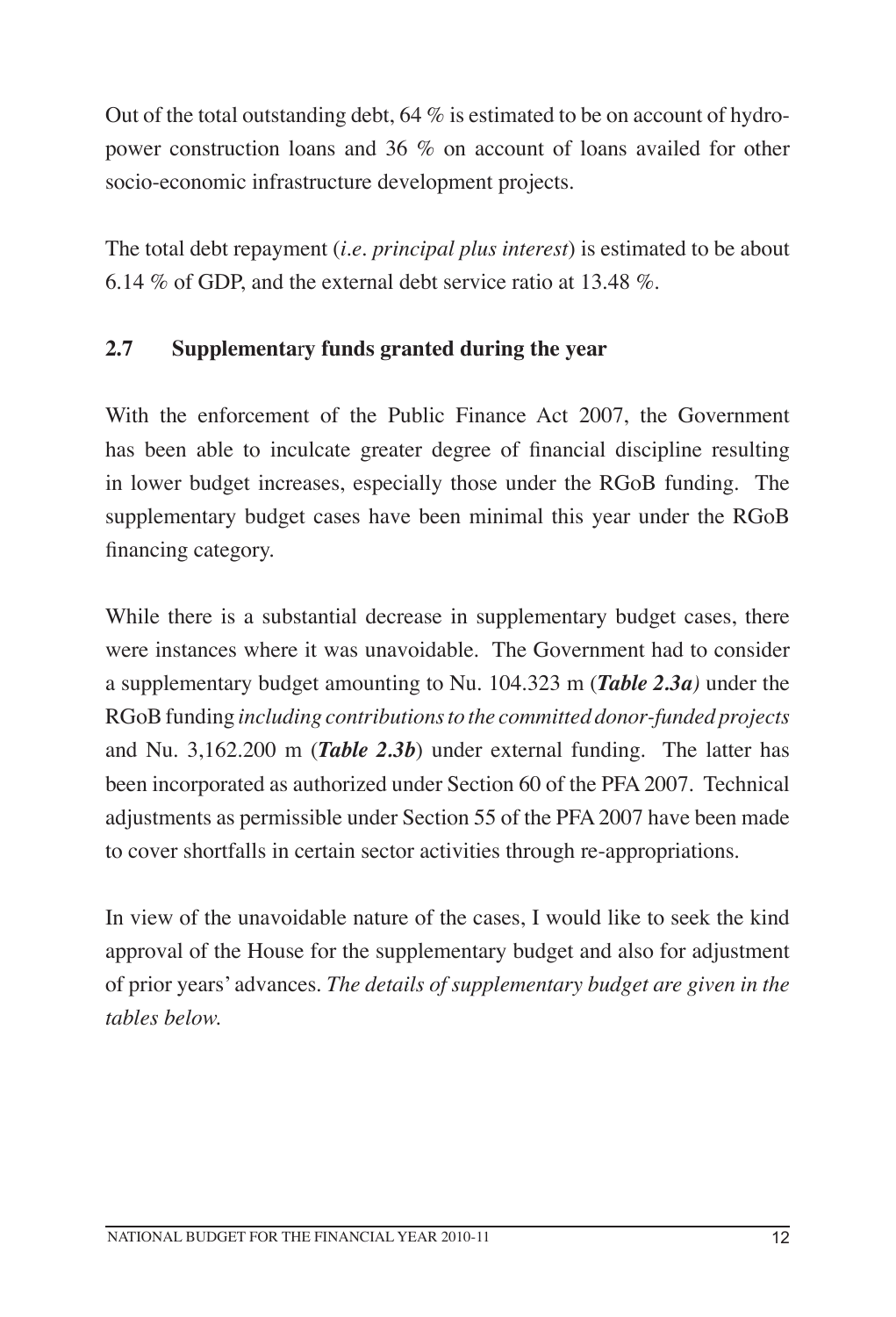| SI.<br>No. | <b>Purpose</b>                                                       | <b>Amount</b> |
|------------|----------------------------------------------------------------------|---------------|
| 1          | Workshop for WIRED Project, RUB (RGoB<br>Contribution)               | 0.956         |
| 2          | Construction of Lhakhang and cottage for nuns at<br>Wolakha, Punakha | 50.500        |
| 3          | Acquisition of land for green zone area, Tashichheo<br>Dzong         | 47.186        |
| 4          | Construction of regional AMC building, MAF (KR-II)<br>funding)       | 4.401         |
| 5.         | Participation at International Buddhist Museum,<br>Kandy, Sri Lanka  | 1.280         |
|            | <b>Total</b>                                                         | 104.323       |

#### **Table 2.3a: Supplementary budget under RGoB funding for the FY 2009-10**

*Nu. in millions*

# **Table 2.3b: Funds Received from Donorsincorporated as Supplementary Budget for the FY 2009-10**

|                |                                                                        |               | Nu. in millions |
|----------------|------------------------------------------------------------------------|---------------|-----------------|
| SI.<br>No.     | <b>Purpose</b>                                                         | <b>Amount</b> | <b>Funding</b>  |
| 1              | Strengthening the Institute. Capacity of<br>Parliament, NC             | 4.380         | <b>UNDP IPF</b> |
| $\overline{2}$ | <b>Establishment of National Legal</b><br>Institute                    | 3.837         | <b>UNDP IPF</b> |
| $\overline{3}$ | Capacity development under local<br>governance support programme, GNHC | 6.000         | <b>AUSTRIAN</b> |
| 4              | EUSP project, GNHC                                                     | 14.250        | <b>DANIDA</b>   |
| 5              | Capacity-building and instinl-<br>strengthening of RAA under South-    | 5.600         | <b>SDS</b>      |
| 6              | Sustnbl. HRD project, RCSC                                             | 36.077        | NET O           |
| 7              | EUSPS component I, NEC                                                 | 5.250         | <b>DANIDA</b>   |
| 8              | Devlpmnt. of Dhamdum indstrl estate<br>at Samtse, NEC                  | 4.313         | <b>DANIDA</b>   |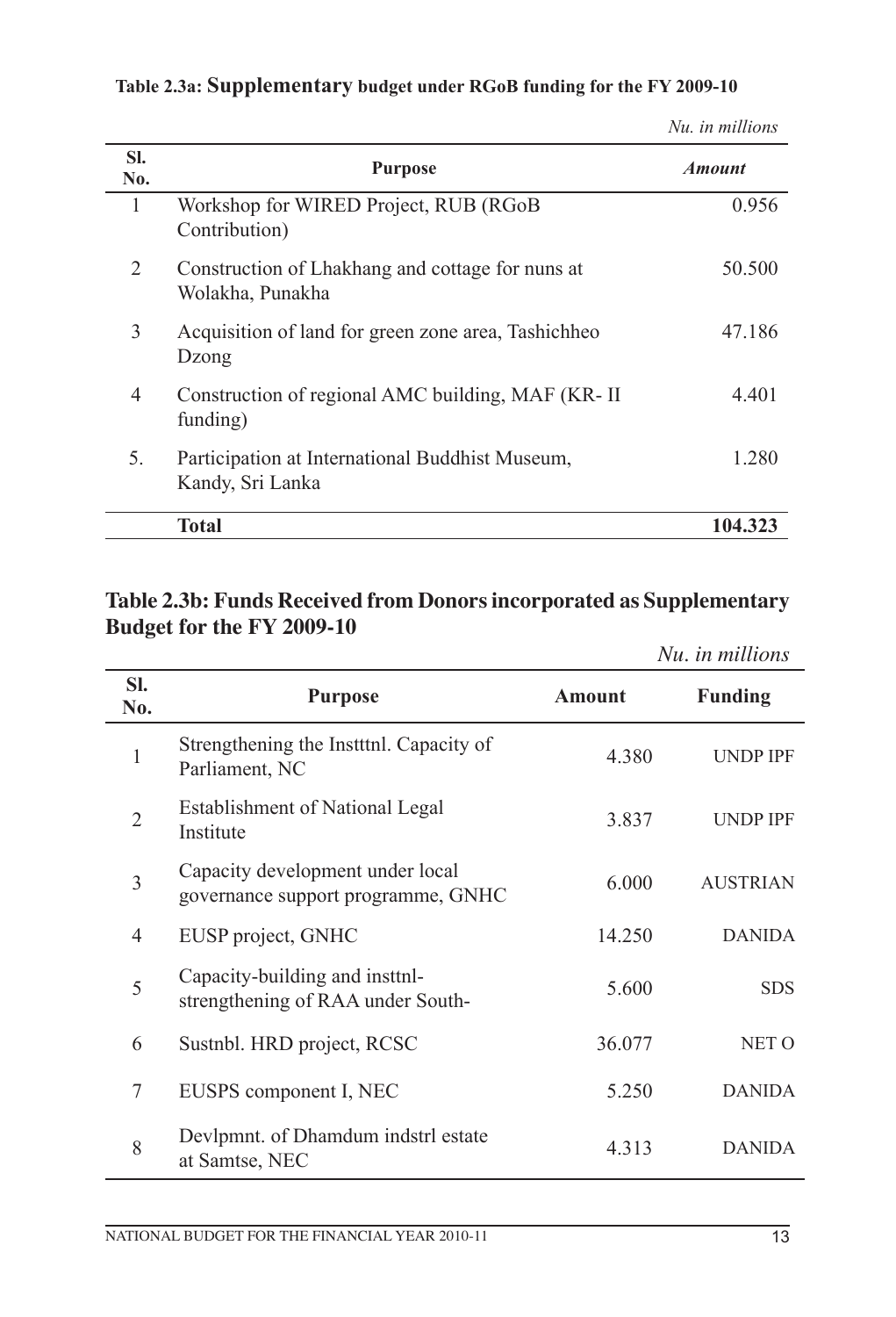| SI.<br>No. | <b>Purpose</b>                                                                                        | <b>Amount</b> | <b>Funding</b> |
|------------|-------------------------------------------------------------------------------------------------------|---------------|----------------|
| 9          | Support to RIM                                                                                        | 4.020         | <b>AUSTAID</b> |
| 10         | Integrtn. of GNH indicators into<br>PLAMS & Gap/ Regional Democracy<br>Conference, CBS                | 7.690         | <b>UNDP</b>    |
| 11         | Ex-country and in-country training for<br><b>ACC</b>                                                  | 7.000         | <b>SDC</b>     |
| 12         | Intrdctn. of mobile cellular commnctn.<br>services in Dzongkhags, BICMA                               | 188.385       | <b>USF</b>     |
| 13         | Good governance support programme,<br><b>NLC</b>                                                      | 6.750         | <b>DANIDA</b>  |
| 14         | Const. of Chheodeon LSS, Thimphu<br>Thomdey                                                           | 7.058         | GoI            |
| 15         | Preprtns. for the 16 <sup>th</sup> SAARC Summit,<br><b>RBP</b>                                        | 77.300        | GoI            |
| 16         | Preprtry. works for 16th SAARC<br>Summit, DNP                                                         | 60.010        | GoI            |
| 17         | Furnshng. of houses in SAARC Village<br>in preprtn. for 16 <sup>th</sup> SAARC Summit,<br><b>NHDC</b> | 90.000        | GoI            |
| 18         | Refurbishing ceremonial/ VIP lounge $\&$<br>Airport, MIC                                              | 10.000        | GoI            |
| 19         | Capacity development of MoF                                                                           | 16.710        | <b>DANIDA</b>  |
| 20         | Institul. capacity-building project for<br>Public Procurement Policy Division,<br><b>DNP</b>          | 27.340        | W/BANK         |
| 21         | Cyclone Aila reconstruction works                                                                     | 25.601        | MD             |
| 22         | Private sector dev. critical ecosystems<br>programme & institute capety building<br>- Agro Industries | 5.995         | <b>DANIDA</b>  |
| 23         | Strengthening tour operator association                                                               | 5.080         | NET O          |
| 24         | Procurement of equipment for BBS TV                                                                   | 36.544        | GoI            |
| 25         | Support to BDFCL savings-led grant,<br><b>DPA</b>                                                     | 21.903        | <b>UNCDF</b>   |
| 26         | On lending to Dagachhu Hydro -power<br>Project, DPA                                                   | 28.268        | <b>DHPC</b>    |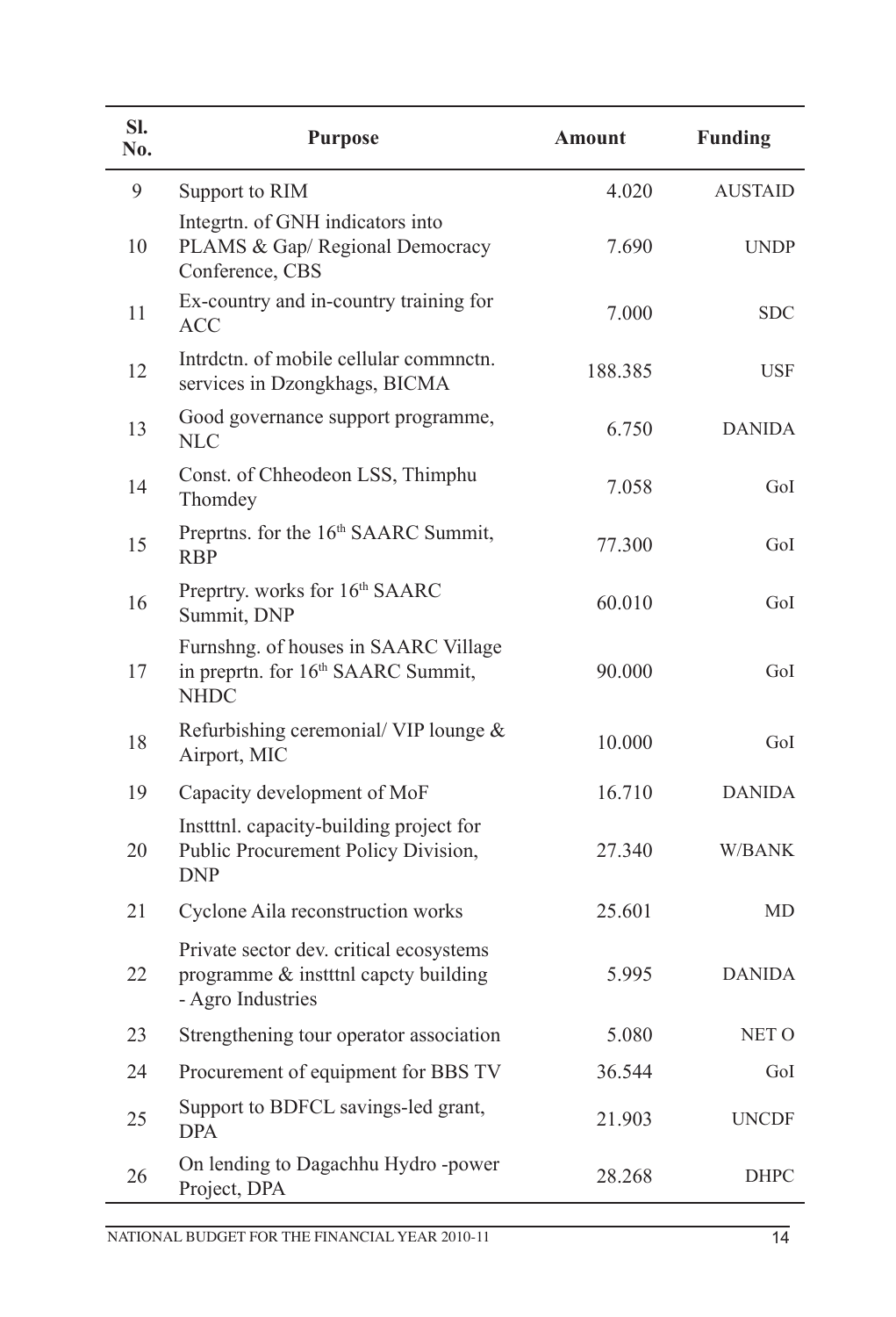| SI.<br>No. | <b>Purpose</b>                                                                       | <b>Amount</b> | <b>Funding</b>  |
|------------|--------------------------------------------------------------------------------------|---------------|-----------------|
| 27         | Enhancing capacity for climate change,<br>MoA                                        | 5.000         | <b>DANIDA</b>   |
| 28         | Reciprocal project and mushroom<br>promotion and marketing.                          | 15.410        | NET O           |
| 29         | Decentralized rural development<br>project                                           | 8.960         | W/BANK          |
| 30         | Professional services for land<br>management and biodiversity, NSSC                  | 8.049         | <b>SCF/USA</b>  |
| 31         | Procurement of vehicles under ASSP                                                   | 8.815         | <b>EURCO</b>    |
| 32         | EU funded activities                                                                 | 56.880        | <b>EURCO</b>    |
| 33         | UWICE, Bumthang                                                                      | 5.000         | <b>BTFEC</b>    |
| 34         | UWICE, Bumthang                                                                      | 12.332        | MacA-USA        |
| 35         | Strengthening of UWIC, Bumthang                                                      | 7.350         | <b>DANIDA</b>   |
| 36         | Pre-financing for DPR preprtn. of<br>Mangdechhu Hydroelectric Project,<br><b>MEA</b> | 14.595        | GoI             |
| 37         | Preprtn. of DPR for Punatsangchhu II,<br>Hydro-power project, MEA                    | 20.000        | GoI             |
| 38         | Project implmnttn., mangmnt. & site<br>suprvsn., MoA                                 | 32.780        | <b>AUSTRIAN</b> |
| 39         | Integrated energy master plan project,<br><b>MEA</b>                                 | 8.440         | GoI             |
| 40         | Gyalpoizhing Nganglam Road, MWHS                                                     | 7.676         | GoI             |
| 41         | Piloting of otta-sealing works, MWHS                                                 | 11.923        | W/BANK          |
| 42         | <b>EUSPS</b> funded activities MWHS                                                  | 40.760        | <b>DANIDA</b>   |
| 43         | EUSPS project in various Dzongkhags                                                  | 7.290         | <b>DANIDA</b>   |
| 44         | Localization of E-governance, RSTA                                                   | 18.060        | GoI             |
| 45         | HIV/AIDS and STI prevntn. & control<br>project, MoH                                  | 12.100        | W/BANK          |
| 46         | Support to international GNH<br>Workshop, MoE                                        | 5.000         | <b>ADHOC</b>    |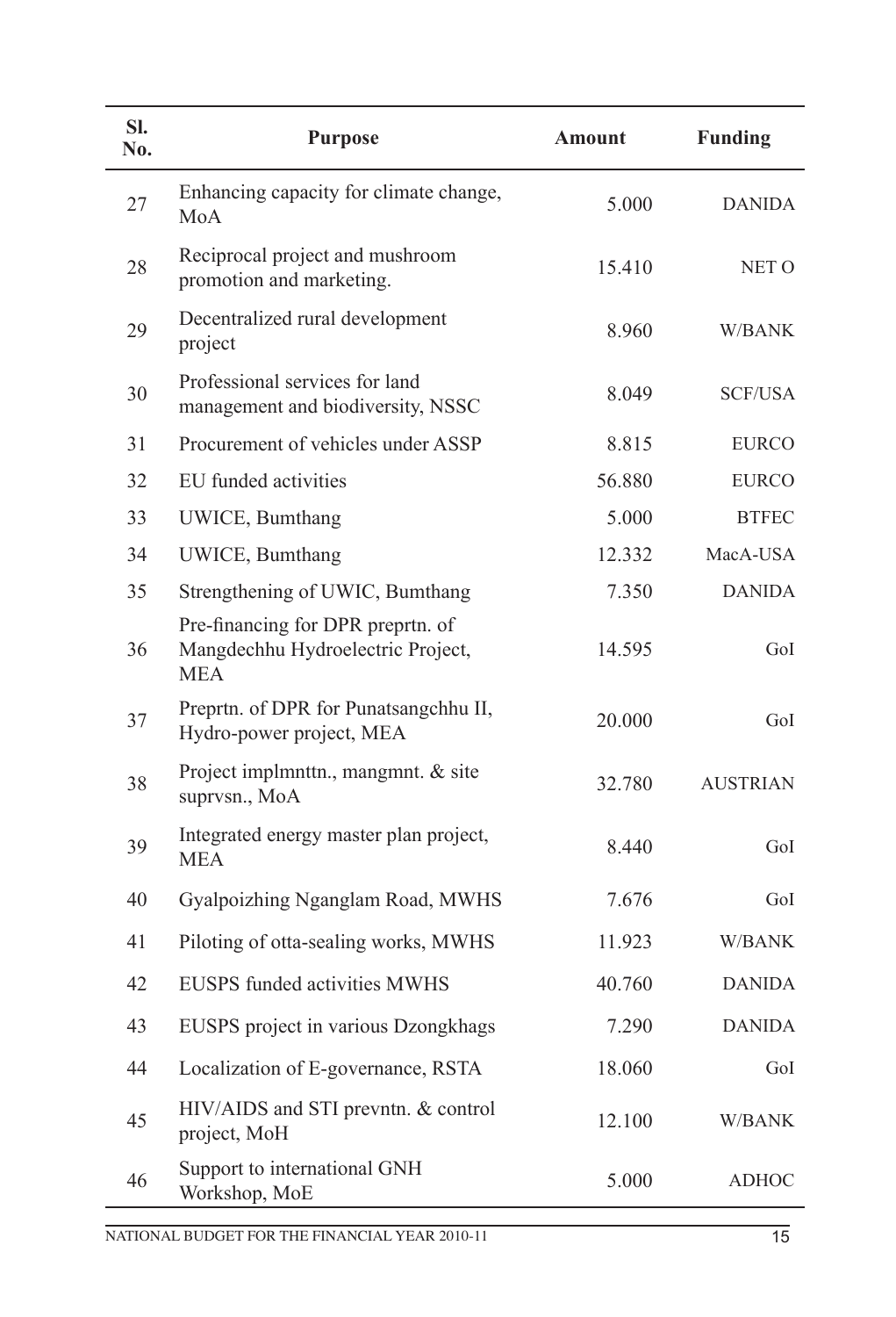| SI.<br>No. | <b>Purpose</b>                                     | <b>Amount</b> | <b>Funding</b> |
|------------|----------------------------------------------------|---------------|----------------|
| 47         | Construction of Pasakha LSS, MoE                   | 23.150        | GoI            |
| 48         | Additional fund for purchase of<br>furniture, MoE  | 11.580        | W/BANK         |
| 49         | Expansion of Samchheoling LSS,<br>Tongsa Dzongkhag | 8.640         | GOI            |
| 50         | SDP-Bumthang Dzongkhag & Gewogs                    | 19.250        | GoI            |
| 51         | SDP-Chhukha Dzongkhag & Gewogs                     | 63.880        | GoI            |
| 52         | SDP-Dagana Dzongkhag & Gewogs                      | 54.910        | GoI            |
| 53         | SDP-Gasa Dzongkhag & Gewogs                        | 8.000         | GoI            |
| 54         | SDP-Ha Dzongkhag & Gewogs                          | 13.030        | GoI            |
| 55         | SDP-Lhuentse Dzongkhag & Gewogs                    | 65.050        | GoI            |
| 56         | SDP-Mongar Dzongkhag & Gewogs                      | 60.840        | GoI            |
| 57         | SDP-Paro Dzongkhag & Gewogs                        | 29.120        | GoI            |
| 58         | SDP-Pema Gatshel Dzongkhag &<br>Gewogs             | 85.790        | GoI            |
| 59         | SDP-Punakha Dzongkhag & Gewogs                     | 94.100        | GoI            |
| 60         | SDP-S/Jongkhar Dzongkhag & Gewogs                  | 42.340        | GoI            |
| 61         | SDP-Samtse Dzongkhag & Gewogs                      | 73.910        | GoI            |
| 62         | SDP-Sarpang Dzongkhag & Gewogs                     | 52.020        | GoI            |
| 63         | SDP-Tashi Yangtse Dzongkhag &<br>Gewogs            | 113.920       | GoI            |
| 64         | SDP-Thimphu Dzongkhag & Gewogs                     | 65.460        | GoI            |
| 65         | SDP-Tongsa Dzongkhag & Gewogs                      | 25.300        | GoI            |
| 66         | SDP-Tsirang Dzongkhag & Gewogs                     | 49.520        | GoI            |
| 67         | SDP-W/Phodang Dzongkhag &                          | 18.230        | GoI            |
| 68         | SDP-Zhemgang Dzongkhag & Gewogs                    | 31.790        | GoI            |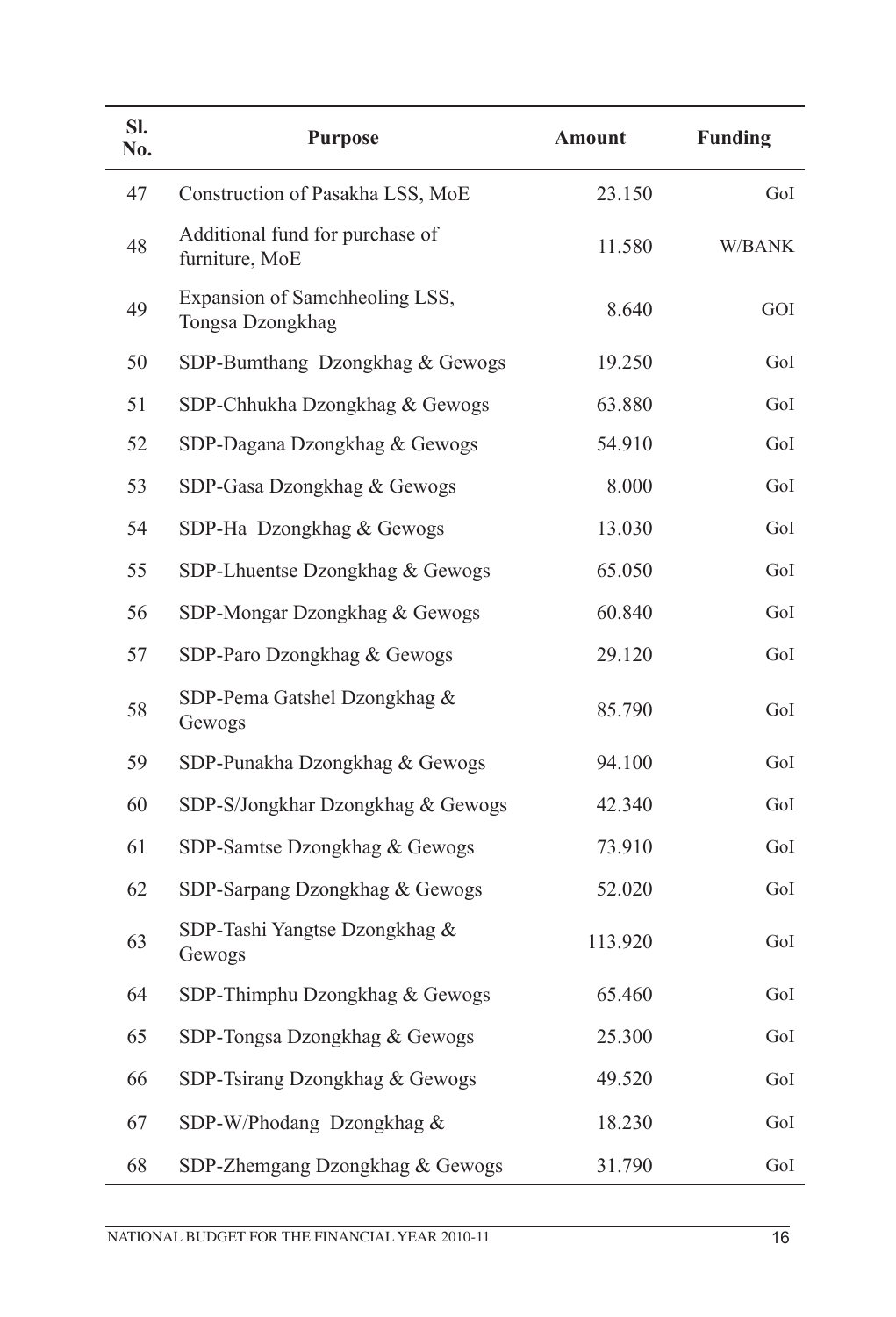| SI.<br>No. | <b>Purpose</b>                                                             | <b>Amount</b> | <b>Funding</b>  |
|------------|----------------------------------------------------------------------------|---------------|-----------------|
| 69         | Re-alignment & recnstrctn. of farm<br>roads and suspension bridges, Tongsa | 8.176         | MD              |
| 70         | Renvtn. of principal's and staff quarter,<br>Tashigang Dzongkhag           | 7.100         | GoL             |
| 71         | SDS support for private sector, MLHR                                       | 8.624         | <b>SDS</b>      |
| 72         | Various activities, Zhemgang<br>Dzongkhag                                  | 10.679        | <b>WFP</b>      |
| 73         | ICT infrastructure for voter registration,<br><b>ECB</b>                   | 5.376         | <b>UNDP IPF</b> |
| 74         | NORAD project for DoE, MEA                                                 | 8.840         | <b>NORWAY</b>   |
| 75         | Support for MSME project under<br><b>SQCA, MWHS</b>                        | 6.550         | <b>ADB</b>      |

While presenting the revised budget for the FY 2009-10, I would also like to inform the Honourable Members that once again, the actual expenditure of the budget is likely to be less than estimated. As a regular practice, the Ministry of Finance carried out a review of the budget in January 2010 and found that many agencies were unable to implement a substantial portion of the budgeted activities. The continued under-utilization of the budget does not fit in with the general view that the Ministry of Finance was not providing enough budget to the agencies and Dzongkhags. However, with the Government initiatives underway to streamline many of the procedural formalities, it is expected that implementation levels will improve in the future.

As Honourable Members may recall, I reported in my budget report of last year that Nu. 200 m had been kept in the MoF as a reserve for farm road constructions to be released as and when the Dzongkhags and Gewogs were ready to take up the work. I would like to submit that so far only Nu. 126 m has been requested for release (as of end May 2010).

With this, I conclude the presentation of the Revised FY 2009-10 Budget, and the kind endorsement of the House is requested.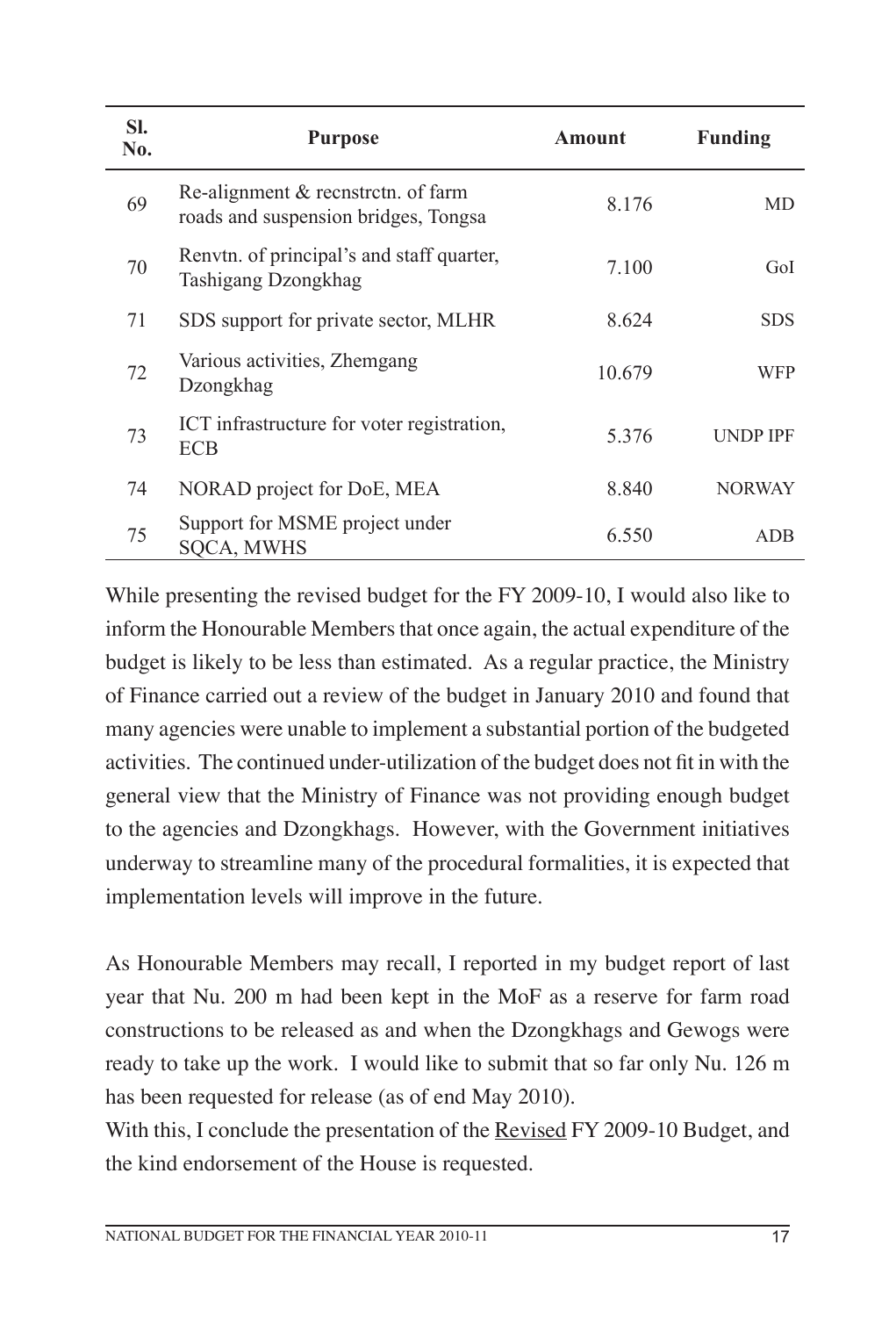# **Chapter III: Economic PERFORMANCE in the last two Years**

Having presented the fiscal scenario for the first two years of the Government, I would now like to present an overview of our economic performance during the same period.

# **3.1 Gross Domestic Product (GDP)**

The GDP grew by 11.9  $\%$  in the FY 2007-08 and it tapered down to 6.2  $\%$  in the FY 2008-09. Due to the Tala Project becoming operational in between the financial years 2006-07 and 2007-08, the increase in GDP during those years were high. This created a very high base of GDP in the FY 2007-08 and thus in the FY 2008-09, the growth rate was lower as the Tala Project and related construction activities came to an end. Nevertheless, 6.2 % growth is also substantial as it reflects essentially growth without the hydro-power sector.

The electricity sector continued to be the main driver of the economy. It accounted for over 22 % of GDP on average, as compared to 11.5 % in the FY 2005-06 and 18 % in the FY 2006-07. The share of agriculture conversely has gradually decreased from 21.8 % in the FY 2005-06 to 16.7 % in the FY 2008-09. Another important contributor has been the construction sector which constituted about 12 % of the economy.

Although largely insulated from the global market, the Bhutanese economy experienced some impact of the *global financial crisis*. The decline in the overall demand has had negative effects on Bhutan's exports, and most significantly on the tourism industry. Tourist arrivals for the calendar year 2009 is estimated to have dropped by more than 15 % as compared with the year earlier.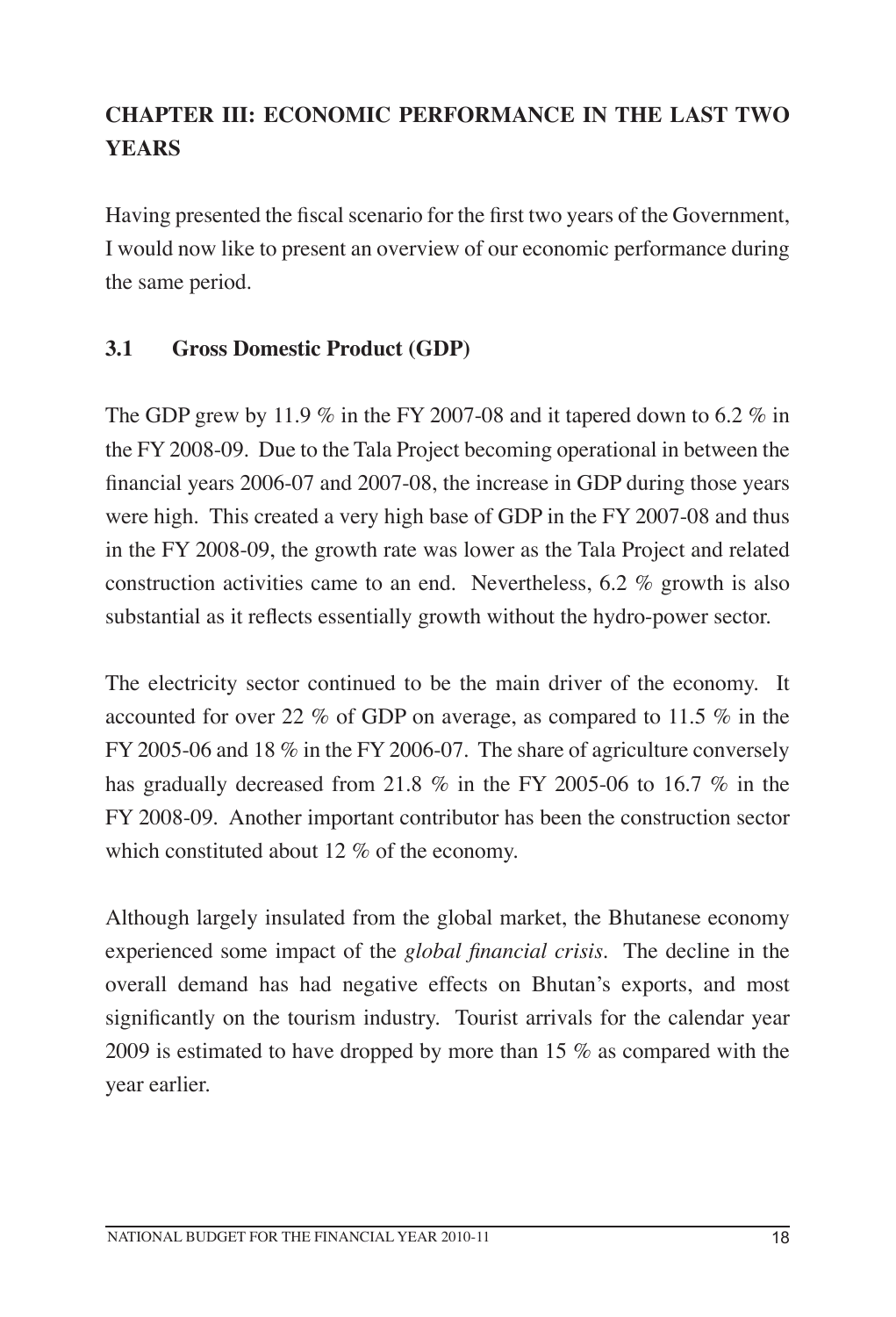# **3.2 Employment**

The rate of employment has not picked up given the growing number of young people entering the work force. The unemployment rate in 2007 was estimated at 3.7 % whereas in 2009, it has been estimated to have increased to around  $4\%$ .

#### **3.3 Balance of Payments**

Bhutan's *current account* has been generally on the deficit side as is the case in most developing countries, but it has not shown a regular worsening trend in terms of GDP. In the FY 2007-08, it was at 2 % of the GDP while in the FY 2008-09, it was estimated to have worsened to 9% with a deficit of Nu. 5.4 billion. This was due to increased imports and increasing interest payments especially stemming from the Tala Project loan's interest payments. There has also been pressure on imports with the growth in demand emanating from growth in income as well as due to increased Government expenditure budgets and mega-projects. Bhutan's imports constituted over 52 % of its GDP in those two years.

However, the overall balance has generally been positive due to the inflow of capital on account of development assistance grants and loans. It was 4 % of GDP in the FY 2007-08 and 9 % in the FY 2008-09.

#### **3.4 Foreign Exchange Reserves**

Gross foreign exchange reserves reached the equivalent of US \$ 758 m as of the end of June 2009 (about 15months of imports) against US \$ 655.3 m the previous year (12 months of imports), recording a growth of US \$ 102.7 m or 15.7 %. As of December 2009, it had reached US \$ 818.59 m, sufficient to cover more than 19 months of imports.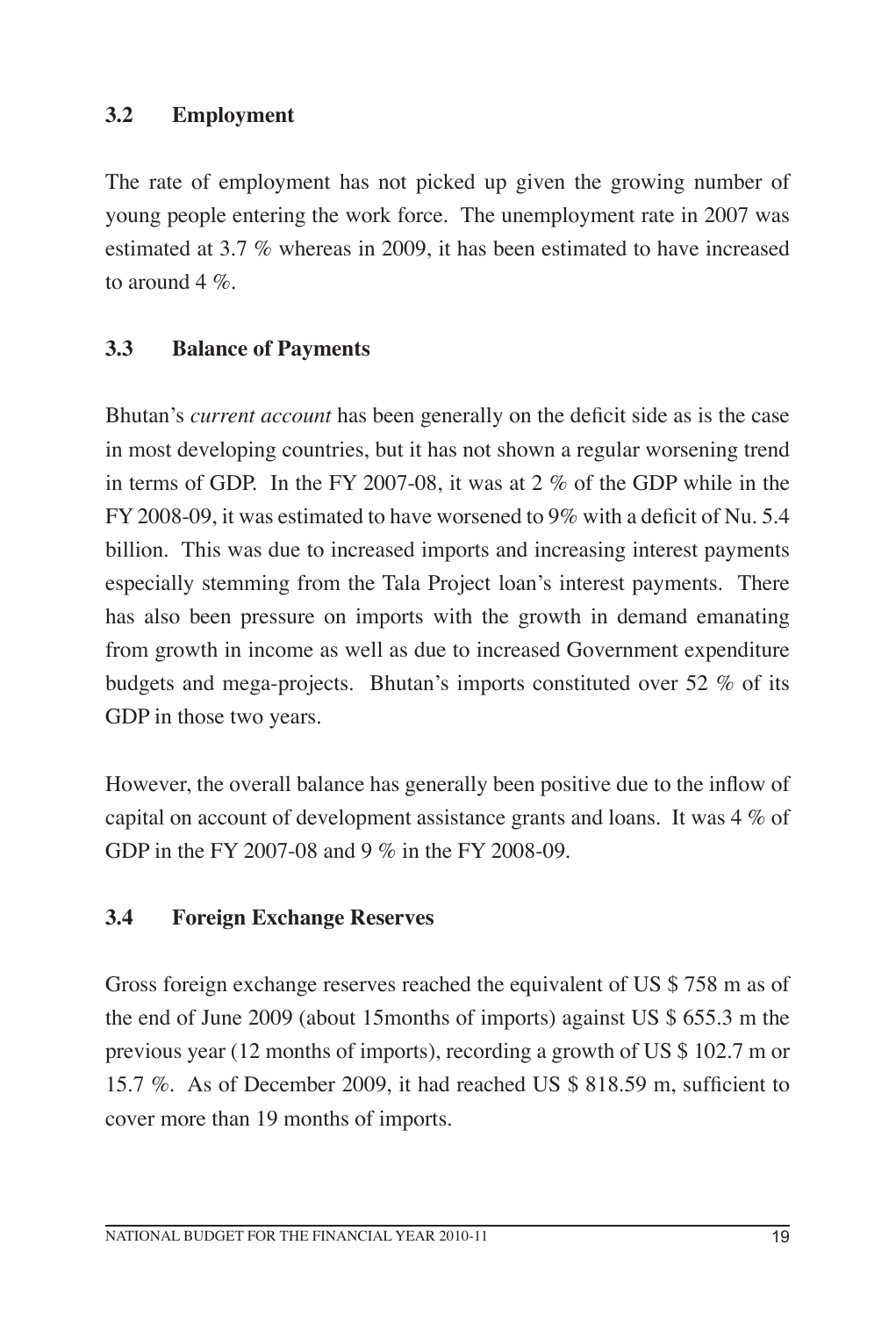# **3.5 Exchange Rate**

The nominal exchange rate of the Ngultrum depreciated by 18.6 % against the US dollar in FY 2008-09. One US dollar was equal to Nu. 44.2 in FY 2006- 07, Nu. 40.4 in FY 2007-08 and, Nu. 47.9 in FY 2008-09. The depreciation of the Ngultrum has significant negative implications for Bhutan's imports, production costs, and debt servicing, but in the exports, sectors such as tourism are positively affected. The dollar's value has since reversed, and it is now hovering at around Nu. 45.

# **3.6 Debt & Debt Service**

Bhutan's total debt stood at *Nu. 34.759 billion* (US \$ 721.291 m) at the end of the FY. From *Nu. 33.701 billion* in the past year, it has grown by *5 %*. As a proportion of GDP, it has improved from *61 %* in the previous year to *60 %* in the last year.

Debt service ratio (i.e. as % of export of goods and services) has risen sharply from the previous years. It rose to *18.5 %* in the FY 2007-08 and to *39.6 %* in the FY 2008-09. This is mainly on account of the loan repayments for the Tala project.

#### **3.7 Price Movement**

The annual inflation rate was *4.05 %* in the year 2009 (December–end) and it was largely on account of the prices rises in food items which recorded a rate of *10.74 %.* Nevertheless, it was a considerable improvement over the previous year which was *9.04 %* with food prices recording increase of *11.75 %*. Bhutan's inflation is largely a reflection of the price movements in India from where more than *85 %* of its requirements are met.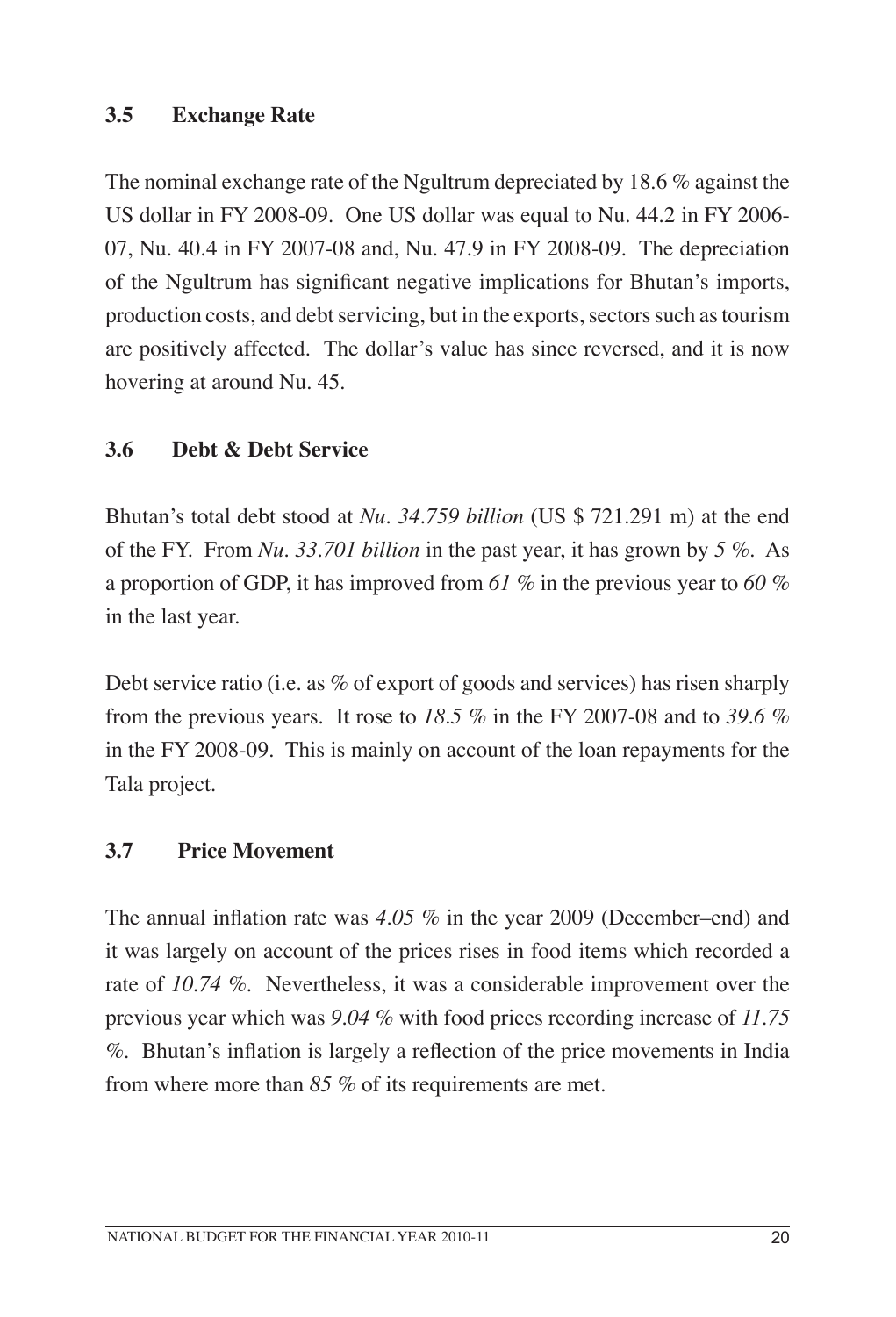### **3.8 Banking and the Financial Sector**

# **3.8.1 Credit**

Total domestic credit grew on average by *25.25 %* over the two financial years as against the average of *17.5 %* over the prior four years. Credit to the private sector grew by an average of *34 %* continuing the high rate experienced in the past of *31.5 %* p.a.

# **3.8.2 Non-performing Loans**

The safety of the financial institutions over those years have improved. The combined non-performing loans came down to 7.43 % in December 2009 from 8.89 % in December 2008.

# **3.9 Foreign Direct Investment (FDI)**

The Royal Government has been encouraging foreign direct investments in order to increase the pace of development. FDIs are a source of foreign exchange, technical know-how and of markets, and most of all generates employment opportunities. A policy was enunciated in 2002 and since then a gradual pick-up has been experienced. During the period under consideration, i.e. financial years 2007-2008 and 2008-2009, 7 FDI projects were approved with an estimated total investment of Nu. 1,935.35 m, out of which one has started operation, while six are under construction. The investments were in the area of manufacture of silicon carbide, non-ferrous metal, calcium silicon, liquid nitrogen and oxygen gases and luxury hotels and resorts.

During the financial year 2009-10, approvals were granted to 2 FDI projects with an estimated investment of Nu. 1,086.06 m, consisting of a commercial banking service, IT Park, diary and agro industry, gypsum and a luxury guest house. The FDI commercial bank has started operations, while the other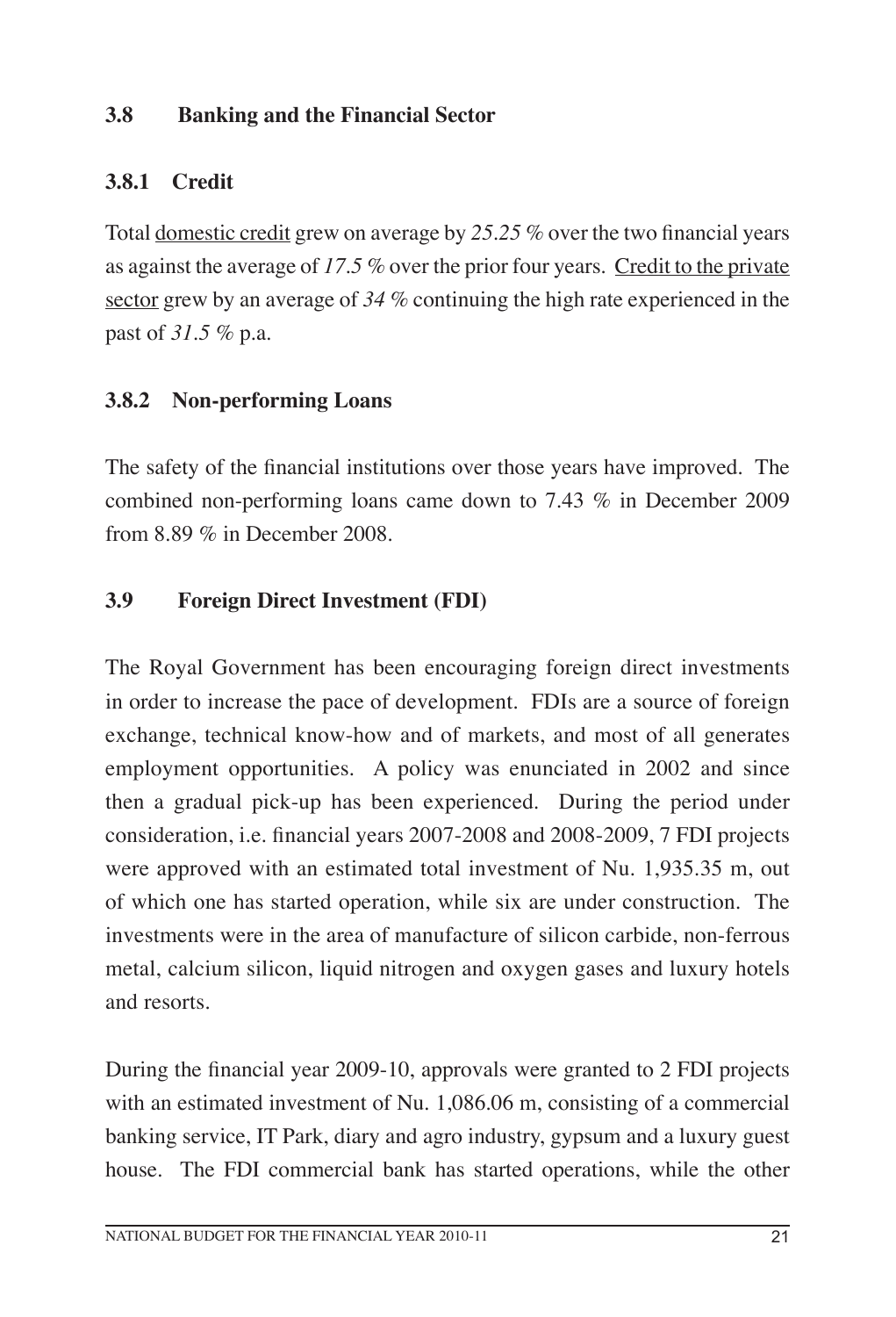project is under construction. Five projects have been issued FDI Registration Certificate and projects reports are awaited for final approval.

Of late, the Royal Government has revised the FDI policy making it more liberal. Other policy interventions are made through the Economic Development Policy and the Ministry of Finance has announced a Fiscal Incentive Scheme which will be most effective in attracting FDIs.

# **Conclusion**

Except on the employment front, the two past financial years have had good results. There have been no major economic problems as the results just outlined indicate. As to the future outlook, it will be presented after the presentation of the budget for the new FY.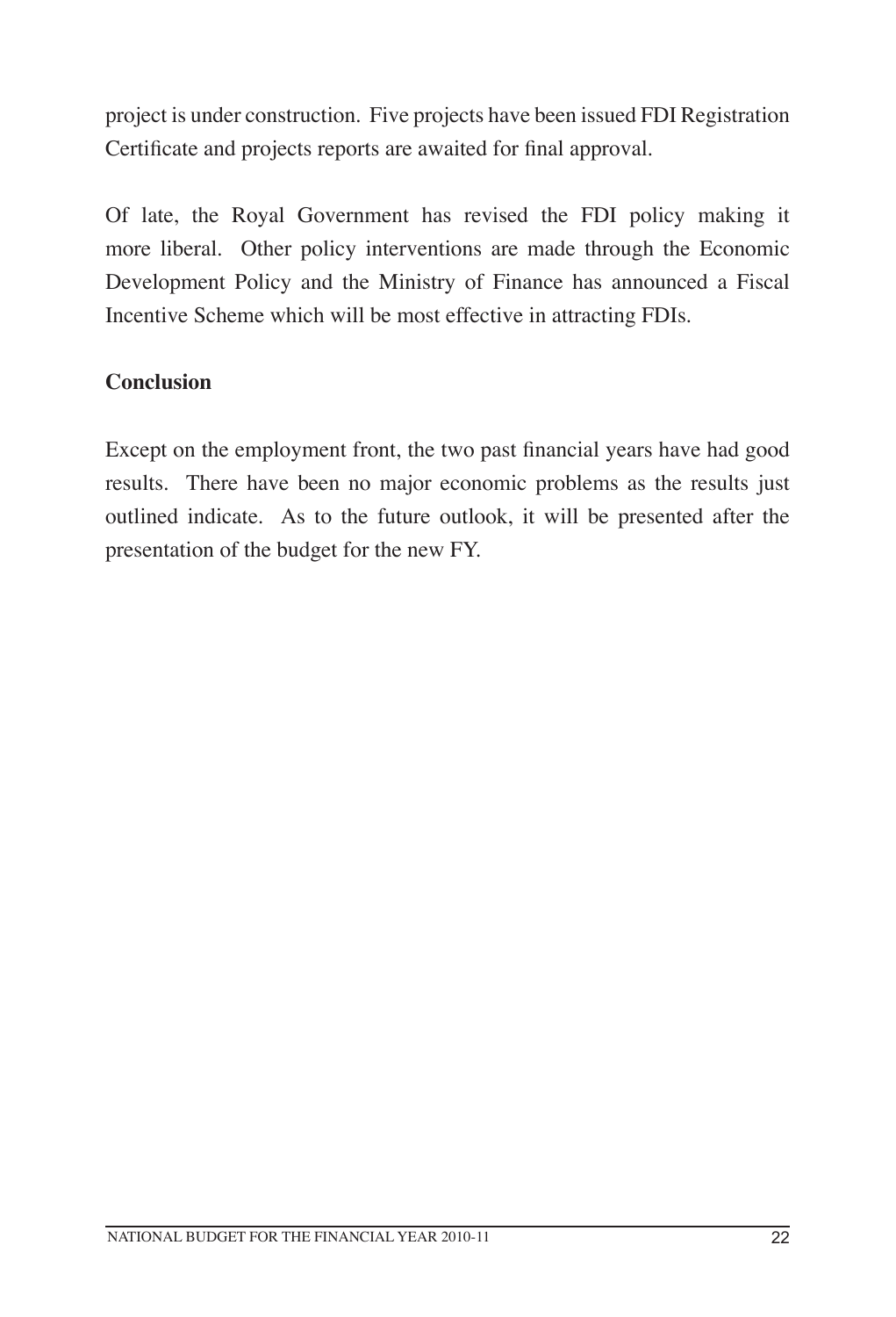# **CHAPTER IV: BUDGET ESTIMATES FOR the FY 2010-11**

I now have the honour to place before the House the budget for the FY 2010- 11. I would like to mention that we have always taken a cautious approach in our economic policies. The past two financial years' budgets were framed with the same approach. Our cautious approach has kept us on a sustainable economic growth path. Today as we see countries reeling from economic problems, we feel doubly reassured that the cautious way is the best way especially for a small, vulnerable economy like ours. Much as we want faster economic growth and therefore more rapid overall development for our people, we want to avoid a situation which will lead us to situations whereby we have to undertake structural reforms compelling us to carry out stringent austerity measures. As a responsible government, we want to leave a good legacy of a strong economy for the future.

As the Hon'ble Members are aware, our key challenges are poverty reduction, creation of jobs and sustainable economic development. Therefore, this year's budget is also geared towards poverty reduction by pursuing focused socioeconomic development strategies within a sound macro-economic framework. As in the past, the Government is guided by the following policies.

- *avoid current operating deficits;*
- limit the overall fiscal deficit to GDP at sustainable levels;
- keep outstanding debt at internationally accepted thresholds;
- ü *keep external debt service to exports ratio at low levels;*
- ü *limit domestic borrowings by the government to avoid crowding out of private sector borrowings;*
- maintain the momentum of investments in the socio-economic sectors;
- ü *Investment in industries with potential for significant revenue and employment generation.*

The  $10<sup>th</sup> FYP's$  indicative planning figures of the sectors, Dzongkhags, Gewogs and the BPFF are the primary basis for preparation of the budget for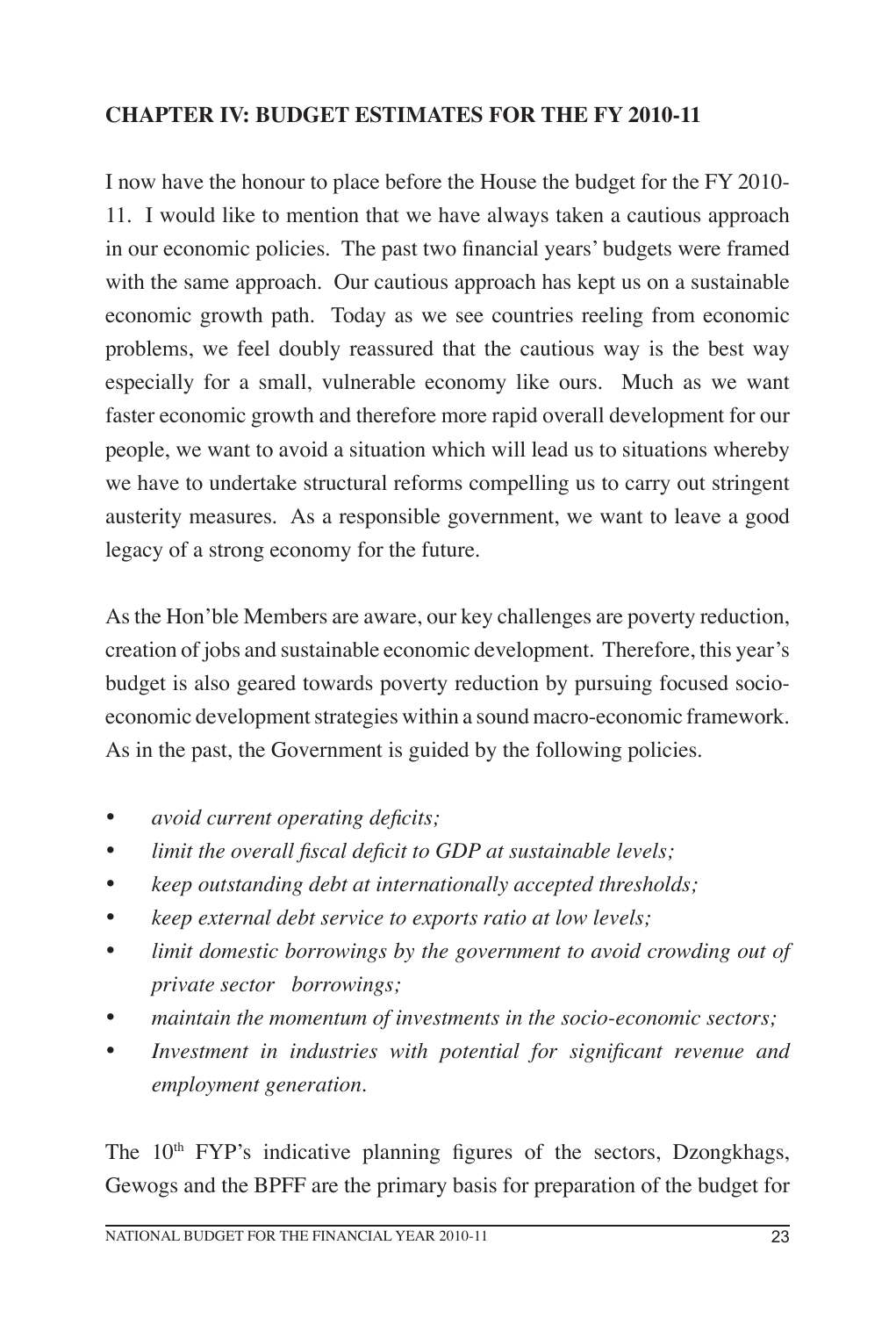the FY 2010-11. The cost of plans and programmes proposed by the agencies were far more than the Government's capacity to finance. Therefore, we had to make bold decisions about spending priorities to ensure that the limited resources are allocated in a fair and equitable manner. The absorptive and implementing capacity of the budget agency was another factor considered when deciding the budget.

The budget estimates for the FY 2010-11 is summarized in **Table 4.1** below:

|                                    |                 | Nu. in millions |
|------------------------------------|-----------------|-----------------|
|                                    | <b>Estimate</b> | % of Total      |
| <b>RESOURCES</b>                   | 26,774.538      | <b>100</b>      |
| <b>DOMESTIC REVENUE</b><br>L.      | 15,816.334      | 59              |
| $\mathbf{i}$ .<br><b>Tax</b>       | 10,139.976      | 38              |
| ii. Non-Tax                        | 5,676.358       | 21              |
| <b>II. OTHER RECEIPTS</b>          | 53.066          | $\overline{0}$  |
| <b>III. GRANTS</b>                 | 10,905.138      | 35              |
| Total GoI                          | 8,068.180       | 24              |
| <b>Total Others</b>                | 2,836.958       | II              |
| i. Program Grants                  | 1,905.700       | 7               |
| GoI<br>a)                          | 1,400.000       | 5               |
| <b>DANIDA</b><br>c)                | 150.000         | $\mathbf{1}$    |
| d) The Netherlands                 | 116.000         | $\overline{0}$  |
| e) ADB $(4 \text{ m } \text{USD})$ | 188.000         | $\mathbf{1}$    |
| f) DANIDA & UNCDF etc.             | 51.700          | $\overline{0}$  |
| ii. Project-tied Grants            | 8,999.438       | 34              |
| a) GoI: Project tied               | 5,025.495       | 19              |
| b) GoI: SDP                        | 1,642.685       | 6               |
| c) Others                          | 2,331.258       | 9               |
| <b>OUTLAY</b>                      | 31,579.745      | 100             |
| I. Total Expenditure               | 32,420.364      | 103             |
| i. Current Expenditure             | 15,154.076      | 48              |
| ii. Capital Expenditure            | 17,266.288      | 55              |

#### **Table 4.1: Budget Summary for the FY 2010-11**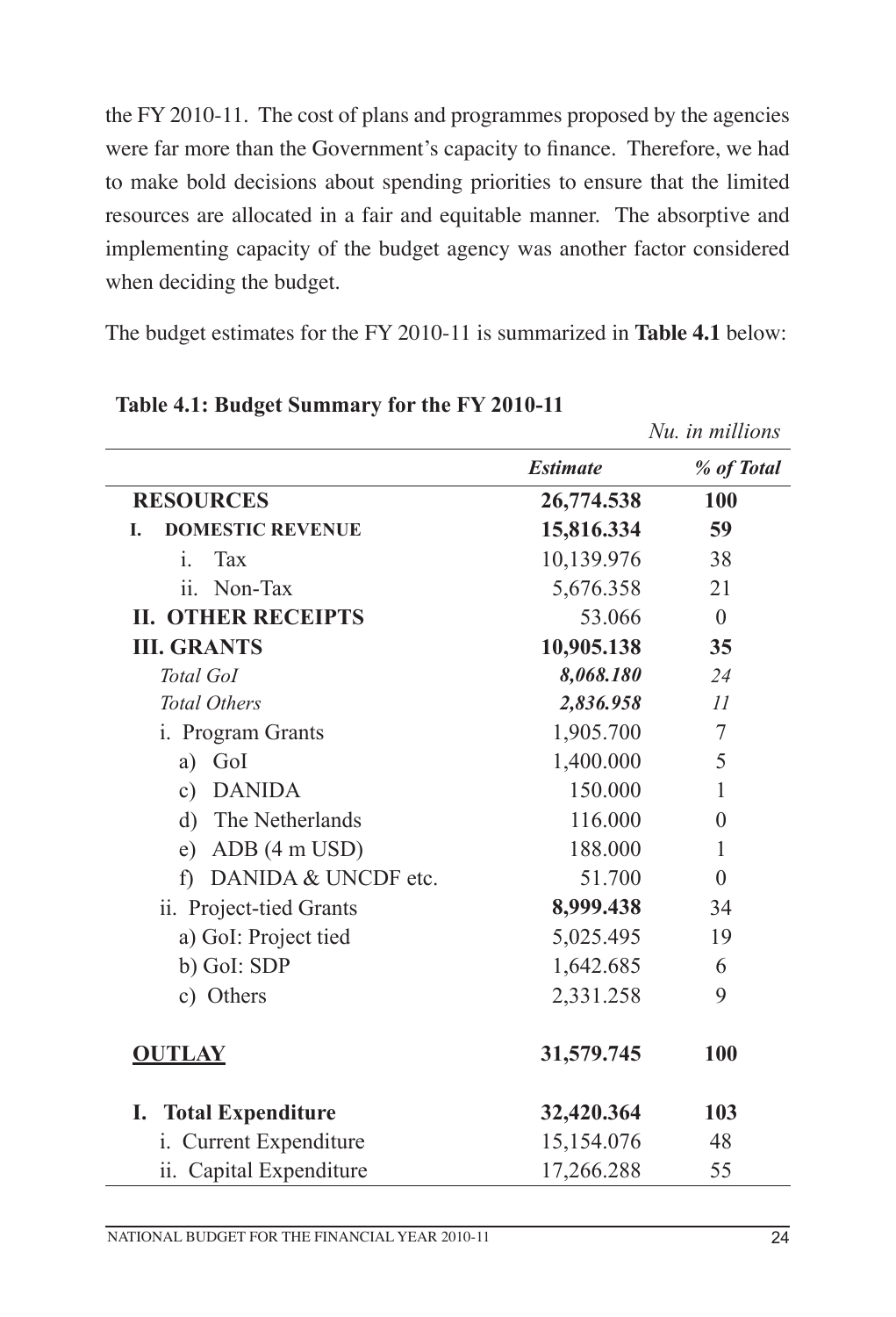|                                    |                 | Nu, in millions |
|------------------------------------|-----------------|-----------------|
|                                    | <b>Estimate</b> | % of Total      |
| II. Net Lending                    | $-840.619$      | $-3$            |
| <b>OVERALL BALANCE</b>             | $-4,805.207$    | $-15$           |
| <b>FINANCING</b>                   | 4,805.207       | 100             |
| <i>i.</i> Project-tied Borrowings  | 2,270.806       | 47              |
| ii. Program Borrowings             | 1,081.000       | 22              |
| iii. Less Repayment                | 2,348.059       | 49              |
| iv. Resource Gap                   | 3,801.460       | 79              |
| GDP                                | 76,556.770      |                 |
| <b>Overall balance as % of GDP</b> | 6.28%           |                 |
| <b>Resource Gap % of GDP</b>       | 4.97%           |                 |
| Exchange rate (1 USD = $Nu.$ 47)   |                 |                 |

#### **4.1 Resources**

As reflected in *Table 4.1* above, the total resources for the FY is projected at *Nu. 26,774.538* m, comprising of domestic revenue of *Nu. 15,816.334* m and external grants of Nu. *10,905.138* m. *The details are as follows*:

#### **4.1.1 Domestic revenue**

During the FY, domestic revenue is estimated to increase by *2.9 %* from the revised revenue estimate of Nu. *15,370.223* m of the FY 2009-10. The increase is mainly because of the broadening and rationalisation of the tax systems, on which explanations are given in relevant part of the report. The projection is shown below in **Table 4.2**: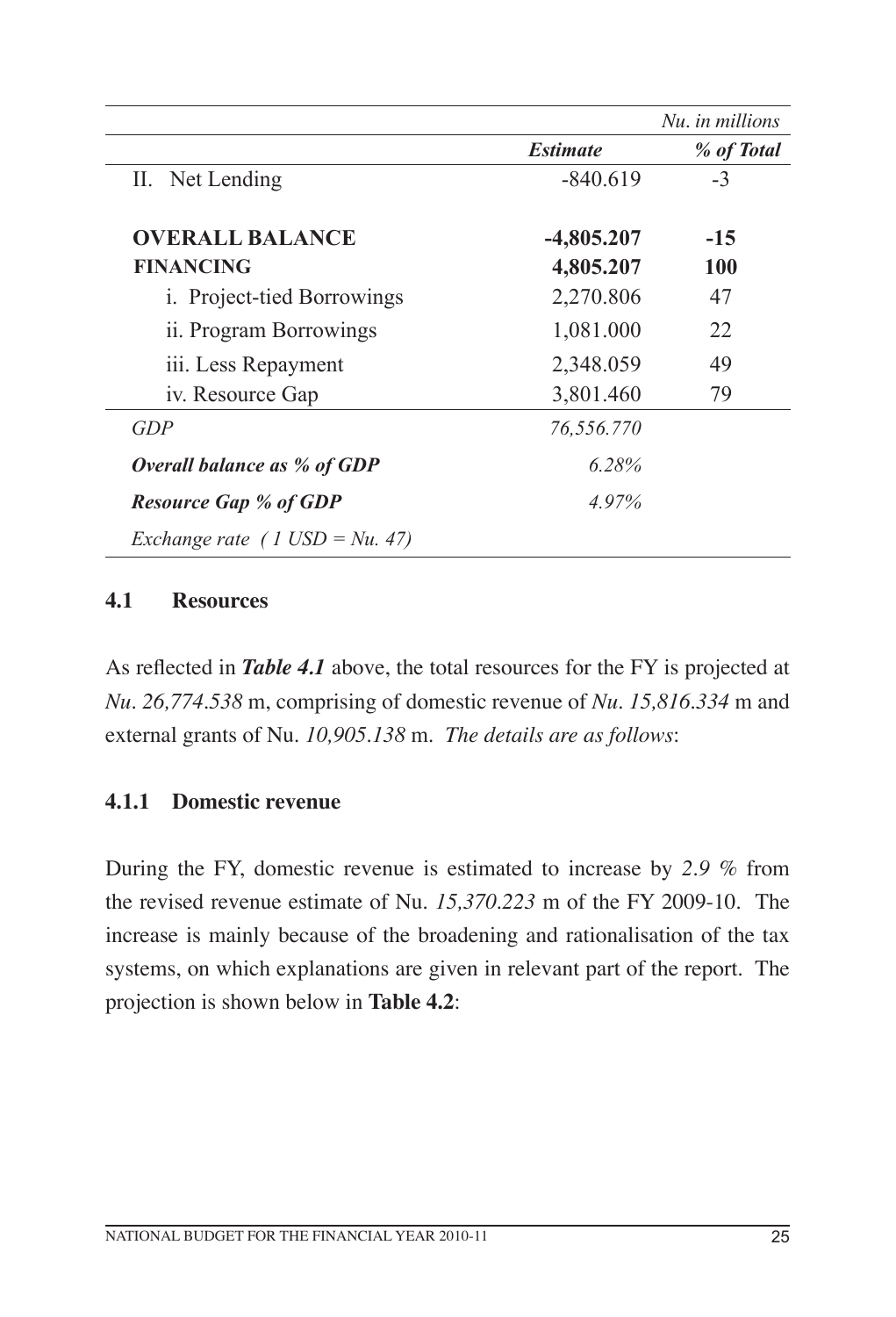|                | <b>Sources of Revenue</b>                 | <b>Amount</b> |
|----------------|-------------------------------------------|---------------|
| $\mathbf A$    | <b>Tax Revenue</b>                        | 10,139.976    |
| $\overline{I}$ | <b>Direct Tax</b>                         | 7,171.991     |
| 1              | Corporate Tax                             | 4,695.060     |
| $\overline{2}$ | <b>Business Income Tax</b>                | 665.715       |
| 3              | Personal Income Tax                       | 494.611       |
| 4              | Other Tax Revenue                         | 1,316.605     |
| $I\!I$         | <b>Indirect Tax</b>                       | 2,967.985     |
| 1              | <b>Sales Tax</b>                          | 1,459.741     |
| $\overline{2}$ | <b>Excise Duty</b>                        | 1,270.703     |
| 3              | <b>Import Duty</b>                        | 218.465       |
| 4              | Other Tax Revenue                         | 19.076        |
| B              | <b>Non Tax Revenue</b>                    | 5,676.358     |
| 1              | Administrative Fees & Charges             | 238.945       |
| $\overline{2}$ | Capital Revenue                           | 88.498        |
| 3              | Revenue from Government Departments       | 247.719       |
| 4              | Dividend                                  | 2,816.340     |
| 5              | Transfer of Profit                        | 454.000       |
| 6              | Other Non-Tax Revenue                     | 42.956        |
| 7              | <b>Interest Receipt from Corporations</b> | 1,787.900     |
|                | <b>Total Domestic Revenue (A+B)</b>       | 15,816.334    |

#### **Table 4.2 Revenue Estimates for the FY 2010-11**

*Nu. in millions*

With increased infrastructures developed over the years to maintain, the recurrent expenditure has been increasing at a faster rate than the internal revenue. In the 2010-11 FY, current expenditure estimates increased by *9.5 %* while there is an increase of revenue by *2.9 %* only. This is a matter of serious concern, and I hope the Honourable members will support the initiatives being taken by the Government to curtail expenditure on one side, and to introduce measures to enhance revenue on the other. It will be difficult to attain the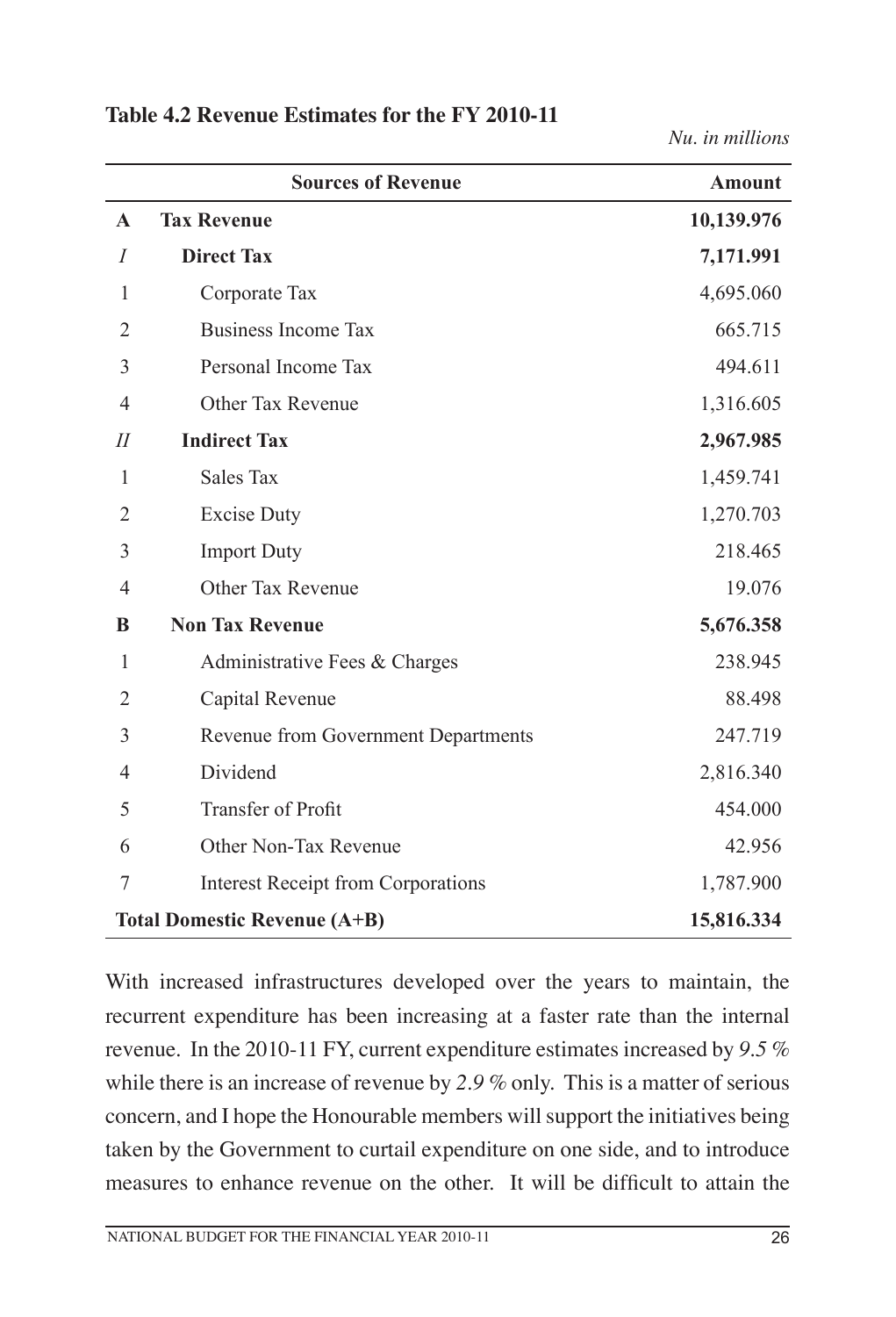fiscal policy of containing recurrent expenditure within domestic revenue if the same trend continues. However, to meet the challenges, the MoF is continuously working to introduce new measures to expand the revenue base and also to prune unproductive expenditures. The Government has endorsed a proposal to rationalise and broaden the tax system. Details of this are provided as a separate chapter in the report. On the expenditure front also, the Government has introduced various measures to curb the rising trend. For instance, a substantial budget cut is being imposed on office stationeries, supplies and in-country meetings. The system of government pool vehicles is being reviewed. The Government has also taken various fiscal incentive measures to stimulate private sector growth.

# **4.1.2 Grants**

The total external grants of Nu. *10,905.138* m estimated in the FY is based on the development partners' commitments and agreements. It constitutes about *41%* of the total resources (*i.e. domestic revenue plus grants*) and covers about *33.6* % of the total expenditure.

A significant portion of the grants is provided by the GoI as in the past. For the FY, the total GoI grants of Nu. 8*,068.180* m is presently projected, of which, the Programme Grant is Nu. *1,400* m, and project grants of Nu. *6,668.180* m (*including Nu. 1,642.685 m of SDP).* Besides the GoI, project-tied grants of Nu. *2,331.258* m and programme grants of Nu. *505.700* m is expected from other bilateral and multilateral agencies.

Since the inception of the nation's first FYP, the Government has come a long way in enhancing the domestic revenue. However, external grants continue to be an important mode of finance for our socio-economic development.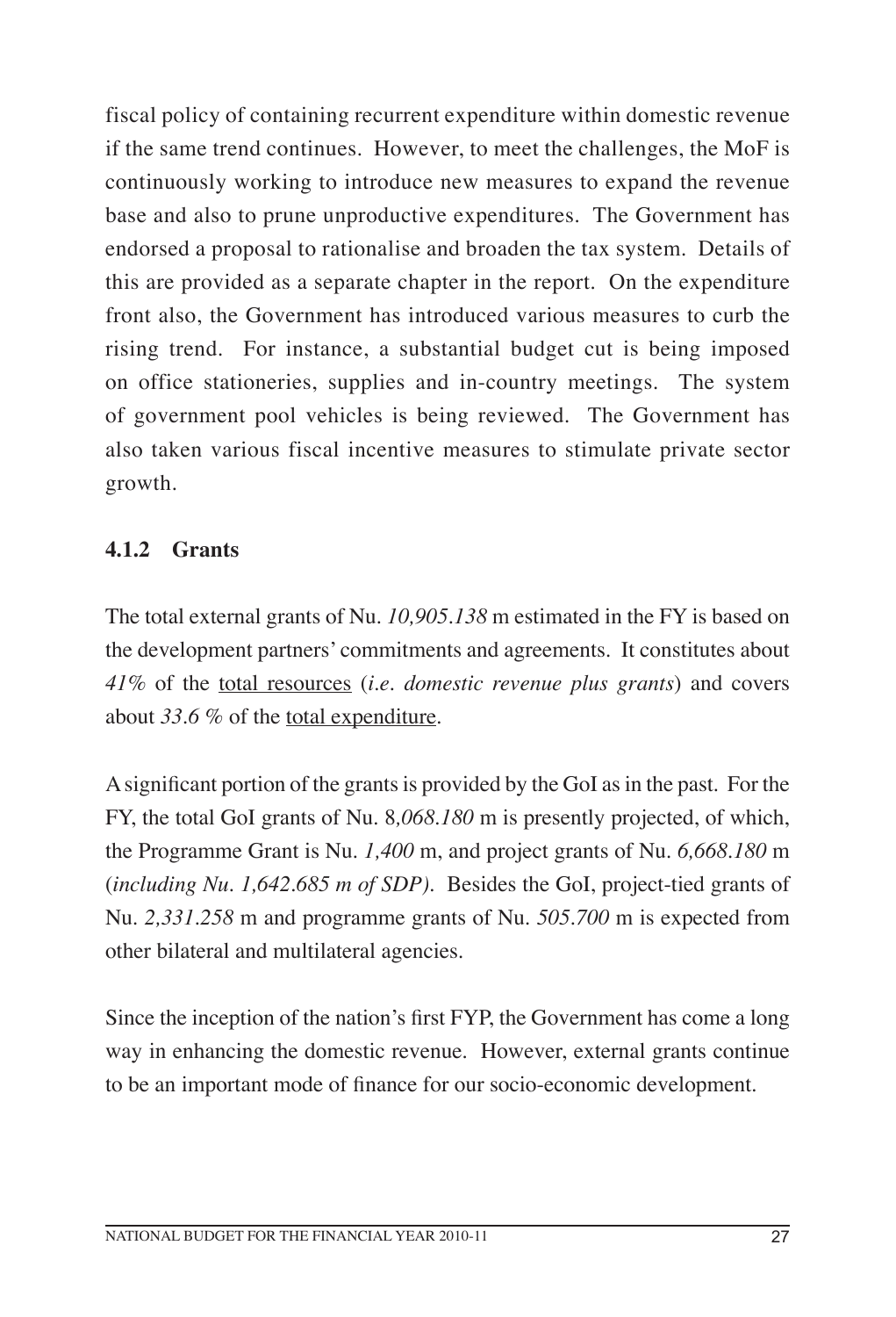# **4.2 Expenditure outlay**

The total expenditure outlay (*i.e. total expenditure + net lending*) for the FY 2010-11 is estimated at Nu. *31,579.745* m. It is an increase of *3.7 %* from that of the revised expenditure outlay of the FY 2009-10.

# **4.2.1 Current expenditure**

The estimated current expenditure is Nu. *15,154.076* m, which is about *9.5* % higher than the revised estimates of the FY 2009-10. The increase is mainly on account of *full implementation of salary revision by merger of allowances in the pay scale* (which has impact on Provident Fund (PF) contributions, LTC, and LE), new appointments, enhanced allowances for Dzongdags/ Gups, operating costs for newly-created government departments and divisions (Department of Marketing and Cooperatives and Watershed Division under MAF, Department of Cottage and Small Industries under MEA). The budget for state visits, official delegations and procurement of printing materials of passports are other reasons for increase in current expenditure budget. Also, the provision for the revision of the RBP personnel's salary has been made. The salary revision will be done when the RBA and RBG's salaries are revised since the RBP and the RBA/RBG have the same pay structure. *Salaries and wages account for about 41 % of the total current expenditure.*

Further, with the expansion of government infrastructures and increase in development activities, the <u>operation and maintenance cost</u> is increasing every year. It is estimated to be *Nu. 6,288.121 m* for the FY constituting about *42* % of the total current expenditure. In view of the rising expenditure on this account, measures are being taken to minimize wasteful expenditures. The cost-cutting measures coupled with the measures to reduce administrative burden will hopefully lead to a reduction in the expenditures.

*Interest payments* is estimated at *Nu. 1,884.545 m*, of which, *83 %* is on account of loans availed for Tala and Kurichhu hydro-power projects (*Nu*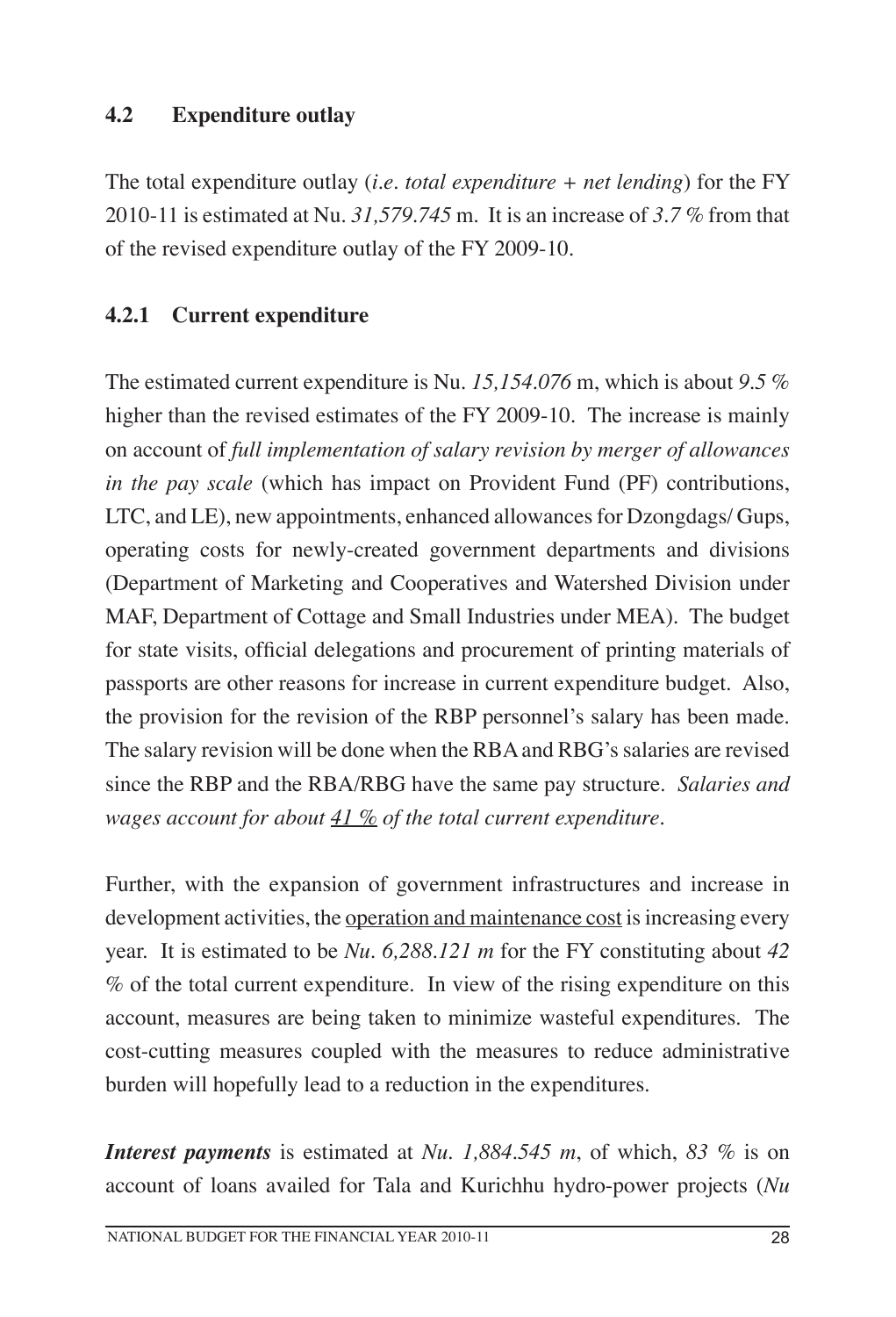*1,497.558 m*). Interest payment for domestic loan is estimated to be about *Nu. 81.989 m*. Interest payments account for 12 % of the total current expenditure budget.

*Subsidies* is estimated at *Nu. 753.300 m* in the FY. The recipient of the major portions of subsidy are Druk Air for its interest on loans obtained for the purchase of aircraft (*Nu. 132.678 m*), Bhutan Broadcasting Service (*Nu. 100 m*), rural life insurance scheme (*Nu. 38.095 m*) and rural house insurance scheme (*Nu. 7.152 m*), Thimphu Thomdey (*Nu. 30 m*), and Bhutan Post for the City Bus Service and for rural mail delivery (*Nu. 16 m*).

# **4.2.2 Capital expenditure**

Capital expenditure is estimated at *Nu. 17,266.288 m* which accounts for about *53 %* of the total expenditure outlay. Over 82 *%* of the amount is estimated to be financed by external grants and loans. Activities covered by grants and loans are only those which have been confirmed, and as such the amount may increase through incorporation of additional amounts as and when they get confirmed. *The details of the capital expenditure are provided under sector allocation section.*

#### **4.2.3 Net lending**

During the FY, lending to the corporations is estimated at *Nu. 1,028.086 m*, of which *Nu. 953.391 m* will be provided to the BPC for **rural electrification**, and the balance is on-lending to BDFC for **rural credit** related activities. Recovery of loans from the corporations is estimated at *Nu.1,868.705. m* of which THP project principal loan recovery accounts for *75.%.*

#### **4.3 Financing**

#### **4.3.1 External borrowing**

A total external loan withdrawal of *Nu. 2,270.806 m* is estimated along with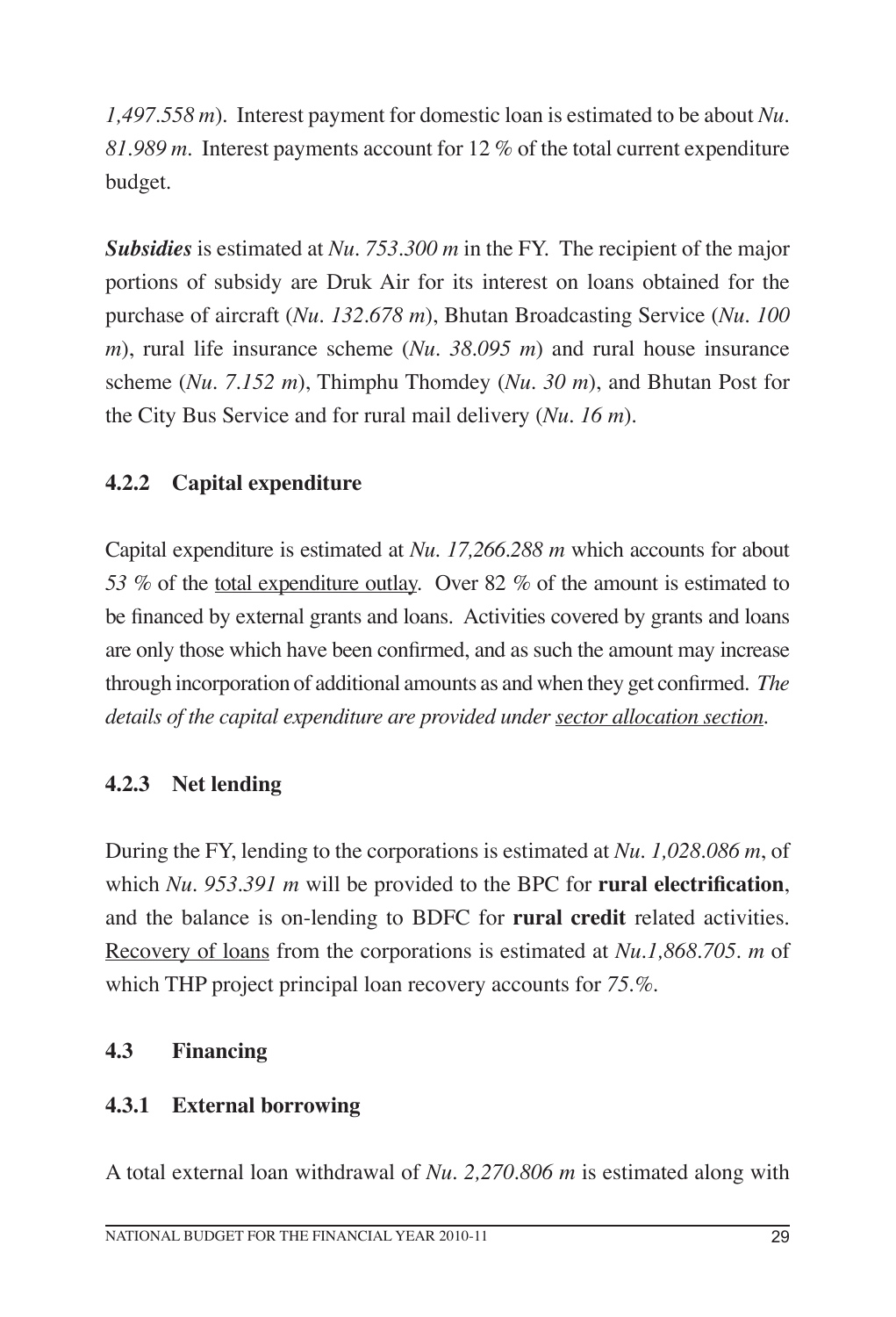programme borrowing equivalent of *Nu. 940 m* from the World Bank & *Nu. 141 m* from the Asian Development Bank. *The details of external borrowings, excluding programme borrowings, are presented in Table 4.3 below:*

|   | Lender                                          | Nu. in millions |
|---|-------------------------------------------------|-----------------|
|   | Asian Development Bank                          | 1,240.035       |
| 2 | International Fund for Agricultural Development | 164.839         |
| 3 | Japan International Cooperation Agency          | 728.607         |
| 4 | World Bank                                      | 137.335         |
|   | <b>TOTAL</b>                                    | 2,270.806       |

**Table 4.3: External borrowings**

#### **4.3.2 Internal borrowing**

If the budgeted activities of the FY are fully implemented as planned, the Government will have to resort to internal borrowing of *Nu. 3,801.460 m*. This will be done through the issuance of *Treasury Bills*.

# **4.3.3 Debt servicing (principal repayments)**

The total principal repayment is estimated to be *Nu. 2,348.059 m*, of which, *Nu. 2,172.756 m (93 %)* is on account of external loans and *Nu. 175.303 m* for domestic loans. The debt service ratio is projected to remain at 13.48 %. *The details of the principal loan repayment by lender are presented in Table 4.4 below:*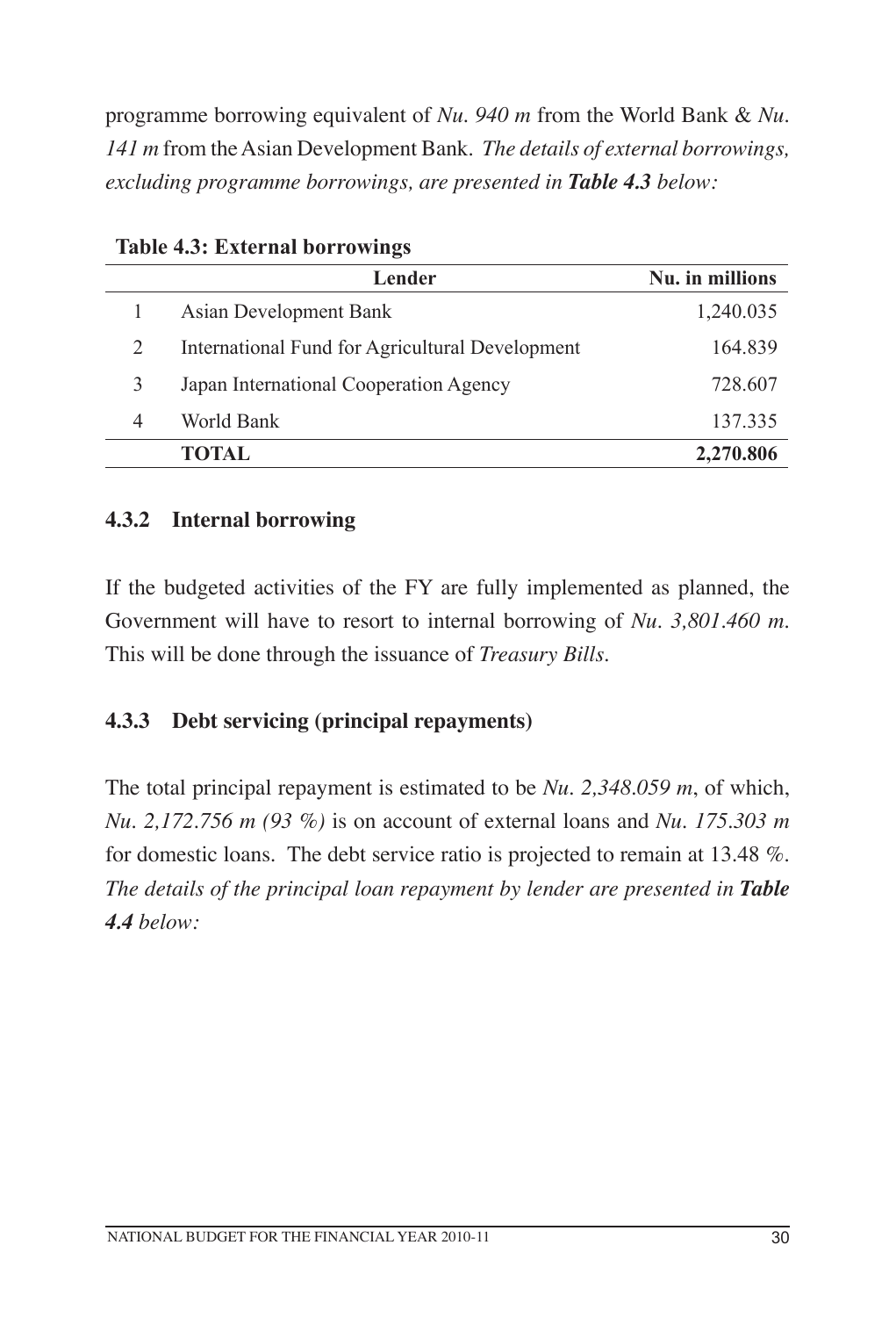| <b>Sl. No.</b>     | Lender                             | Nu. in millions |
|--------------------|------------------------------------|-----------------|
| 1                  | <b>ADB</b>                         | 191.484         |
| $\overline{2}$     | Austria                            | 195.512         |
| 3                  | Denmark                            | 86.507          |
| $\overline{4}$     | GoI                                | 1,581.842       |
| 5                  | <b>IFAD</b>                        | 36.735          |
| 6                  | World Bank                         | 80.676          |
|                    | Total external principal repayment | 2,172.756       |
|                    | Total internal principal repayment | 175.303         |
| <b>Grand</b> total |                                    | 2,348.059       |

**Table 4.4: Principal loan repayments for the FY 2010-11**

# **4.4 Budget Estimates for Activities implemented by Dzongkhags and Gewogs**

The combined budget estimates of all activities implemented by the Dzongkhags & Gewogs come to *Nu. 8,044.540 m*, as shown in *Table 4.5* below.

|                                         |                                  | Nu, in millions                    |
|-----------------------------------------|----------------------------------|------------------------------------|
| <b>Description</b>                      | 2009-10<br><b>Revised Budget</b> | 2010-11<br><b>Budget Estimates</b> |
| <b>Dzongkhags</b>                       | 7,105.281                        | 6,878.031                          |
| Current                                 | 3,928.266                        | 3,895.875                          |
| Capital                                 | 3,177.015                        | 2,982.156                          |
| <b>Gewogs</b>                           | 1,616.623                        | 1,166.509                          |
| Current                                 | 138.247                          | 136.105                            |
| Capital                                 | 1,478.376                        | 1,030.404                          |
| <b>Combined Dzongkhags &amp; Gewogs</b> | 8,721.904                        | 8,044.540                          |
| Current                                 | 4,066.513                        | 4,031.980                          |
| Capital                                 | 4,655.391                        | 4,012.560                          |

**Table 4.5: Summary of Budget for Activities implemented by Dzongkhags and Gewogs**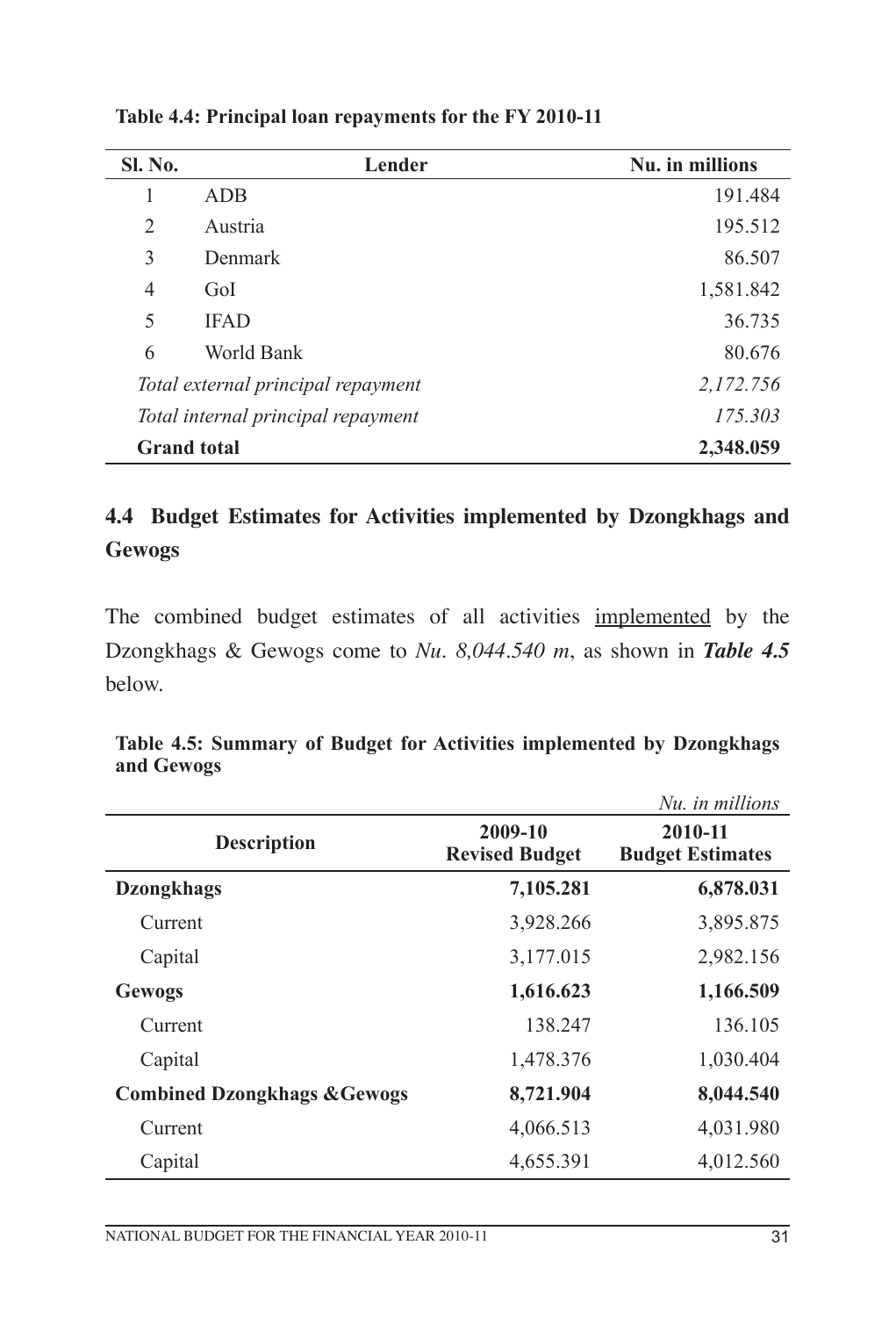Activities implemented by Gewogs include construction of farm roads, Gewog offices, irrigation channels, water supply, RNR activities, and others. Activities which cover more than one Gewog and are beyond the capacity of Gewogs are implemented by the Dzongkhags. Also, there are many other activities for the Gewogs and Dzongkhags that are implemented by the central organisations. The amount shown in Gewogs above does not include such activities implemented by Dzongkhags and central agencies. The actual investments in the local areas are much higher with these activities.

In view of the concerns expressed by the Hon'ble Members that the budget ceiling was not fair for the less developed Gewogs, the Government has decided to consider roads to Gewog centres, Gewog offices and RNR centres as standard facilities in every Gewog. Therefore, Gewogs without such facilities have been provided budget provisions *over and above the ceiling*.

At present, there are 16 Gewogs without Gewog offices and in the FY 2010- 11, budget provision has been kept for construction of 13 Gewog offices, and the budget for the balance will be provided in the subsequent years.

With regard to road connectivity of the Gewog centres, out of 66 Gewog centres that were reported to have not been connected in the last budget session, 5 more will have been connected in the FY 2009-10. In the coming FY 2010- 11, budget provision is included for construction of roads to 29 more Gewog centres while construction of roads to the rest of the Gewogs need take-off points which will be taken up in the subsequent years. However, I would also like to report that as of now, there is no possibility of taking motorable roads to 4 Gewog centres and the Government is exploring alternative ways to provide connectivity to these areas. With this, there is every likelihood that the Government's objective of providing road access to all Gewog centres by 2013 would be achieved.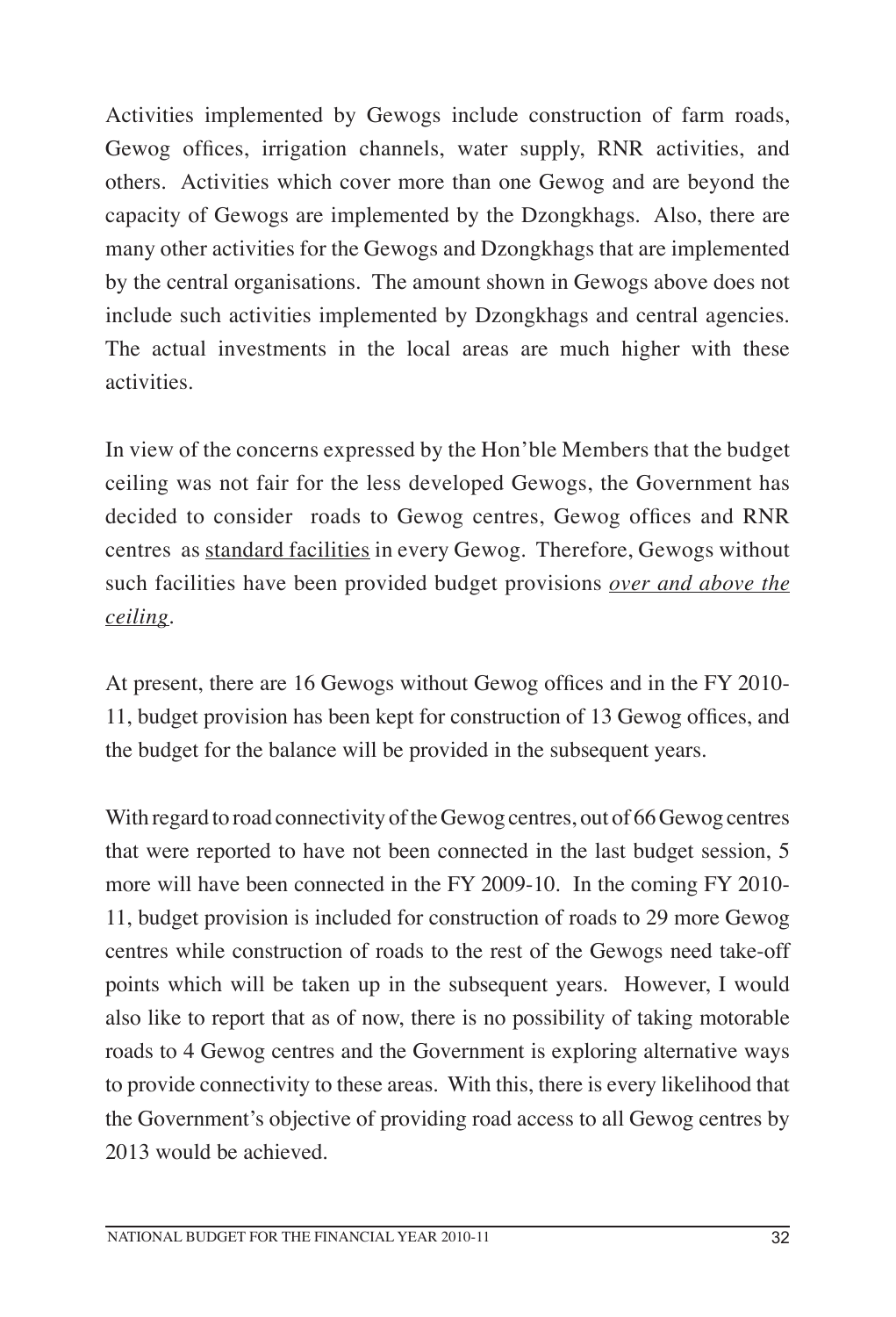The details of the capital activities are explained in the respective sectors.

### **4.5 Allocations on Sector Basis**

*The sector-wise allocation is given in the Table 4.6 below:*

|                                |                |            | Nu. in millions |         |
|--------------------------------|----------------|------------|-----------------|---------|
| <b>Sectors</b>                 | <b>Current</b> | Capital    | <b>Total</b>    | Percent |
| <b>Social Services</b>         | 4,679.895      | 3,529.023  | 8,208.918       | 23%     |
| Health                         | 1,496.294      | 974.126    | 2,470.420       | 7%      |
| Education                      | 3,183.601      | 2,554.897  | 5,738.498       | 16%     |
| <b>Economic and Public</b>     | 2,913.506      | 9,623.988  | 12,537.494      | 35%     |
| Agriculture                    | 1,559.567      | 1,988.032  | 3,547.599       | $10\%$  |
| Mining & Manufacturing         | 250.372        | 305.195    | 555.567         | $2\%$   |
| Roads                          | 262.470        | 3,182.336  | 3,444.806       | 10%     |
| Housing & Community            | 382.898        | 1,211.695  | 1,594.593       | $4\%$   |
| <i>Communications</i>          | 401.689        | 1,571.811  | 1,973.500       | 6%      |
| Energy                         | 56.510         | 1,364.919  | 1,421.429       | 4%      |
| <b>Cultural Services</b>       | 515.855        | 783.494    | 1,299.349       | $4\%$   |
| <b>Law and Order Services</b>  | 1,504.607      | 1,063.051  | 2,567.658       | $7\%$   |
| <b>General Public Services</b> | 3,655.668      | 2,266.732  | 5,922.400       | 17%     |
| <b>National Debt Services</b>  | 1,884.545      | 3,376.145  | 5,260.690       | 15%     |
| Repayment                      | 1,884.545      | 2,348.059  | 4,232.604       | $12\%$  |
| Lending                        |                | 1,028.086  | 1,028.086       | 3%      |
| <b>Total</b>                   | 15,154.076     | 20,642.433 | 35,796.509      | $100\%$ |

**Table 4.6: Sector allocation for the FY 2010-11**

## **4.5.1 Social services**

As always, the Government has accorded high priority to the *Health* and *Education* sectors. The two sectors combined will receive the highest share of about 23% of the total budget, a trend which has been maintained over the years.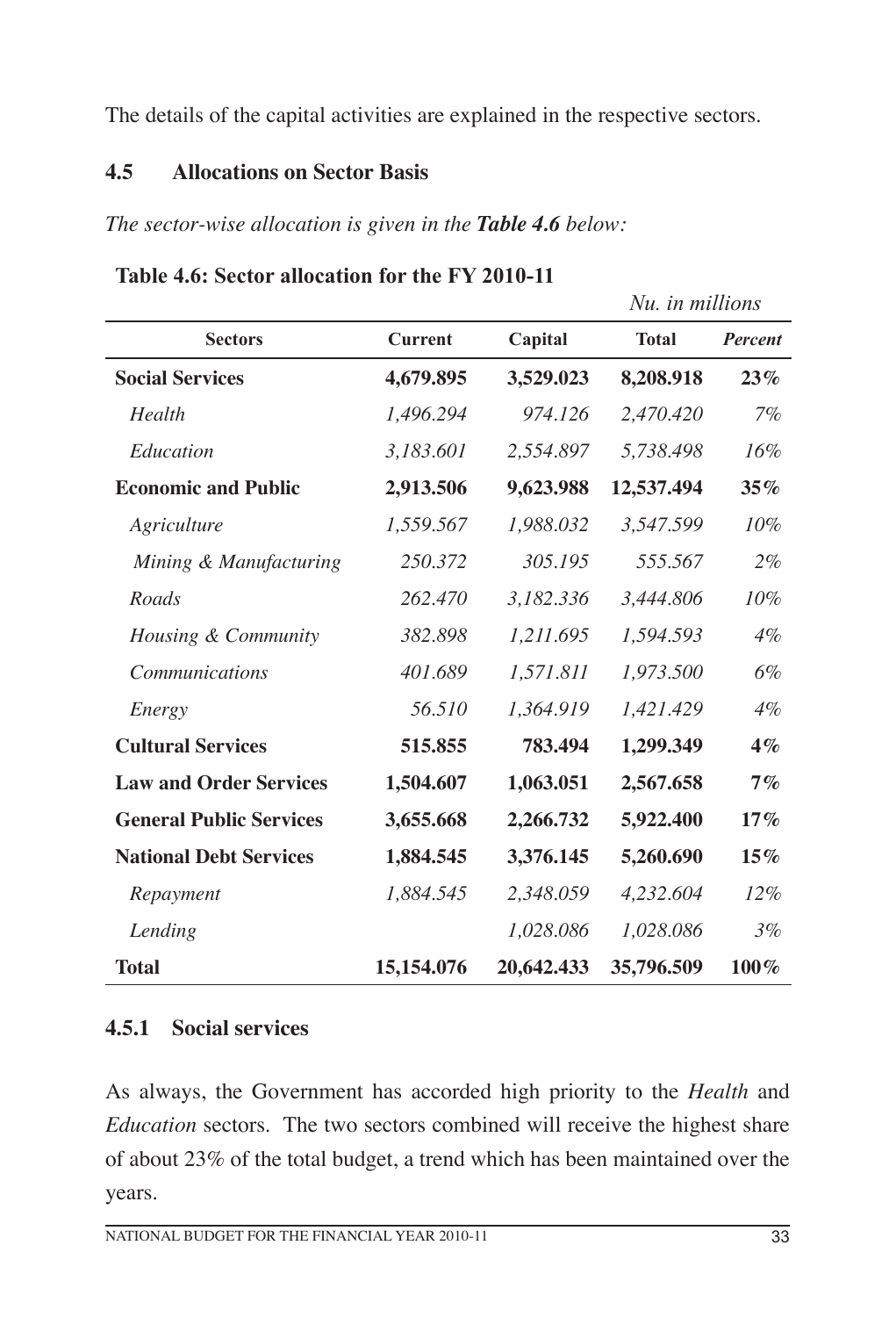## *Health*

The overall thrust of the health sector is to improve the quality of life through sustained professional health care system. *The major activities in the sector for the FY are as shown in Table 4.7a.*

| Sl.<br>No.     | <b>Activities</b>                                                                        | <b>Amount</b> | <b>Funding</b> |
|----------------|------------------------------------------------------------------------------------------|---------------|----------------|
| $\mathbf{1}$   | Const. of RENEW centre at Selekha, Thimphu<br>(spillover)                                | 9.000         | GoI            |
| $\overline{2}$ | Const. of Bhutan Institute of Medical Science<br>(BIMS)                                  | 20.000        | GoI            |
| 3              | Remodeling of old wards at JDWNRH for BIMS                                               | 20.000        | GoI            |
| $\overline{4}$ | Equipment, instruments and other supplies for<br><b>BIMS</b>                             | 10.000        | GoI            |
| 5              | Procurement of ambulances                                                                | 33.000        | RGoB           |
| 6              | Hospital equipment and instruments                                                       | 100.000       | RGoB           |
| $\overline{7}$ | Spare parts and accessories for medical<br>equipment for biomedical engineering services | 7.000         | <b>RGoB</b>    |
| 8              | Const. of Gelegphu regional referral hospital<br>$(150$ beds)                            | 95.000        | GoI            |
| 9              | Const. of public health laboratory                                                       | 21.000        | GoI            |
| 10             | Re-const. of 40-bedded Samtse Hospital                                                   | 23.500        | GoI            |
| 11             | Const. of staff quarters at Tsimalakha Hospital,<br>Chhukha (spillover)                  | 8.000         | GoI            |
| 12             | Const. of BHU II, Ura, Bumthang-spillover                                                | 11.000        | GoI            |
| 13             | Const. of BHU Grade II at Rangaytung, Chhukha                                            | 5.000         | GoI            |
| 14             | Const. of BHU Grade I at Khatekha, Chhukha<br>(spillover)                                | 10.000        | GoI            |
| 15             | Reconstruction of BHU I, Daga, Dagana                                                    | 13.106        | GoI            |
| 16             | Reconstruction of BHU, Narang, Mongar                                                    | 4.000         | RGoB           |

**Table 4.7a. Major areas of expenditure in health sector**

*Nu. in millions*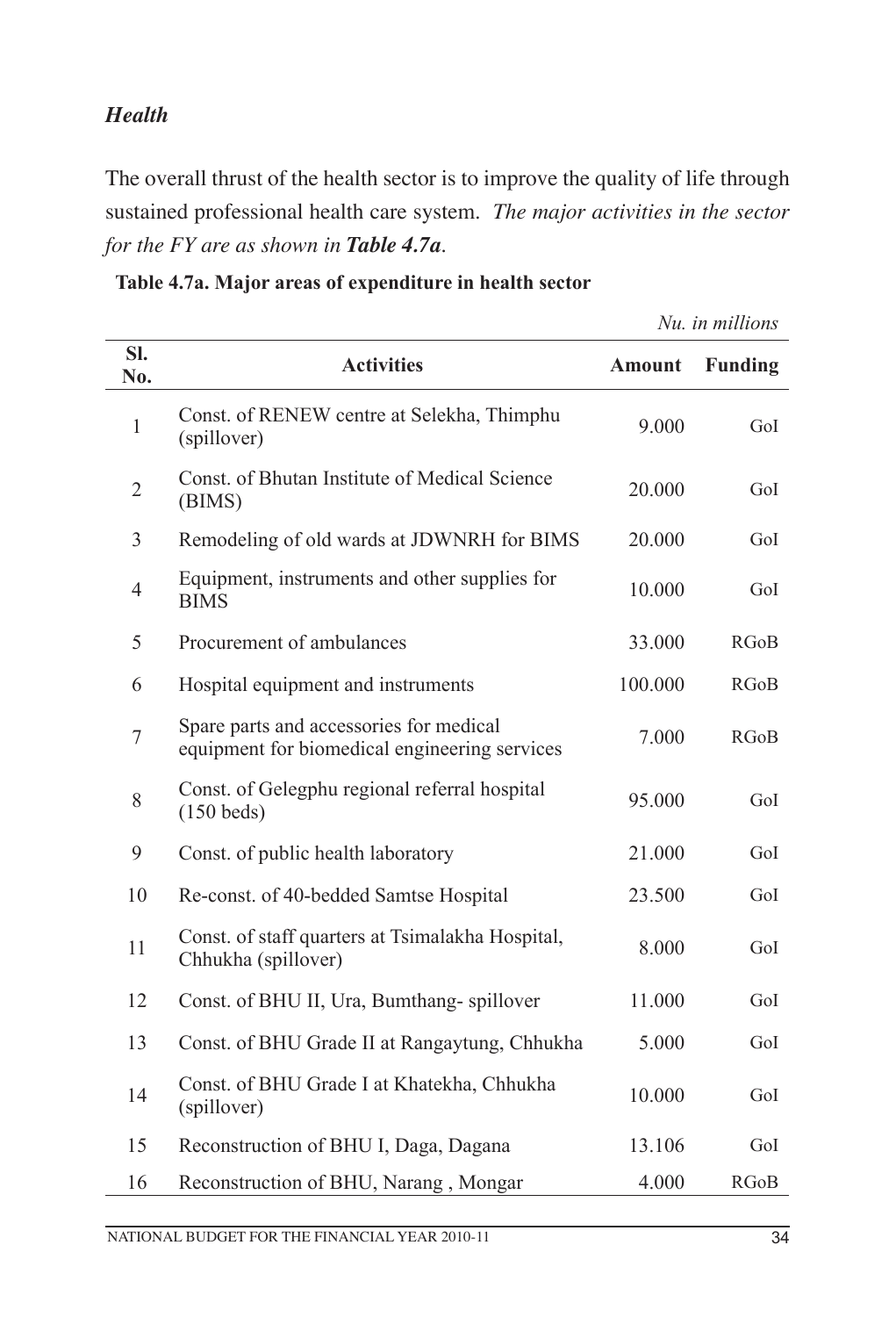| SI.<br>No. | <b>Activities</b>                                                          | Amount | Funding     |
|------------|----------------------------------------------------------------------------|--------|-------------|
| 17         | Const. of BHU-II, Nanong, with staff quarters,<br>Pema Gatshel (spillover) | 5.100  | <b>RGoB</b> |
| 18         | Const. of Water Supply Shap-Dujidingkha, Paro                              | 4.000  | GoI         |
| 19         | Const. of BHU at Goenshari, Punakha                                        | 8.000  | GoI         |
| 20         | Const. of BHU II at Pemathang, S/Jongkhar<br>(spillover)                   | 6.000  | <b>RGoB</b> |
| 21         | Const. of BHU-II at Ugyentse Gewog, Samtse                                 | 4.000  | <b>RGoB</b> |
| 22         | Const. of BHU at Singhi, Sarpang (spillover)                               | 6.000  | GoI         |
| 23         | Const. of BHU at Chheokhorling, Sarpang                                    | 4.000  | GoI         |
| 24         | Const. of BHU at Taraythang, Sarpang (spillover)                           | 6.000  | GoI         |
| 25         | Const. of BHU at Yabrang, Tashigang (spillover)                            | 10.000 | GoI         |
| 26         | Relocation of BHU, Radi, Tashigang (spillover)                             | 10.000 | GoI         |
| 27         | Const. of BHU-II at Phuntenchu Gewog, Tsirang<br>(spillover)               | 5.000  | GoI         |
| 28         | Const. of Water Supply Scheme at Baychhu, W/<br>Phodang                    | 20.000 | <b>RGoB</b> |
| 29         | Const. of BHU Gr. I at Zhemgang (spillover)                                | 5.000  | <b>RGoB</b> |

The FY 2010-11 budget includes provision for Construction of a regional hospital at Gelegphu, Reconstruction of district hospitals at Samtse and Dagana, Constructions of 17 BHUs including relocation and reconstructions and the Construction of the Bhutan Institute of Medical Sciences. Also, in line with the commitment of the Government to equip every district hospital with a minimum of *2 ambulances*, budget provision has been kept for *10 additional ambulances*. Further, the MoH is expected to receive *10* more *ambulances* from the Government of Japan during the coming fiscal year.

**Water supply** for the rural areas is one of the top priorities of the Government as we have pledged that we will make every effort to ensure everyone's access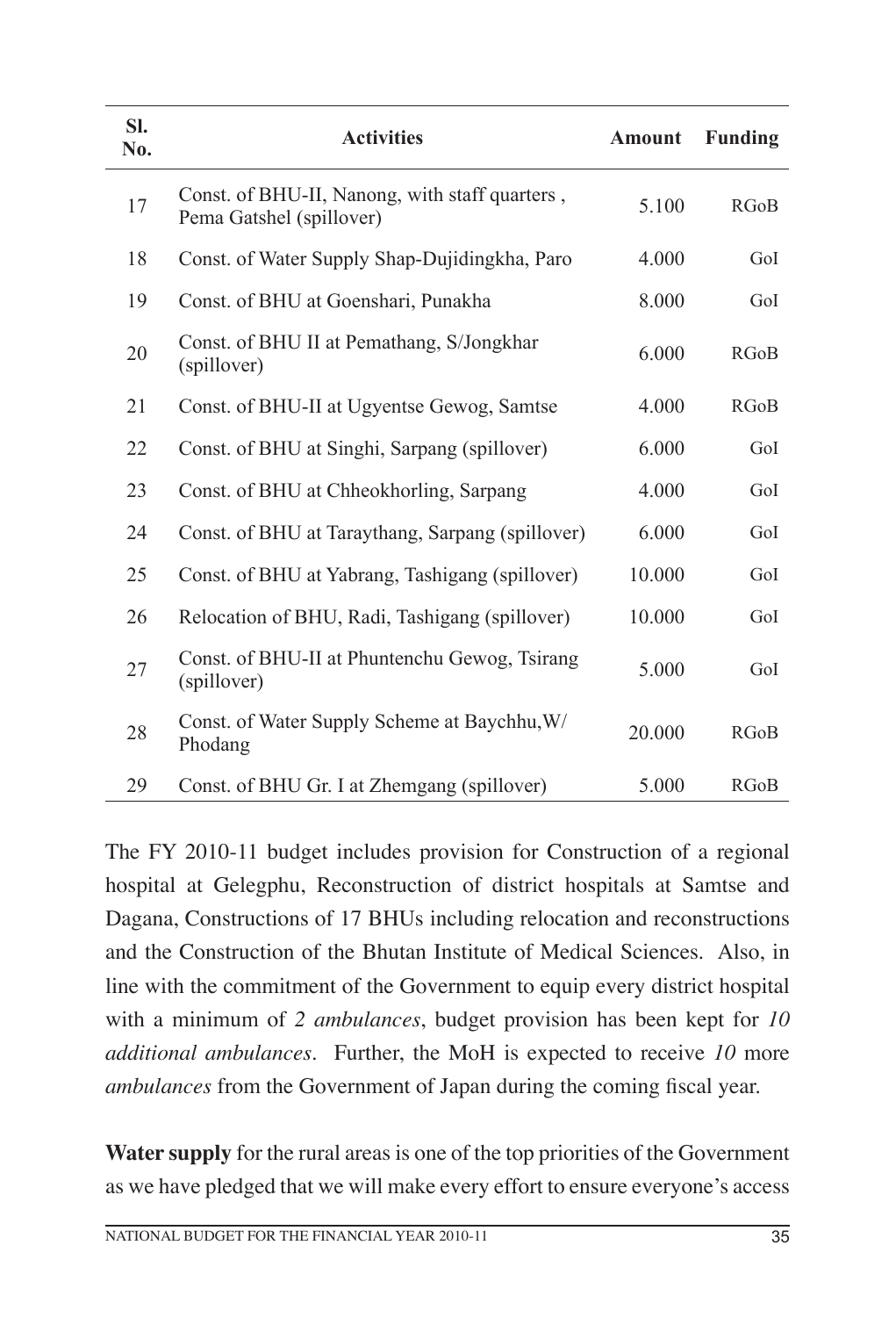to safe and convenient drinking water. Thus, it continues to receive adequate budget for construction, rehabilitations, and maintenance every year. The FY 2010-11 has a budget provision of Nu. 83.650 m to cover *242 new* schemes and Nu. 40.26 m for *179 rehabilitations*.

One of the serious constraints in the health sector is the *shortage of doctors and other medical professionals*. With the expansion of the JDWNRH since 2009, the shortage has increased further. Likewise, there are many more hospitals and BHUs under construction which will require staff. In order to meet the shortages, the Government has regular programmes of scholarships. In the FY 2010-11, a sum of *Nu. 64.081 m* is provided for both on-going and new scholarships for doctors, nurses and technicians. The Health Ministry has also begun the up-gradation course (B.Sc. in Public Health) for in service nurses and health assistants to enhance their professional skills thereby contributing to efficiency in service delivery.

A more sustainable way to meet the demand for doctors and other medical professionals is through the establishment of a medical college. As pledged, the construction of such a college called the Bhutan Institute of Medical Sciences is being started. In the new budget, a sum of Nu. 50 m has been earmarked to start with.

## **Education**

As the provision of free education up to tenth standard is the responsibility of the State, the Government endeavours to enhance accessibility and quality of education. In order to achieve the education goals, the Government continues to provide adequate budget for education at all levels. In the FY 2010-11, new constructions and up-gradation of existing infrastructures as listed in *Table 4.7b* are some of the major components of the education budget in Dzongkhags and Gewogs.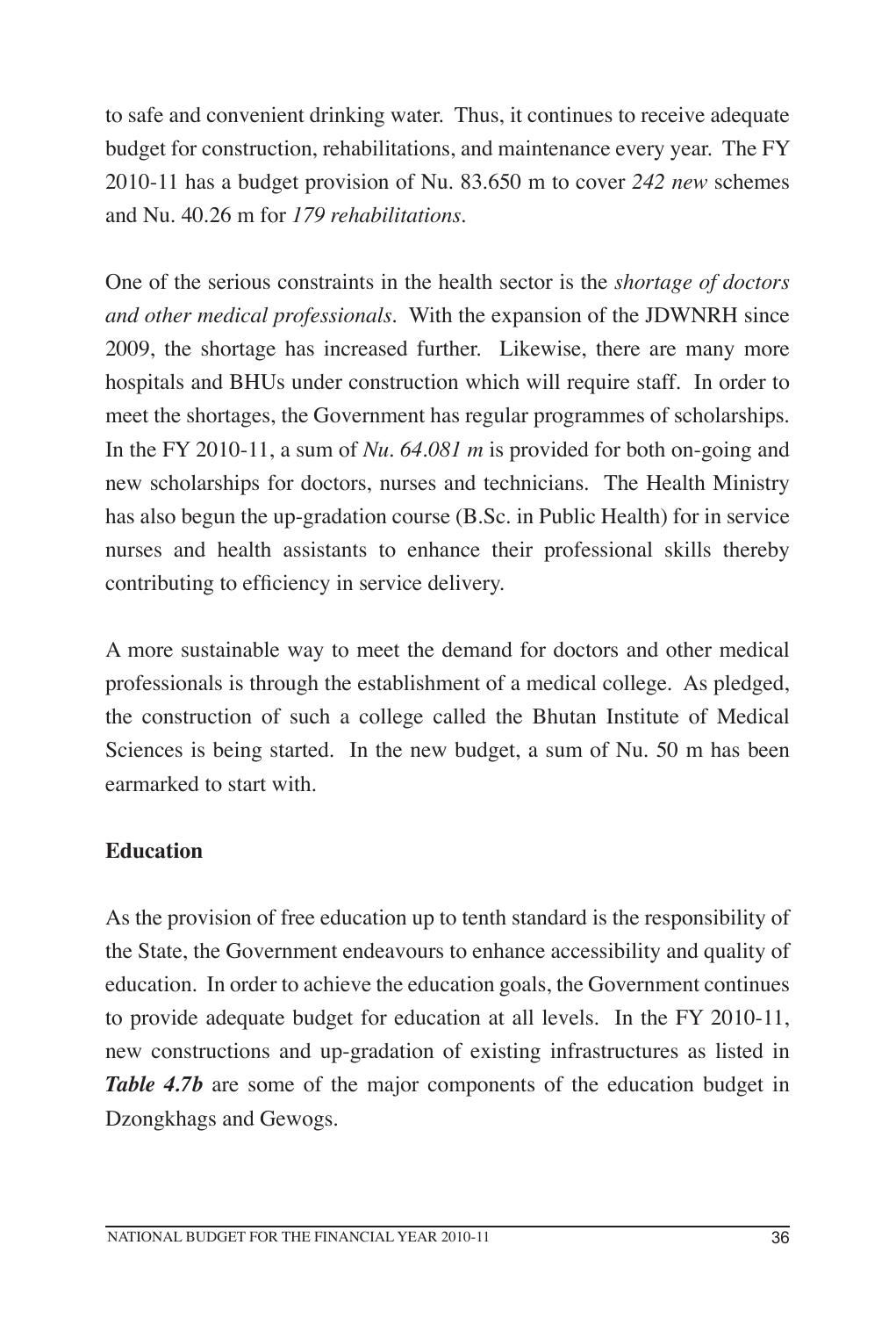*The list of major activities of the Education sector is presented in Table 4.7b below.*

|                |                                                                                |               | Nu. in millions |
|----------------|--------------------------------------------------------------------------------|---------------|-----------------|
| Sl.<br>No.     | <b>Activities</b>                                                              | <b>Amount</b> | <b>Funding</b>  |
| $\mathbf{1}$   | Const. of LSS, Pasakha, Chhukha                                                | 55.570        | GoI             |
| $\overline{2}$ | Const. of PS, Pangserpo, Dagana                                                | 15.000        | GoI             |
| $\mathfrak{Z}$ | Const. of LSS, Geonsa, Haa                                                     | 37.500        | GoI             |
| $\overline{4}$ | Const. of MSS, Minjay, Lhuentse                                                | 30.000        | GoI             |
| 5              | Const. of MSS, Autsho, Lhuentse (spillover)                                    | 16.940        | GoI             |
| 6              | Const. of HSS, Phuentshogthang, S/Jongkhar                                     | 30.000        | GoI             |
| $\tau$         | Const. of LSS, Sarpang                                                         | 35.000        | GoI             |
| 8              | Const. of MSS, Kuenzangling, Tashi Yangtse                                     | 30.000        | GoI             |
| 9              | Const. of MSS, Tashigang (spillover)                                           | 13.370        | GoI             |
| 10             | Const. of 12 classrooms & Adm. Block at<br>Changbangdu PS, Thimphu (spillover) | 7.860         | <b>RGoB</b>     |
| 11             | Const. of 12 classrooms at Zilneon<br>Namgyeling PS, Thimphu                   | 12.960        | <b>RGoB</b>     |
| 12             | Const. of MPH at Babesa MSS, Thimphu                                           | 5.000         | <b>RGoB</b>     |
| 13             | Const. of MSS, Changzamtog, Thimphu<br>(spillover)                             | 9.600         | GoI             |
| 14             | Const. of HSS, Genyekha, Thimphu                                               | 25.000        | GoI             |
| 15             | Const. of MSS, Tsirangtoed, Tsirang                                            | 43.000        | GoI             |
| 16             | Const. of MSS, Lobesa, W/Phodang<br>(spillover)                                | 7.540         | GoI             |
| 17             | Const. of MSS, Buli, Zhemgang (spillover)                                      | 5.530         | GoI             |
| 18             | Const. of MoE's Secretariat Building                                           | 30.000        | <b>WB</b>       |

**Table 4.7 b. Major capital works in education sector**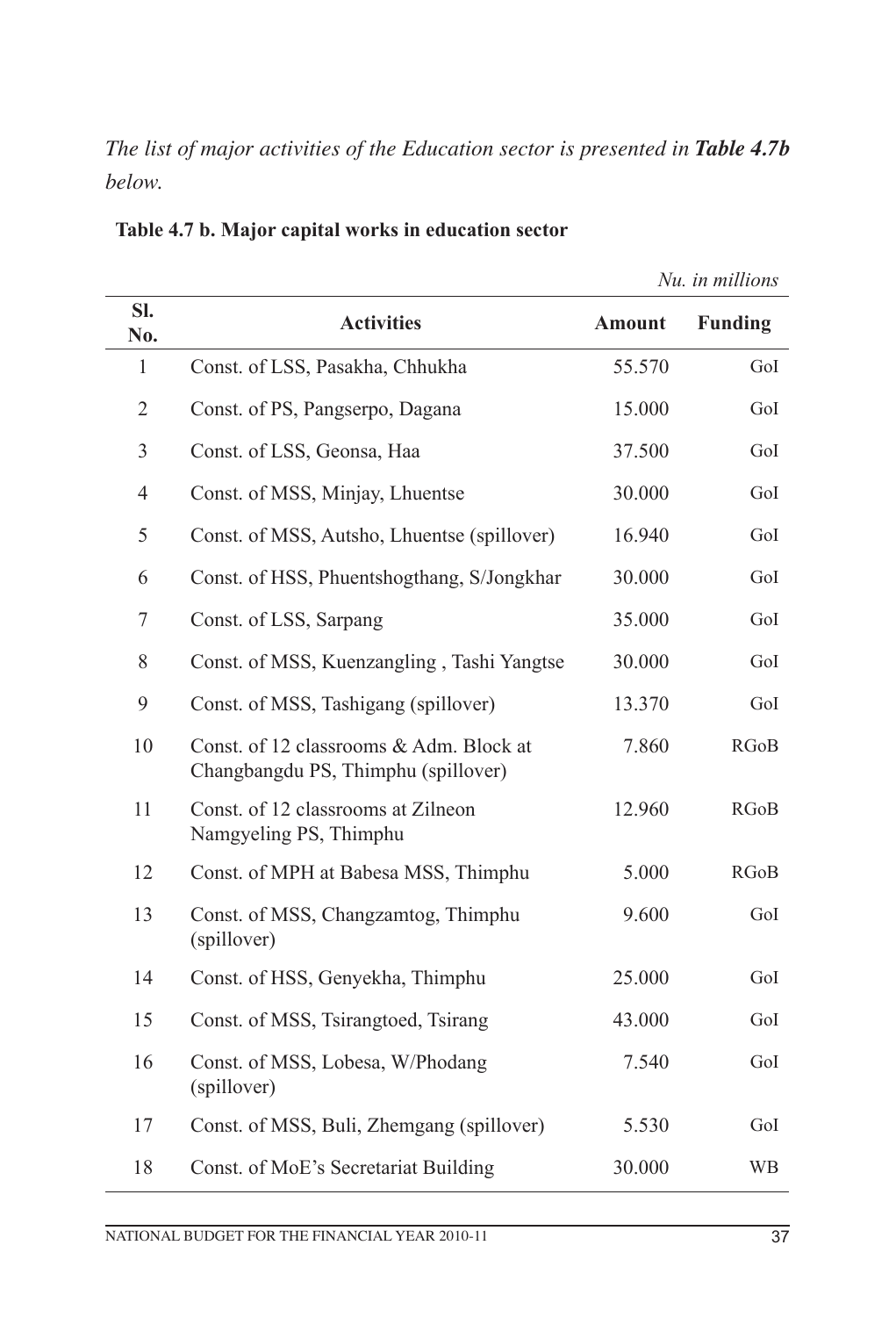| SI.<br>No. | <b>Activities</b>                                                                         | <b>Amount</b> | <b>Funding</b> |
|------------|-------------------------------------------------------------------------------------------|---------------|----------------|
| 19         | Const. of Students' Service Centre at<br><b>Sherubtse College</b>                         | 5.000         | GoI            |
| 20         | Const. of Chemistry & Physics Labrtrs at<br>Sherubtse College (spillover)                 | 5.000         | GoI            |
| 21         | Construction of ILCS at Tagtsey, Tongsa<br>(spillover)                                    | 150.000       | GoI            |
| 22         | Const. of Admnstrty Buildng for Faculty<br>Members at CST                                 | 10.000        | GoI            |
| 23         | Const. of Laboratory Building at CST                                                      | 5.000         | GoI            |
| 24         | Const. of Hostel Building at CST                                                          | 5.000         | GoI            |
| 25         | Const. of qrtrs for Warden & Matron at CST                                                | 3.000         | GoI            |
| 26         | Const. of dining hall and kitchen at CNR,<br>Lobeysa                                      | 5.000         | GoI            |
| 27         | Const. of hostel at CNR, Lobeysa                                                          | 7.000         | GoI            |
| 28         | Const. of dining hall at Paro College of<br>Education                                     | 9.000         | <b>RGoB</b>    |
| 29         | Const. of 100-bedded hostel at the NITM,<br>Thimphu (spillover)                           | 7.000         | GoI            |
| 30         | Const. of Lecture Theatre, Conference Hall,<br>Faculty and IT & Library Building at NITM, | 15.000        | GoI            |
| 31         | Const. of Class Room, Lecture Theatre<br>& Labrtry. Demonstration, IT & Library           | 7.000         | GoI            |
| 32         | Const. of hostel at RIHS, Thimphu (spillover)                                             | 10.000        | GoI            |
| 33         | Const. of Staff qrtrs. (8 units B Type $& 4$ units<br>C Type) at JNP, Deothang            | 7.200         | GoI            |
| 34         | Const. of Executive Hostel at JNP, Deothang                                               | 3.000         | GoI            |
| 35         | Const. of IT & Library Building at JNP,<br>Deothang                                       | 7.000         | GoI            |
| 36         | Construction of IT, Library & Conference<br>Block, RIM                                    | 18.000        | GoI            |
| 37         | Construction of Multi-purpose students'<br>Resource Centre, RIM                           | 17.900        | GoI            |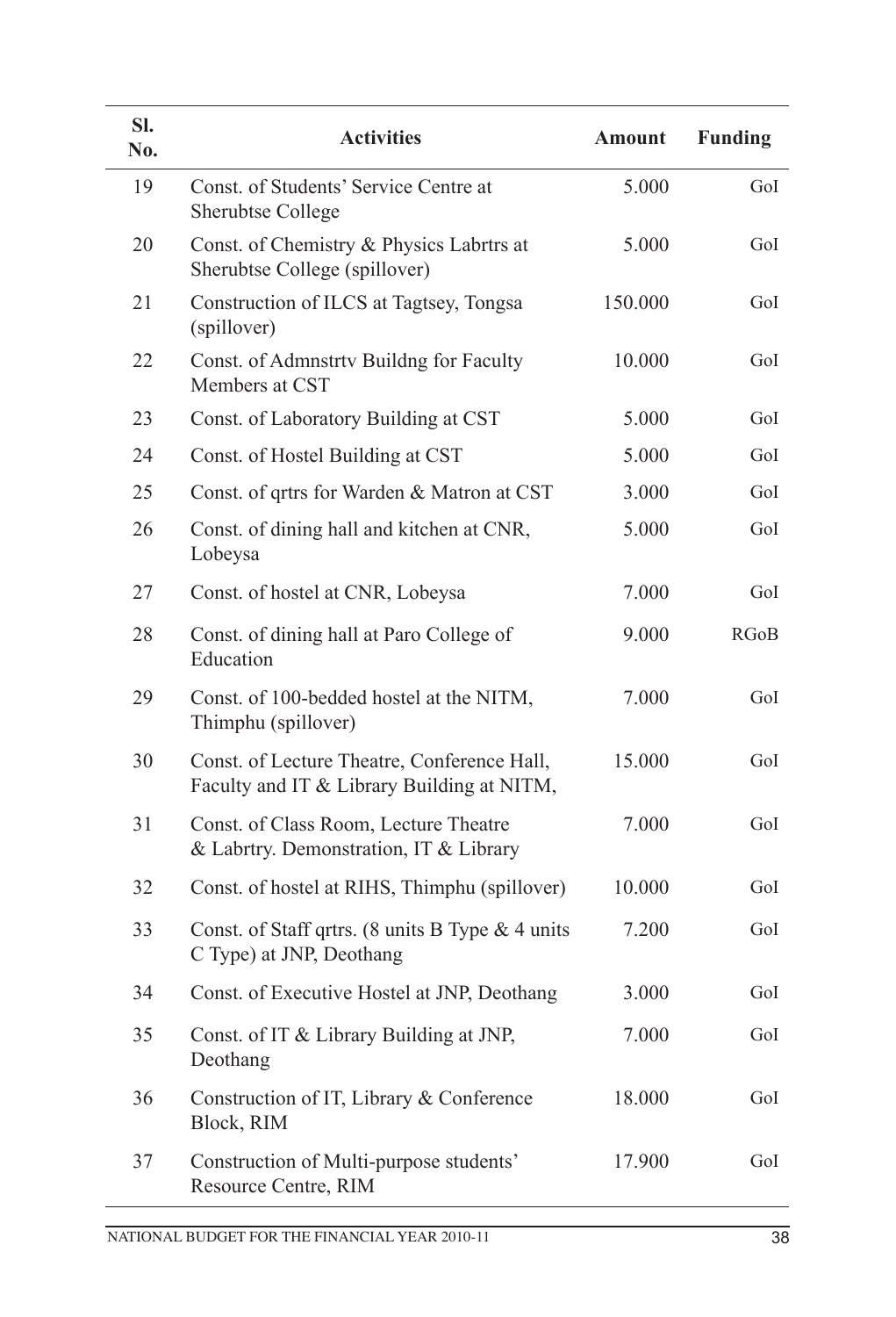One of the key social concerns of the Government is the long distances children have to walk to schools. This has hampered us in truly fulfilling the rights to education for children as enshrined in our Constitution. Therefore, to provide equal opportunity to all children to education, the system of extended classrooms are being reinforced.

## **4.5.2 Human Resource Development (HRD)**

High quality human capital is a pre-requisite to support the process of nation building. The Government has always accorded high priority towards investment in human capital to improve efficiency and professionalism in the civil service.

During the year, a total provision of *Nu. 805.466 m* has been kept for human resource development in various agencies. Besides the budget in MoH, MoE and RUB, provision has been kept in the Judiciary, MAF, MIC and DUDES, etc. and the details of major ones are provided in the table.

*The major HRD provisions for various agencies are presented in Table 4.7c below.*

|                |                                                                                 |        | Nu. in millions |
|----------------|---------------------------------------------------------------------------------|--------|-----------------|
| SI.<br>No.     | <b>Activity</b>                                                                 | Amount | <b>Funding</b>  |
| 1              | Masters in Public Administration<br>Programme, RIM                              | 9.551  | <b>RGoB</b>     |
| 2              | Continuation of long term HRD programs<br>for doctors, nurses and technologists | 25.841 | <b>RGoB</b>     |
| 3              | Specialization/masters courses for<br>doctors, nurses and technologists (new)   | 12.000 | <b>RGoB</b>     |
| $\overline{4}$ | Continuing Education for Nurses<br>(spillover)                                  | 12.360 | <b>RGoB</b>     |
| 5              | Training of nurse assistants in India<br>(spillover)                            | 13.880 | <b>RGoB</b>     |

**Table 4.7c: Human resource development budget**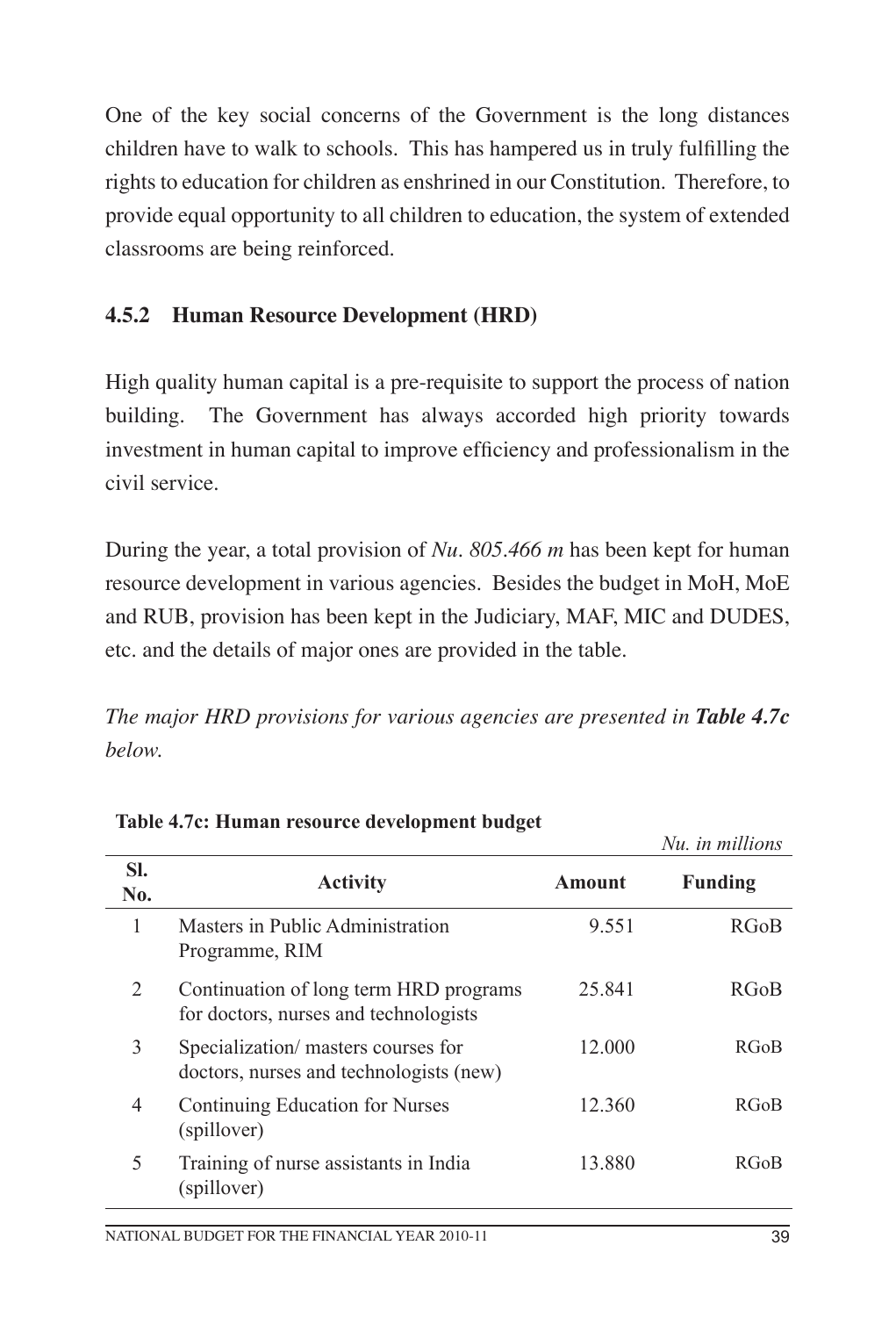| SI.<br>No. | <b>Activity</b>                                                                                                | <b>Amount</b> | <b>Funding</b>             |
|------------|----------------------------------------------------------------------------------------------------------------|---------------|----------------------------|
| 6          | HRD (DUDES)                                                                                                    | 12.100        | ADB/RGoB                   |
| 7          | HRD (suspension bridge)                                                                                        | 12.920        | <b>HELVETAS</b>            |
| 8          | HRD (RBP)- short term                                                                                          | 5.440         | <b>RGoB</b>                |
| 9          | HRD (RBP)- long term                                                                                           | 3.768         | <b>RGoB</b>                |
| 10         | HRD (Judiciary) - short term                                                                                   | 25.320        | DANIDA, SDC/<br>ACO & UNDP |
| 11         | HRD (Judiciary) - long term                                                                                    | 13.900        | DANIDA, SDC/<br>Austrian   |
| 12         | Sustainable HRD project, RCSC                                                                                  | 60.000        | <b>SDS</b>                 |
| 13         | Post graduate scholarships, RCSC                                                                               | 30.000        | GoI                        |
| 14         | Training under Governance and Anti-<br>corruption action plan II - RCSC                                        | 5.000         | <b>RETA</b>                |
| 15         | B. Ed. distance education for teachers,<br>Samtse College of Education (SCE)                                   | 4.800         | RGoB                       |
| 16         | Upgradation of teaching skills in English<br>and Maths, SCE                                                    | 4.000         | <b>RGoB</b>                |
| 17         | B. Ed. distance education in Dzongkha,<br>Paro College of Education (PCE)                                      | 3.800         | RGoB                       |
| 18         | M. Ed. in leadership & management, PCE                                                                         | 4.600         | RGoB                       |
| 19         | HRD under broadband master plan<br>project                                                                     | 4.000         | GoI                        |
| 20         | HRD under SASEC Information Highway<br>project, MIC                                                            | 7.500         | <b>ADB</b>                 |
| 21         | HRD under E-governance project                                                                                 | 7.915         | GoI                        |
| 22         | Strengthening of energy sector                                                                                 | 14.240        | <b>NORAD</b>               |
| 23         | Capacity building for introduction of<br>regulatory impact assessment, Dept of<br>Cottage and Small Industries | 3.760         | <b>ADB</b>                 |
| 24         | Strengthening of public finance<br>management system, MoF                                                      | 21.910        | <b>DANIDA</b>              |
| 25         | Strengthening of public procurement<br>policy, MoF                                                             | 24.440        | IDF                        |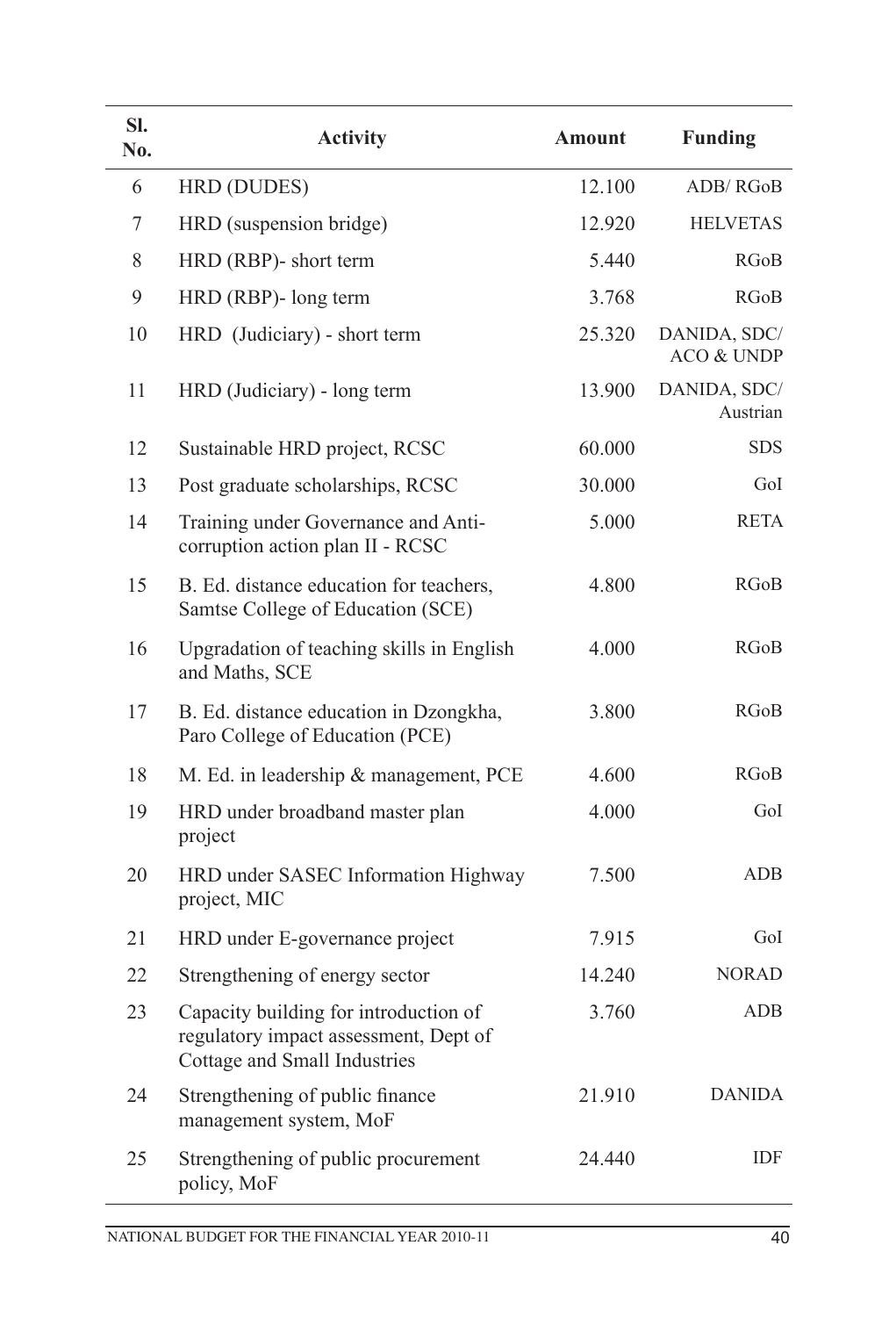| SI.<br>No. | <b>Activity</b>                                                      | Amount  | <b>Funding</b> |
|------------|----------------------------------------------------------------------|---------|----------------|
| 26         | Institutional development and capacity<br>building of RNR staff, MAF | 12.800  | WВ             |
| 27         | HRD for veterinary staff, DoL                                        | 10.800  | GoL            |
| 28         | Capacity development of engineers, DoA                               | 3 2 8 5 | KR-II          |

### **4.5.3 Renewable Natural Resources (RNR) sector**

Poverty in Bhutan is much more prevalent in our rural areas where people depend on agriculture for their livelihood. Therefore, our Government places high importance on accelerating the development of our rural areas. The total budget provision for this sector is Nu. 3,547.599 m or 10 % of the total budget.

We have pledged that we will promote the formation of co-operatives and association of farmers to achieve economies of scale for production of commodities based on local comparative advantages and opportunities. One of the first measures we took in doing this is to create a dedicated department in the Ministry of Agriculture called the Department of Agriculture Marketing and Co-operatives. The efforts of the Department of Agriculture in boosting agricultural production will be complemented by this new department by devising more efficient ways to market the rural agricultural products. A sum of Nu. 48.885 m has been earmarked for this new department's tasks in the new budget.

## **Gewog Centres Connectivity and Farm Roads**

In addition to support for increased productivity of agriculture produce, we had pledged to connect the Gewog centres by motorable roads where feasible. In this regard, the Government has taken major initiatives, such as, keeping a pool budget for farm road constructions, outsourcing the survey and design of farm roads and issuance of guidelines for farm road development. By the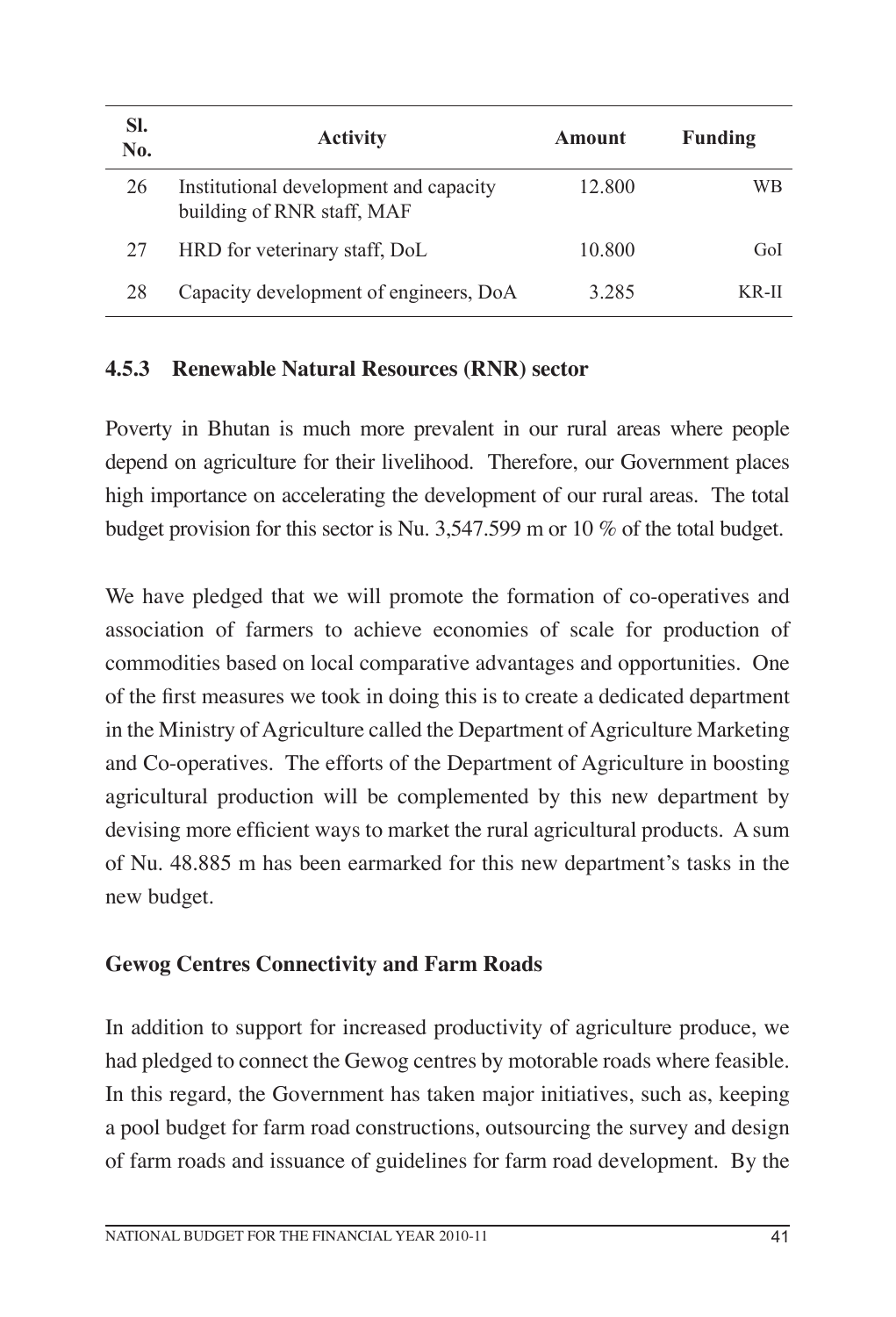end of this FY, about 73 % of the Gewog centres will have been connected by motorable roads. Of the remaining Gewog centres, survey and design for the construction of 48 have been completed and formation-cutting for a few roads have already started during this fiscal year. Some of the Gewog roads which are dependent on other roads for take-off points will be made possible by the Gyalpoizhing-Nganglam road, Gomphu-Panbang road, Khar-Tsebar-Yurung road and Samtse-Dorokha road, all of which are under construction.

I am very happy to report that funding for farm road constructions has largely been mobilized. While a large part of the resources are from the GoI under the Small Development Projects (SDP), there are substantial supports from other development partners. The ADB has committed a grant of US \$ 3 million under Japan Fund for Poverty Reduction (JFPR) and a feasibility study has been planned for mid-2010. We also approached the Danish Government for financing from their Mixed Credit scheme and they have responded positively. The Danish credit is to finance the construction of about 56 farm roads in 10 Dzongkhags, measuring 398 kms in length. It is estimated to cost Nu. 1,194 m.

I would like to inform the House that we have accommodated all the proposals for farm roads and *thus, Nu. 740.051 m* has been budgeted for construction and Nu.26.940 m is kept for improvement, maintenance, monsoon restoration works etc. besides *Nu. 200 m* kept as a pool fund. Once again, I'd like to explain that the reserve pool fund of Nu. 200 m is to be allocated as and when the Gewogs are ready with all the pre-implementation formalities such as all the estimates, clearances and land issues. Such roads of course have to be in their FYPs and should meet the criteria set for deciding on a particular road. This has helped accelerate the building of farm roads and by the end of the Plan, mostlarge communities would have been connected by motorable roads. If anything is to bring about further development of our rural areas, and ensure equitable distribution of the benefits of development, it is the motorable roads.

Another important rural development programme budgeted in the FY under this sector is the *construction of RNR centres* which are part of the standard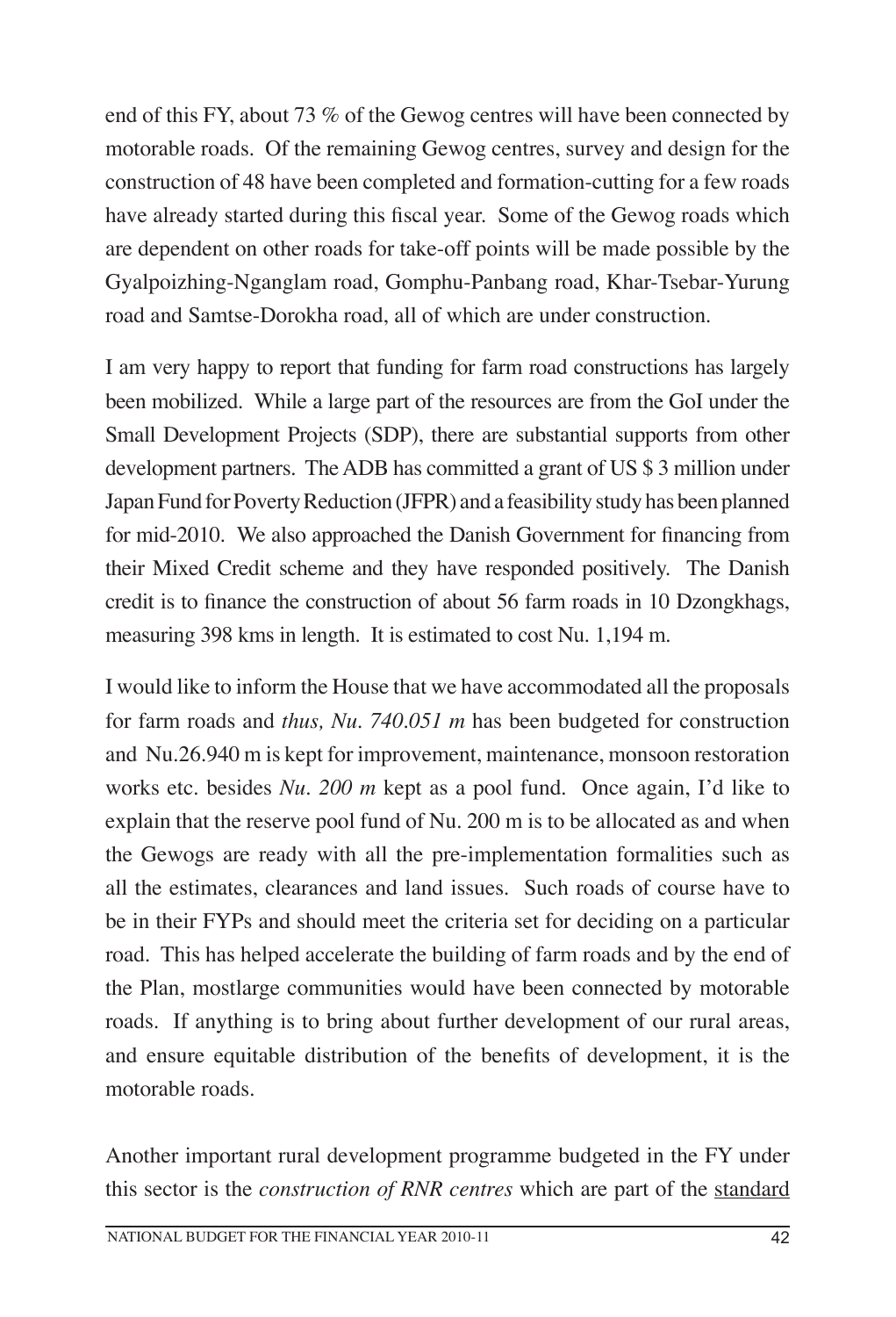facilities for a Gewog. The budget for standard facilities are over and above the budget ceiling of a Gewog. In the FY 2010-11, a provision of *Nu. 247.285 m* has been earmarked for construction of 62 RNR centres including 24 centres carried forward from the FY 2009-10. With this, it is expected that 175 Gewogs will have RNR centres by end of the FY 2010-11.

*The budget projected for some of the major activities under the RNR sector is presented in Table 4.8 below:*

|                |                                                                                    |               | Nu. in millions    |
|----------------|------------------------------------------------------------------------------------|---------------|--------------------|
| SI.            | <b>Activities</b>                                                                  | <b>Amount</b> | <b>Funding</b>     |
| $\mathbf{1}$   | Special fund for micro initiatives, PFO                                            | 10.400        | <b>AMEPP</b>       |
| $\overline{2}$ | Special fund for business opportunity,<br><b>PFO</b>                               | 8.400         | <b>AMEPP</b>       |
| 3              | Local development initiatives, RLP,<br>Zhemgang                                    | 2.600         | W/B                |
| $\overline{4}$ | Const. of research & development<br>building at Agriculture Machinery              | 7.500         | KR II<br>(Plan IV) |
| 5              | Purchase of spare parts for heavy<br>machineries, CMU, Bumthang                    | 30.510        | <b>RGoB</b>        |
| 6              | National dog population management $\&$<br>rabies control program (spillover), DoL | 13.640        | RGoB/HIS           |
| 7              | Producing, processing and marketing of<br>livestock products (spillover), DoL      | 27.700        | GoI                |
| 8              | Strengthening of National Veterinary<br>Hospital, Chhubachhu (spillover), DoL      | 22.300        | GoI                |
| 9              | Const. of Standard National Veterinary<br>Hospital at Serbithang (spillover), DoL  | 13.500        | GoI                |
| 10             | Construction of office building at<br>National Poultry Breeding Centre,            | 3.250         | <b>RGoB</b>        |
| 11             | Construction of staff quarters at National<br>Poultry Breeding Centre, Sarpang     | 3.500         | <b>RGoB</b>        |
| 12             | Construction of concrete wall<br>embankment & fencing at Cold Water                | 5.000         | <b>RGoB</b>        |

### **Table 4.8: Major capital works in RNR sector**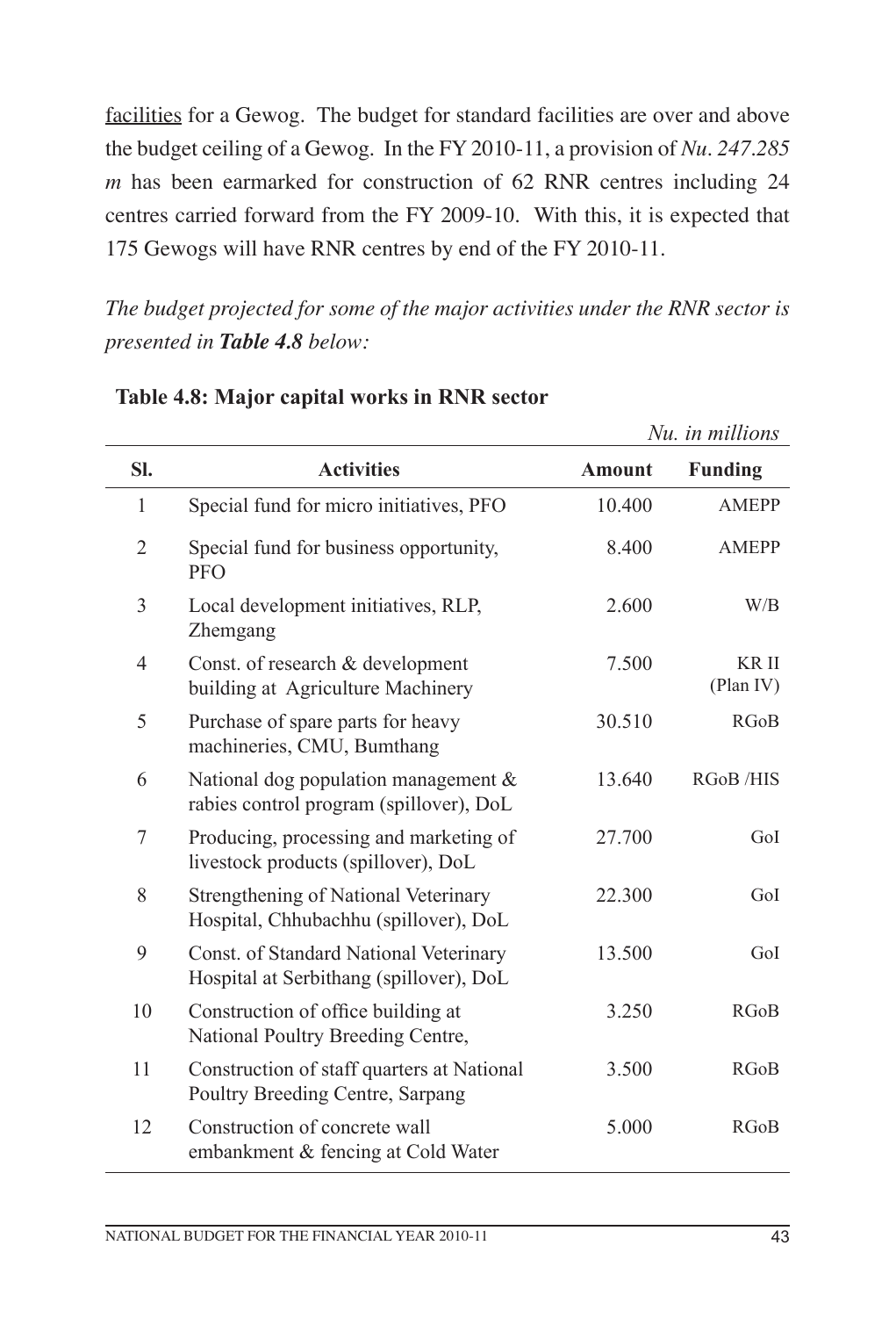| Sl.<br>No. | <b>Activities</b>                                                                        | <b>Amount</b> | <b>Funding</b>       |
|------------|------------------------------------------------------------------------------------------|---------------|----------------------|
| 13         | Const. of 4 units staff quarters at<br>Samdubchheoling (DFO, S/J)                        | 2.000         | RGoB                 |
| 14         | Construction of range office at<br>Khomshar, (DFO Zhemgang)                              | 2.000         | RGoB                 |
| 15         | Const. of office at Phipsoo Wildlife<br>Sanctuary                                        | 6.000         | WWF                  |
| 16         | Const. of staff quarter at Ada (JSWNP)                                                   | 2.000         | RGoB                 |
| 17         | Const. of staff quarters at Damji (JDNP)                                                 | 5.500         | RGoB                 |
| 18         | Const. of staff quarters at Wangchuck<br>Centennial Park, Bumthang                       | 3.870         | <b>WWF</b>           |
| 19         | Const. of class rooms at UWICE,<br>Bumthang (spillover)                                  | 13.300        | MacArthur<br>Foundtn |
| 20         | Const. of director's quarter at UWICE,<br>Bumthang                                       | 3.000         | MacArthur<br>Foundtn |
| 21         | Const. of BAFRA offices at W/Phodang,<br>S/Jongkhar, T/Yangtse & Zhemgang<br>(spillover) | 10.725        | RGoB                 |
| 22         | Relocation of BSCH farm, Bumthang                                                        | 12.970        | RGoB                 |
| 23         | Relocation of NFFD office, Bumthang                                                      | 17.000        | RGoB                 |
| 24         | Relocation of NHB farm, Bumthang                                                         | 5.350         | RGoB                 |
| 25         | Const. of RNR staff quarters at<br>Samdingkha, Punakha (spillover)                       | 4.500         | GoI                  |
| 26         | Const. of RNR centre cum staff quarter at<br>Jarey Gewog, Lhuentse                       | 4.000         | GoI                  |
| 27         | Construction of farmers' marketing shed<br>at Tashigang (spillover)                      | 4.000         | GoI                  |
| 28         | Const. of veterinary hospital, (spillover),<br>Semtokha                                  | 4.600         | GoI                  |

## **4.5.4 Trade, industry and private sector development**

A sum of Nu. 363.395 m has been budgeted in this sector. This is one of the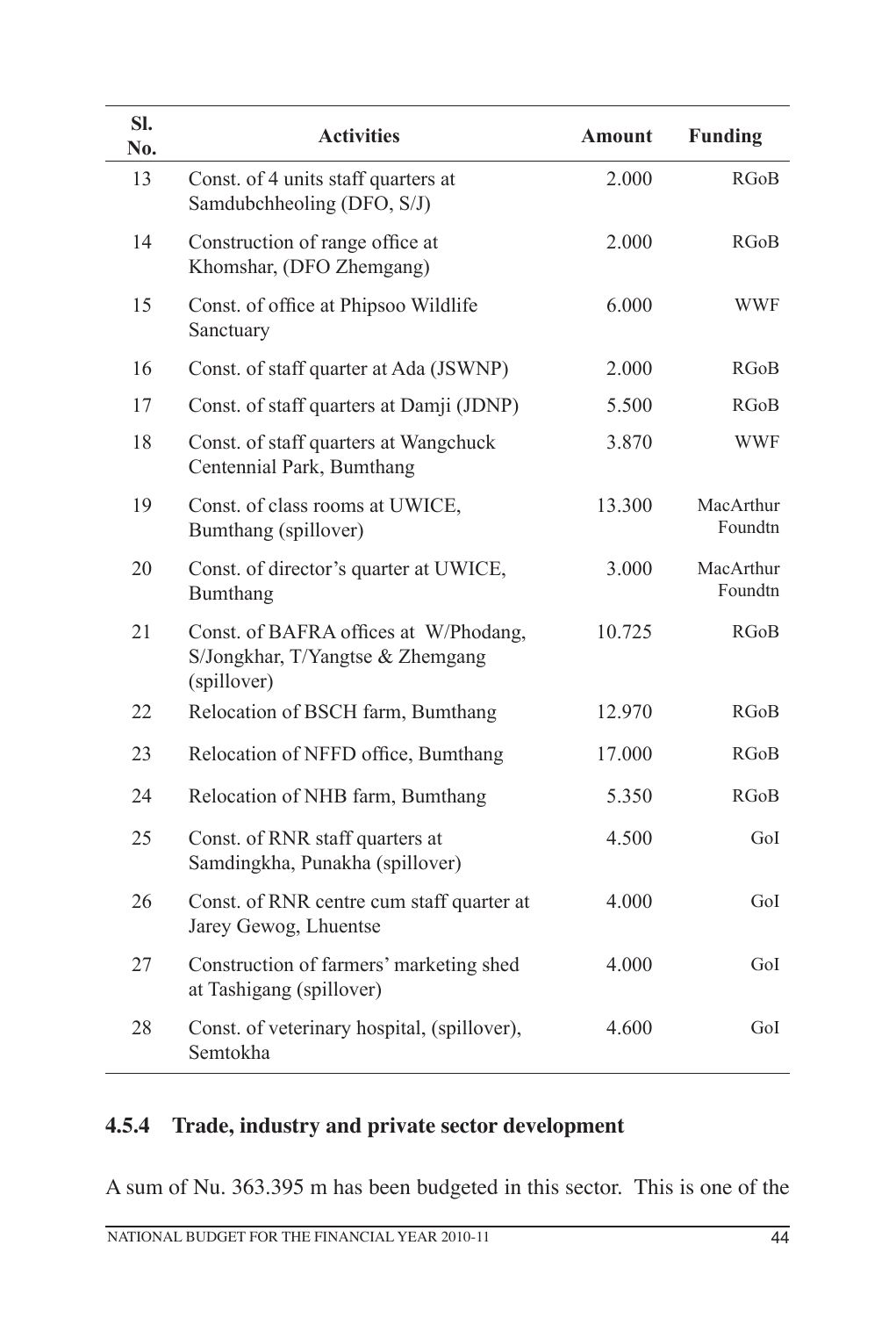key sectors for economic growth and for providing employment opportunities. While administratively the sector encompasses large industrial and hydropower industries, they are undertaken outside the normal budget. Thus, the budget reflected in the sector is mainly to do with the Government's main function in this sector of providing services and in creating the enabling environment for the private sector. In providing the enabling environment, the Economic Development Policy was announced and the Ministry of Finance introduced the Fiscal Incentives scheme. This is also in line with our pledge that targeted fiscal incentives for priority sectors and specific regions will be provided.

An important part of our pledge to the people was the promotion of cottage and small enterprises as they hold great promise for generating gainful employment for the rural communities. Towards this, we had said that we would establish a separate department for cottage and small industries. Accordingly, the Department of Cottage and Small Industries has been established within the Ministry of Economic Affairs. The budget provision for this is Nu. 57.598 m.

The budget for the FY 2010-11 covers development and maintenance of industrial sites, revision of Company's Act, feasibility studies for set up of new industries, etc.

*The major activities included in the FY 2010-11 budget are highlighted in Table 4.9 below:* 

|         |                                                          |               | Nu. in millions |
|---------|----------------------------------------------------------|---------------|-----------------|
| Sl. No. | <b>Activity</b>                                          | <b>Amount</b> | <b>Funding</b>  |
| 1.      | Promotion of Cottage and Small<br>Industries             | 53.951        |                 |
| 2       | Const. of Trade Regional Office at Samtse<br>(spillover) | 6.000         | <b>RGoB</b>     |
| 3       | Const. of solid waste disposal site at<br>Pasakha        | 30.000        | <b>RGoB</b>     |

|  |  | Table 4.9: Major Capital works in the trade and industry sector |  |
|--|--|-----------------------------------------------------------------|--|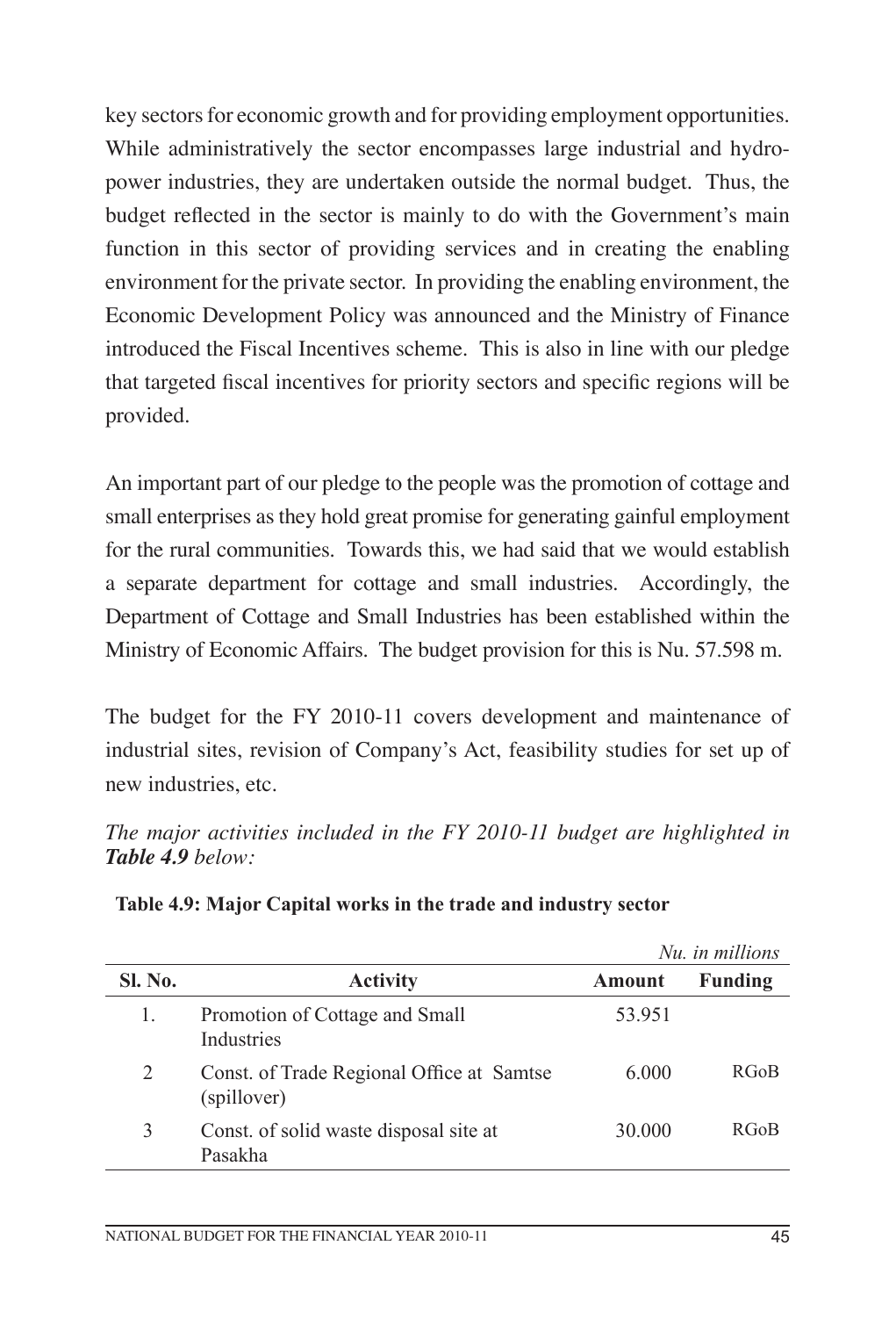| <b>Sl. No.</b> | <b>Activity</b>                                                  | Amount  | Funding      |
|----------------|------------------------------------------------------------------|---------|--------------|
| 4              | Geological study of limestone deposit in<br>Gelegphu             | 10.304  | <b>KFAED</b> |
| 5              | Installation of seismic network and<br>geophysical investigation | 2 2 4 0 | <b>RGoB</b>  |
| 6              | Feasibility of new industrial projects                           | 3.000   | <b>RGoB</b>  |
| 7              | Feasibility of Dhamdum and Motanga<br>industrial estates         | 3 900   | <b>RGoB</b>  |

#### **4.5.5 Tourism sector**

As pledged, the Government is committed to put extra efforts for the development of this sector. The amount budgeted for the sector is Nu. 203.259 m. The major part of the budget is for the completion of the Hotel and Tourism Management Training Institute complex. With the completion of this project, trainings can be started with actual facilities. The institute can then supply the required number of personnel to our hospitality industry which has to gear up for the planned inflow of 100,000 tourists a year by 2012. The Government is focusing on marketing Bhutan as a high-end destination and as such adequate infrastructure with high quality service delivery is absolutely essential. The private sector is expected to upgrade the hotel facilities in order to meet the target, and towards encouraging them to do so, the Government has introduced the necessary fiscal incentives. Product diversification and opening up of new areas for tourists are some of the activities covered by the budget. The amount of Nu. 27.519 m covers activities such as development of local festivals, the development of Merag, Sagteng, Manas and Ha for tourism and the construction of roadside amenities and camp sites. Other products planned are development of wildlife tours in the South, textile tours and old trade routes in the East, meditation centres in the East and Central part, alpine flower tours in Central Bhutan, autumn cherry park in the East, etc. These, will ultimately boost tourism in Bhutan with greater employment opportunities for our youth and also will be a major source of foreign exchange. The introduction of domestic air service will further boost tourism in Bhutan.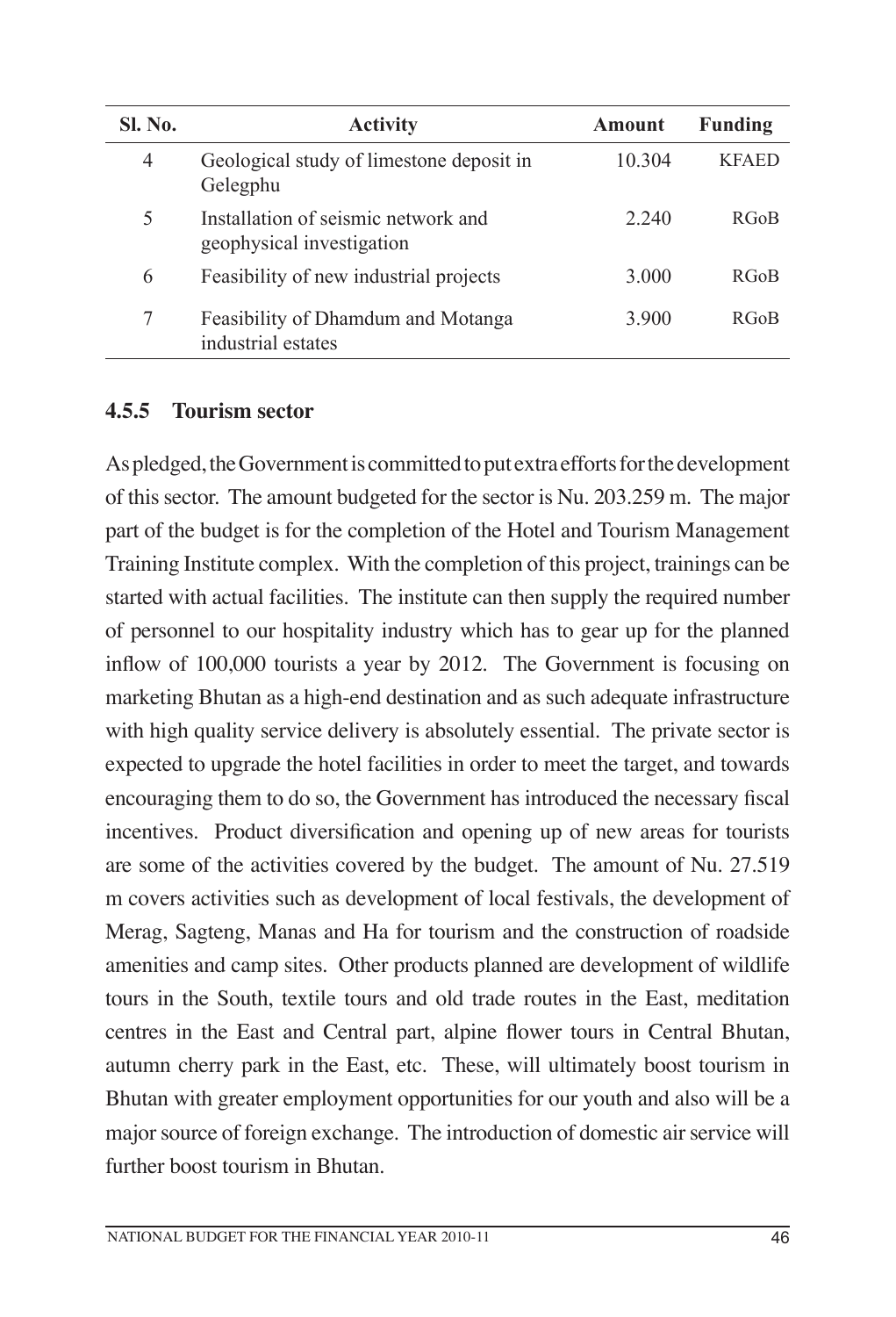*The major tourism related activities included in the FY are highlighted in Table 4.10.*

| <b>Sl. No.</b> | <b>Activities</b>                                                                                                                  | Amount | <b>Funding</b> |
|----------------|------------------------------------------------------------------------------------------------------------------------------------|--------|----------------|
| 1              | Development of tourism in Merag and<br>Sagteng                                                                                     | 6.082  | RGoB           |
| 2              | Promotion of folk, nomad and Takin<br>festival                                                                                     | 6.987  | RGoB           |
| 3              | Development of road side amenities                                                                                                 | 8.000  | RGoB           |
| 4              | Development of managed campsites<br>(Gasa, Laya and Lingzhi)                                                                       | 6.450  | RGoB           |
| 5              | Const. of HTMTI and Banquet Hall<br>(spillover)                                                                                    | 40.717 | RGoB           |
| 6              | Const. of HTMTI training hotel (spillover)                                                                                         | 65.500 | RGoB/ADA       |
| 7              | Const. of power house for HTMTI<br>(spillover)                                                                                     | 6.400  | ADA.           |
| 8              | Civil, plumbing and electrical works/<br>installation of IT for the Training Institute<br>and Banquet Hall of the HTMTI(spillover) | 12.106 | <b>ADA</b>     |

**Table 4.10 Major Capital Works in Tourism Sector** 

## **4.5.6 Vocational training and employment**

The budget for this sector is Nu. 356.680 m. It covers the activities of all the ten vocational institutes located throughout the country. As unemployment is growing alarmingly every year, the Government's main strategy has been to provide the necessary skills through these institutes to our young people so that they can avail of job opportunities in the private sector.

It is projected that there will be at least  $63,000$  school leavers by end of the  $10<sup>th</sup>$ FYP seeking jobs. In order to cater to the need of the growing unemployed youth, budget provision includes the establishment of one more vocational training institute (VTI) at Dolongang, Sarpang and another institute of Zorig Chugsum (IZC) at Tsirang. The budget also covers activities such as the competency-based training (CBT) system as a part of Vocational Education Training (VET) reform

*Nu. in millions*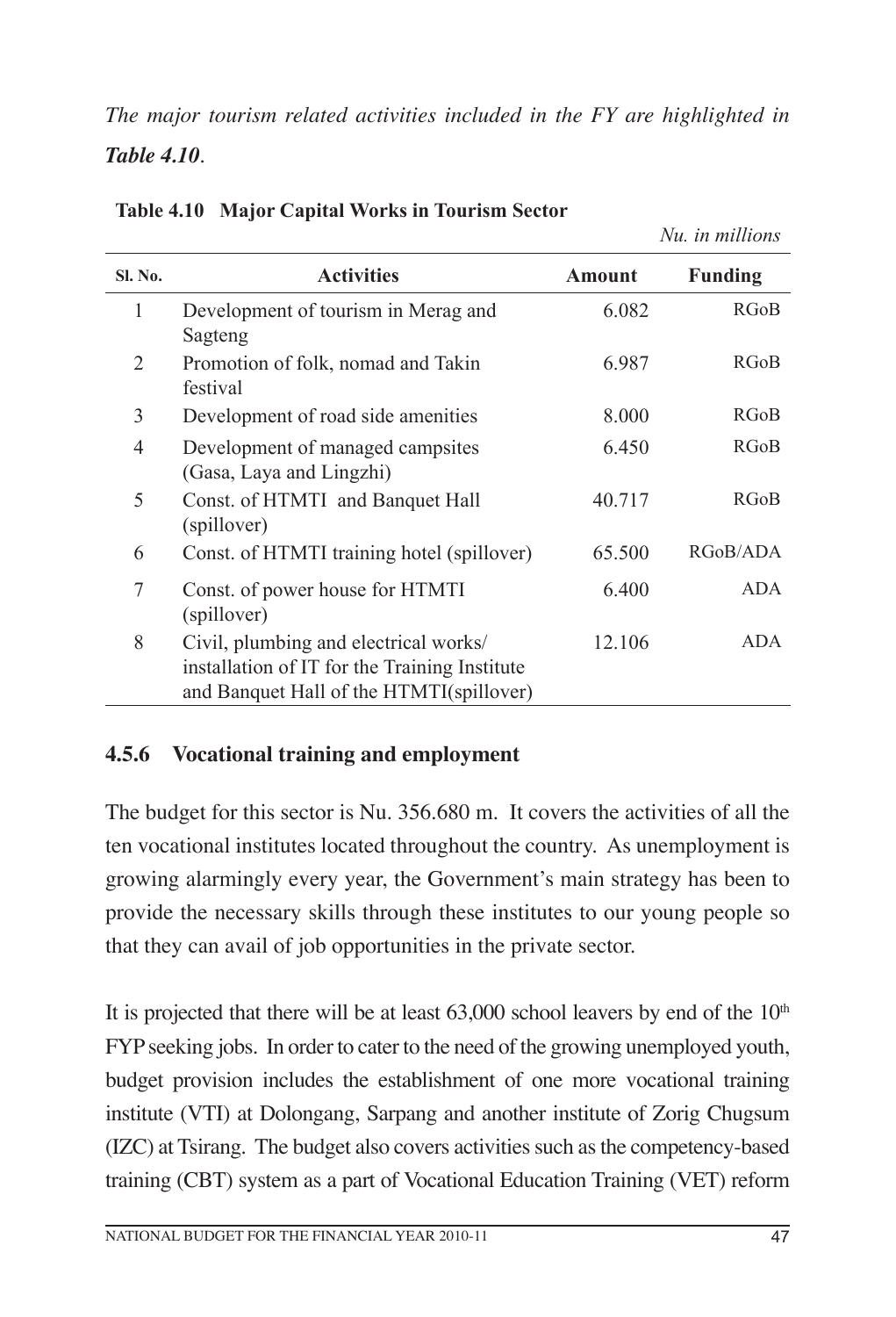in all the IZCs and VTIs. The CBT system is to make the job relevant and ensure employability of trainees in the market, by involving the private sector which is in the best position to determine the types of skills required in the market.

The aim is to generate employment and reduce the unemployment rate to below 2.5  $\%$  in the 10<sup>th</sup> FYP. The accelerated development of hydropower sector is also expected to boost the employment scenario with on-the-job opportunities being provided by the projects.

Besides the activities covered by the budget provision, another beneficial activity for vocational training is the sharing of 50 % of the training cost of private sector trainees with the Government. Also, the Government's procurement rules are being revised for the construction sector to give preference to contractors who employ more Bhutanese both at the management and at the skilled workforce level. The major contractors of Punatsangchhu project have come forward to provide substantial training and employment opportunities for Bhutanese skilled persons which can be used in future projects also.

The major activities budgeted in the FY are as in **Table 4.11**:

|                |                                                                  |        | Nu. in millions |
|----------------|------------------------------------------------------------------|--------|-----------------|
| SI.<br>No.     | <b>Activities</b>                                                | Amount | <b>Funding</b>  |
| 1              | Const. of training shed, VTI, Chhumey,<br>Bumthang               | 8.500  | <b>RGoB</b>     |
| $\overline{2}$ | Const. of warden and matron's quarter,<br>IZC, T/Yangtse         | 5.000  | <b>RGoB</b>     |
| $\overline{3}$ | Const. of workshop/classroom, IZC, T/<br>Yangtse                 | 6.000  | <b>RGoB</b>     |
| $\overline{4}$ | Const. of staff quarters, VTI, Rangjung,<br>Tashigang -spillover | 7.140  | <b>RGoB</b>     |
| 5              | Const. of workshop at VTI, Samthang<br>(spillover)               | 4.720  | RGoB            |
| 6              | Const. of principal quarter at VTI,<br>Samthang, W/Phodang       | 3.000  | RGoB            |

|  |  | Table 4.11: Major capital works in vocational training & employment sector |
|--|--|----------------------------------------------------------------------------|
|--|--|----------------------------------------------------------------------------|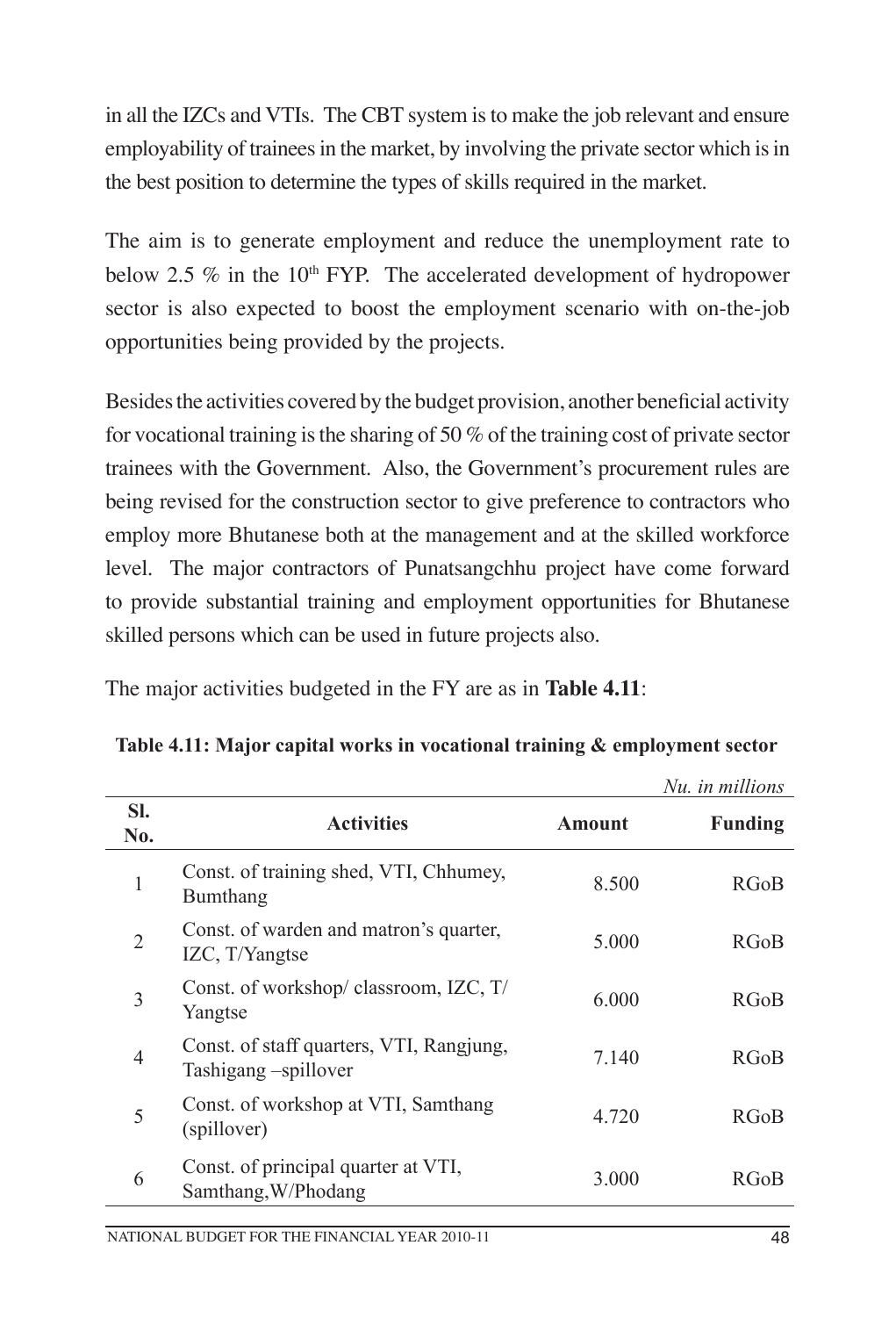### **4.5.7 Roads**

The total budget provision for the Roads sector is Nu. 3,444.806 m, which is about 10 % of the total budget. One of our primary aims in this sector is to link all parts of the country internally. In that regard, I am happy to report that we have mobilised the necessary resources for most of the link roads in the South. That for Samdubchheoling Samrang road in S/Jongkhar has been signed with the ADB, and we are left without resources for Lhamoidzingkha – Sarpang section (115 kms), Gelegphu – Panbang section (97 kms), Nganglam – Deothang (105 kms) and the Samrang - Jomotsangkha (87 kms) sections to complete the Southern link. The connection of the above sections amounts to 404 kms. We are confident that we will be able to mobilize the required funds from donor agencies like ADB and WB for the sectors left without resources.

As in the past, in this budget also Nu. 648.150 m is kept for road resurfacing, improvement and maintenance, Nu. 2,181.301 m for road constructions and Nu. 647.078 m for construction of bridges *(includes bridges for farm roads)*. *The list of major works are presented in Table 4.12 below:*

|            |                                                  |        |                                | Nu, in millions |
|------------|--------------------------------------------------|--------|--------------------------------|-----------------|
| SI.<br>No. | <b>Activities</b>                                | Amount | <b>Target</b><br>(km)<br>Nos.) | <b>Funding</b>  |
| A          | <b>Construction of Primary National Highways</b> |        |                                |                 |
| 1          | Nangar-Ura road, Bumthang<br>(spillover)         | 40.000 | 32                             | <b>RGoB</b>     |
| 2          | Manitar-Raidak road, Manitar<br>side, Chhukha    | 39.259 | 21                             | ADB/RGoB        |
| 3          | Raidak-Manitar road, Raidak<br>side, Chhukha     | 38.278 | 16                             | ADB/RGoB        |
| 4          | Raidak-Lhamoidzingkha road,<br>Dagana            | 50.000 | 23                             | ADB/RGoB        |

#### **Table 4.12 Construction of Roads and Bridges**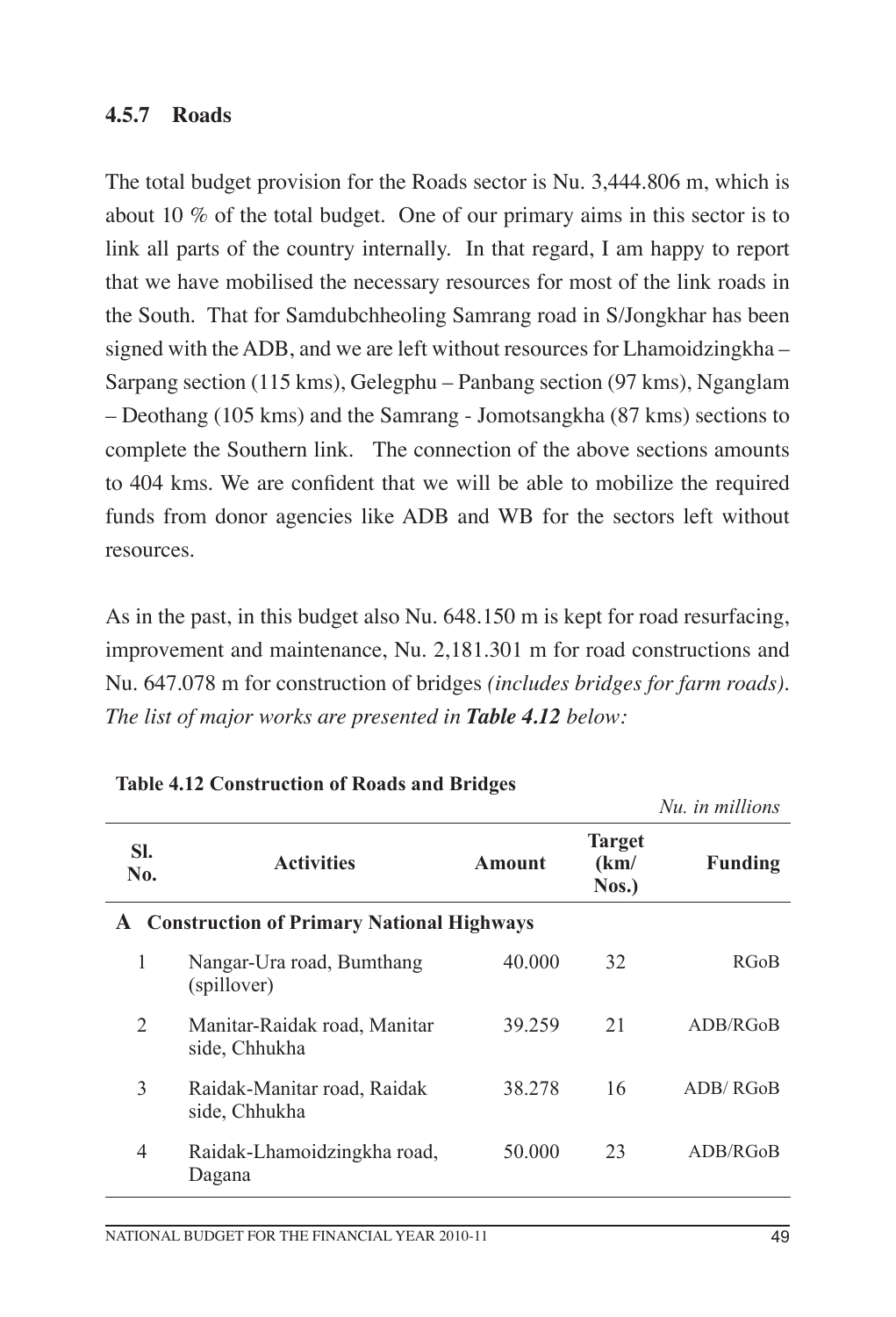| SI.<br>No.     | <b>Activities</b>                                                    | <b>Amount</b> | <b>Target</b><br>(km)<br>Nos.) | <b>Funding</b> |
|----------------|----------------------------------------------------------------------|---------------|--------------------------------|----------------|
| 5              | Gyalpoizhing-Nganglam<br>highway, Mongar (spillover)                 | 385.650       | 24                             | GoI            |
| 6              | Samdubchheoling-Samrang<br>road, S/Jongkhar                          | 35.805        | 23                             | ADB/RGoB       |
| 7              | Samtse-P/ling road, Samtse<br>(spillover)                            | 80.000        | 50                             | RGoB           |
| 8              | Realignment of Hiley<br>checkpost road, Sarpang                      | 30.000        | 1                              | GoI            |
| 9              | Gomphu-Panbang highway,<br>Zhemgang (spillover)                      | 140.000       | 25                             | GoI            |
| 10             | Panbang-Amshingwung road,<br>Panbang side, Zhemgang                  | 40.000        | 18                             | ADB/RGoB       |
| 11             | Amshingwung-Panbang<br>road, Amshingwung side,<br>Zhemgang           | 40.000        | 18                             | ADB/RGoB       |
| 12             | Tingtibi-Wangdigang bypass<br>road, Phase I, Zhemgang<br>(spillover) | 152.800       | 16                             | ADB/RGoB       |
| 13             | Survey and Design for RNP II                                         | 78.911        |                                | ADB/RGoB       |
| B              | <b>Construction of Secondary National Highways</b>                   |               |                                |                |
| $\mathbf{1}$   | Zameychhu-Gasa road, Gasa<br>(spillover)                             | 46.370        | 8                              | <b>RGoB</b>    |
| $\overline{2}$ | Halaley-Dorokha road, Samtse<br>(spillover)                          | 34.000        | 26                             | RGoB           |
| $\mathcal{C}$  | <b>Construction of Dzongkhag Roads</b>                               |               |                                |                |
| 1              | Meritsemo-Bongo<br>road, Chhukha (continuation)                      | 85.860        | 17                             | ADB/RGoB       |
| $\overline{2}$ | Dujeygang-Balung road and<br>Tshangkha road, Dagana<br>(spillover)   | 30.000        | $\mathbf{1}$                   | WB/RGoB        |
| 3              | Dujeygang-Balung road,<br>Dagana (spillover)                         | 29.230        | 5                              | WB/RGoB        |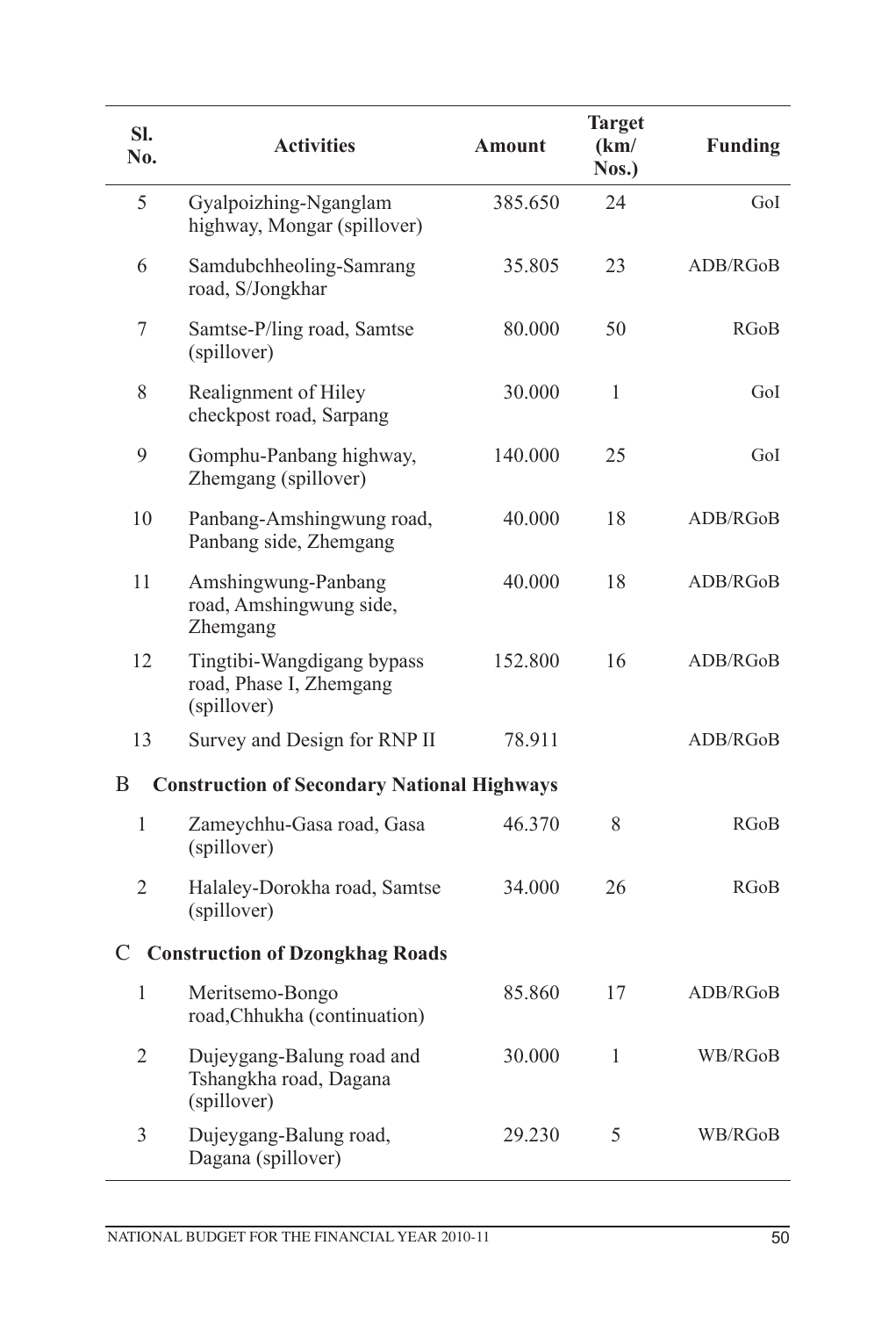| SI.<br>No.     | <b>Activities</b>                                                                      | <b>Amount</b> | <b>Target</b><br>(km)<br>Nos.) | <b>Funding</b> |
|----------------|----------------------------------------------------------------------------------------|---------------|--------------------------------|----------------|
| $\overline{4}$ | Autsho - Gumrang road,<br>Lhuenste (spillover)                                         | 65.200        | 14                             | ADB/RGoB       |
| 5              | Gorbagtang-Chhali road,<br>Mongar (spillover)                                          | 80.250        | 12                             | ADB/RGoB       |
| 6              | Khar-Tsebar road, P/Gatshel<br>(spillover)                                             | 8.000         | 10                             | WB/RGoB        |
| 7              | Tsebar-Yurung road, P/Gatshel<br>(spillover)                                           | 65.000        | 19                             | WB/RGoB        |
| 8              | Tsebar-Khairi road, P/Gatshel                                                          | 43.813        | 24                             | ADB/RGoB       |
| 9              | Khairi-Durungri road, P/<br>Gatshel                                                    | 28.560        | 38                             | ADB/RGoB       |
| 10             | Kharungla-Kangpara road, T/<br>gang (spillover)                                        | 25.420        | 38                             | ADB/RGoB       |
| 11             | Tashidingkha-<br>Chhubacheodten road, W/<br>Phodang (spillover)                        | 16.200        | $\overline{4}$                 | WB/RGoB        |
| D              | <b>Construction of Bridges</b>                                                         |               |                                |                |
| $\mathbf{1}$   | Raidak-Lhamoidzingkha<br>bridge, Dagana                                                | 14.309        | 1                              | ADB/RGoB       |
| $\overline{2}$ | Samdubchheoling-Samrang<br>bridges, S/Jongkhar                                         | 20.000        | $\overline{2}$                 | ADB/RGoB       |
| $\mathfrak{Z}$ | RCC bridge on<br>Jangchhubchheoling-<br>Tashidingkha road, W/<br>Phodang (spillover)   | 3.800         | $\mathbf{1}$                   | WB/RGoB        |
| $\overline{4}$ | RCC slab bridge<br>on Tashidingkha-<br>Chhubachheodten road, W/<br>Phodang (spillover) | 6.000         | 1                              | WB/RGoB        |
| 5              | Bailey bridge on Khothakpa<br>- Khar feeder road, P/Gatshel<br>(spillover)             | 8.800         | $\mathbf{1}$                   | WB/RGoB        |
| 6              | Chamkharchhu bridge,<br>Bumthang (spillover)                                           | 9.400         | 1                              | RGoB           |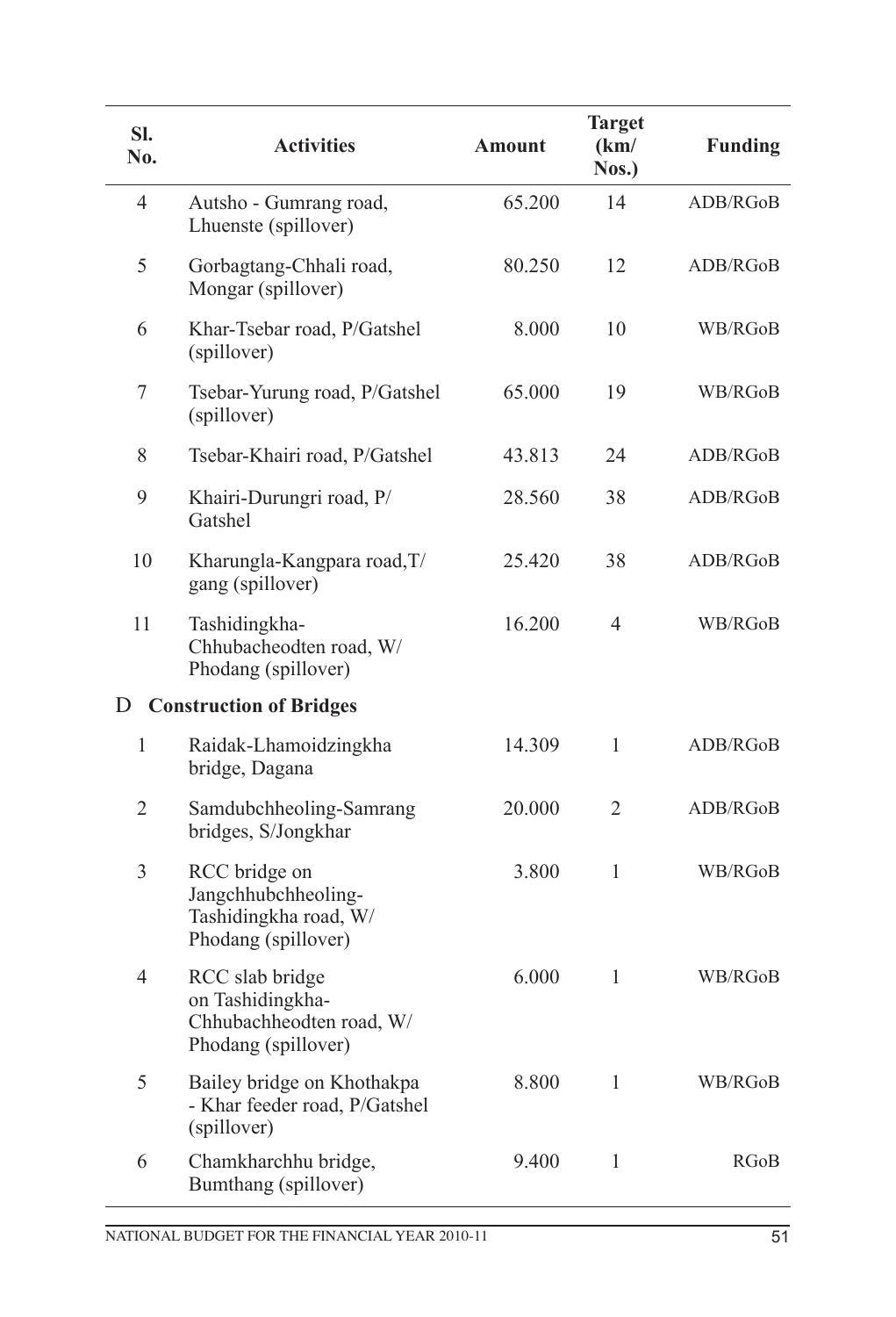| SI.<br>No. | <b>Activities</b>                                                                                 | <b>Amount</b> | <b>Target</b><br>(km)<br>Nos.) | <b>Funding</b> |
|------------|---------------------------------------------------------------------------------------------------|---------------|--------------------------------|----------------|
| 7          | Dzongkhalum bridge, Tongsa<br>(replacement)                                                       | 3.000         | 1                              | <b>RGoB</b>    |
| 8          | Rurichhu and Mechikhola<br>bridges, W/Phodang                                                     | 15.000        | $\mathbf{1}$                   | GoI            |
| 9          | Baychu bridge, W/Phodang                                                                          | 5.000         | $\mathbf{1}$                   | GoI            |
| 10         | Kameychhu bridge, W/<br>Phodang                                                                   | 5.000         | 1                              | GoI            |
| 11         | Zameychhu bailey bridge<br>along Damji-Gasa road<br>(spillover)                                   | 2.000         | $\mathbf{1}$                   | <b>RGoB</b>    |
| 12         | Zimzorong bridge, Mongar<br>(spillover)                                                           | 25.000        | $\mathbf{1}$                   | GoI            |
| 13         | Khakhari bridge, Mongar<br>(spillover)                                                            | 7.650         | $\mathbf{1}$                   | GoI            |
| 14         | Shumari bridge, P/Gtashel<br>(spillover)                                                          | 7.650         | $\mathbf{1}$                   | GoI            |
| 15         | Nishoka bridge (1,500 ft.<br>Span), Zhemgang (spillover)                                          | 94.750        | $\mathbf{1}$                   | GoI            |
| 16         | Mangdechhu bridge, Tongsa<br>(spillover)                                                          | 99.000        | $\mathbf{1}$                   | GoI            |
| 17         | Redigang bridge, Zhemgang<br>(spillover)                                                          | 5.400         | $\mathbf{1}$                   | GoI            |
| 18         | Amochhu bridge on Samtse-P/<br>ling road, Samtse (spillover)                                      | 90.000        | $\mathbf{1}$                   | <b>RGoB</b>    |
| 19         | Const. of motorable bridge at<br>Samdingkha, Punakha                                              | 28.000        | $\mathbf{1}$                   | GoI            |
| 20         | Const. of bailey bridge at<br>Kaba, Tongsa                                                        | 5.302         | $\mathbf{1}$                   | GoI            |
| 21         | Const. of motorable bridge<br>over Kurichhu to connect<br>Metsho & Jarey, Lhuentse<br>(spillover) | 12.000        | $\mathbf{1}$                   | GoI            |
| 22         | Const. of motorable bridge at<br>Silibi (Dawashing), Lhuentse                                     | 8.000         | $\mathbf{1}$                   | GoI            |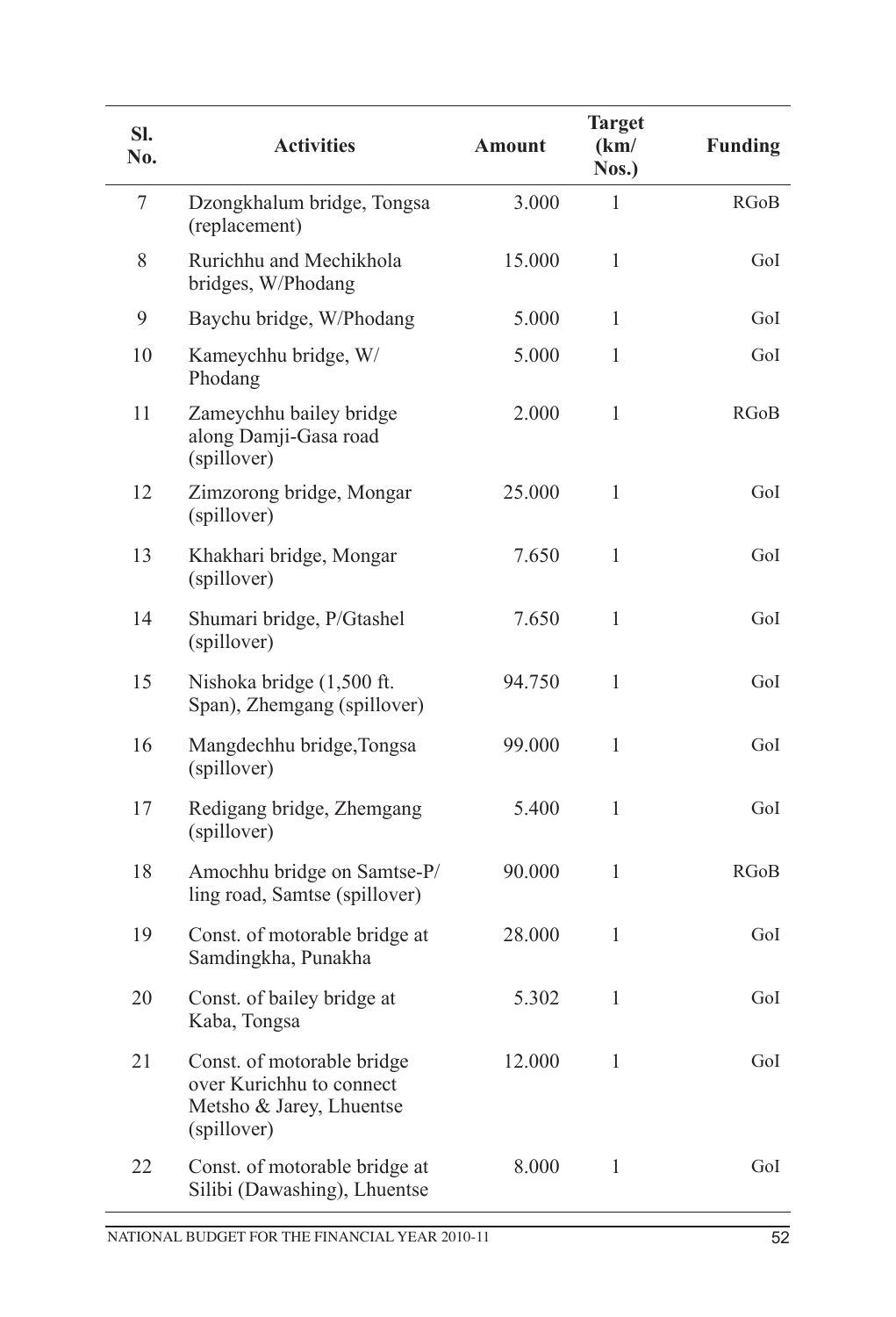| SI.<br>No. | <b>Activities</b>                                                                 | <b>Amount</b> | <b>Target</b><br>(km)<br>$N$ os.) | <b>Funding</b>  |
|------------|-----------------------------------------------------------------------------------|---------------|-----------------------------------|-----------------|
| 23         | Const. of Tsalari bailey bridge,<br>Pema Gatshel                                  | 6.324         | 1                                 | <b>RGoB</b>     |
| 24         | Const. of Muray bailey bridge,<br>Pema Gatshel                                    | 7.578         | 1                                 | <b>RGoB</b>     |
| 25         | Const. of Iurunglam bailey<br>bridge, Pema Gatshel                                | 7.810         | 1                                 | <b>RGoB</b>     |
| 26         | Const. of suspension bridges-<br>(spillover)                                      | 5.000         |                                   | <b>HELVETAS</b> |
| 27.        | Const of cable-stayed single-<br>lane motorable bridge over<br>Maokhola, Gelegphu | 10.000        | 1                                 | <b>RGoB</b>     |

### **4.5.8 Urban development, housing and public amenities**

A budget provision of Nu. 1,594.593 m is kept for this sector during the FY 2010-11 which is about 4% of the total budget. The aim is to provide high quality infrastructures and their maintenance for the delivery of municipal services. The budget also includes core area developments under Thimphu and Phuentsholing Thomdeys. The major works include structural design and development of Local Area Plans (LAP) in areas like Dechhenchheoling, Langjuphakha, Babesa, Semtokha and Changbangdu under Thimphu City and road network developments for Phuentsholing City with funding from ADB and World Bank. Also amongst others, budget provisions have been made for development of towns in Pema Gatshel (Denchi and Nganglam), Dagana, Bajo, Tashigang and Gelegphu. *Table 4.13 shows the major activities included in the FY 2010-11.*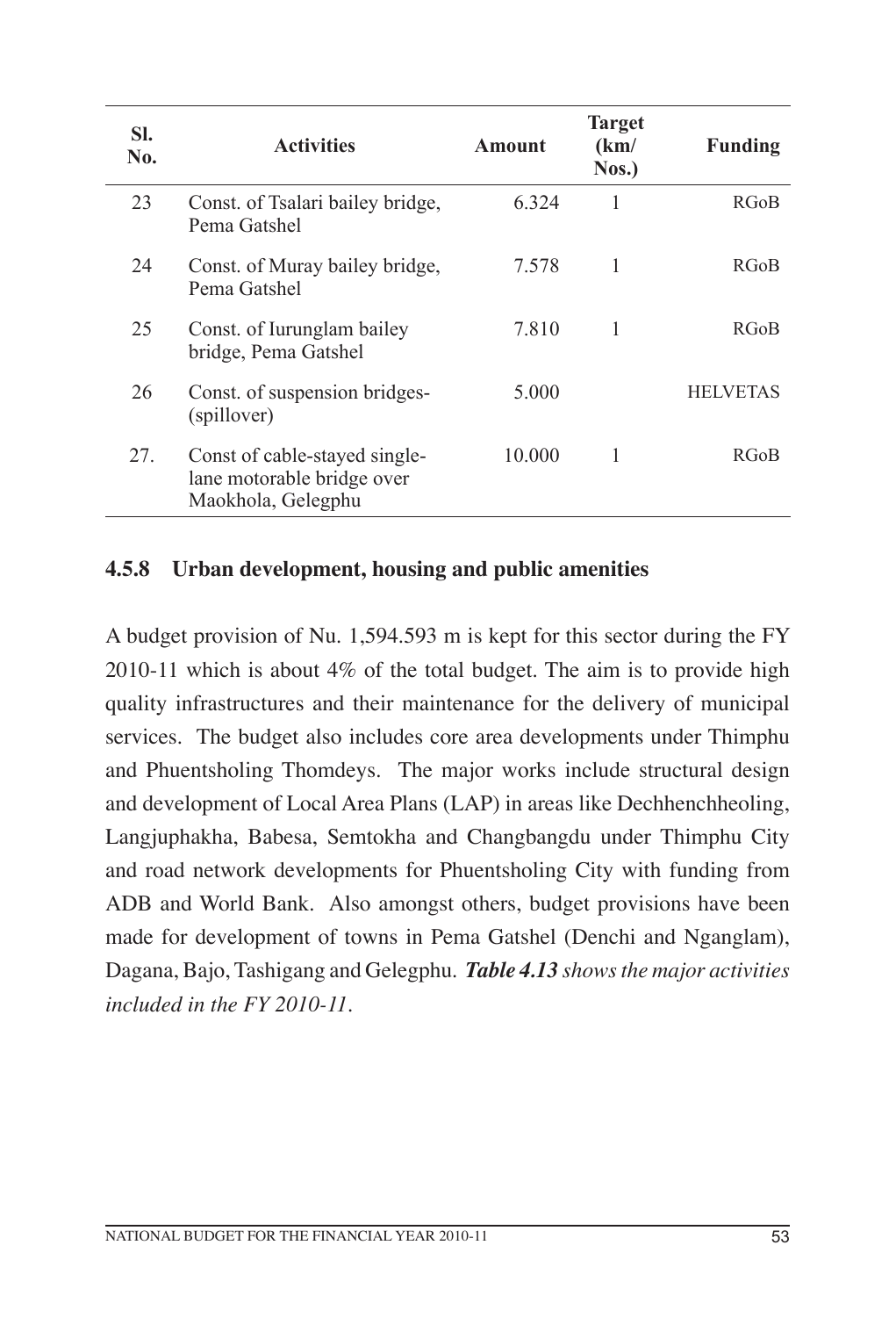|                |                                                                                |         | Nu. in millions |
|----------------|--------------------------------------------------------------------------------|---------|-----------------|
| <b>Sl. No.</b> | <b>Activities</b>                                                              | Amount  | <b>Funding</b>  |
| 1              | Consultancy for urban town planning<br>including Denchi and Nganglam towns     | 9.000   | <b>RGoB</b>     |
| $\overline{2}$ | Urban plan consultancy services                                                | 17.170  | ADB/RGoB        |
| 3              | Lungtenphu local area plan-package I,<br><b>TCC</b>                            | 73.164  | ADB/RGoB        |
| $\overline{4}$ | Lungtenphu local area plan-package II,<br><b>TCC</b>                           | 83.420  | ADB/RGoB        |
| 5              | Solid waste management machinery<br>and equipment, TCC                         | 9.315   | ADB/RGoB        |
| 6              | Babesa and Semtokha local area plans<br>, TCC                                  | 183.000 | ADB/RGoB        |
| 7              | Changbangdu local area plan-package<br>I, TCC                                  | 15.570  | ADB/RGoB        |
| 8              | Changbangdu local area plan-package<br>II, TCC                                 | 12.456  | ADB/RGoB        |
| 9              | Changbangdu local area plan-package<br>III, TCC                                | 9.342   | ADB/RGoB        |
| 10             | Water supply intake, trunk mains and<br>water treatment plant, TCC (spillover) | 68.020  | ADB/RGoB        |
| 11             | Water reservoirs, TCC (spillover)                                              | 26.098  | ADB/RGoB        |
| 12             | Land reclamation for new waste water<br>treatment plant, TCC (spillover)       | 19.127  | ADB/RGoB        |
| 13             | PCC/road/001, Phuentsholing City<br>Corporation, PCC (spillover)               | 18.000  | ADB/RGoB        |
| 14             | PCC/road/003, PCC (spillover)                                                  | 23.920  | ADB/RGoB        |
| 15             | Soil stabilization works on Dagana<br>town (spillover)                         | 9.000   | <b>RGoB</b>     |
| 16             | Resurfacing of urban road, Ha                                                  | 4.000   | GoI             |
| 17             | Const./ maintenance of urban roads,<br>Samtse                                  | 9.000   | <b>RGoB</b>     |

## **Table 4.13: Urban Development, Housing and Public Amenities**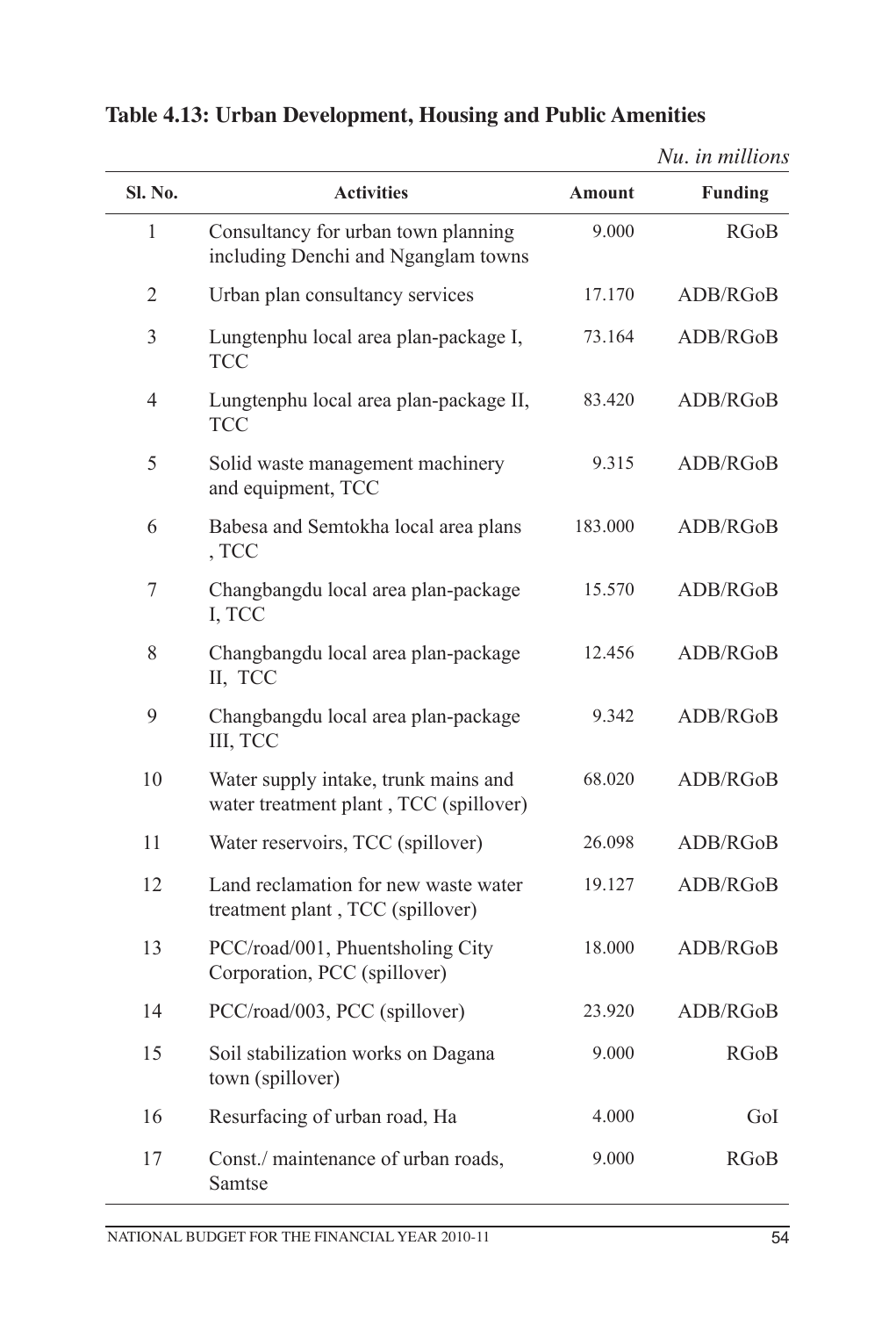| <b>SI. No.</b> | <b>Activities</b>                                                                              | Amount | <b>Funding</b> |
|----------------|------------------------------------------------------------------------------------------------|--------|----------------|
| 18             | Water supply at Gomtu town                                                                     | 5.000  | <b>RGoB</b>    |
| 19             | Const. of sewer treatment plant at Bajo<br>town                                                | 8.000  | <b>BTF</b>     |
| 20             | Const. of water supply from Rewan to<br>Mongar town                                            | 4.200  | <b>RGoB</b>    |
| 21             | Acquisition of land, water supply<br>and road works for Denchi &<br>Rinchhenthang, Pemagatshel | 54.257 | <b>RGoB</b>    |
| 22             | Const. of water supply at Samdrup<br>Jongkhar town (spillover)                                 | 4.720  | <b>RGoB</b>    |
| 23             | Compact sewerage treatment plant,<br>Tashigang                                                 | 8.200  | <b>RGoB</b>    |
| 24             | Const of footpath & drains, Tashigang                                                          | 4.300  | <b>RGoB</b>    |
| 25             | Solid waste management (landfill,<br>transportation & equipment),<br>Tashigang                 | 8.520  | <b>RGoB</b>    |

## **4.5.9 Communications and transport**

The Government has identified ICT as a priority sector given the high potential it has for employment and knowledge building. One of the most significant activities covered by the budget is the *Total Solutions Project*. It is expected to enhance e-governance and service delivery besides generating direct employment for about 400 youths and indirect employment of about 1,000. Hence, a budget provision of Nu. 1,061.3 m is kept which includes the continuation of the establishment of an IT Park in Wangchhutaba and the SASEC highway information project.

Further, Nu. 193.969 m is provided for the development of various airports and their operationalisation. Work on the airport in Yonphula, Tashigang, and development work of Badpalathang in Bumthang have already begun from the FY 2009-10. The survey of Gelegphu airport has been initiated and actual development is expected to take place in the FY 2010-11.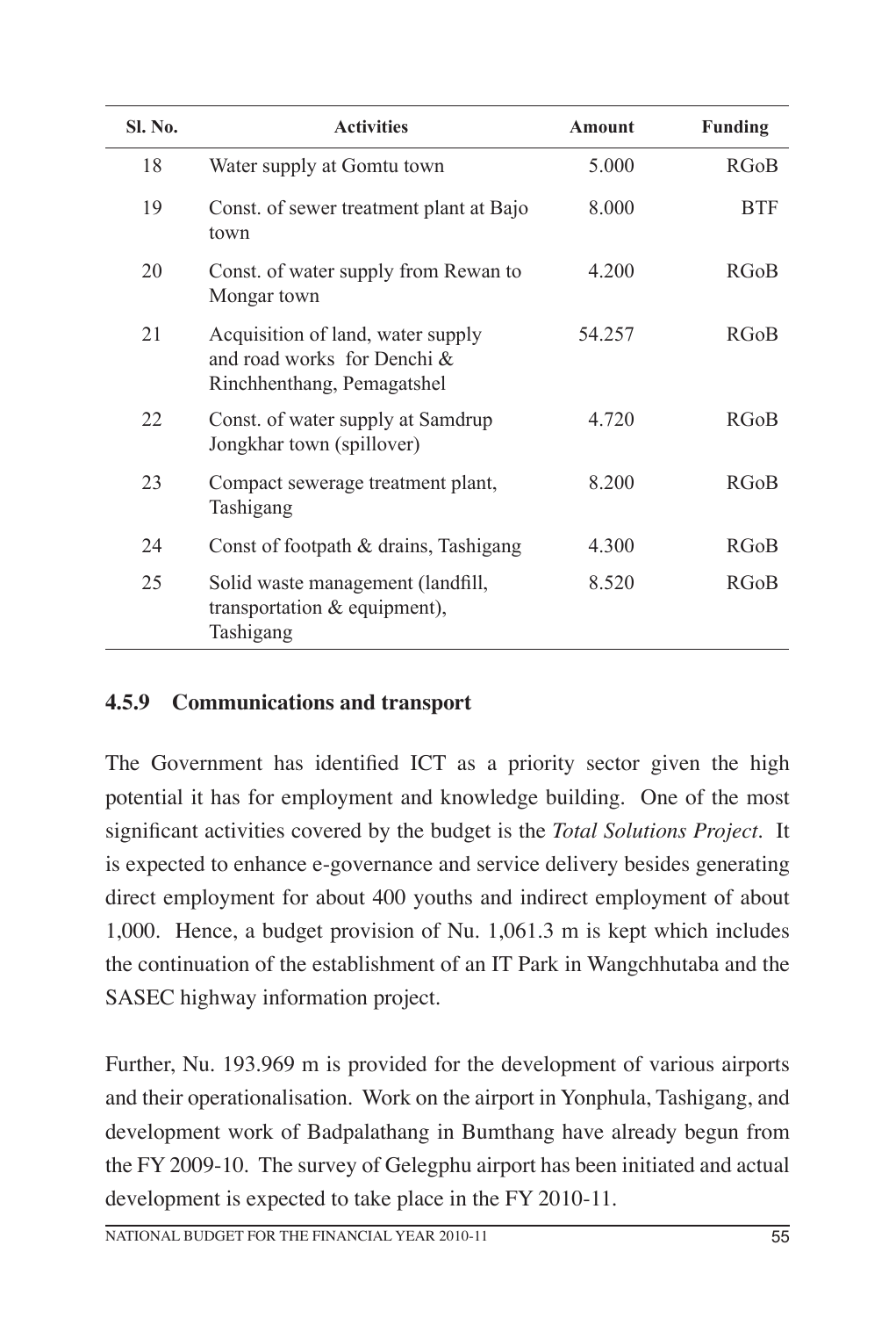The major activities included in the budget are shown in **Table 4.14** below.

|                  |                                                                           |               | Nu. in millions    |
|------------------|---------------------------------------------------------------------------|---------------|--------------------|
| SI.<br>No.       | <b>Activity</b>                                                           | <b>Amount</b> | <b>Funding</b>     |
| $\mathbf{1}$     | Development of master plan for Gelegphu<br>airport                        | 5.000         | <b>RGoB</b>        |
| $\overline{2}$   | Const. of Yonphula airport-Phase II<br>(spillover)                        | 30.869        | <b>RGoB</b>        |
| 3                | Const. of airport, Gelegphu                                               | 50.000        | <b>RGoB</b>        |
| $\overline{4}$   | Const. of airport at Badpalathang,<br>Bumthang                            | 39.100        | <b>RGoB</b>        |
| 5                | Const. of security quarters, Paro airport<br>(spillover)                  | 8.000         | GoI                |
| 6                | River protection works, Paro airport<br>(spillover)                       | 20.000        | GoI                |
| $\boldsymbol{7}$ | Const. of runway turnpad, Paro airport                                    | 10.000        | GoI                |
| 8                | Modernisation of voice communication<br>system, Paro airport              | 5.000         | GoI                |
| 9                | Const. of fire station, Paro airport                                      | 6.000         | GoI                |
| 10               | Basic COM/NAV equipment for Yonphula<br>& Bathpalathang domestic airports | 20.000        | <b>RGoB</b>        |
| 11               | Const. of bus shed, Samdrup Jongkhar                                      | 7.735         | <b>RGoB</b>        |
| 12               | Const. of bus terminal building, Tashigang                                | 8.000         | <b>RGoB</b>        |
| 13               | E-governance project, MIC                                                 | 74.301        | GoI                |
| 14               | Implementation of broadband master plan,<br><b>MIC</b>                    | 160.000       | GoI                |
| 15               | Establishment of IT Park, Wangchhutaba<br>(spillover), MIC                | 75.618        | <b>WB</b>          |
| 16               | SASEC information highway project<br>(spillover), MIC                     | 102.120       | WB/<br><b>RGoB</b> |
| 17               | Total Solutions project, MIC                                              | 615.78        | GoI                |

**Table 4.14. Communication and transport**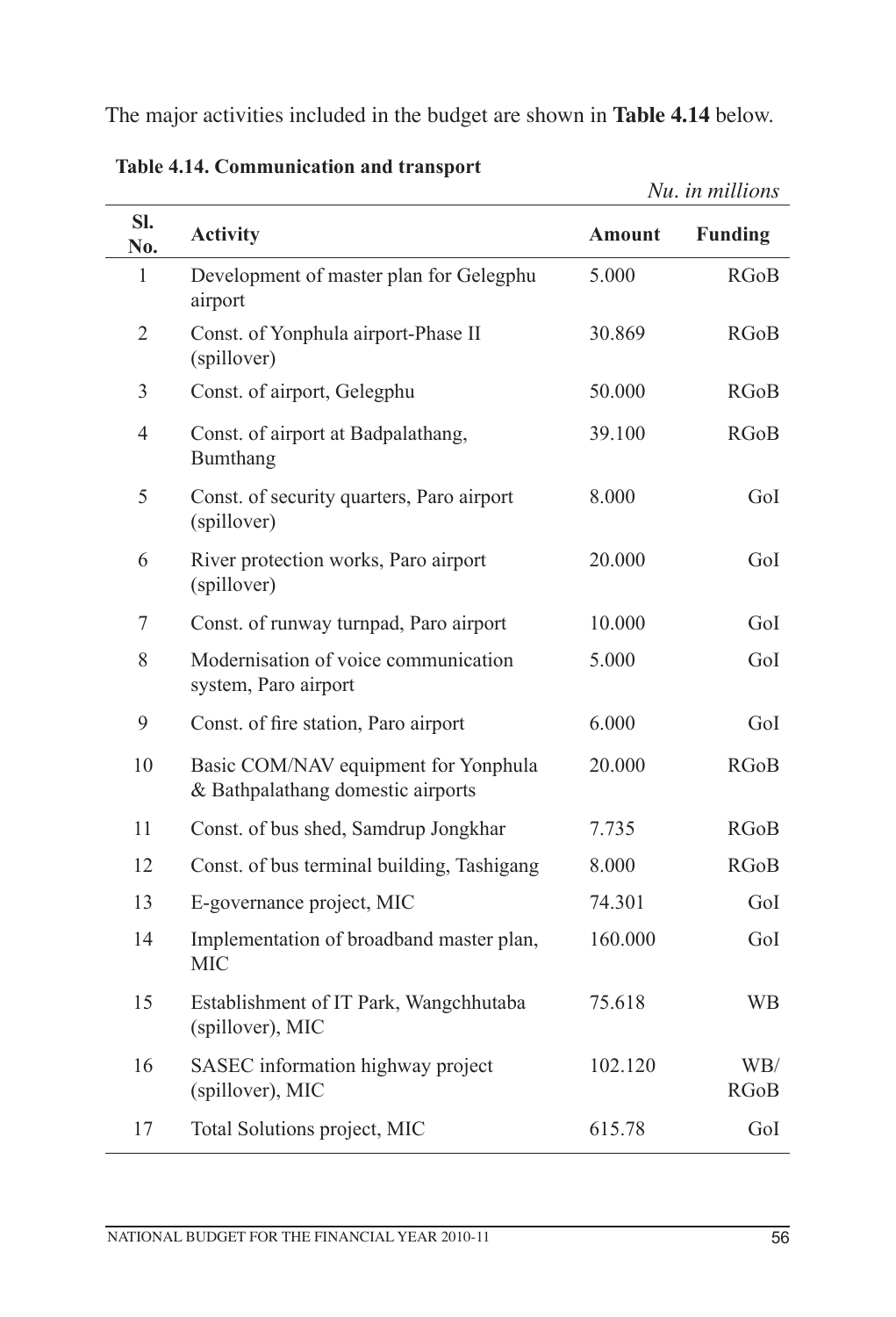## **4.5.10 Energy**

## **Rural Electrification**

As the House is aware, the Government has pledged to provide access to electricity to all by the end of the  $10<sup>th</sup>$  Plan. In this endeavour, I am very happy to report that we have been able to mobilise the necessary funds for the entire rural electrification programme.

With the generous assistance and continued support from our development partners, coupled with the impressive progress being made by Bhutan Power Corporation, which is the main implementing agency, the goal of rural electrification (RE) for all by the year 2013 will be achieved. Currently, discussions are in the final stages for mobilization of about US\$ 21.59 m from the ADB, US \$ 17 m from JICA and Euro 5.8 m (Nu. 350 m) from the Government of Austria to cover the remaining households. Part of the Austrian credit will be utilised for about 219 households in Gasa Dzongkhag.

As of now, rural electrification of 31,298 households are in various stages of implementation and completion. Where on-grid connection is difficult, options for off-grid connection through other schemes are considered.

Last year, in my budget report, I submitted that about 42,000 households were yet to be provided with electricity access. Budget was then provided for covering 15,778 households by the end of June 2010, i.e. within fiscal year 2009-10. In the new budget, a sum of Nu. 356.608 m has been provided which will electrify 16,200 households. With this, we will be left with only 7,869 households to be electrified.

## **Electricity Production**

Besides rural electrification, the Government has resolved to accelerate the development of the hydro-power sector. As the Honourable members are aware, the growth of our economy is highly dependent on hydro-power projects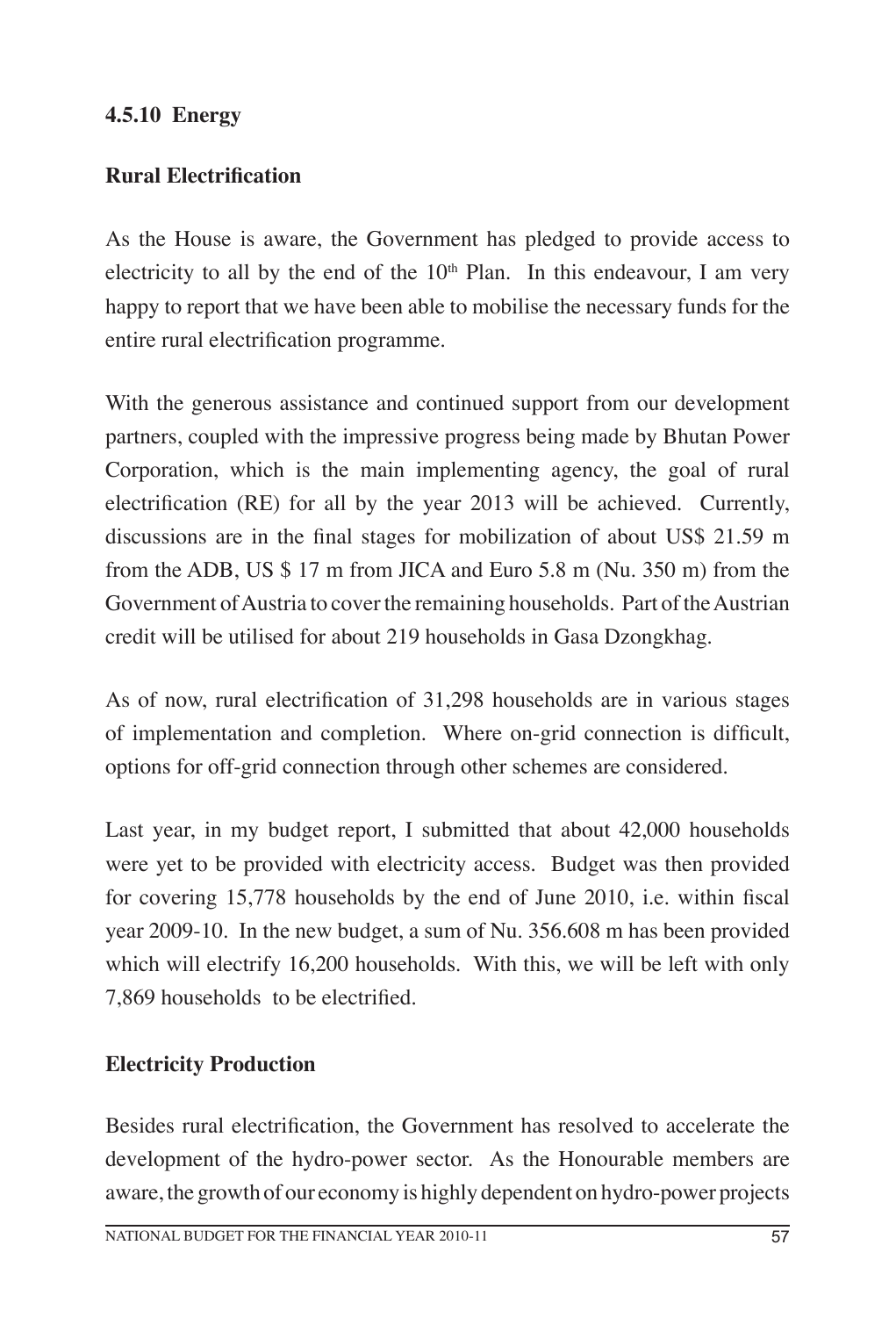and related activities. Therefore, the Government remains committed to achieve 10,000 MW generation of electricity by the year 2020. Construction works on the 1,200 MW Punatsangchhu-I and 114 MW Dagachhu projects have already begun. Funds have been mobilised for the Punatsangchhu-II and Mangdechhu projects which have a combined capacity of 1,720 MW. In the new year's budget, a sum of *Nu. 883.098* m has been kept for the DPRs of more HP projects.

For the sector as a whole, a budget of *Nu. 953.391 m* has been kept. *The major activities under this sector are listed in Table 4.15 below*.

|                |                                                                                |               | Nu. in millions |
|----------------|--------------------------------------------------------------------------------|---------------|-----------------|
| <b>Sl. No.</b> | <b>Activity</b>                                                                | <b>Amount</b> | <b>Funding</b>  |
| 1              | DPR for Chamkharchhu I (Digala) 670<br>MW (spillover)                          | 48.532        | GoI             |
| $\overline{2}$ | DPR of Kholongchhu, Gomkora, (486)<br>MW)- spillover                           | 97.064        | GoI             |
| 3              | DPR of Sunkosh HEP (4060 MW)-<br>spillover                                     | 42.052        | GoI             |
| 4              | DPR of Kuri-Gongri HEP (1800 MW)-<br>spillover                                 | 59.562        | GoI             |
| 5              | DPR for Amochhu reservoir hydroelectric<br>project (620 MW)                    | 105.888       | GoI             |
| 6              | DPR for Mangdechu                                                              | 90.000        | GoI             |
| 7              | DPR for Punatsangchu-II                                                        | 440.000       | GoI             |
| 8              | RE under ADB project phase - IV<br>(spillover)                                 | 48.399        | <b>RGoB</b>     |
| 9              | RE under JBIC project phase - I (spillover)                                    | 258.725       | <b>RGoB</b>     |
| 10             | RE under ACB project phase - VI<br>(spillover)                                 | 29.484        | <b>ACB</b>      |
| 11             | Glacial lake outburst flood project (GLOF)<br>in Punakha-W/Phodang (spillover) | 37.700        | <b>GLOF</b>     |

**Table 4.15 Major Activities and Budget in the Energy Sector**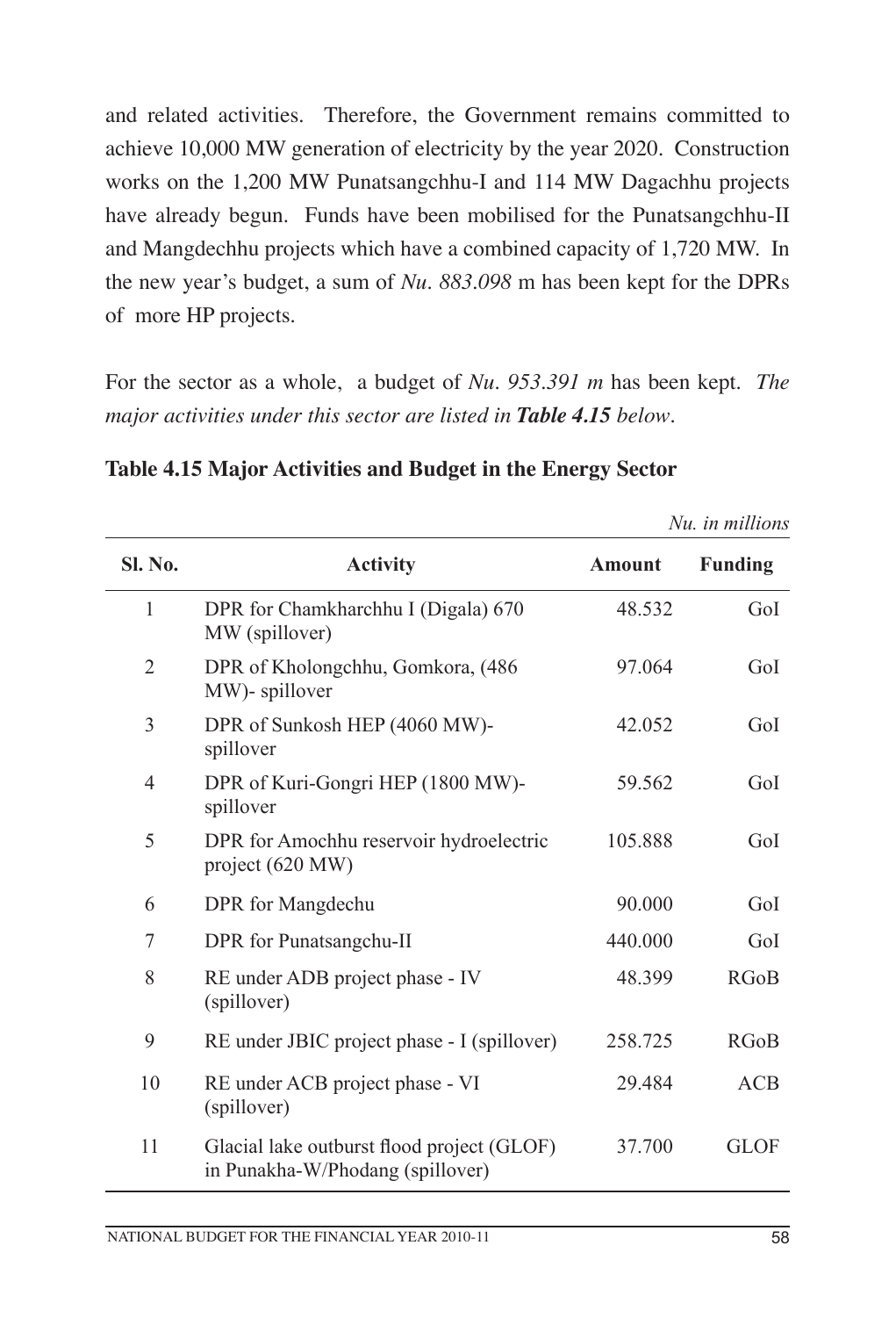| <b>SI. No.</b> | <b>Activity</b>                                                                                      | Amount | <b>Funding</b> |
|----------------|------------------------------------------------------------------------------------------------------|--------|----------------|
| 12             | Enhancing adaptive capacity to climate<br>change (spillover)                                         | 6.000  | <b>DANIDA</b>  |
| 13             | Solar electrification at Dagana,<br>Sarpang, Tsirang, Tongsa & W/Phodang<br>Dzongkhags (spillover)   | 20 000 | <b>RGoB</b>    |
| 14             | Micro hydro-power development<br>programme, Lingzhi (100 KW) (spillover)                             | 20 773 | <b>RGoB</b>    |
| 15             | Micro hydro-power development<br>programme, Soe Jangothang, Thimphu<br>$(50 \text{ KW})$ (spillover) | 10 349 | <b>RGoB</b>    |

## **4.5.11 Cultural services**

The conservation and promotion of religious and cultural traditions, heritage and institutions is of high significance to Bhutan since it is an important pillar of GNH. The present generation is responsible to pass the invaluable traditions to future generations. Therefore, a substantial budget has been earmarked for new constructions, reconstructions and renovation of some of the old Dzongs including the structures damaged by the earthquake.

*The major works under cultural services are listed in Table 4.16 below:*

|         |                                                                                                     |        | Nu, in millions |
|---------|-----------------------------------------------------------------------------------------------------|--------|-----------------|
| Sl. No. | <b>Activities</b>                                                                                   | Amount | <b>Funding</b>  |
| 1       | Renovation of W/Phodang Dzong (spillover)                                                           | 79.503 | GoI             |
| 2       | Const. of Pema Gatshel Dzong (spillover)                                                            | 66.150 | GoI             |
| 3       | Const. of Datshang & renovation of Dzong,<br>Lhuentse (spillover)                                   | 41.950 | GoI             |
| 4       | Renovation of Daga Tashi Yangtse Dzong &<br>const. of Datshang for the Dzong, Dagana<br>(spillover) | 32.880 | GoI             |
| 5       | Renovation of Paro Dzong (spillover)                                                                | 31.400 | GoI             |
| 6       | Const. of national conservation laboratory at<br>the cultural centre site (spillover)               | 15.350 | GoI             |

**Table 4.16: Major Capital works of the Cultural sector**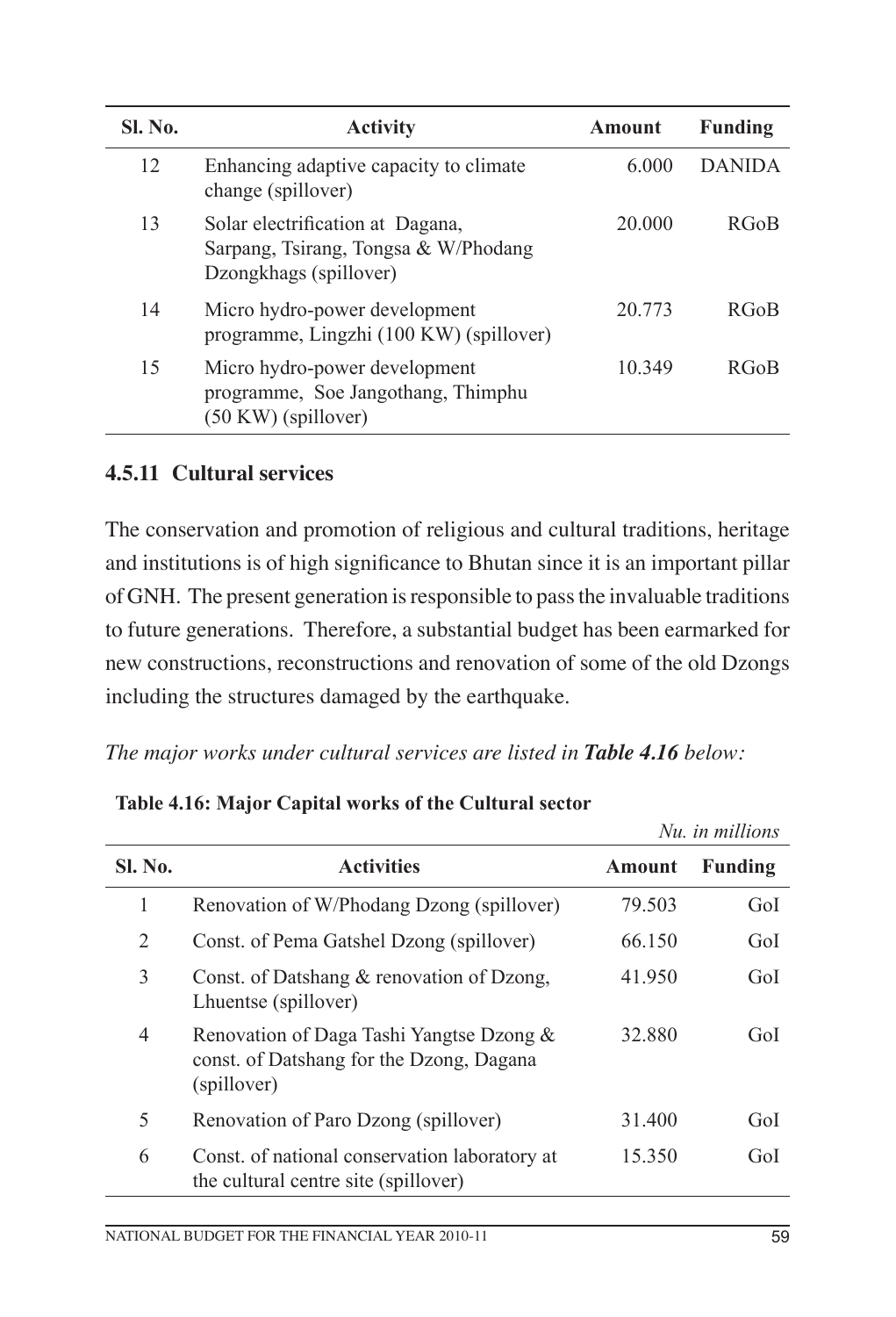| <b>Sl. No.</b> | <b>Activities</b>                                            | <b>Amount</b> | <b>Funding</b> |
|----------------|--------------------------------------------------------------|---------------|----------------|
|                | Const. of Dzong Utsey and Shabkor, T/<br>Yangtse (spillover) | 5.500         | Gol            |
| 8              | Major renovation of Lingzhi Dzong<br>(spillover)             | 4.500         | GoI            |
| 9              | Const. of men's hostel in RAPA (spillover)                   | 4.000         | <b>RGoB</b>    |
| 10             | Const. of Chhukha Dzong (spillover)                          | 27.874        | RGoB           |

### **4.5.12 Law and order**

A budget of Nu. 2,567.658 m is provided for this sector. The sector comprises of the law and order agencies and includes the Judiciary and the Royal Bhutan Police

Given the need to improve the living conditions and efficiency of the police force, the Government has, as in the previous years, allocated substantial amounts to the RBP, and these are mainly for accommodation and transport. In the new budget also, this policy has been maintained. The total budget for the RBP stands at *Nu. 1,098.669* m. We are also making arrangements with the NPPF for constructing accommodation for the RBP in different Dzongkhags on a hire-purchase basis on RBP's land.

*The major activities included in the FY 2010-11 budgets of these agencies are as in Table 4.17*: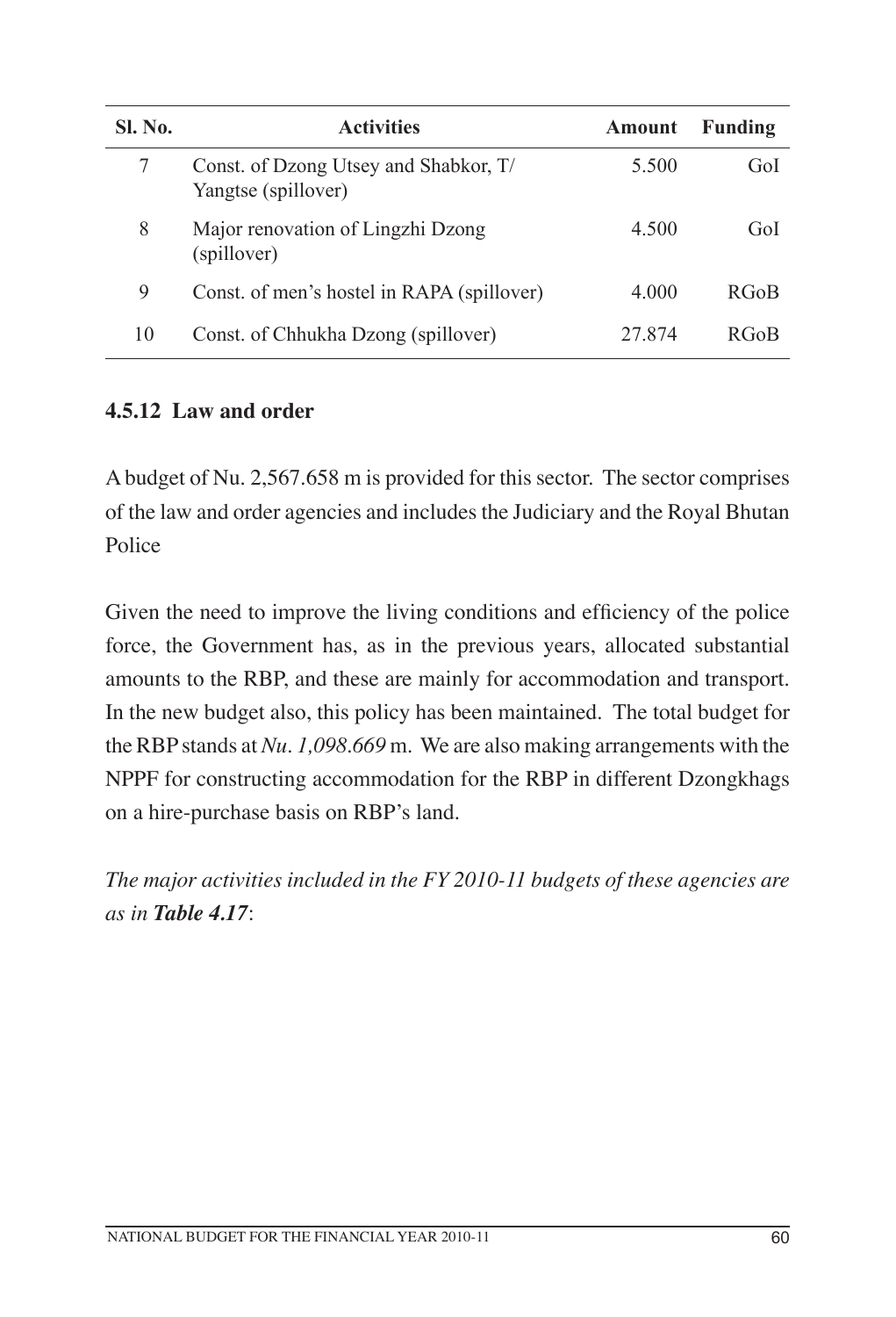| SI.            |                                                                      |               |                |
|----------------|----------------------------------------------------------------------|---------------|----------------|
| No.            | <b>Activity</b>                                                      | <b>Amount</b> | <b>Funding</b> |
| $\mathbf{A}$   | <b>Royal Bhutan Police (RBP)</b>                                     |               |                |
| $\mathbf{1}$   | 90 units family quarters at RBP HQ Thimphu<br>(spillover)            | 90.706        | <b>RGoB</b>    |
| 2.             | Site development works for Dolungang Jail<br>(spillover)             | 40.940        | <b>RGoB</b>    |
| 3              | Const. of 36 units family quarters, P/ling<br>(spillover)            | 24.559        | <b>RGoB</b>    |
| $\overline{4}$ | Const. of 18 units family quarters, T/Gatshel<br>(spillover)         | 18.422        | <b>RGoB</b>    |
| 5              | Const. of model police station, Thimphu                              | 15.000        | <b>RGoB</b>    |
| 6              | Const. of 18 units family quarters, Tsirang<br>(spillover)           | 14.615        | <b>RGoB</b>    |
| 7              | Const. of 8 units officers quarters, HQ                              | 11.000        | <b>RGoB</b>    |
| 8              | Const. of 18 units family quarters, Sibsu<br>(spillover)             | 10.727        | <b>RGoB</b>    |
| 9              | Const. of 18 units family quarters, Tsimasham<br>(spillover)         | 8.000         | <b>RGoB</b>    |
| 10             | Const. of 18 units family quarters, Panbang<br>(spillover)           | 7.500         | <b>RGoB</b>    |
| 11             | Const. of security wall, P/ling Jail                                 | 7.300         | <b>RGoB</b>    |
| 12             | Const. of security strengthening works,<br>Chamgang Jail (spillover) | 7.183         | <b>RGoB</b>    |
| 13             | Const. of 8 units officers quarters, P/ling<br>(spillover)           | 7.000         | <b>RGoB</b>    |
| 14             | Const. of 8 units officer quarters, S/Jongkhar<br>(spillover)        | 7.000         | <b>RGoB</b>    |
| 15             | Const. of 18 units family quarters, S/Jongkhar<br>(spillover)        | 6.000         | <b>RGoB</b>    |
| 16             | Const. o f 10 units semi-permanent family<br>qtr., Gasa              | 5.000         | <b>RGoB</b>    |

*Nu. in millions*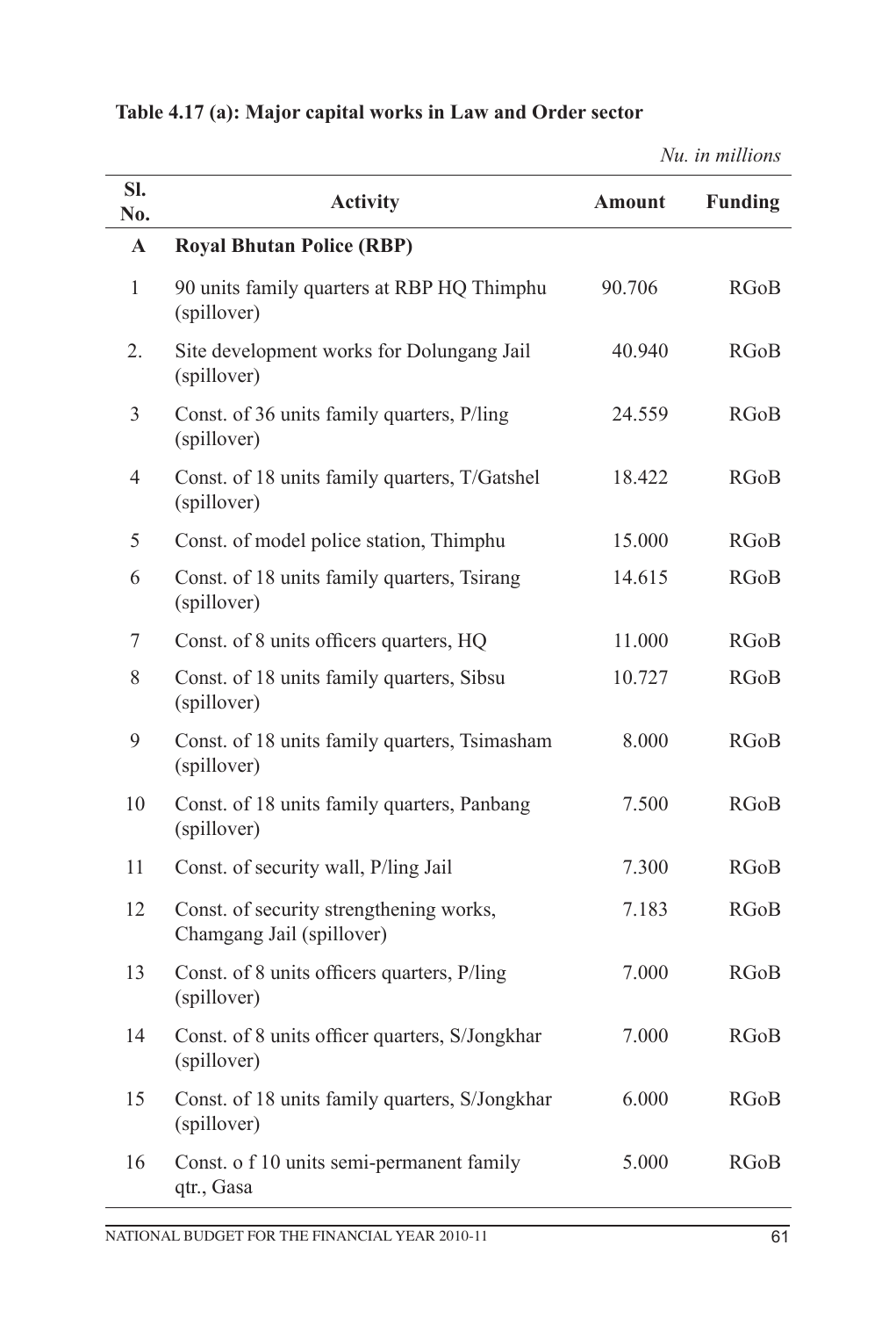The Judiciary's total budget proposed stands at *Nu. 383.056 m*. It encompasses mainly the constructions of court buildings in different parts of the country. The Judiciary, with the unabated momentum of infrastructure building, is now fairly well equipped to carry out its functions effectively. While in terms of classification by sectors, the judiciary's budget is explained here, the issue of the "adequacy" is submitted in the next chapter which deals with the budgets of those organisations which are functionally separate from the mainstream executive. The major works in the Judiciary sector is given in Table 14.17 (b) below:

|   |                                                                                                              |        | Nu. in millions |
|---|--------------------------------------------------------------------------------------------------------------|--------|-----------------|
|   | Sl. No.<br><b>Activity</b>                                                                                   |        | <b>Funding</b>  |
| B | <b>Judiciary</b>                                                                                             |        |                 |
| 1 | Const. of Supreme Court (spillover)                                                                          | 96.137 | GoI             |
| 2 | Const. of Dangpons' residences                                                                               | 16.500 | <b>RGoB</b>     |
| 3 | Const. of Tongsa District Court                                                                              | 11.000 | Austrian        |
| 4 | Const. of Tashigang District Court (spillover)                                                               | 13.432 | <b>DANIDA</b>   |
| 5 | Const. of Bumthang District Court                                                                            | 11.000 | <b>SDC</b>      |
| 6 | Const. of approach roads to Bumthang $\&$<br><b>Tashigang Courts</b>                                         | 4.358  | <b>RGoB</b>     |
| 7 | Const. & inauguration of Nganglam,<br>Jomotsangkha, Samdubchheoling &<br>Lhamoidzingkha Dungkhag Courts      | 4.000  | GoI             |
| 8 | Const. of Thimshing, Panbang, Sagteng &<br>Sipsu Dungkhag Courts                                             | 27.600 | GoI             |
| 9 | Institutional strengthening of High Court,<br>Dzongkhag Courts & Dungkhag Courts<br>(computers & furnishing) | 10.000 | GoI             |

**Table 4.17 (b): Major capital works in Law and Order sector**

## **4.5.13 General public service**

This sector includes agencies like the local Government administrations, finance, audit and foreign services, National Land Commission, GNH Commission, and National Environment Commission, etc.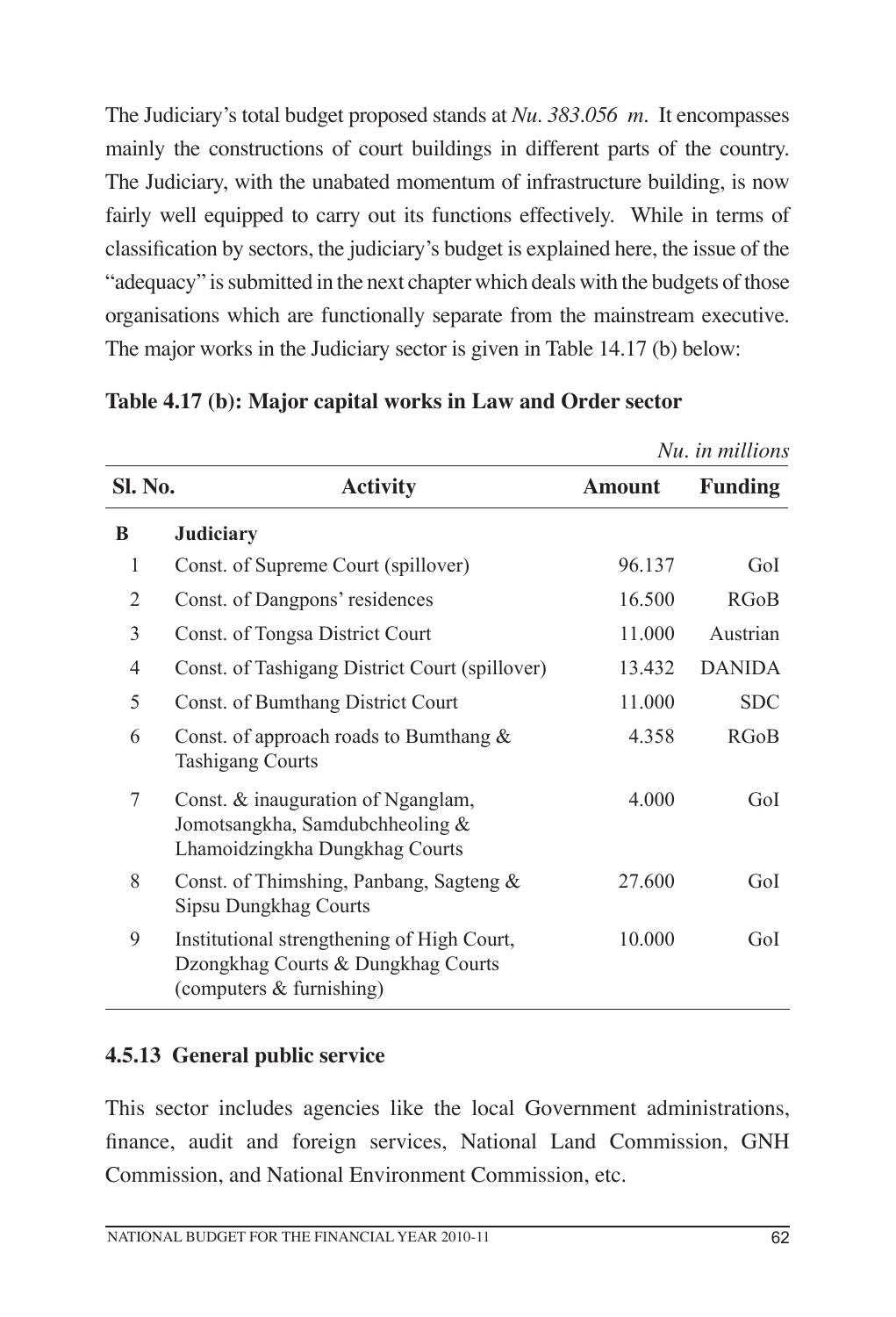One of the significant activities included is continuation of "*Accelerating Bhutan's Economic Development Project*" under GNHC. This project, which is underway, has made a number of commendable recommendations on the service delivery system. As a result of this project, most of the ministries have signed performance compacts with the Government with the assurance to deliver the outputs described therein. In the FY 2010-11, a sum of *Nu. 193 m* is provided for this project.

The Royal Government recognises the need to enhance the motivation of local functionaries in facilitating more rapid development at the local level. The Dzongdags and Gups, supported by other local officials, are key to rural development, and hence very important for achievement of the poverty reduction target. Therefore the Government enhanced the *discretionary grant allowance* for Dzongdags (from Nu. 30,000 to Nu. 50,000), and *daily allowance* for Gups (Nu. 300 to Nu. 500 per day), and also approved a *mobile phone voucher allowance* of Nu. 500 per month to the Gups. Also, in view of the difficulty of retaining and maintaining folk and mask dancers, which are essential for Tshechus and other traditional festivals, the Government has approved a revision in the stipend and daily allowance with effect from July 2010. The budget for the FY 2010-11 includes these benefits in addition to the provision of *Nu. 22.286 m* for construction of 13 Gewog offices and 2 relocations.

*Major capital budgets included under this sector are presented in Table 4.18:*

|            |                                                                |        | Nu. in millions |
|------------|----------------------------------------------------------------|--------|-----------------|
| SI.<br>No. | <b>Activity</b>                                                | Amount | <b>Funding</b>  |
|            | Constreth. of RAA branch office, Tsirang                       | 5.635  | GoI             |
| 2          | Constreth. of ACC office building                              | 50.000 | GoI             |
| 3          | Constreth. of Election Commssn office building                 | 20.000 | GoI             |
| 4          | Constrctn of office of the Attorney General<br>17.000          |        | GoI             |
| 5          | Profssnl service for constrctn of National<br>Council building | 10.000 | <b>RGoB</b>     |

**Table 4.18 Major activities in the General Public Services**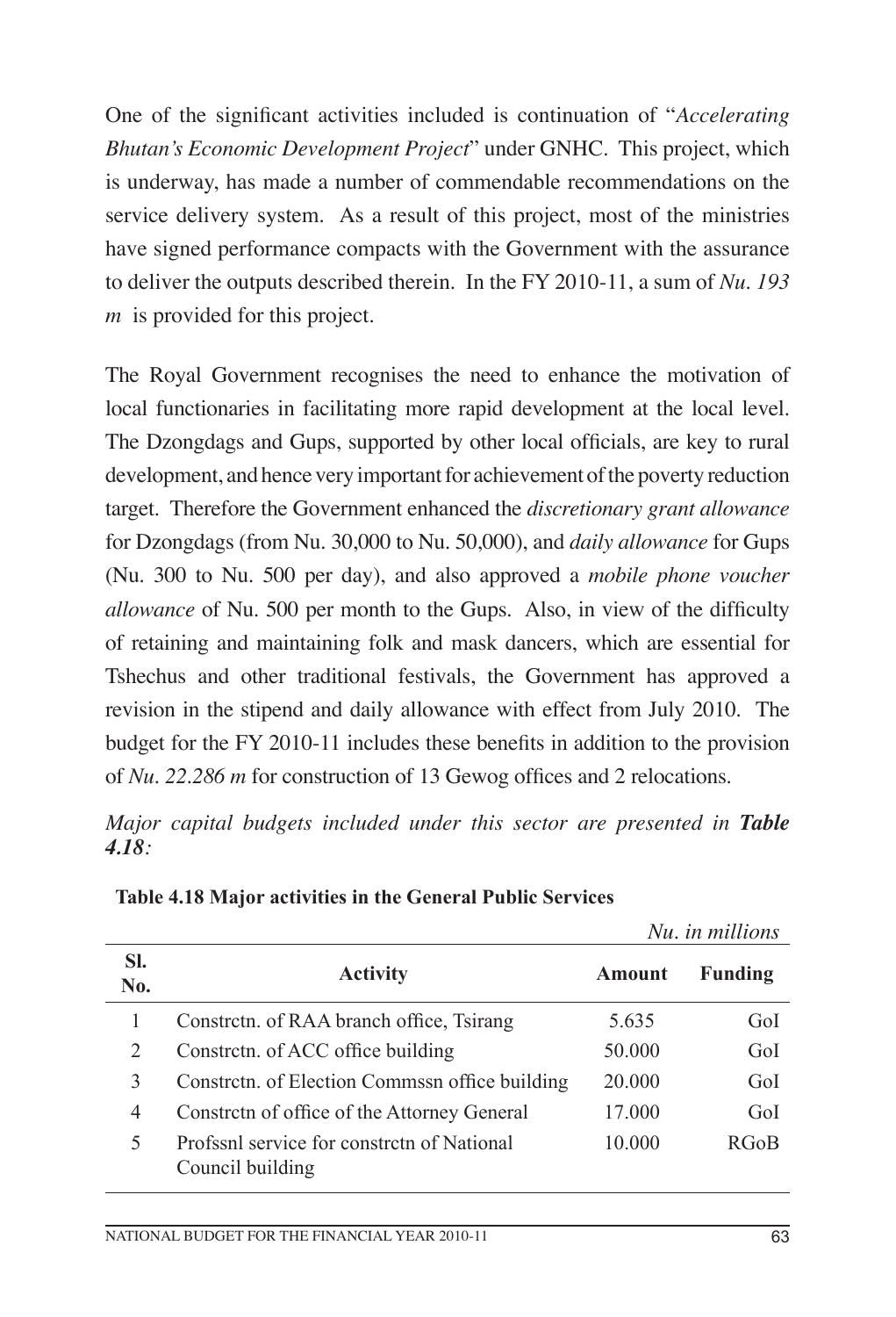| SI.<br>No.     | <b>Activity</b>                                                                          | <b>Amount</b> | <b>Funding</b> |
|----------------|------------------------------------------------------------------------------------------|---------------|----------------|
| 6              | Constrctn. of new Gewog offices                                                          | 22.286        | GoI            |
| $\overline{7}$ | Restoration of social and community services                                             | 11.924        | <b>UNDP</b>    |
| 8              | Constrctn. of office for Civil Regstrtn and<br>Census Deprtmnt, Thimphu                  | 5.000         | <b>RGoB</b>    |
| 9              | Acquisition of items for tower of Tongsa<br>museum                                       | 4.247         | <b>RGoB</b>    |
| 10             | Constretn.of regional immgrtn office, Samtse                                             | 4.000         | <b>RGoB</b>    |
| 11             | Re-modfctn of chancery building, Dhaka                                                   | 6.467         | <b>RGoB</b>    |
| 12             | Constretn. of labour shed, DNP                                                           | 20.000        | <b>RGoB</b>    |
| 13             | Constrctn. of inspection shed, RRCO,<br>Phuentsholing                                    | 4.000         | <b>RGoB</b>    |
| 14             | Constretn. of Dungkhag office, Sombeykha, Ha<br>(spillover)                              | 4.000         | GoI            |
| 15             | Constrctn. of DYT hall, Zhemgang (spillover)                                             | 9.400         | <b>RGoB</b>    |
| 16             | Constrctn. of new admnstrty building $&$ instlltn<br>of fire hydrant, Mongar (spillover) | 5.000         | <b>RGoB</b>    |
| 17             | Constrctn. of Dzongdag's Residence, Thimphu                                              | 5.100         | GoI            |
| 18             | Constrctn. of Dungkhag office, Sibsu                                                     | 4.000         | <b>RGoB</b>    |
| 19             | Constrctn. of Dzongdag's residence, Lhuentse<br>(spillover)                              | 7.600         | GoI            |
| 20             | Constretn. of kitchen cum store at Royal Guest<br>House, Lhuentse                        | 4.000         | GoI            |
| 21             | Constrctn. of temporary office cum<br>Tshogkhang, Lhuentse                               | 7.600         | <b>RGoB</b>    |

As part of the RGoB's annual contribution to the SDF, a budget of Nu. 140 m, equivalent of US \$ 3 m has been kept. In addition to reserves kept for new appointments, establishment of new offices, spill-over works, transfer benefits, retirement benefits, foreign travel and hospitality, budget provision has been kept for the following purposes as reflected in *Table 4.19* below.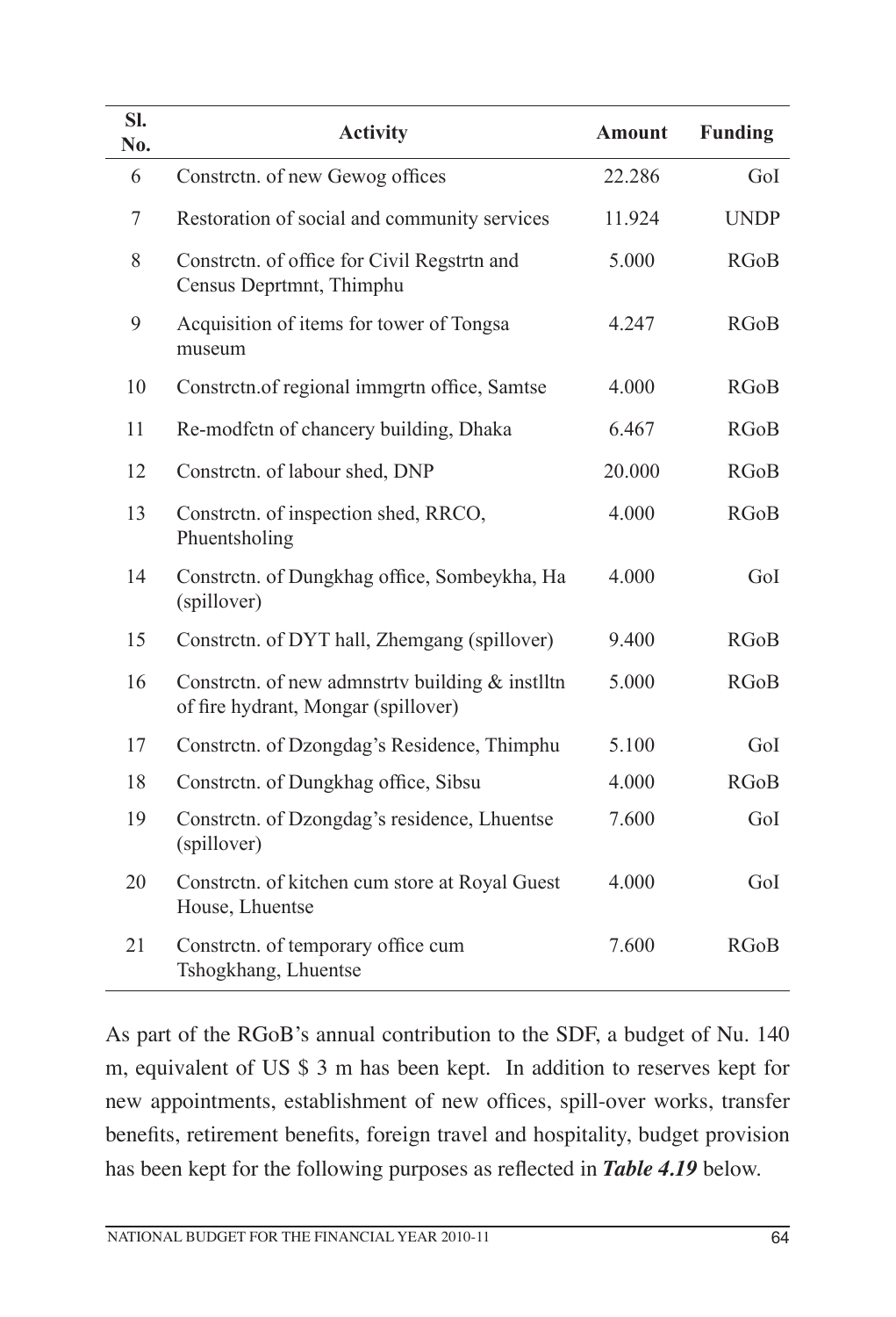| SI.<br>No. | <b>Activity</b>                      | <b>Amount</b> | <b>Remarks</b>                                                            |
|------------|--------------------------------------|---------------|---------------------------------------------------------------------------|
| 1          | Local government<br>elections        | 239.052       | To be kept with the Election<br>Commission                                |
| 2          | Disaster relief                      | 100.000       | To meet the expenses related to<br>major natural calamities               |
| 3          | Constituency<br>Development Grant    | 168.000       | 47 constituencies, with balance<br>funds from the FY 2009-10              |
| 4          | Minor disaster<br>restorations works | 40.000        | Other than roads                                                          |
| 5          | His Majesty's relief<br>fund         | 20.000        |                                                                           |
| 6          | Land acquisition                     | 100.000       | To be provided to budgetary<br>agencies once formalities are<br>completed |

**Table 4.19: Contingency Reserves for the General Public Services**

*Nu. in millions*

For the restoration works ensuing from last year's natural calamities, provisions have been made in the budgets of the respective sectors. Besides the normal budget kept with the respective sectors, *Nu. 40 m* is kept under General Reserves for meeting unforeseen natural disasters.

Also, as per the Constitution, a separate budget head exists for HM's Relief Fund, and an amount of *Nu. 20 m* has been incorporated in the new budget. This budget will be enhanced as and when the balance depletes.

# **4.6 Budget for Legislative, Judiciary and Constitutional bodies**

As the Hon'ble Members would recall, the  $3<sup>rd</sup>$  Session of the National Assembly resolved that the annual budget of the legislative, judiciary and constitutional bodies should be submitted to the National Assembly for review and approval. The budget of the constitutional bodies is therefore presented separately herewith. The Constitution under Article 14 Section 13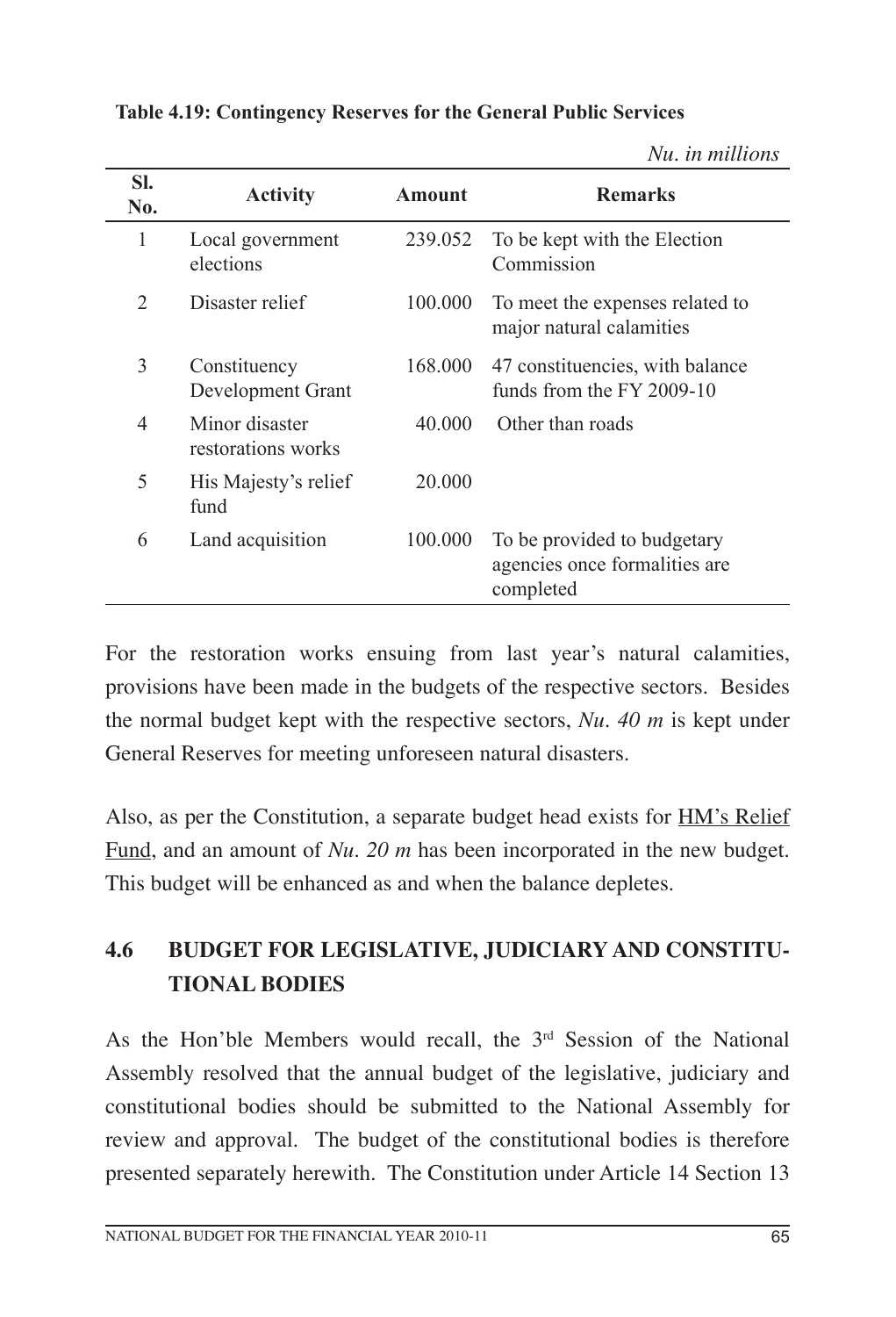mandates the state to make *adequate financial provisions* for the independent administration of these bodies. Of course, the Honourable Members would recognise that whether an organization is a legislative, judiciary, executive or constitutional body, there is a limited pool of public resources available for distribution. Giving due respect to the relevant acts and rules, the Ministry of Finance discussed the proposed budget of the above bodies, and in general, I am happy to report that the Ministry of Finance is in agreement with most of the budget proposed. I must acknowledge the kind understanding and cooperation received from those organisations in this regard.

I now have the honour to place before the House, the budget of the two Houses of Parliament, the Judiciary and the 4 constitutional bodies for review and approval. As an annexure to this report, I have also submitted the details of the proposals received from these agencies.

The statement indicating the proposed budget and budget as discussed and agreed, is given below:

|         |                   | Nu. in millions              |  |
|---------|-------------------|------------------------------|--|
|         | As proposed by NA | As agreed between the<br>two |  |
|         |                   |                              |  |
| Current | 65.346            | 63.113                       |  |
| Capital | 6.767             | 5.527                        |  |
| Total   | 72.113            | 68.640                       |  |

## **4.6.1 National Assembly (NA)**

The major capital budget under the National Assembly is the maintenance of security system (Nu. 2.127 m), installation of fire alarm and fire hydrant system in the Assembly building (Nu. 0.650 m), and purchase of printing machines for in-house printing of various Acts (Nu. 2.500 m). Further, as desired by the National Assembly Secretariat, a budget provision of Nu. 2.031 m is kept under the recurrent budget for attending various conferences, meetings etc. outside the country.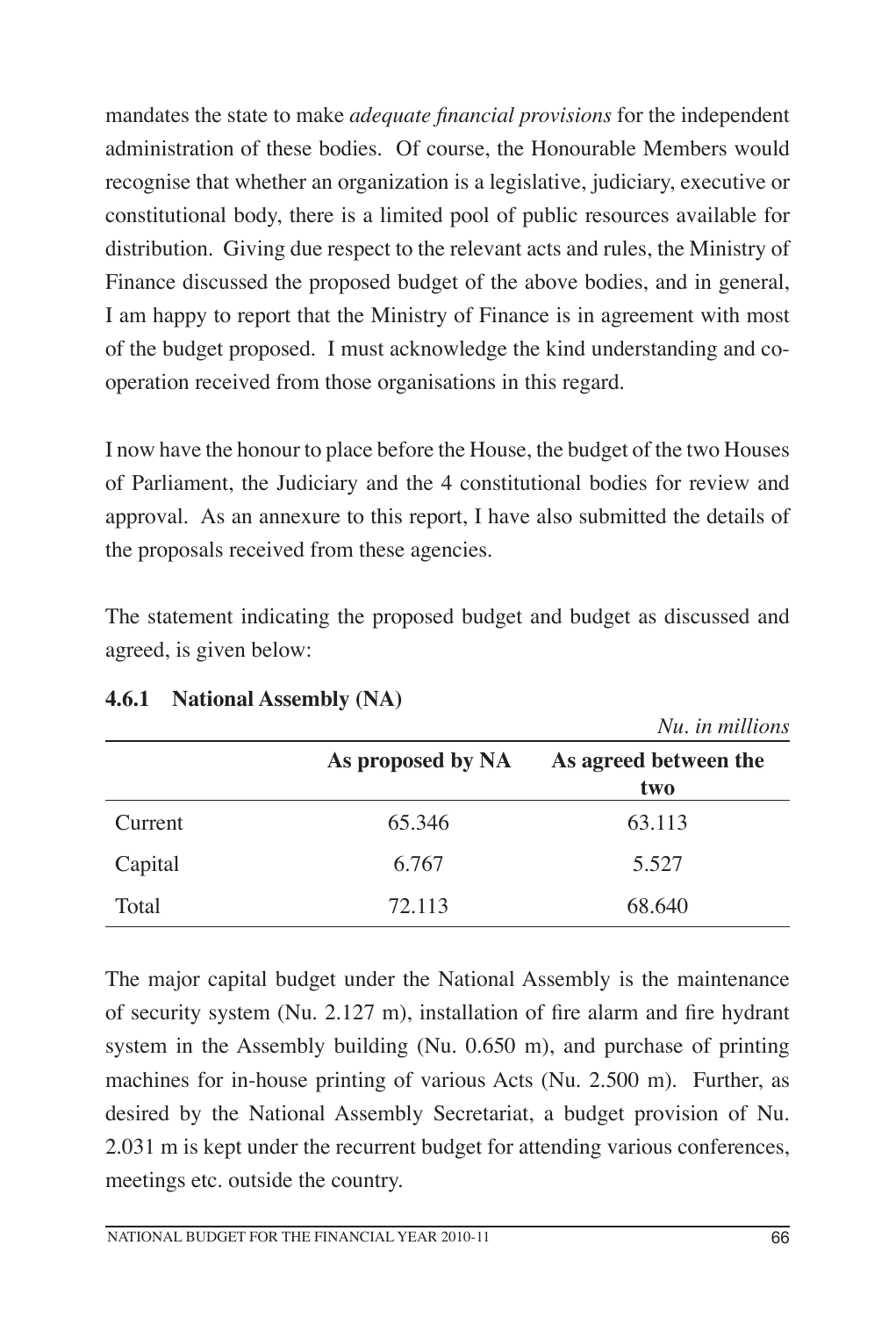|         |                   | Nu. in millions              |
|---------|-------------------|------------------------------|
|         | As proposed by NC | As agreed between<br>the two |
| Current | 51.259            | 44.940                       |
| Capital | 21.069            | 16.022                       |
| Total   | 72.328            | 60.962                       |

#### **4.6.2 National Council (NC)**

The major component under National Council is the budget of Nu. 10 m for the FY 2010-11 for preparation of drawings, designs and estimates for the construction of the National Council building. The construction itself is estimated to cost about Nu.400 m to Nu. 450 m. Since the cost involved is huge, *possibilities to fund the construction from different sources are being explored*. Further, budget provision for maintenance of building (Nu. 2.103 m) and third-country travel for attending seminars, conferences etc. is kept as proposed under the recurrent budget.

|         |                    | Nu. in millions              |
|---------|--------------------|------------------------------|
|         | As proposed by ACC | As agreed between<br>the two |
| Current | 26.464             | 24.965                       |
| Capital | 64.179             | 64.170                       |
| Total   | 90.634             | 89.135                       |

#### **4.6.3 Anti-Corruption Commission (ACC)**

Under the Anti-Corruption Commission, the major capital budgets are the construction of office building (Nu. 50 m) supported through the GoI funds and institutional development budget (Nu. 18.661 m) supported from the Netherlands Government funds through the Sustainable Development Secretariat (SDS).

#### **4.6.4 Election Commission (EC)**

There was general agreement between the Ministry of Finance and the Election Commission on their proposed budget for the FY 2010-11, which were as follows: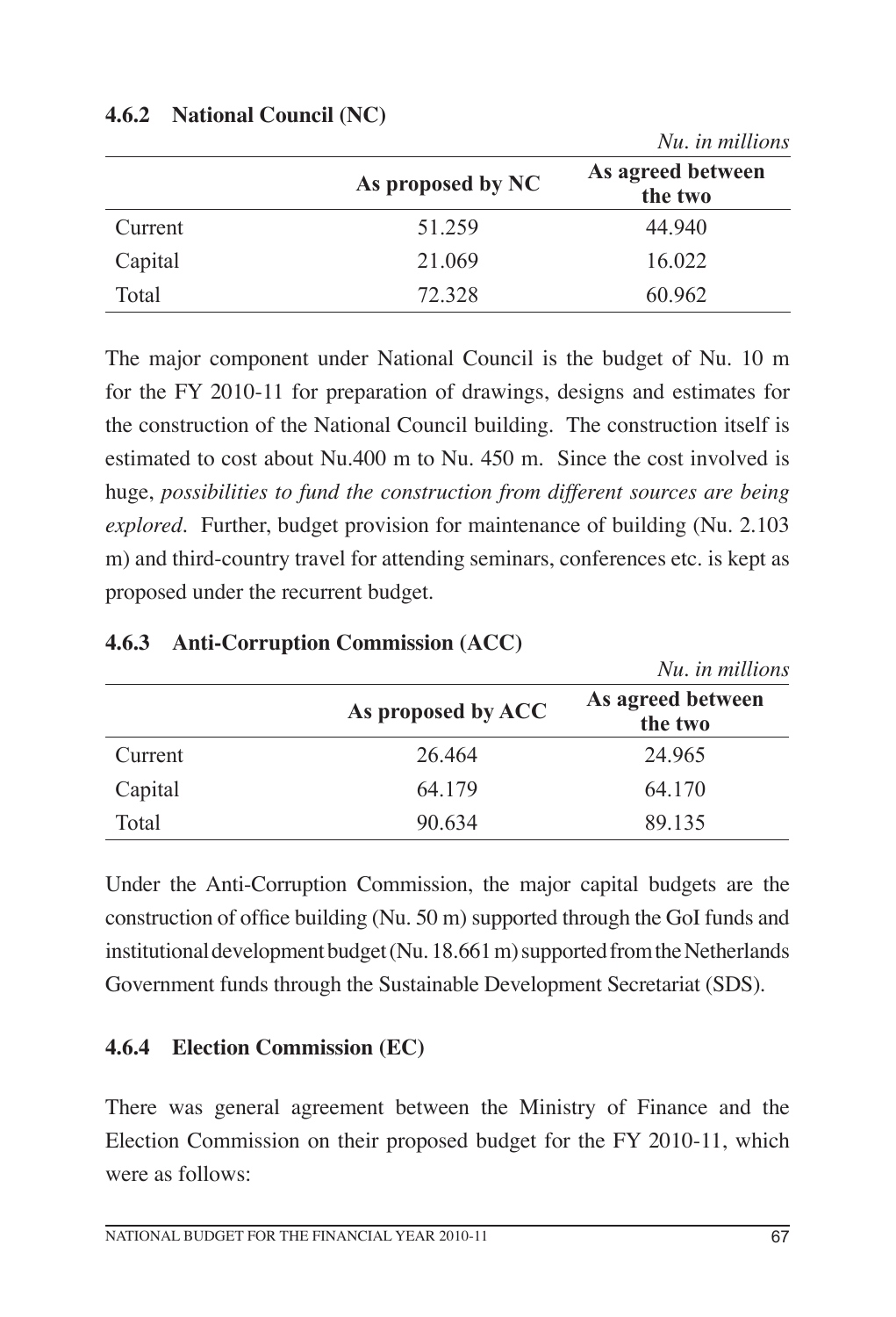|         |                   | Nu. in millions              |
|---------|-------------------|------------------------------|
|         | As proposed by EC | As agreed between<br>the two |
| Current | 178.242           | 24.433                       |
| Capital | 194.526           | 28.635                       |
| Total   | 372.768           | 53.068                       |

For the development of the organization, the major capital works are construction of office building (Nu. 20 m) financed from the GoI funds, Voter Civic Education & Training (Nu. 3.400 m), and Building resources in democracy, governance and elections (BRIDGE) project (Nu. 3.585 m) financed from UNDP funds and the RGoB funds, are the main capital budgets under the Election Commission.

However, there was one important activity on which no consensus could be reached. For the local government elections which are expected to be held this year, the Election Commission has estimated budget requirement of Nu. 239.052 m, comprising of Nu. 153.161 m under current expenditure and Nu. 85.891 m under capital expenditure. The main areas of expenditure will be travelling costs, printing, publication and stationeries, advertising, telephone, fax, by-elections, training of electoral officers, voting compartments, advertising boards, biometric equipment for voter registration, etc. As it was found to be too much on the higher side, the Commission was requested to kindly review it. However, since it was an *ad hoc* amount, the Commission was not in a position to carry out any reduction.

The Ministry of Finance would like to propose that since the timing of the local government elections is not yet decided, the budget for this activity be determined after the election dates are known and a review of the costs is carried out by the Election Commission. Once an amount is agreed upon with the Commission, the budget can be provided through technical adjustment from the General Reserves and accordingly reported to the National Assembly.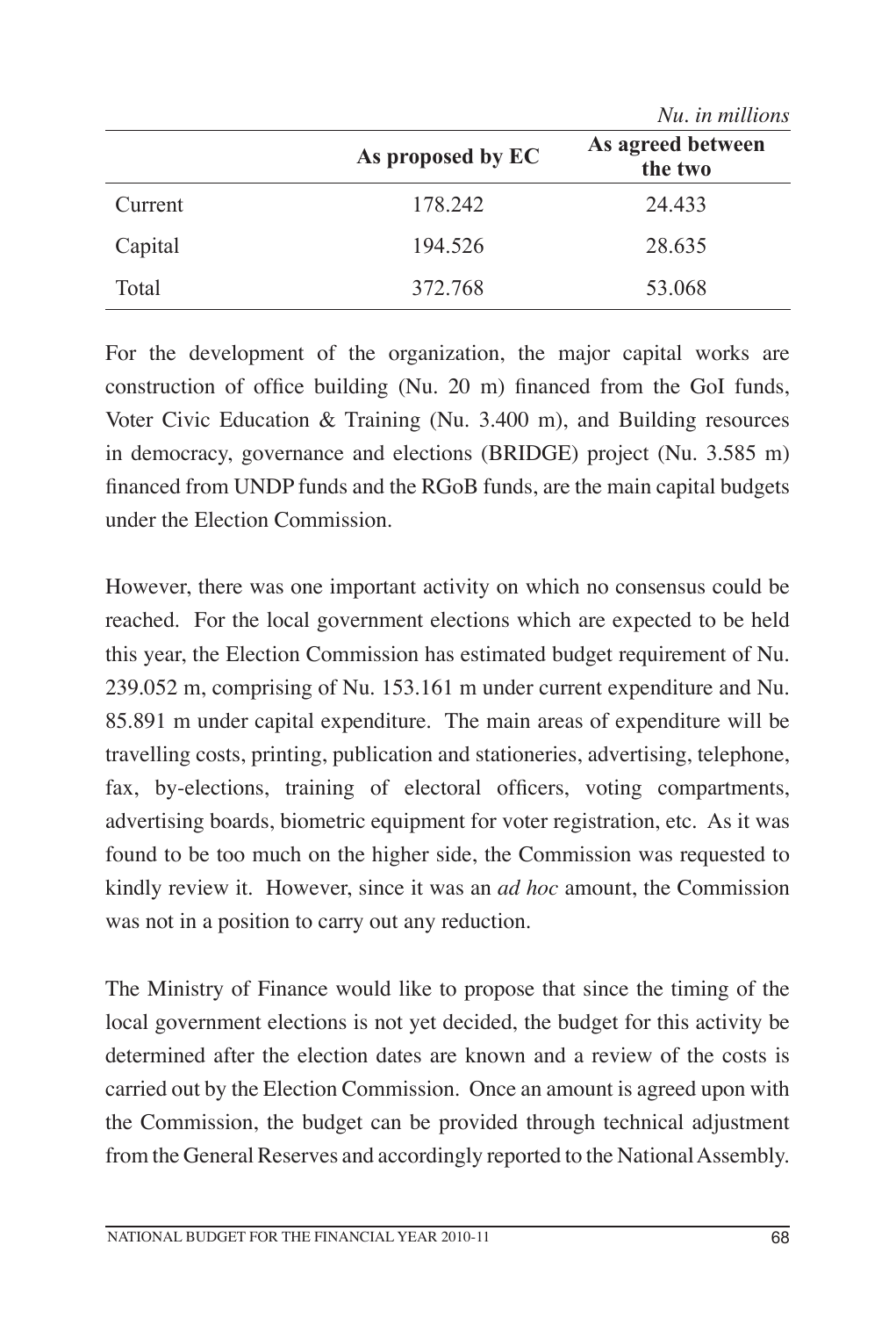However, any directives the House could give at this stage would be most helpful to arrive at a realistic cost.

The Election Commission had also proposed an amount of Nu. 80 m for construction of 4 regional election offices. While this was agreed to be deleted, the Commission has requested for some funds to be kept for preparatory works so that constructions could take place in the future. This has not been included in the estimate, and the point is submitted for the National Assembly.

|         |                    | Nu, in millions   |
|---------|--------------------|-------------------|
|         | As proposed by the | As agreed between |
|         | <b>Judiciary</b>   | the two           |
| Current | 175.600            | 153.630           |
| Capital | 358.535            | 234.122           |
| Total   | 534.135            | 387.752           |

#### **4.6.5 Judiciary**

The Judiciary is getting a face lift in the infrastructural development through financial support from the GoI, Danida, Austria, and SDC. The major capital works are: construction of Supreme Court building (Nu. 91.137 m), construction of Tashigang court building (Nu. 13.432 m), construction of Thimshing, Panbang, Sagteng and Sibsu Dungkhag court buildings (Nu. 23.600 m), construction of Bumthang District court building (Nu. 11 m), construction of Tongsa District court building (Nu. 11 m) and construction of Dangpoens' residences at Nganglam, Jomotsangkha, Samdubchheoling (Nu. 10.500 m).

| 4.6.6 Royal Audit Authority (RAA) |
|-----------------------------------|
|                                   |

|         |                    | Nu. in millions   |
|---------|--------------------|-------------------|
|         | As proposed by the | As agreed between |
|         | <b>RAA</b>         | the two           |
| Current | 88.871             | 79.361            |
| Capital | 10.781             | 9.137             |
| Total   | 99.652             | 88.498            |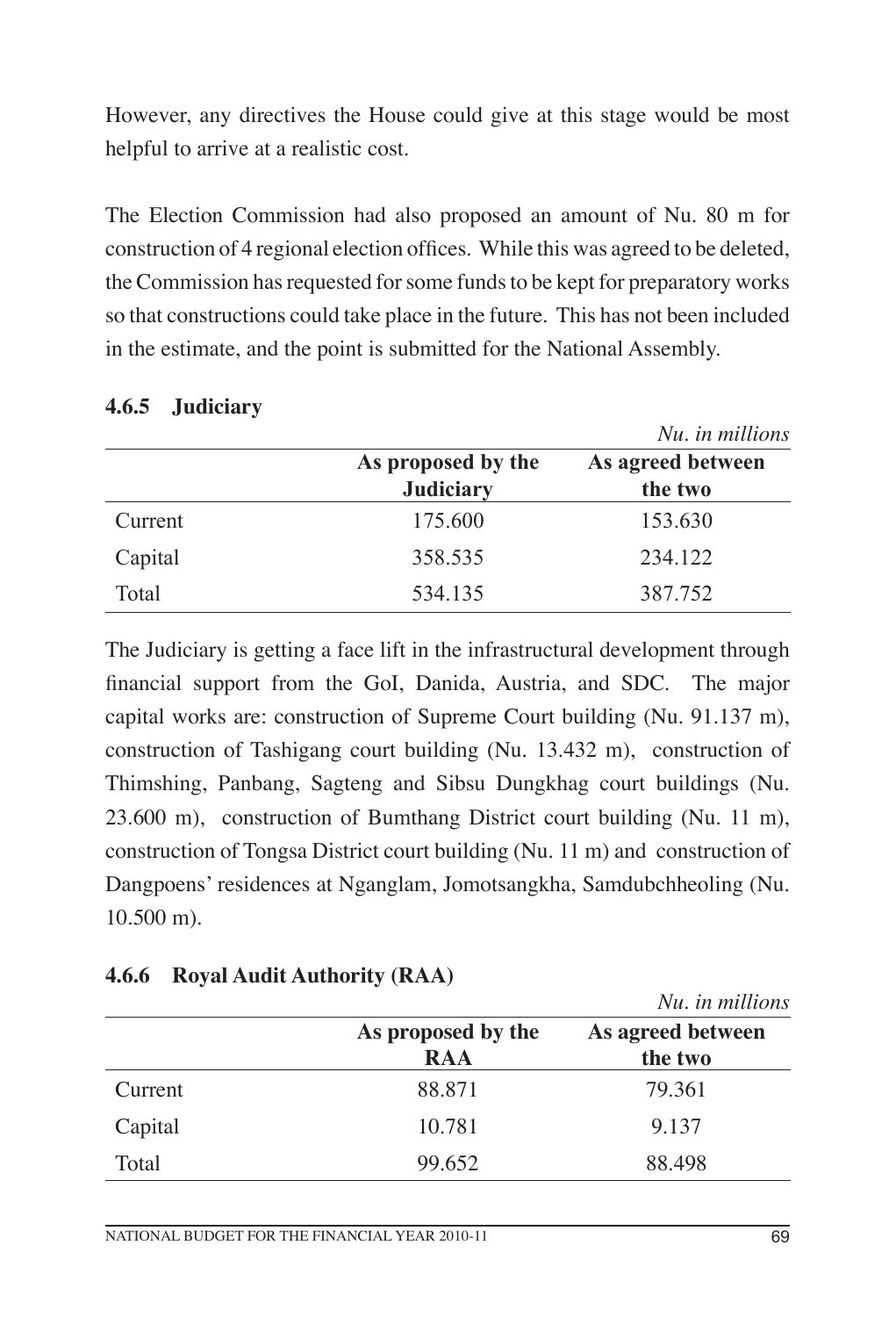The construction of Audit Training Centre in Tsirang (Nu.5.365 m) financed from the GoI funds and renovation of Regional Audit Office building, Tsirang, are the major capital works under the Royal Audit Authority.

|         |                               | Nu, in millions              |
|---------|-------------------------------|------------------------------|
|         | As proposed by<br><b>RCSC</b> | As agreed between<br>the two |
| Current | 29.875                        | 27.589                       |
| Capital | 100.850                       | 100.100                      |
| Total   | 130.725                       | 127.689                      |

#### **4.6.7 Royal Civil Service Commission (RCSC)**

The indicative figure in the  $10<sup>th</sup>$  Plan for HRD master plan is Nu. 4, 056.757 m for 3,862 slots for studies from diploma to Ph.D. The HRD master plan is to be achieved from mobilization of external resources. Because of the limited availability of the external resources, a budget provision of Nu. 95 m only is kept for HRD as proposed by the RCSC.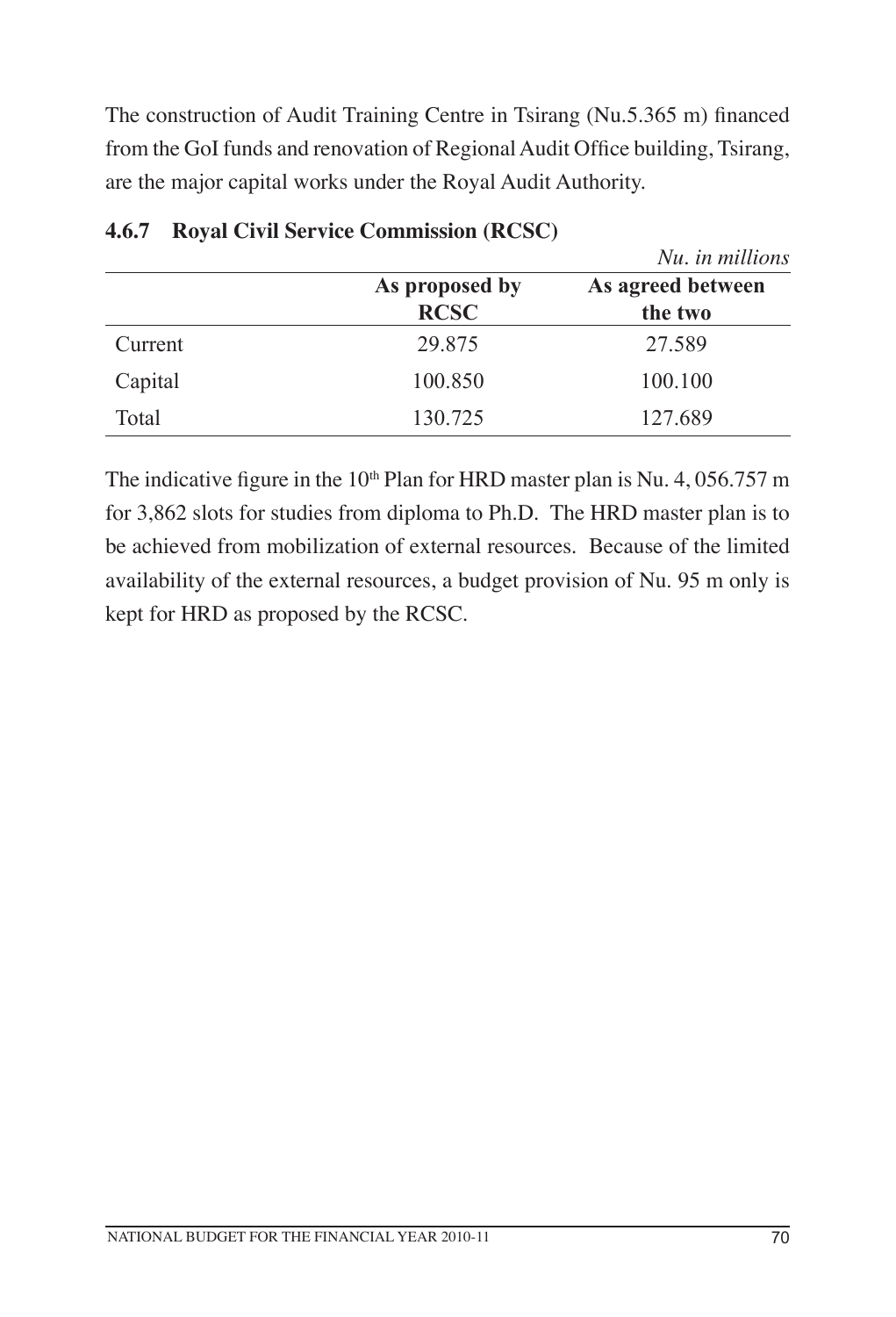## **CHAPTER V: TAX REFORMS and incentives**

In most other countries, the budget presentation focuses on tax reforms and measures. After all, the levels of taxes influence what happens in the economy. Here in Bhutan, our budget has placed more importance on the expenditures. This is not to imply any strangeness or inadequacy of our budget system. For a country that is heavily import and donor-dependent and where development of any kind of infrastructure is still a major function of the Government, it is but natural that what is intended to be spent on receives most attention, at the level of the Government as well as the National Assembly. But our expenditures are now reaching very high levels, which is not in keeping with our policy of achieving economic self-reliance. Therefore, it is extremely important that the revenue side of the budget should also be reviewed to see if there is any room for adjustments.

In the last few months, the Ministry reviewed the structure of some of the existing taxes, and found that there were avenues for streamlining some of them, not only from the revenue point of view, but also to iron out some of the anomalies. It was discussed in the Lhengye Zhungtshog and I am pleased to report to the House that the Government has approved the rationalization and the broadening of the existing tax structure. I submit below some key features for kind information of the Hon'ble Members.

#### **5.1 Rationalization of Sales Tax and Customs Duty rates**

The customs duty (CD) and sales tax (ST) rates specified in the Bhutan Trade Classification Customs Tariff and Sales Tax Schedule (BTC) was last revised in September 2004. As per the Schedule, there are 8 slabs of ST and CD rates (0 %, 5 %, 10 %, 15 %, 20 %, 30 %, 50 %, and 100 %). The problem associated with these multiple rates within one Chapter or Section and different rates for similar goods is that they leave room for anomalies, misclassification, misdeclaration, etc., leading to large amounts of revenue leakage. In cognizance of these facts, it was felt necessary to rationalize and revise the rates to bring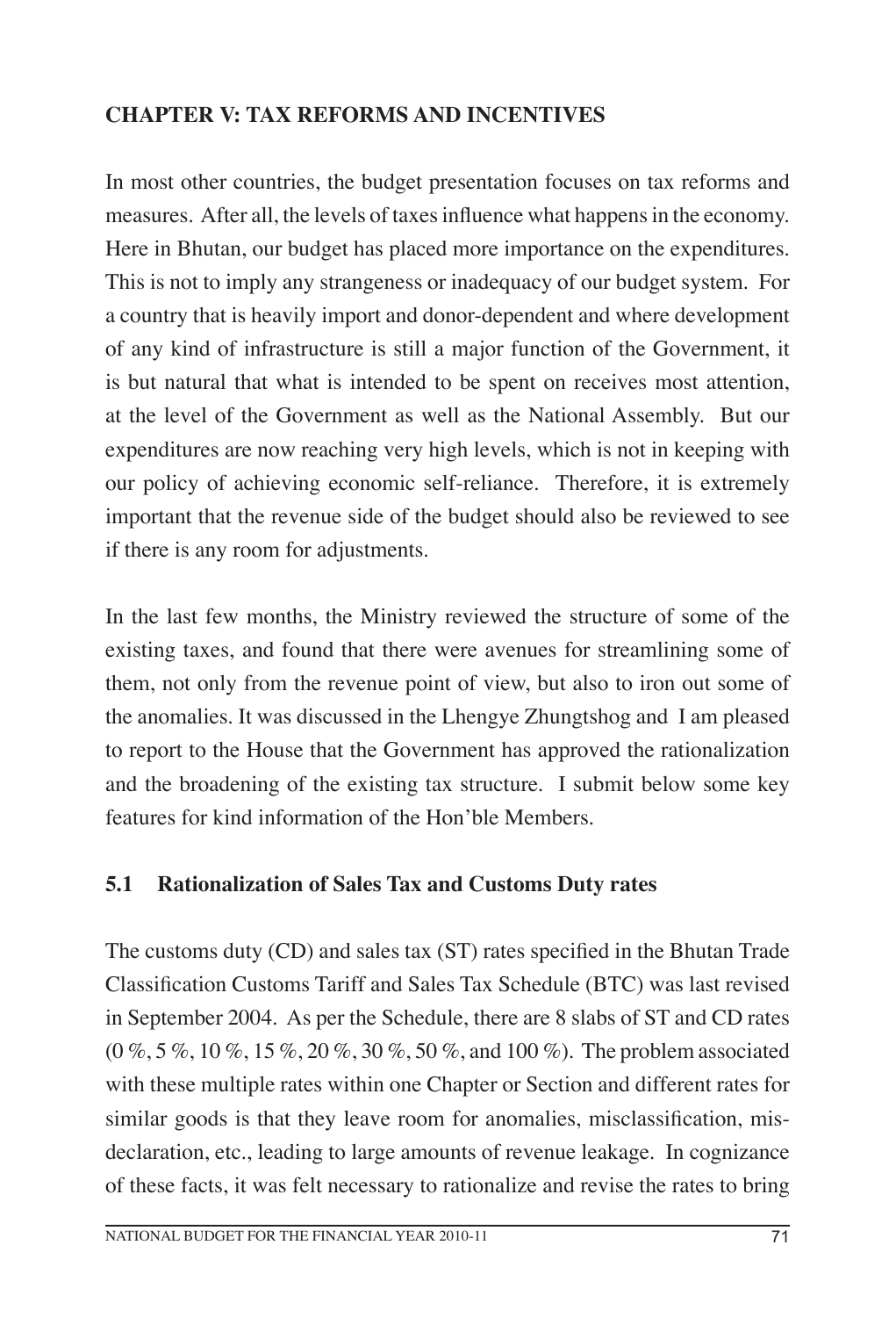about more clarity and simplicity in administration, as well as to remove the anomalies. The following were the main objectives:

- To have uniform or similar rates for similar goods under different trade classifications, reducing the degree of discretion of tax officials and misclassification thereof.
- To have a situation whereby mis-declaration by importers and incidences of revenue leakages are minimal by removing multiple rates under the same section/chapter of the BTC.

In carrying out the rationalisation of the rates, the following policy considerations in consonance with GNH values were taken into account.

*Economic:* Either zero or very low rates are maintained in the areas of health, education, basic consumables, agriculture, domestic appliances, IT hardware, timber, unprocessed primary or crude product, etc.

*Social:* In order to discourage consumption of alcoholic beverages and tobacco, both ST and CD rates have been increased.

*Environmental:* In keeping with the philosophy of GNH, where environmental conservation is an important pillar, ST and CD on products that have harmful effects on the environment have been raised. Products such as plastics, passenger cars, prepared food stuffs (junk food), aerated water, chewing gum, etc are some such examples.

*Industrial growth:* Zero or very low rates of taxes have been maintained on plant & machinery, and raw materials imported by industries. However, to prevent misuse of incentives**,** spares shall be taxable.

*Protection of domestic industries:* To protect the domestic printing industry, ST and CD has been increased for all imported printed materials, while CD on mineral water has been increased.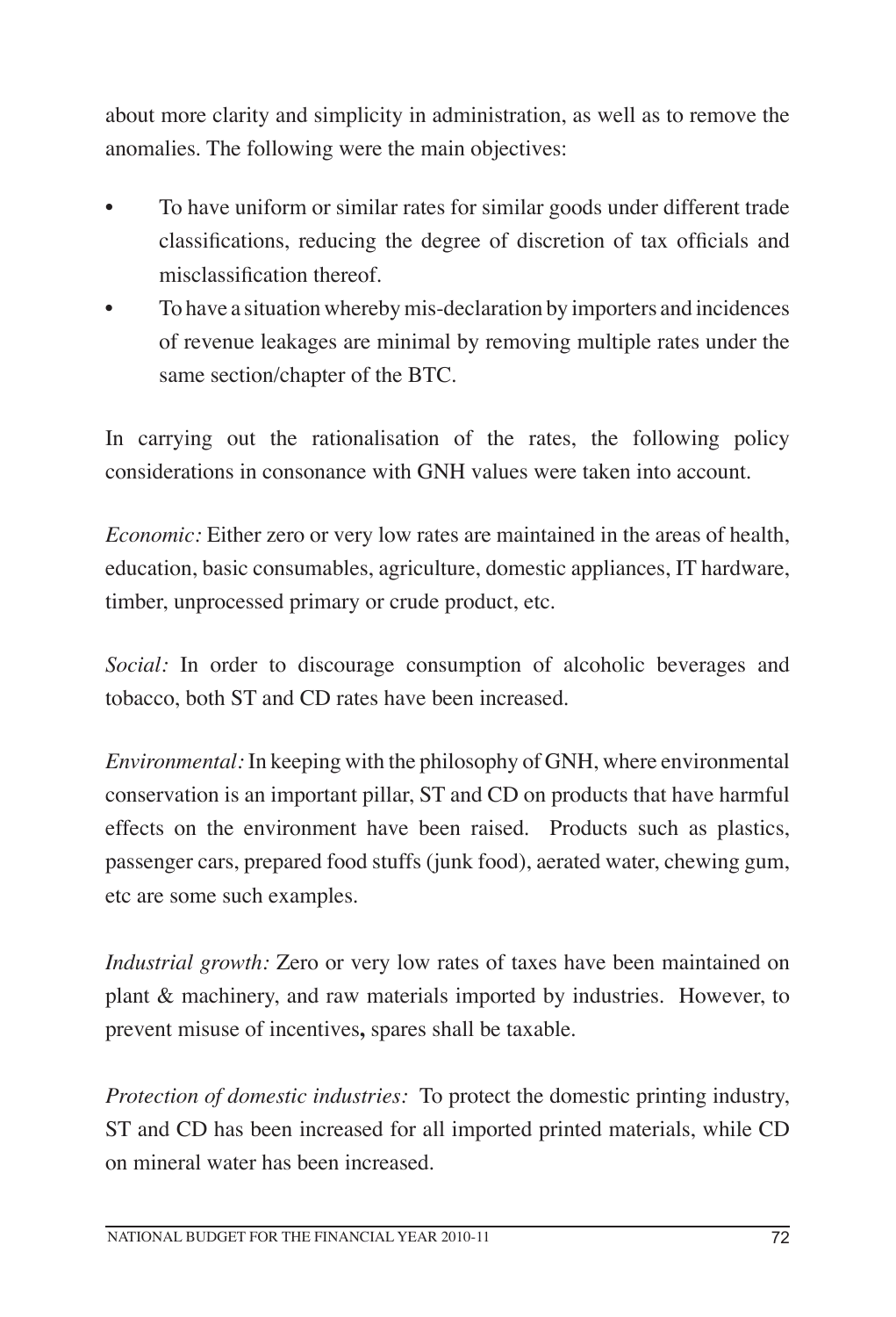Consideration has also been made for areas that concern convertible currency reserves.

A preliminary study shows that these measures will generate a revenue of about Nu. 200 m.

## **5.2 Broadening the Sales Tax Base**

In order to strengthen the Government's revenue base and also in keeping with the mandate of the Constitution to cover the recurrent expenditures by domestic revenue, a policy initiative to include more domestic goods and services under ST net has been approved. These include goods and services such as agro-based products, iron and steel products, cables, polythene products, electricity, municipal sewerage and water services, air travel services, discotheques & *Dayangs* and workshops services.

In deciding the above, the Government has kept in mind the need to protect the less privileged segment of the society. Therefore, in many of the services, while ST has been proposed, there are also life-line exemptions so that consumption up to a certain level is not taxed.

Preliminary study shows that there will be a positive revenue impact of about Nu. 250 m from these new sales tax bases.

#### **5.3 Fiscal incentives**

While revenue generation is important to finance the ever-increasing expenditures, the need to create conditions for our businesses to grow has also been taken into account so that they will contribute much more to the economy in the future and particularly contribute towards creating employment opportunities. We have pledged in our manifesto that we will provide targeted fiscal incentives for priority sectors, and accordingly, we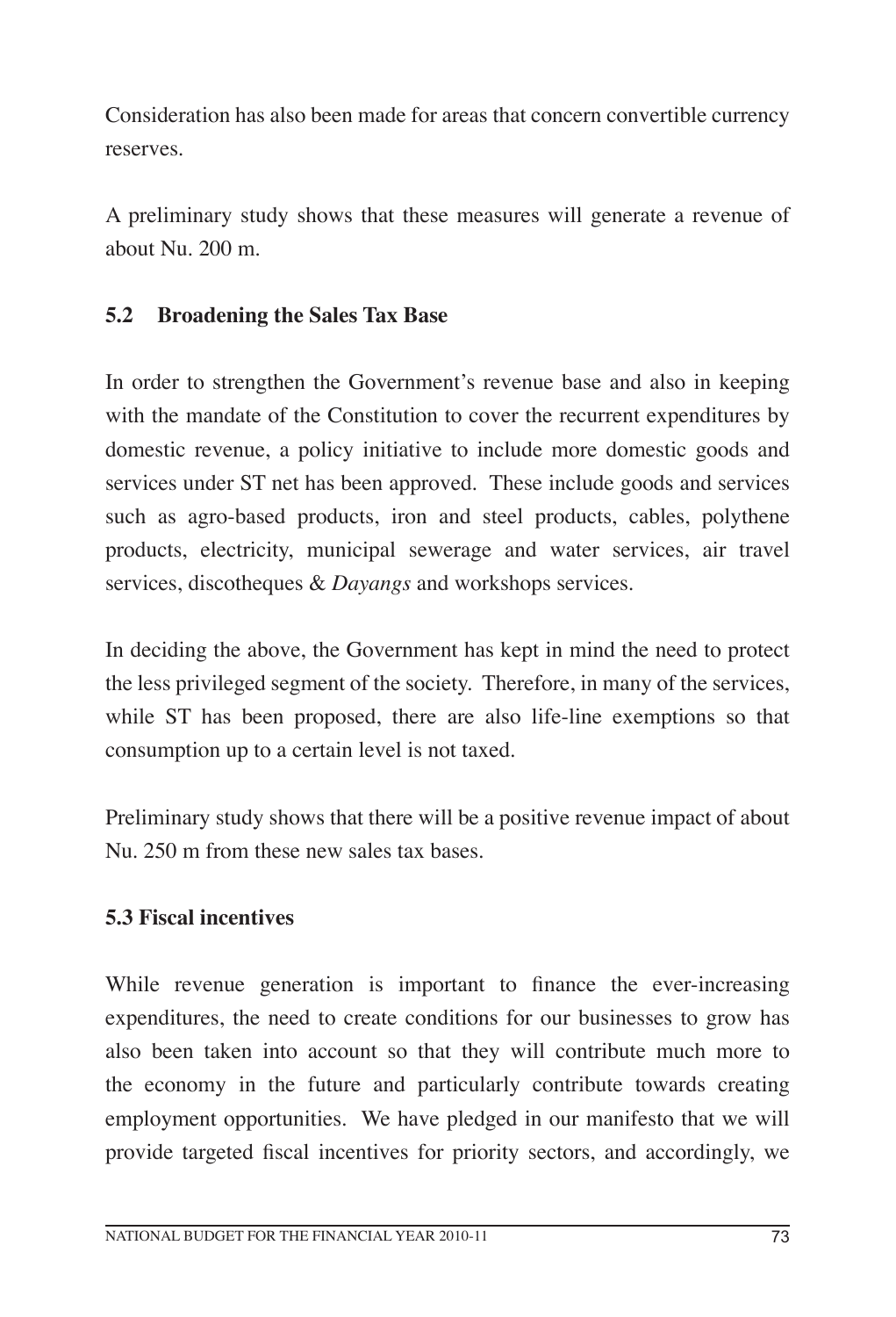have introduced a comprehensive package of fiscal incentives supporting also the full implementation of the Government's Economic Development Policy.

The Government will be foregoing revenues by providing fiscal incentives. However, the future returns by way of added investments, will more than offset the current revenue losses. We need to stimulate private sector growth and attract new investments towards not only greater economic growth but equally in alleviating the growing rate of unemployment which the private sector is expected to generate.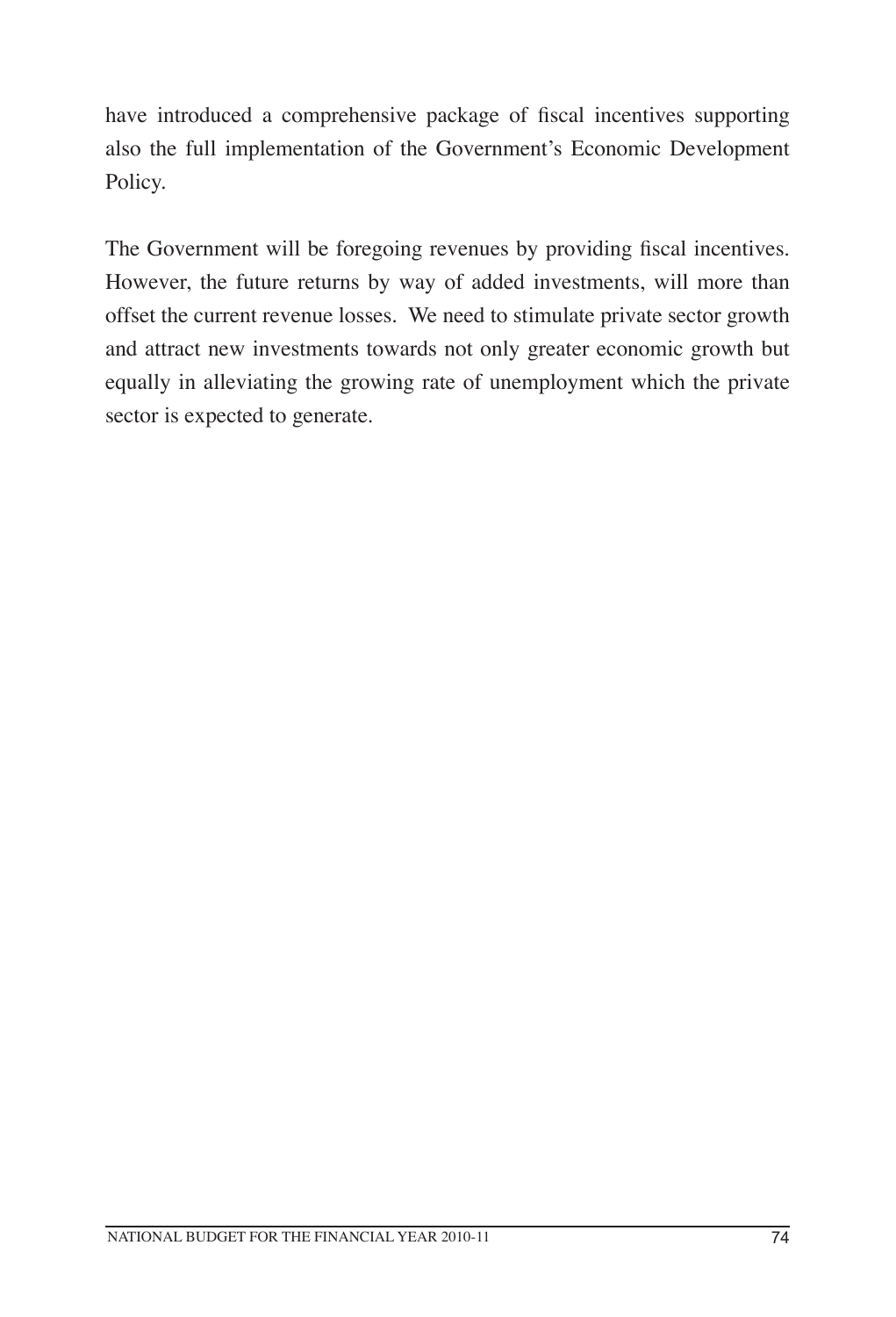## **CHAPTER VI: Economic Outlook and Projections For THE FY 2010-11 and Beyond**

Poverty, unemployment, and the equitable distribution of growth are at the centre of policy discussions and rightly dominate our development policies. These are in fact at the heart of our development policy of GNH. Given these imperatives, the prime moving factor is to enhance our economic growth. It can be reasonably projected that the Bhutanese economy – barring any unforeseen events – will continue to grow steadily in the medium term. Despite concerns over its external balance and debt, both its income and expenditure accounts remain robust with greater focus on social and infrastructure sector investment. The "*Economic Development Policy*" and "*Foreign Direct Investment Policy*" along with the extensive incentives are examples of the Government's strategy to lay the foundations for sustained economic growth.

A number of challenges remain nevertheless. Natural calamities, price developments (in our trading partners' economies), and declining global demand pose risks to our economy. Natural disasters such as the floods of May 2009 and the earthquake of September 2009 contributed to higher and unexpected, volatile fiscal expenditures, threatening country's macroeconomic stability.

Although on the external side, the global financial and commodities price crisis have bypassed us to some extent, there are concerns that the secondround effects of these crises could impact, specifically, tourism, exports, and development aid.

The most significant concern remains the impact of a declining global demand on Bhutan's tourism sector. In 2009, both tourist arrivals and revenue fell by more than 15 % and 17 % respectively. However, it is important to note that the year 2008 saw a heightened interest in the country due to the coronation celebrations as well as significant developments in the country's transition to democracy.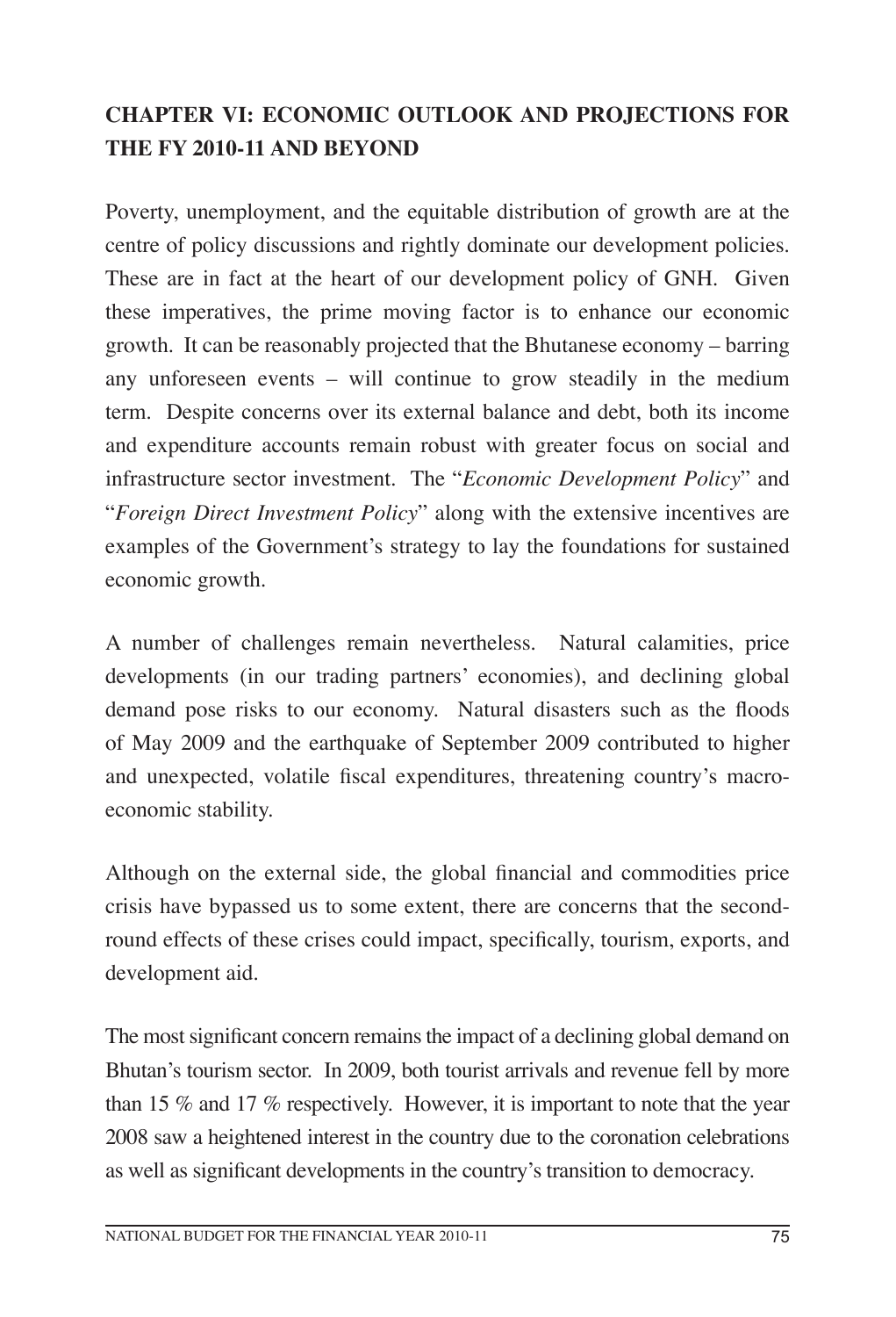This chapter presents projections for the next fiscal year (FY 2010-11) and the subsequent two fiscal periods, i.e. FY 2011/12 and FY 2012/13. The objective is to provide some indication of the impact of the present budget on future macro-economic conditions. The projections are as in Table below.

|                                                            | 2008/09<br>Actual                   | 2009/10<br>Revised<br>Estmt.        | 2010/11<br>Estimate                 | 2011/12<br>Projctn.                 | 2012/13<br>Projctn.                 |
|------------------------------------------------------------|-------------------------------------|-------------------------------------|-------------------------------------|-------------------------------------|-------------------------------------|
|                                                            |                                     |                                     | (in millions Ngultrum)              |                                     |                                     |
| <b>Total Resources</b><br>(domestic revenue $+$<br>grants) | 23,442.998                          | 26,361.149                          | 26,774.538                          | 27,369.586                          | 26,891.839                          |
| <b>Domestic Revenue</b>                                    | 14,049.040                          | 15,370.223                          | 15,816.334                          | 16,607.151                          | 17,437.508                          |
| <b>Tax Revenue</b>                                         | 6,482.409                           | 9,411.441                           | 10,139.976                          | 11,021.690                          | 11,919.277                          |
| Non-tax Revenue                                            | 7,566.631                           | 5,958.782                           | 5,676.358                           | 5,857.964                           | 6,108.410                           |
| <b>Grants</b>                                              | 6,575.069                           | 10,423.369                          | 10,905.138                          | 10,762.435                          | 9,454.331                           |
| <b>Project-tied Grants</b>                                 | 4,985.990                           | 8,257.618                           | 8,999.438                           | 9,161.375                           | 7,853.271                           |
| India<br>Others<br><b>Programme Grants</b>                 | 2,994.879<br>1,991.111<br>1,589.079 | 4,746.178<br>3,511.440<br>2,165.751 | 6,668.180<br>2,331.258<br>1,905.700 | 7,194.576<br>1,966.799<br>1,601.060 | 5,886.472<br>1,966.799<br>1,601.060 |
| India                                                      | 1,400.000                           | 1,400.000                           | 1,400.000                           | 1,400.000                           | 1,400.000                           |
| Others                                                     | 189.079                             | 765.751                             | 505.700                             | 266.000                             | 266.000                             |
| <b>Other Receipts</b>                                      | 2,818.889                           | 567.557                             | 53.066                              | 0.000                               | 0.000                               |
| Outlay<br>$(total expenditure + net$<br>lending)           | 22,350.537                          | 30,451.645                          | 31,579.745                          | 31,917.408                          | 33,964.312                          |
| <b>Total Expenditure</b>                                   | 20,890.577                          | 31,568.781                          | 32,420.364                          | 32,732.960                          | 35,529.110                          |
| Current Expenditure                                        | 11,061.433                          | 13,837.352                          | 15,154.076                          | 16,461.220                          | 17,778.120                          |
| o/w interest on Tala<br>loans                              | 1,295.900                           | 1,295.900                           | 1,295.900                           | 1,295.900                           | 1,295.900                           |
| Capital Expenditure                                        | 9,829.144                           | 17,731.429                          | 17,266.288                          | 16,271.740                          | 17,750.990                          |
| <b>Net Lending (NL)</b>                                    | $-1,580.301$                        | $-1,117.136$                        | $-840.619$                          | $-815.550$                          | $-1,564.800$                        |
| Advance/ Suspense                                          | 196.356                             |                                     |                                     |                                     |                                     |
| Other Payments                                             | 2,843.905                           |                                     |                                     |                                     |                                     |
| <b>Fiscal Balance</b>                                      | 1,092.461                           | -4,090.496                          | $-4,805.207$                        | $-4,547.822$                        | $-7,072.473$                        |
| Financing                                                  | $-1,092.461$                        | 4,090.496                           | 4,805.207                           | 3,241.980                           | 7,301.970                           |
| Borrowing                                                  | 832.923                             | 2,944.567                           | 3,351.806                           | 1,438.350                           | 1,381.162                           |
| Internal                                                   |                                     |                                     |                                     |                                     |                                     |
| External                                                   | 832.923                             | 2,944.567                           | 3,351.806                           | 1,438.350                           | 1,381.162                           |

#### **Table 6.1: Fiscal Projections**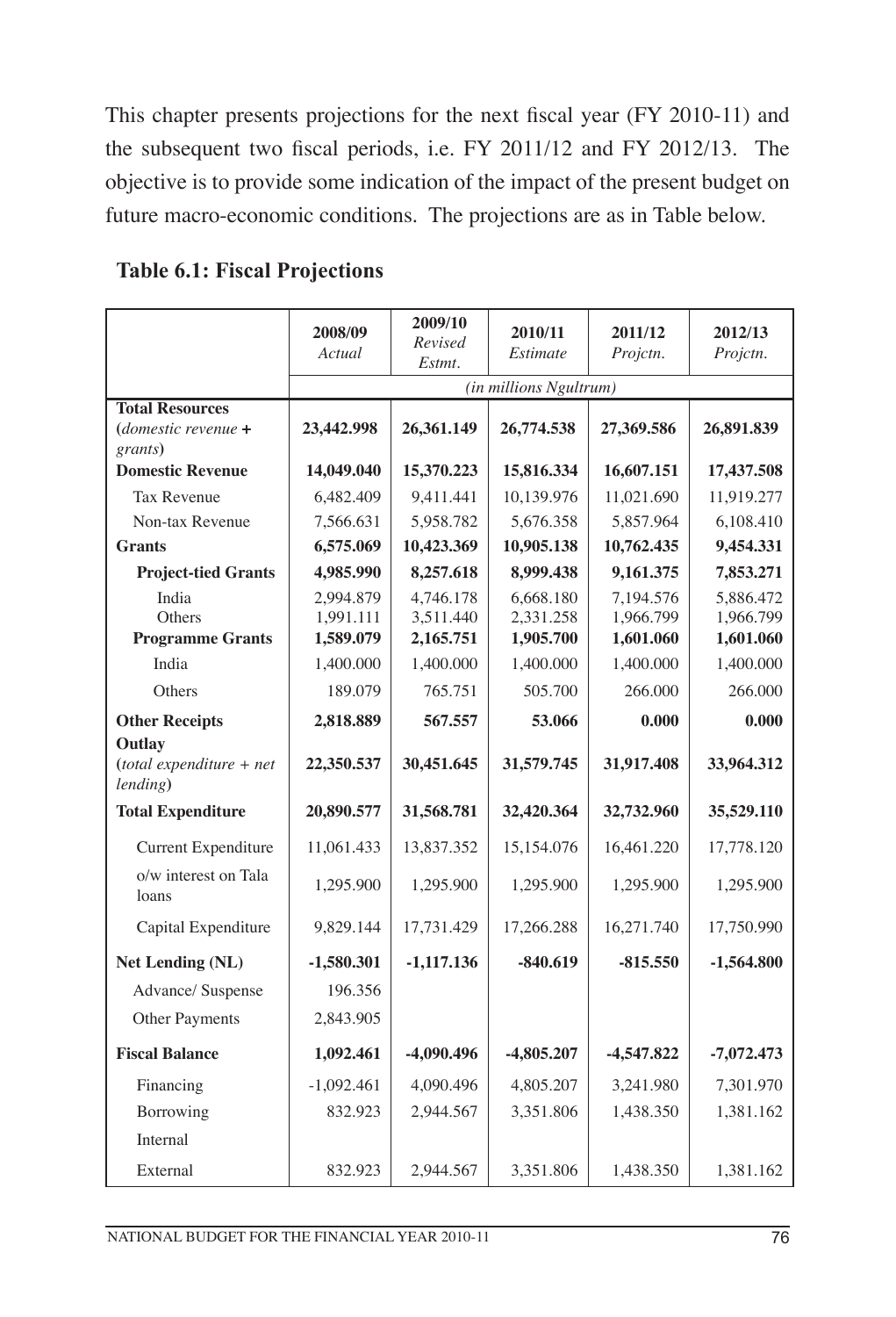## **Table 6.1: Fiscal Projections**

|                                         | 2008/09<br>Actual | 2009/10<br>Revised<br>Estmt. | 2010/11<br>Estimate | 2011/12<br>Projctn. | 2012/13<br>Projctn. |  |
|-----------------------------------------|-------------------|------------------------------|---------------------|---------------------|---------------------|--|
|                                         |                   | (in millions Ngultrum)       |                     |                     |                     |  |
| Repayment                               | 2,051.632         | 2,287.224                    | 2,348.059           | 2,344.763           | 2,466.703           |  |
| Internal                                | 175.302           | 175.302                      | 175.303             | 175.302             | 175.302             |  |
| External                                | 1,876.330         | 2,111.922                    | 2,172.756           | 2,169.461           | 2,291.401           |  |
| <b>Resource Gap</b>                     | $-126.248$        | $-3,433.153$                 | $-3,801.460$        | $-5,454.235$        | $-8,158.014$        |  |
|                                         |                   | (% of Nominal GDP)           |                     |                     |                     |  |
| <b>Total Resources</b>                  | 40.21             | 39.42                        | 34.97               | 31.11               | 26.66               |  |
| <b>Total Expenditure</b>                | 35.83             | 47.21                        | 42.34               | 37.21               | 35.22               |  |
| <b>Fiscal Balance</b>                   | 1.87              | $-6.12$                      | $-6.28$             | $-5.17$             | $-7.01$             |  |
| Resource Gap                            | $-0.22$           | $-5.13$                      | $-4.97$             | $-6.20$             | $-8.09$             |  |
| <b>Memorandum Items:</b>                |                   |                              |                     |                     |                     |  |
| <b>Total Outstanding</b><br>Debt        | 34,759.031        | 41,013.528                   | 48,311.268          | 57,647.957          | 68,963.567          |  |
| % of GDP                                | 59.61             | 61.34                        | 63.11               | 65.52               | 68.36               |  |
| <b>Internal Debt</b>                    | 1,227.116         | 1,051.814                    | 876.512             | 701.209             | 525.907             |  |
| <b>External Debt</b>                    | 33,531.915        | 39,961.714                   | 47,434.756          | 56,946.748          | 68,437.660          |  |
| % of total debt                         | 96.47             | 97.44                        | 98.19               | 98.78               | 99.24               |  |
| % of GDP                                | 57.51             | 59.76                        | 61.96               | 64.73               | 67.84               |  |
| % YoY change                            | 5.88              | 19.18                        | 6.88                | 20.05               | 7.88                |  |
| o/w Hydropower Debt                     | 20,572.359        | 25,262.299                   | 31,352.756          | 40,495.029          | 51,187.220          |  |
| % external debt                         | 61.35             | 63.22                        | 66.10               | 71.11               | 74.79               |  |
| % of GDP                                | 35.28             | 37.78                        | 40.95               | 46.03               | 50.74               |  |
| <b>Total DebtService*</b>               | 3,785.465         | 4,040.703                    | 4,159.762           | 4,243.579           | 4,430.936           |  |
| o/w External Debt<br>Service            | 3,531.705         | 3,797.910                    | 4,127.094           | 4,020.068           | 4,217.067           |  |
| <b>External Debt Service</b><br>Ratio** | 14.36             | 13.87                        | 14.11               | 12.98               | 12.28               |  |
| Nominal GDP (at<br>Market Prices)       | 58,307.956        | 66,865.288                   | 76,556.767          | 87,980.002          | 100,877.134         |  |
| <b>Real GDP Growth</b><br>rate          | 6.77              | 9.17                         | 9.99                | 10.52               | 10.65               |  |

#### **Note:**

*\* Total debt service= Interest payment +* 

- *Principal (repayment); \*\* External debt service ratio= (External debt service/ exports of goods & services);*
- *(-) not available*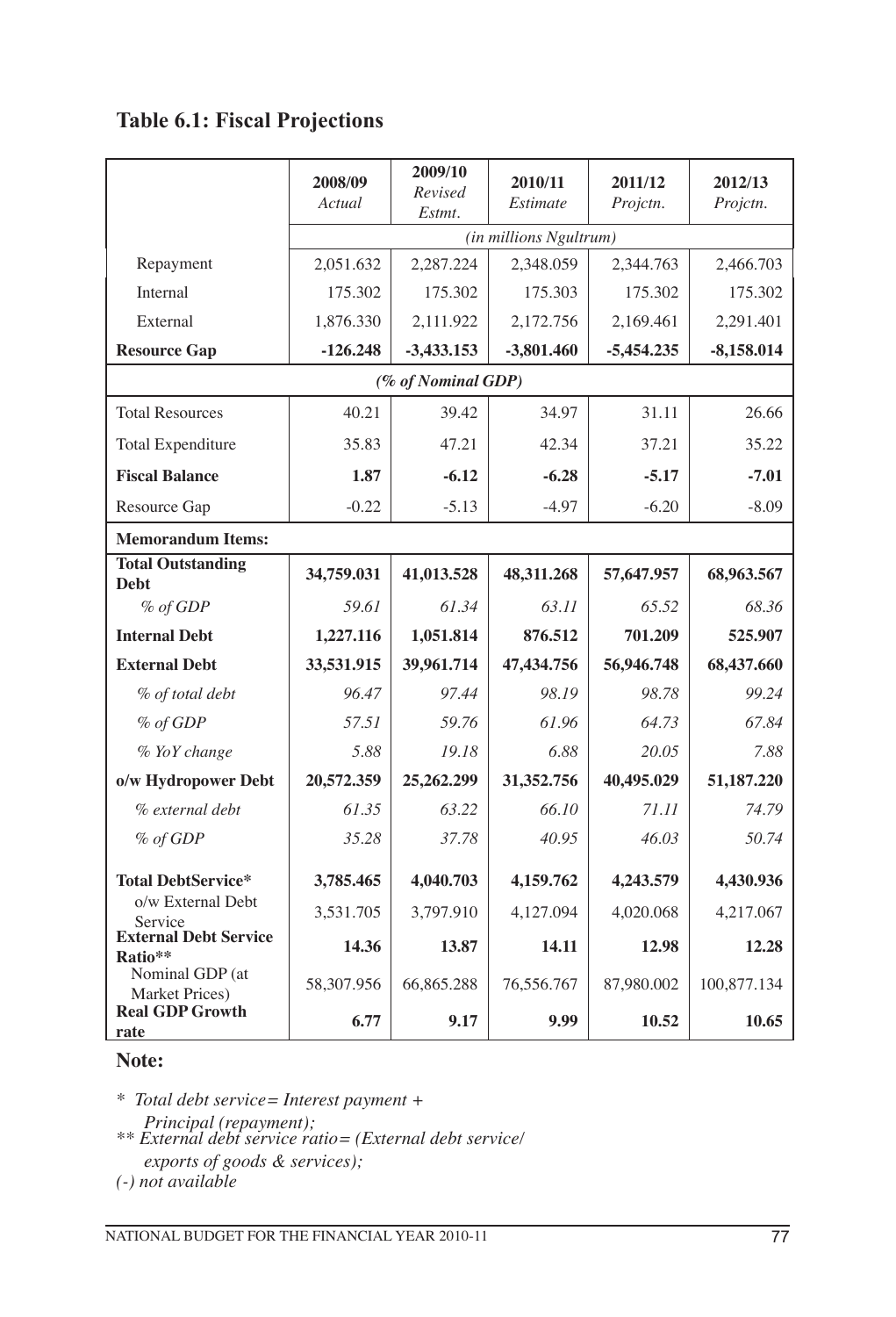### **6.1 Economic growth**

The economy is projected to grow by about 9.99 % in the FY 2010-11 and by over 10 % in the following two years. These growth rates are projected taking into consideration the commencement of large hydro-power projects. In the new FY, constructions of two more hydro-power projects will begin, namely the Punatsangchhu II and the Mangdechhu. Similarly, the other HP projects have been sequenced over the future years. The expenditure distribution over the years was taken based on the Tala's pattern and the duration of seven years. The growth is expected mainly from the constructions associated with the power projects.

Besides the sectors driven by power projects, the Government anticipates notable contributions to growth from the other sectors. As reported last year, the Government has hired the services of McKinsey, a highly reputed consultancy firm for helping the Government push forward a set of co-ordinated actions to accelerate economic development. In this, considerable attention is paid to tourism which has the highest potential for contributions to growth after the hydro-power sector. Others are the efforts to reduce administrative burdens which should bring about greater efficiency, and cost savings in the medium term.

Although the global economic crisis has largely bypassed the domestic economy, some ripple effects on the country's international reserves, trust funds, and most notably, on the tourism industry will continue to be experienced. The local markets will also not be immune to the second-round price effects of food and oil prices transferred through the Indian economy. These trends are projected to continue in the short run.

#### **6.2 Inflation**

Inflationary pressures have lightened significantly after having risen to elevated levels of 9.2 % in the fourth quarter of calendar year 2008. In the FY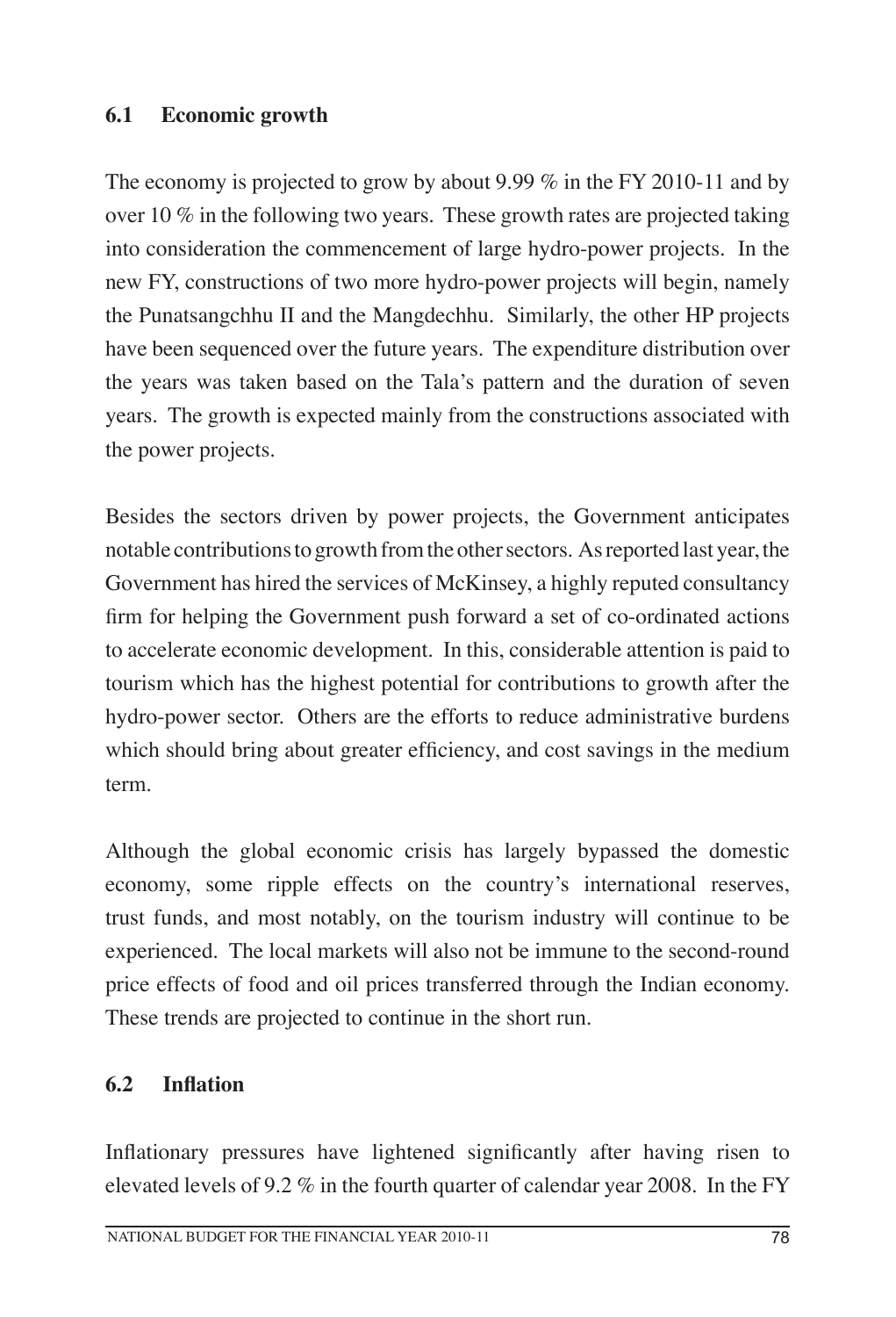2009-10, domestic inflation is estimated to be not more than 4.39 % mainly due to the sharp drop in global oil and commodity prices. Based on this trend, inflation is projected to level at around  $4\%$  in the FY 2010-11 and in the following two fiscal years. The prices of non-tradable goods will however, continue to be affected correlating directly with the increase in disposable income of the Bhutanese people. It is important to note that local inflation trends closely track inflation trends in the Indian economy given that over 85 % of Bhutan's trade is with India. A higher inflation rate in the short run is reasonably expected, as India is again experiencing sharp increases in food and fuel prices.

## **6.3 Employment**

The current situation of employment is, as reported earlier, not satisfactory. However, the prospects in the medium term is bright. The Government targets to create some 75,000 jobs in the years leading up to 2013. Of this, 30-40 thousand jobs are expected to be created in sectors such as healthcare, education, finance, trade, manufacturing, mining and real estate. Another 35- 40 thousand are expected to be created in the five priority sectors namely agriculture, tourism culture industry, construction and ICT. Besides, under the Government's procurement system, the improved bid evaluation rules provide for incentives for local employment, and these are expected to create additional 10,000 jobs. A further 10,000 jobs are expected to be created from the tourism sector by attracting 100,000 ecologically conscious highend tourists. Agriculture is expected to create 10-12 thousand new jobs by focusing on contract farming. The ICT and culture industry are expected to create another 8-10 thousand jobs. With such plans, we are confident that employment would not be a serious problem in the future.

#### **6.4 Fiscal projection**

The Royal Government will continue to adhere to its principles of public expenditure management through prudent fiscal policies, which stipulates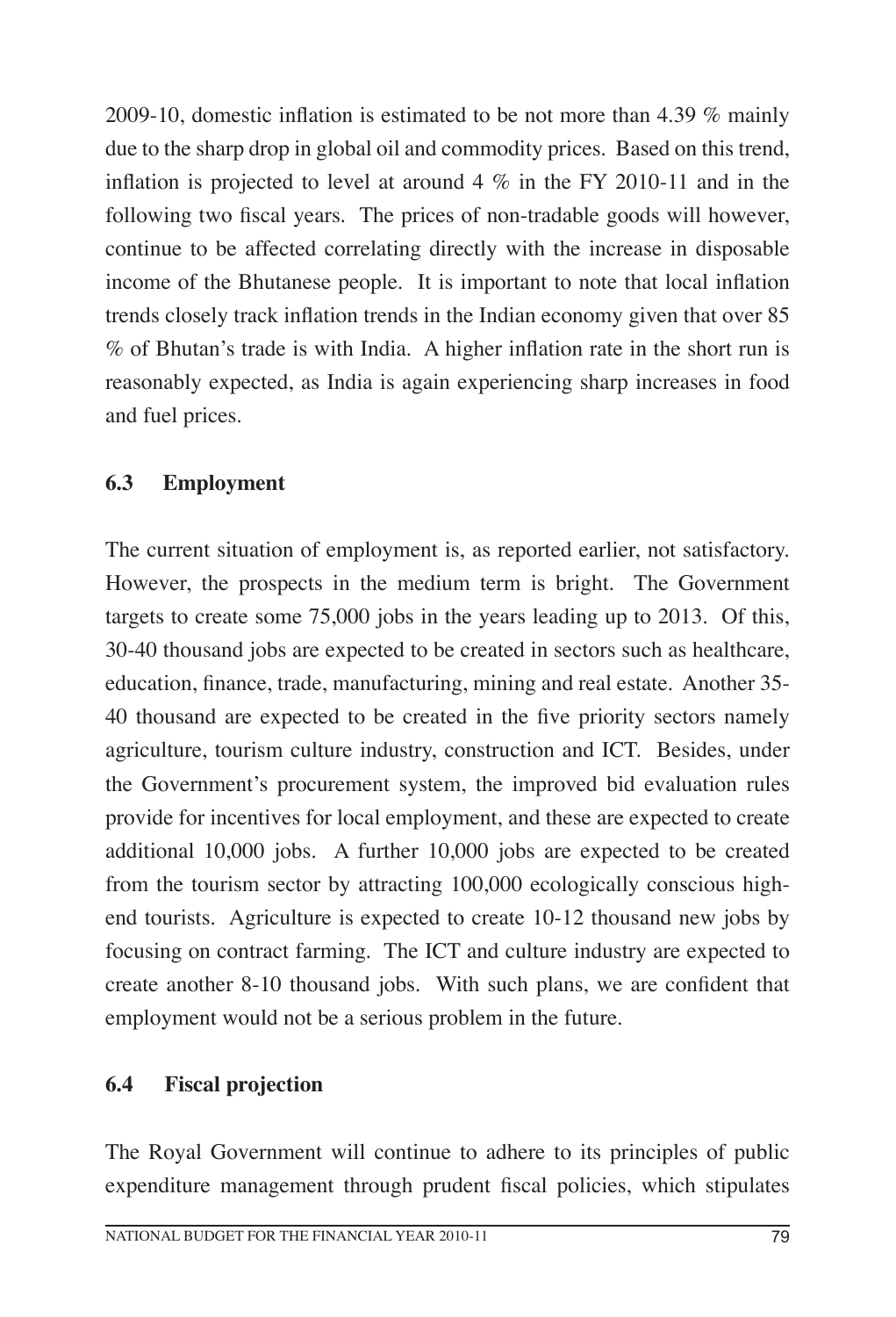maintaining a fiscal deficit that is at a sustainable level of GDP. Accordingly, the fiscal parameters are projected as follows:

## **6.4 1. Domestic revenue and external grant assistance**

In the past few FYs, there were high rates of growth of revenue, and they were mainly attributable to the Tala HP project related constructions and the project itself coming on stream. Now that the growth has plateaued, further growth in the near future will be limited. Hence, a 5 % nominal increase is taken for the remaining two financials years. Grants are projected based on the commitments of the development partners for the  $10<sup>th</sup>$  Plan.

## **6.4 2. Expenditure**

Current expenditures have been growing by over 18 % in the past five FYs on average. However, it is unlikely to be sustainable as the growth in revenue is slowing down. Hence, a growth rate of 8 % has been taken for the last two years, given the 5 % nominal growth projected for domestic revenues. Capital expenditure projections are based on activities remaining to be completed for the  $10<sup>th</sup>$  Plan.

## **6.4 3. Fiscal balance and Resource Gap**

With the projections given above, the overall fiscal balance for the new FY is estimated to be at 6.28 %. In the two future years of the Plan, it is projected to be 5.17 % and 7.01 % of GDP respectively.

#### **6.4.4 Debt stock and Debt service**

The overall debt is projected to grow in the  $10<sup>th</sup> FYP$ . Much of this is estimated to arise on account of debt for the hydro-power projects. The inflow of Indian Rupee loans for the construction of Punatsangchhu I & II and Mangdechhu Power Projects will largely influence this debt growth in the plan period. ADB loan disbursement for *Dagachhu* Hydropower Project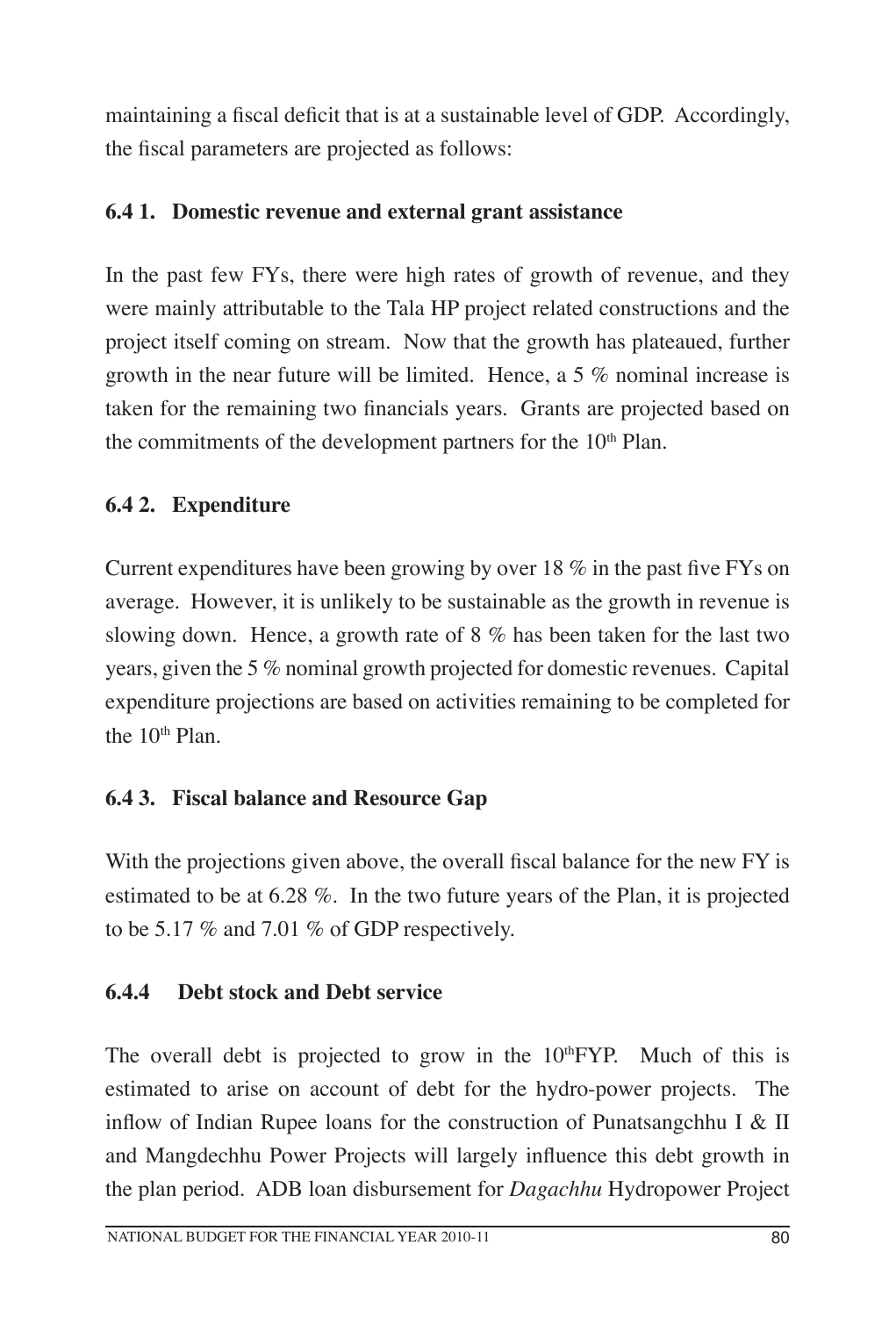in the FY 2009-10 is also expected to increase the debt. Despite this growth in debt, the high dependence on power-related exports; foreign aid; persistent current account deficits; and, a growing fiscal burden, Bhutan's debt is seen to be sustainable. This is because most of Bhutan's external debt is owed on account of hydropower, which is self-liquidating.

The total external debt outstanding for the new FY is estimated to be at 61.96 % of GDP. For the FYs 2011-12 and 2012-13, the projections at this point of time are 64.73 % and 67.84 % respectively as the Royal Government continues with its large hydro-power projects. Domestic debt is projected to decline in the last two years of the 10<sup>th</sup> Plan.

The debt service ratio is estimated to rise to 13.48 % in the new FY. However, it is projected to fall to about 12.98 % and 12.28 % in the two future years respectively as loan service for only Tala hydro-plant remains. A summary of the debt projections is presented in the Table below.

|                                                      | 2008/09<br><b>Actual</b> | 2009/10<br><b>Revised</b><br>Estmt. | 2010/11<br>Estmt. | 2011/12<br>Projetn. | 2012/13<br>Projctn. |
|------------------------------------------------------|--------------------------|-------------------------------------|-------------------|---------------------|---------------------|
| <b>External Debt</b><br><b>Outstanding (Nu. m)</b>   | 33,532                   | 39,962                              | 47,435            | 56,947              | 68,438              |
| Indian Rupee (ms)                                    | 17,483                   | 20,023                              | 24,284            | 31,174              | 41,202              |
| Convertible Currency<br>(ms of US\$)                 | 333                      | 427                                 | 495.20            | 548                 | 576                 |
| <b>Hydro-power Debt</b><br>(Nu. in m.)               | 20,572                   | 25,262                              | 31,353            | 40,495              | 51,187              |
| <b>External Debt</b><br>Outstanding $(\%$ of<br>GDP) | 57.83                    | 60.68                               | 64.32             | 69.45               | 75.20               |
| Debt Service Ratio $(\%)$                            | 14.36                    | 14.26                               | 13.48             | 12.63               | 11.93               |

## **Table 6.2 : Debt & Debt Indicators**

*Amount in millions*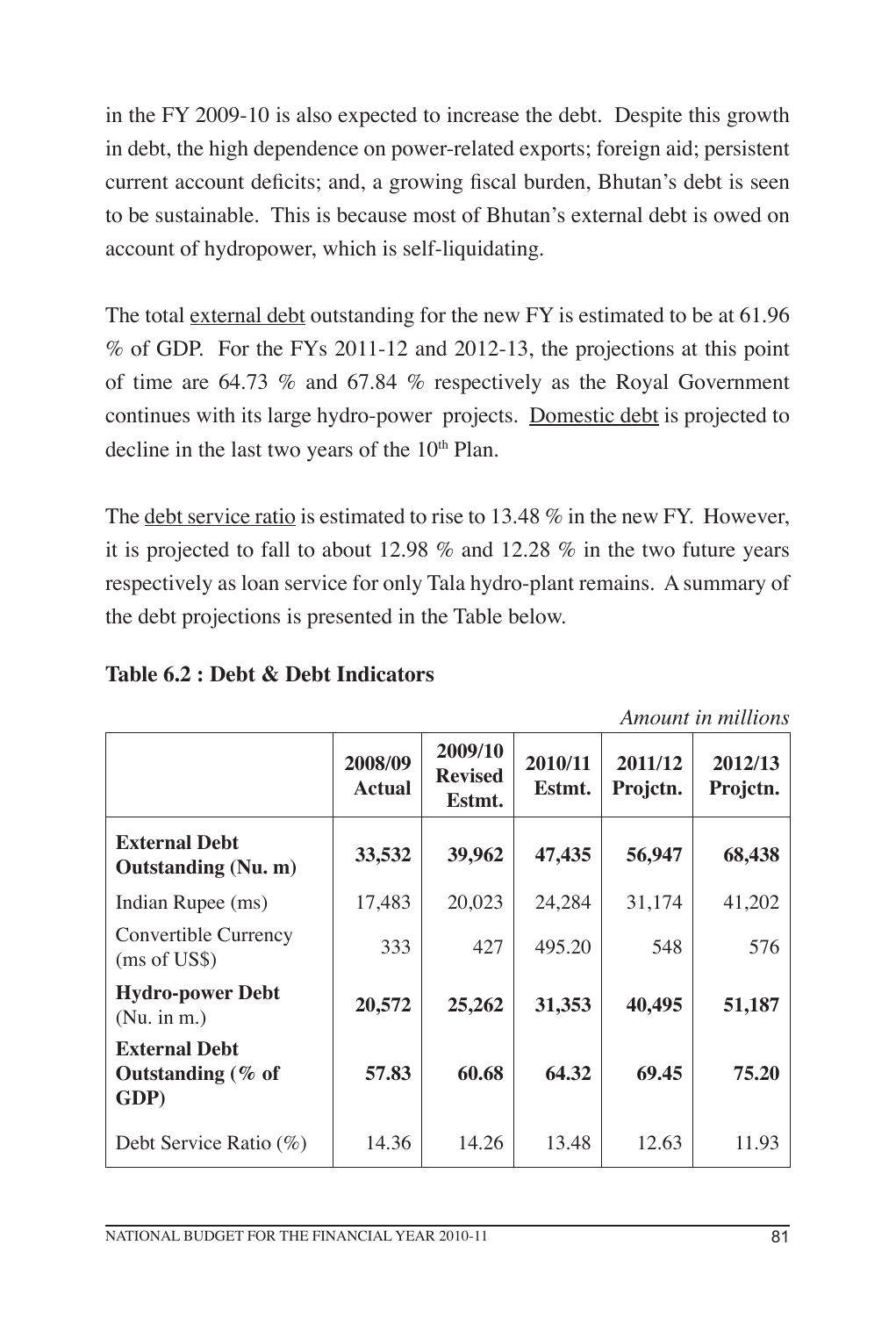### **6.5 Balance of payments and FE reserves**

The positive trend in overall balance is projected to continue in the FY 2010-11 and in the following two years despite negative current account balance. The current account deficit is projected to decline to 6.5 % of projected GDP in the FY 2010-11, falling further to 2.53 % in the FY 2011- 12 and to a low of 1.67 % in the FY 2012-13. Projections are given in Table 6.3 below.

Capital inflows on account of grants, borrowings and FDIs are expected to more than offset the current account gap. Thus the overall BoP is projected to grow from 3.5 % of GDP in the FY 2010-11 to 7.1 % and 5.3 % in the two following years.

As regards <u>foreign exchange reserves</u>, the balances are projected to be at adequate levels of import requirements. However, as in the past, this will be subject to the fluctuations in the exchange rate of the reserve currencies.

In terms of <u>foreign direct investment</u>, it is expected that inflows will increase in the coming years. The Government has sought to encourage private sector development through 'public private partnerships' between domestic and international entities. The year 2009 has also seen significant progress in the Royal Government's commitment towards liberalizing the business climate in Bhutan through work on initiatives such as the Economic Development Policy (EDP) and the Foreign Direct Investment (FDI) Policy. Fiscal incentives have also been enhanced, especially to promote a green and sustainable economy.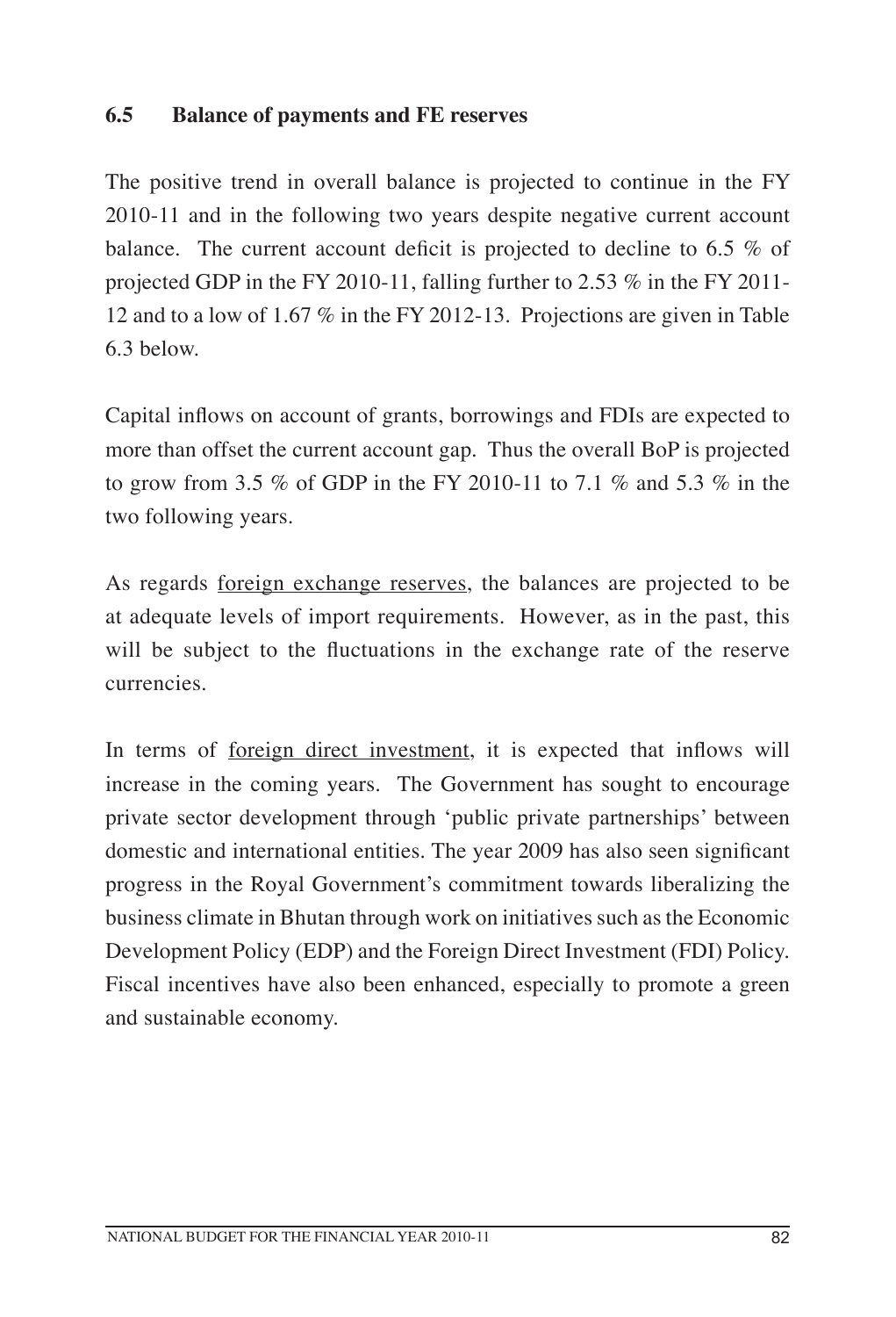# **Table 6.3.: Balance of Payments**

|  |  |  |  | Nu. in millions |
|--|--|--|--|-----------------|
|--|--|--|--|-----------------|

| <b>Overall Balance of</b>               | 2007/08       | 2008/09       | 2009/10     | 2010/11     | 2011/12     | 2012/13     |
|-----------------------------------------|---------------|---------------|-------------|-------------|-------------|-------------|
| <b>Payments</b>                         | <b>Actual</b> | <b>Actual</b> | Estmt.      | Projctn.    | Projetn.    | Projetn.    |
| <b>Current account</b>                  | $-1,080.2$    | $-5,400.5$    | $-4,718.8$  | $-4,985.2$  | $-4,633.6$  | $-1,699.1$  |
| $%$ GDP                                 | $-2.09$       | $-9.26$       | $-7.06$     | $-6.51$     | $-5.27$     | $-1.68$     |
| <b>Trade balance</b>                    | $-2,921.6$    | $-6,911.1$    | $-8,858.5$  | $-8,997.6$  | $-8,671.3$  | $-7,197.8$  |
| Exports, f.o.b.                         | 24,170.8      | 21,833.7      | 23,460.9    | 25,484.8    | 27,645.1    | 30,559.2    |
| Imports, c.i.f.                         | $-27,092.4$   | $-28,744.8$   | $-32,319.4$ | $-34,482.4$ | $-36,316.4$ | $-37,757.0$ |
| <b>Capital and financial</b><br>account | 4,118.4       | 4,372.7       | 8,220.2     | 11,200.9    | 17,156.0    | 19,647.9    |
| Capital transfers                       | 635.5         | 1,733.2       | 2,785.7     | 4,462.8     | 6,141.1     | 7,281.6     |
| <b>FDI</b>                              | 1,198.3       | 814.2         | 996.1       | 1.076.5     | 1,182.4     | 1,219.5     |
| Other Investment                        | 2,284.6       | 1,825.3       | 4.438.4     | 5,661.6     | 9,832.5     | 1,1146.8    |
| <b>Overall balance</b>                  | 1,957.0       | 5,057.8       | 3,501.4     | 6,215.7     | 12,522.5    | 17,948.8    |
| $%$ Change                              | $-61.3$       | 158.4         | $-30.8$     | 77.5        | 101.5       | 43.3        |
| $%$ GDP                                 | 3.8           | 8.7           | 5.2         | 8.1         | 14.2        | 17.8        |
| <b>Total reserves</b>                   | 26,504.9      | 36,281.1      | 39,782.6    | 45,998.3    | 58,520.7    | 76,469.5    |
| % change                                | 0.1           | 36.9          | 9.7         | 15.6        | 27.2        | 30.7        |
| Months of total<br><i>imports</i>       | 12.33         | 14.11         | 15.10       | 15.86       | 20.90       | 22.76       |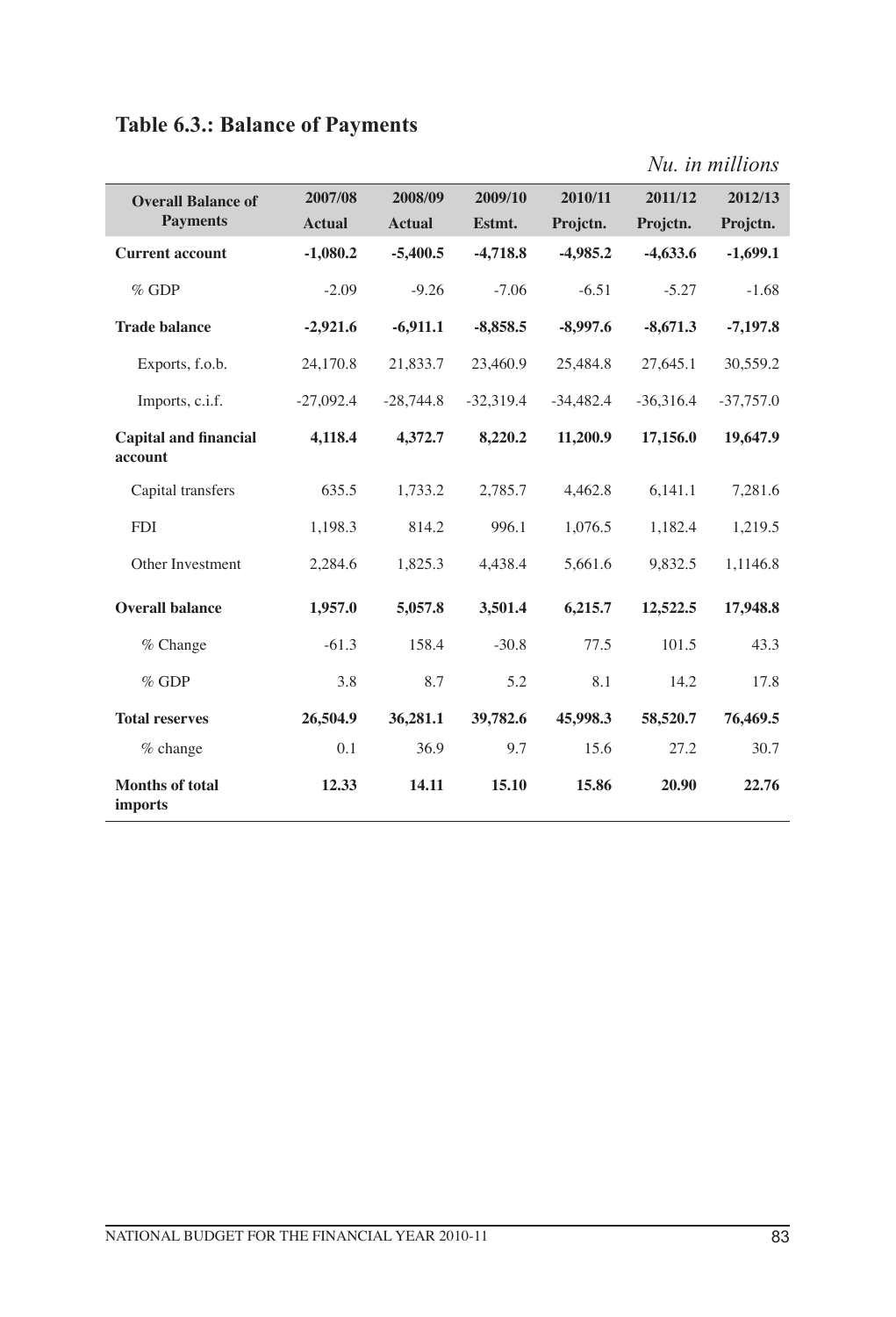## **CHAPTER VII: REPORT ON STATE-OWNED ENTERPRISES AND GOVERNMENT'S SHARES IN COMPANIES**

The Royal Government's portfolio of SOEs consists of 16 companies in which the Government has the majority direct shareholdings (12 fully-owned and 4 semi-owned). The Government's minority share-holdings are in five companies namely Bhutan National Bank (BNB): 13.61 %, Bhutan Ferro Alloys Ltd. (BFAL): 25.73 %, Royal Insurance Corporation of Bhutan (RICB): 39.25 %, Penden Cement Authority (PCA): 44.74 % and Bhutan Board Products Ltd. (BBPL): 47.74 %. The Government also owns shares through inter-corporate holdings (*indirect shareholding*) in the SOEs giving it the majority stake (*more than 51 %*) in most of the SOEs except in BFAL and RICBL.

The total value of Government shareholdings in the SOEs reached Nu. 44,803 m in 2009 compared to Nu. 19,882.54 m in 2008. The substantial increase was mainly on account of the incorporation of the Tala Hydro-power Authority with the Druk Green Power Corporation (DGPC) (*Nu. 23,382.84 m*) and the transfer of transmission assets worth Nu. 1,372.286 m from THPA to the Bhutan Power Corporation (BPC). On the whole, the Royal Government's share of assets in various corporations on net-worth basis was Nu. 56,439.60 m as of December 2009.

#### **7.1 Financial performance**

#### **7.1.1 Assets & net worth**

Overall, the book value of the total assets of the companies increased from Nu. 82,516.48 m to Nu. 149,525.00 m. Their combined net-worth reached Nu. 59,973.29 m as compared to Nu. 28,510.01 m in 2008 recording a growth of more than 110 %.

Addition of THPA to the DGPC's units in April 2009 resulted in substantial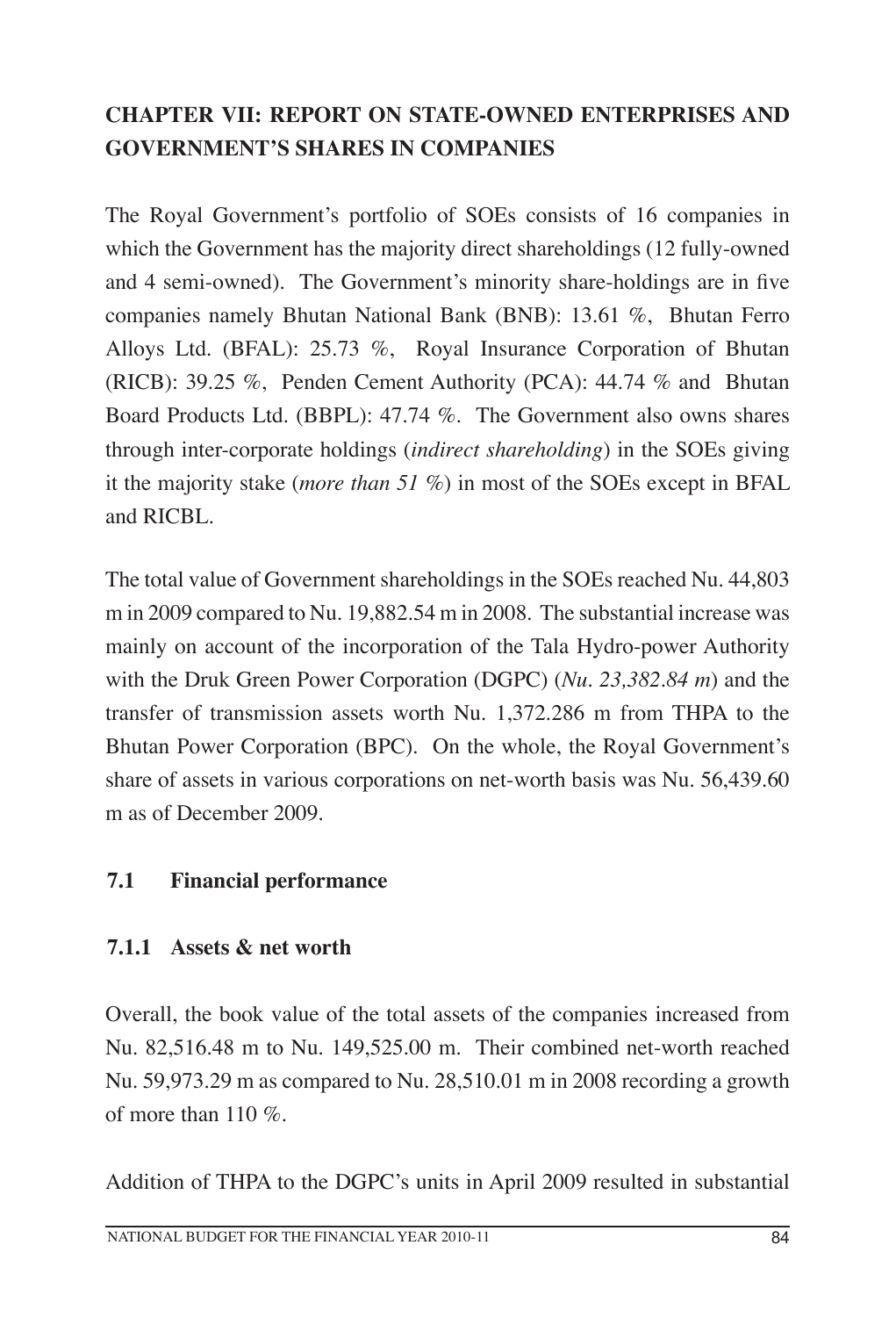increase in the total assets and net worth of DGPC making it the largest SOE with total paid-up capital of Nu. 30,508.291 m and asset worth of Nu. 64,524.204 m.

| <b>Corporations</b>                | Govt.   |           | <b>Assets</b> | <b>Reserves</b> |           | <b>Net Worth</b> |           |
|------------------------------------|---------|-----------|---------------|-----------------|-----------|------------------|-----------|
|                                    | Holdngs | 2008      | 2009          | 2008            | 2009      | 2008             | 2009      |
| <b>AWP</b>                         | $100\%$ | 418.14    | 453.71        | 213.95          | 275.64    | 211.53           | 300.64    |
| <b>BAIL</b>                        | 100%    | 62.70     | 75.33         | 26.85           | 37.03     | 55.91            | 66.09     |
| <b>BBS</b>                         | 100%    | 406.32    | 505.75        | 380.34          | 366.76    | 373.99           | 467.77    |
| <b>DGPC</b>                        | 100%    | 14,273.89 | 64.524.20     | 810.91          | 6.294.73  | 7936.356         | 36,803.02 |
| <b>BPC</b>                         | 100%    | 11,858.04 | 13,844.51     | 2,815.36        | 2.343.67  | 8,701.84         | 9,602.44  |
| Druk Air                           | 100%    | 4,276.35  | 4,450.27      |                 |           | 1,786.83         | 1,947.16  |
| <b>BT</b>                          | 100%    | 3.151.03  | 3.310.18      | 1.280.61        | 1.422.68  | 2.134.69         | 2.276.77  |
| <b>NRDC</b>                        | 100%    | 522.56    | 567.85        | 412.25          | 415.07    | 442.25           | 445.07    |
| <b>FCB</b>                         | 100%    | 284.94    | 320.49        | 231.74          | 249.93    | 246.74           | 264.93    |
| <b>Bhutan Posts</b>                | 100%    | 185.95    | 204.29        | 79.47           | 85.17     | 103.07           | 108.77    |
| <b>WCC</b>                         | 100%    | 38.47     | 104.83        |                 |           | 29.69            | 97.37     |
| DHI                                | 100%    |           |               |                 |           |                  |           |
| <b>BDFC</b>                        | 93.5%   | 2,546.16  | 2,964.75      | 738.56          | 889.43    | 838.56           | 1,089.43  |
| <b>BoBL</b>                        | 80%     | 21.069.29 | 26,248.41     | 1,315.82        | 1.643.42  | 1,515.82         | 2,043.42  |
| Kuensel Corp                       | 51%     | 172.80    | 180.09        | 97.70           | 101.20    | 147.70           | 151.20    |
| <b>STCBL</b>                       | 51%     | 303.00    | 385.29        | 75.56           | 82.55     | 95.56            | 122.55    |
| Sub-total Govrnmnt<br>Corprtns     |         | 24,091.25 | 118,139.95    | 8,479.12        | 14,207.28 | 24,620.536       | 55,786.63 |
| <b>BBPL</b>                        | 47.74%  | 248.29    | 281.87        | 67.25           | 106.55    | 207.25           | 219.47    |
| <b>PCA</b>                         | 44.74%  | 1,476.76  | 1,756.19      | 729.54          | 759.74    | 1,103.54         | 1,099.74  |
| <b>RICBL</b>                       | 39.25%  | 2,920.32  | 3,800.04      | 550.05          | 583.83    | 646.05           | 799.83    |
| <b>BFAL</b>                        | 25.73%  | 1,567.51  | 1,440.48      | 493.99          | 464.42    | 644.00           | 614.42    |
| <b>BNBL</b>                        | 13.61%  | 16,733.96 | 24,106.47     | 933.14          | 1,097.68  | 1,288.65         | 1,453.20  |
| Sub-total Non-Govrnmnt<br>Corprtns |         | 22,946.84 | 31,385.05     | 2773.97         | 3,012.22  | 3,889.49         | 4,186.66  |
| <b>Consolidated</b>                |         | 82,516.48 | 149,525.00    | 11,253.08       | 17,219.50 | 28,510.026       | 59,973.29 |

**Table 7.1: Financial Position of Companies in which the RGoB has Shares** *Nu. in millions*

## **7.1.2 Income & Profitability**

All companies with Government shareholdings have posted positive results during the year recording 38 % growth in total turnover (*Nu. 28,811.94 m*).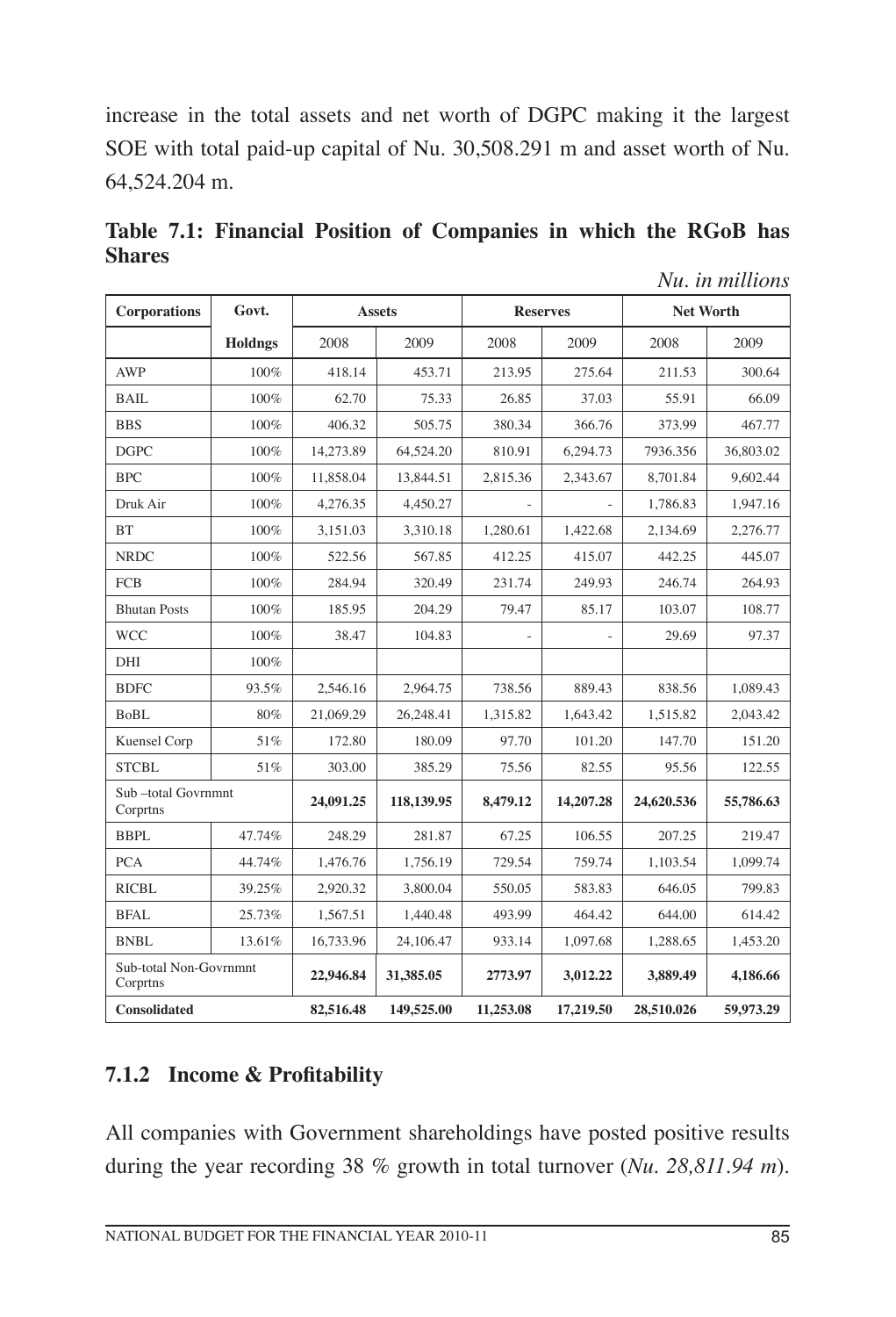The bulk of the increase was due to the merger of THPA's earnings (*Nu. 6,445.039 m*) with that of the DGPC during the year.

The BoB, AWP, BAIL, BDFC and FCB among the SOEs and BBPL and PCA among the non-SOEs experienced higher increase in income and achieved high profitability compared to the previous year. PCAL achieved the highest return on equity of 48.54 %, followed by STCBL with 43.28 %, BoB 33.24 %, BNB 26% , AWP 25.08 %, and BBPL 21.62 %.

WCC, Bhutan Post, BFAL and BNB on the contrary experienced a fall in revenue and profits during the year. WCC and Bhutan Post reported subdued earnings and decline in profitability during the period because of lower sales revenue unlike in 2008 when their sales were boosted by Coronation and Centenary celebrations. BFAL profits decreased by 64 % due to low sales realization on account of the global economic crisis, increase in power tariff and exchange rate fluctuation on external borrowings. As for BNB, while its total income increased by Nu. 141.566 m, its expenditure also almost doubled (*Nu. 215.213 m*) on account of increase in interest expenses (*72.7 %*) and foreign exchange loss on revaluation by Nu. 19.52 m.

BBS, as usual, due to limited source of income and the social nature of its operations, continues to be constrained in its earnings and profitability. FCB made a turnaround in 2009 achieving a net profit of Nu. 25.927 m compared to a loss of Nu. 1.343 m in 2008, contributed by increased sales and higher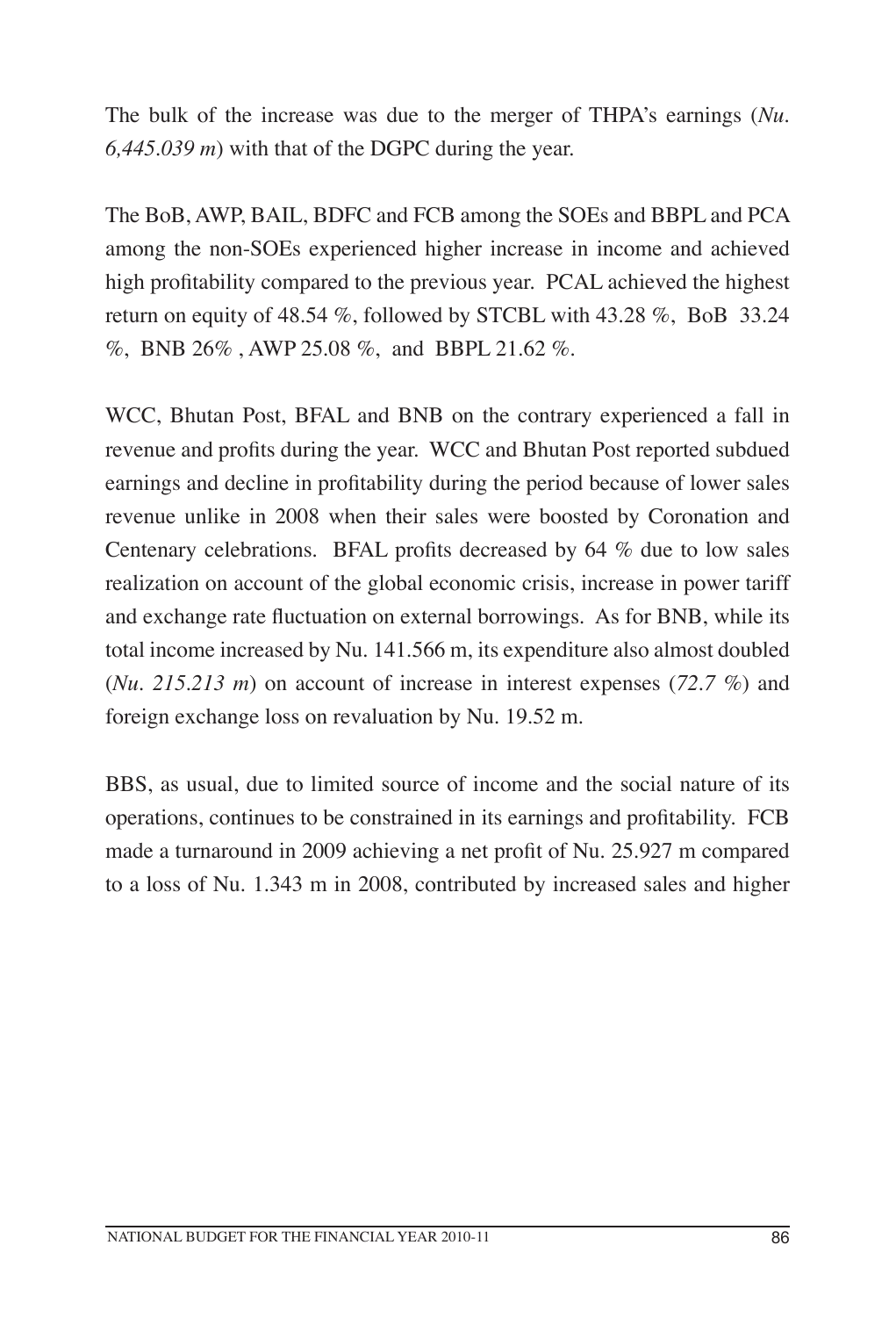| NATIONAL BUDGET FOR THE FINANCIAL YEAR 2010-11 |            |                            |                               |           | Return on Equity (Pre- |           | Rate of Return on Capital |          | Nu. in millions |         |
|------------------------------------------------|------------|----------------------------|-------------------------------|-----------|------------------------|-----------|---------------------------|----------|-----------------|---------|
| Corporation                                    |            | <b>Gross Revenue</b>       | <b>Profit/Loss Before Tax</b> |           | tan(                   |           | Employed                  |          | Subsidy/Grant   |         |
|                                                | 2009       | 2008                       | 2009                          | 2008      | 2009                   | 2008      | 2009                      | 2008     | 2009            | 2008    |
| <b>AWP</b>                                     | 327.298    | $\infty$<br>319.67         | 75.410                        | 53.750    | $25.08\%$              | 22.49%    | $28.08\%$                 | 22.49%   |                 |         |
| <b>BAIL</b>                                    | 70.107     | 59.082                     | 7.124                         | 3.670     | 10.78%                 | 6.56%     | 10.78%                    | 6.56%    | I.              |         |
| <b>DGPC</b>                                    | 10,889.850 | 4,459.290                  | 6,556.000                     | 3,064.240 | $17.81\%$              | 38.61%    | 11.14%                    | 24.75%   |                 |         |
| PCA                                            | 1,740.050  | 1,437.550                  | 533.860                       | 424.030   | 48.54%                 | 39.65%    | 48.54%                    | 39.65%   |                 |         |
| <b>BFAL</b>                                    | 1,702.680  | 1,940.150                  | 141.579                       | 392.091   | 23.04%                 | 60.88%    | 11.76%                    | 30.73%   |                 |         |
| NRDC                                           | 313.790    | 286.690                    | 59.241                        | 46.800    | 13.31%                 | $11.22\%$ | 13.31%                    | 11.22%   | $\mathsf{I}$    | I.      |
| <b>BBPL</b>                                    | 372.495    | 342.350                    | 47.458                        | 19.858    | 21.62%                 | 9.58%     | 21.62%                    | 9.58%    |                 |         |
| WCC                                            | 48.311     | 56.977                     | 3.329                         | 10.490    | 3.50%                  | 31.39%    | 3.50%                     | 31.39%   | 1.800           | 1.800   |
| <b>BoB</b>                                     | 1,400.590  | 951.740                    | 679.141                       | 241.920   | 33.24%                 | 15.96%    | 33.24%                    | 15.96%   |                 |         |
| <b>BNB</b>                                     | 1,291.120  | 1,149.550                  | 377.502                       | 451.148   | 25.98%                 | 35.01%    | 25.98%                    | 35.01%   |                 |         |
| <b>BDFC</b>                                    | 361.392    | 293.840                    | 150.051                       | 93.200    | 13.77%                 | $11.11\%$ | 5.67%                     | 3.94%    | 45.01           | 27.96   |
| <b>RICB</b>                                    | 290.125    | 191.398                    | 261.272                       | 170.370   | 32.67%                 | 26.37%    | 4.64%                     | 13.52%   |                 |         |
| EК                                             | 2,287.680  | 2,223.380                  | 2,243.230                     | 2,155.480 | 5.05%                  | $11.02\%$ | 5.03%                     | 11.02%   |                 |         |
| <b>Bhutan Post</b>                             | 90.045     | 88.589                     | 8.850                         | 20.040    | 8.14%                  | 19.44%    | 8.14%                     | 19.44%   | 2.50            | 3.00    |
| BT                                             | 1,314.310  | $\overline{C}$<br>1,217.37 | 323.112                       | 297.225   | 14.19%                 | 13.92%    | 10.73%                    | 10.13%   |                 |         |
| Druk Air                                       | 1,531.750  | 1,554.630                  | 231.697                       | 194.940   | 11.90%                 | 10.91%    | 5.54%                     | 4.80%    | 132.68          | 157.65  |
| <b>BBS</b>                                     | 188.869    | 150.670                    | 107.368                       | 4.399     | 21.65%                 | $-0.86%$  | 21.39%                    | $-0.85%$ | 97.03           | 78.44   |
| Kuensel                                        | 116.397    | 99.667                     | 14.284                        | 11.170    | 9.45%                  | 7.56%     | 9.45%                     | 7.56%    |                 |         |
| <b>BPC</b>                                     | 2,899.490  | 2,388.700                  | 986.452                       | 927.130   | 10.27%                 | 10.65%    | 8.14%                     | 8.46%    | 0.31            | 8.83    |
| <b>STCB</b>                                    | 1,029.810  | 1,191.800                  | 53.040                        | 61.135    | 43.28%                 | $63.98\%$ | 43.28%                    | 63.98%   |                 |         |
| FCB                                            | 545.781    | 471.857                    | 39.789                        | $-1.340$  | 15.02%                 | $-0.54%$  | 15.02%                    | $-0.54%$ | 17.133          | 16.325  |
|                                                | 28,811.940 | 20,874.960                 | 12,899.790                    | 8,632.950 |                        |           |                           |          | 296.463         | 294.005 |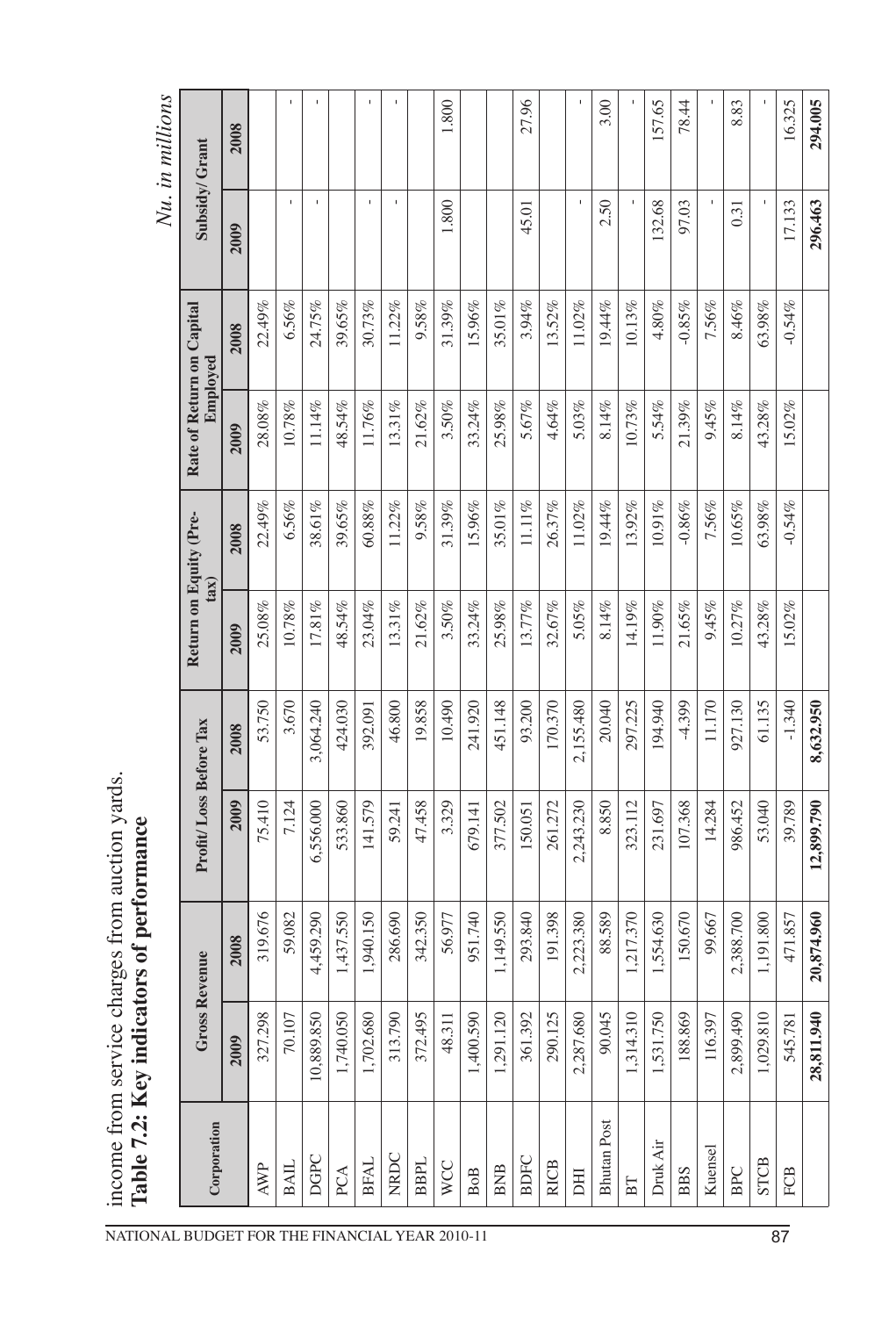## **7.1.3 Contribution to Government revenue**

In 2009, the Government's total revenue on its shares in corporations amounted Nu. 7,520.63 m (*Nu. 3,772.38 m as CIT and Nu. 3,748.25 m as dividend*). This was Nu. 875.58 m (13 %) more than the total amount of 2008. These revenues constituted more than 12 % of the GDP in 2009 and 53.53 % of the total domestic revenue.

DGPC, the sole hydro-power generating company, continues to be the largest contributor to Government revenue. It contributed Nu. 6,306.83 m in the form of taxes and dividends. More than half of the amount (Nu. 3,310.49 m) was on account of the THPC, consisting of Nu. 1,067.901 m as CIT and Nu. 2,242.592 m in the form of dividend.

## **7.1.4 Subsidies and grants**

During the year, the Royal Government provided to the extent of Nu. 296.463 m as subsidy and grants to SOEs to compensate for the economic costs sustained by them while carrying out the social obligations. Druk Air continues to receive highest amount with Nu. 132.678 m as annual interest subsidy for Druk Air Bond followed by BBS Nu. 97.03 m and Bhutan Post Nu. 2.5 m for mail delivery services in rural Bhutan. BDFC continues to enjoy tax exemption to sustain its micro credit operations.

## **7.2 Druk Holdings Corporation**

#### **7.2.1 Financial indicators**

The DHI's paid-up capital was Nu. 44,268.250 m with total net worth of Nu. 44,431.90 m. This substantial increase (127%) in net worth (Nu. 19558.116 m in 2008) has caused 54 % fall in RoE (pre-tax) which was 5 % during the year indicating over-capitalization of the company.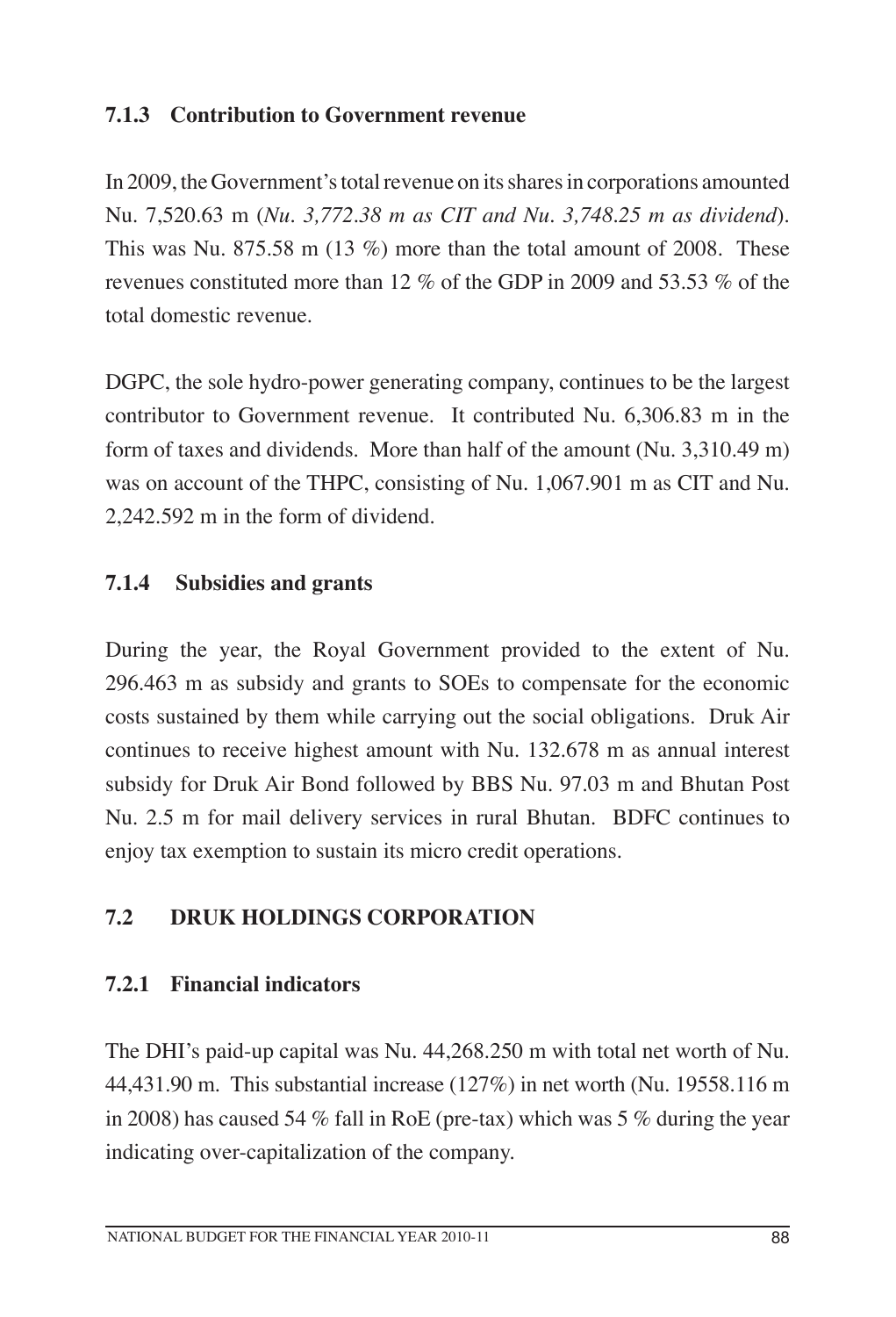It earned a **gross income** of Nu. 2,287.682 m in 2009 compared to Nu. 2,223.380 m in 2008, an increase of Nu. 64.302 m *(2.89 %*) mainly on account of increase in dividends on its shares in companies. The company incurred Nu. 44.453 m as **operating expenditure** which includes Nu. 19.03 m (43 %) for employee remuneration and benefits; Nu. 9.021 m (20 %) on interest on loan from DGPC; Nu. 15.055 m (34 %) for other expenses and Nu. 1.347 m (3 %) as depreciation.

Revenue transmission to the Government grew by 0.63 % between 2008 and 2009, (Nu. 2,138 m in 2009) from Nu. 2,124.569 m in 2008). With all the power-generating companies operating at their installed capacity, the revenue is not expected to increase till it starts getting returns on new investments.

## **7.2.2 Investments**

The DHI, in partnership with Assetz Property Group, formed Thimphu Tech Park Limited as a Joint Venture business. The DHI's ownership in Thimphu IT Park is 26 % and the balance 74 % is owned by Assetz Property Group. It is also in the process of carrying out feasibility studies for a water bottling plant, a magnesium metal plant, a convention centre, industrial estates, education city and data center. These projects are in business developmental stages, and, if found feasible, will be implemented. The estimated investment outlays for the above projects are Nu. 1,532.58 m spread over the next five years.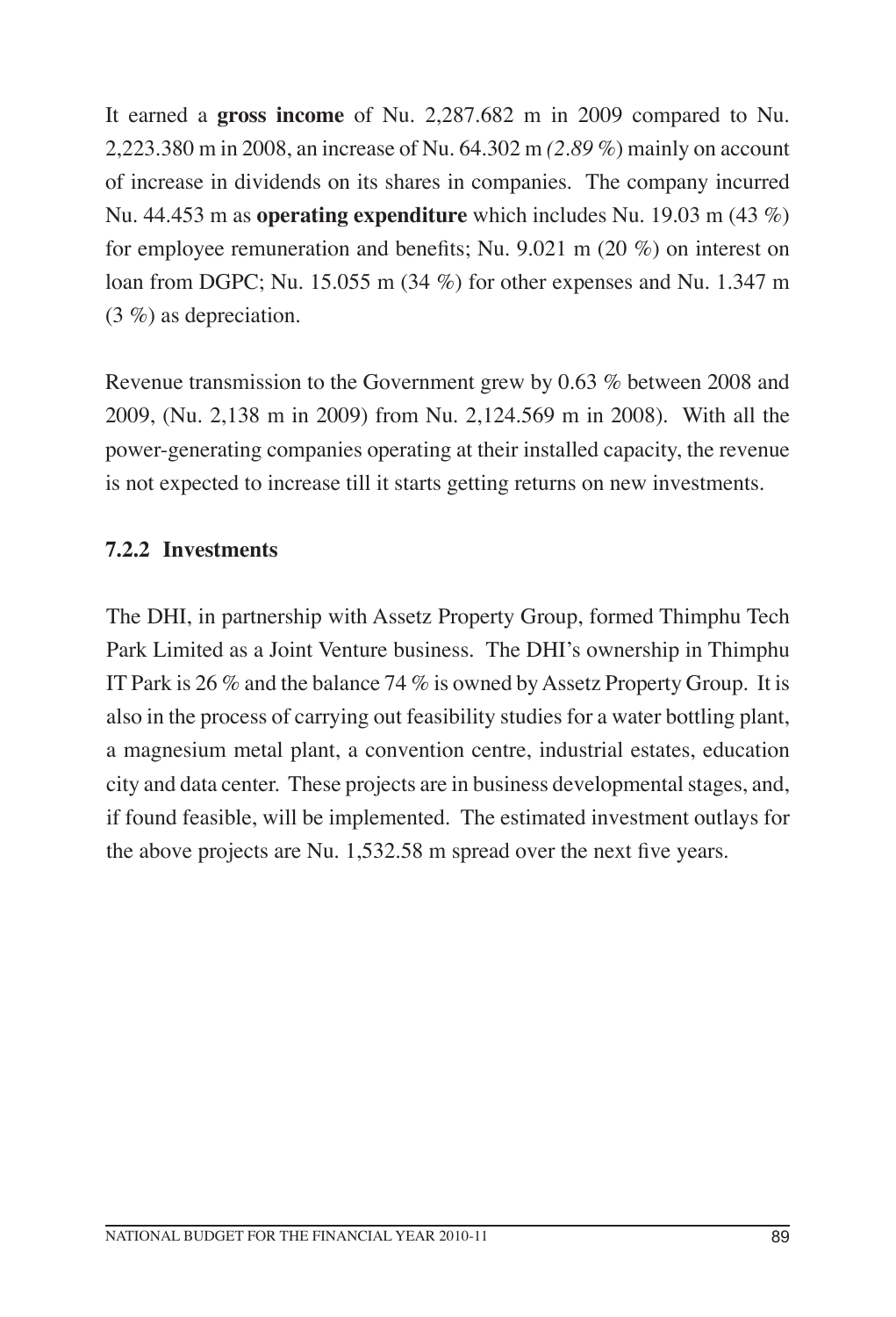## **CHAPTER VIII. REPORT ON THE NATIONAL PENSION AND PROVIDENT FUND (NPPF) AND THE ROYAL MONETARY AUTHORITY (RMA)**

#### **8.1 National Pension & Provident Fund**

The NPPF has contributed significantly to the socio economic development of the country since its establishment in 2001. The pension system has touched the lives of many people by providing financial security in old age.

During the FY 2008-09, the Fund has recorded considerable growth in both the revenue and assets . With the increase in the number of members and their salaries, the total fund size rose to Nu. 7,565.930 m from Nu. 6,512.070 m of the previous year. Over the last 5 years, the average annual growth rates of its revenue and its assets were 25.47 % and 15.77 % respectively

In the FY 2008-09, the gross income earned was Nu. 512.980 m compared to Nu. 423.540 m in the previous year. This can be mainly attributed to the 17.71 % increase in the income from investment during the year. Other incomes such as house rent increased from Nu. 20.650 m to Nu. 24.930 m, and dividend income was Nu. 41.720 m against Nu. 25.40 m in the FY 2007-08.

With the increase in the revenue coupled with prudent control of expenses, the NPPF generated an overall return of 6.78 % p.a. on the total fund during the FY 2008-09. The rate of return to the members was  $6.50\%$  p.a. to provide a constant rate of return to the members over the years. The rate of return was higher than the prevailing one-year savings bank deposit rate of 4.5 % p.a.

The number of pension beneficiaries is on the increase. Civil pensioners in the FY 2008-09 increased from 597 to 782 with a 60.66 % corresponding increase in the total pension benefit payment to Nu. 30.750 m from Nu. 19.116 m in the previous year. The total number of Armed Forces pension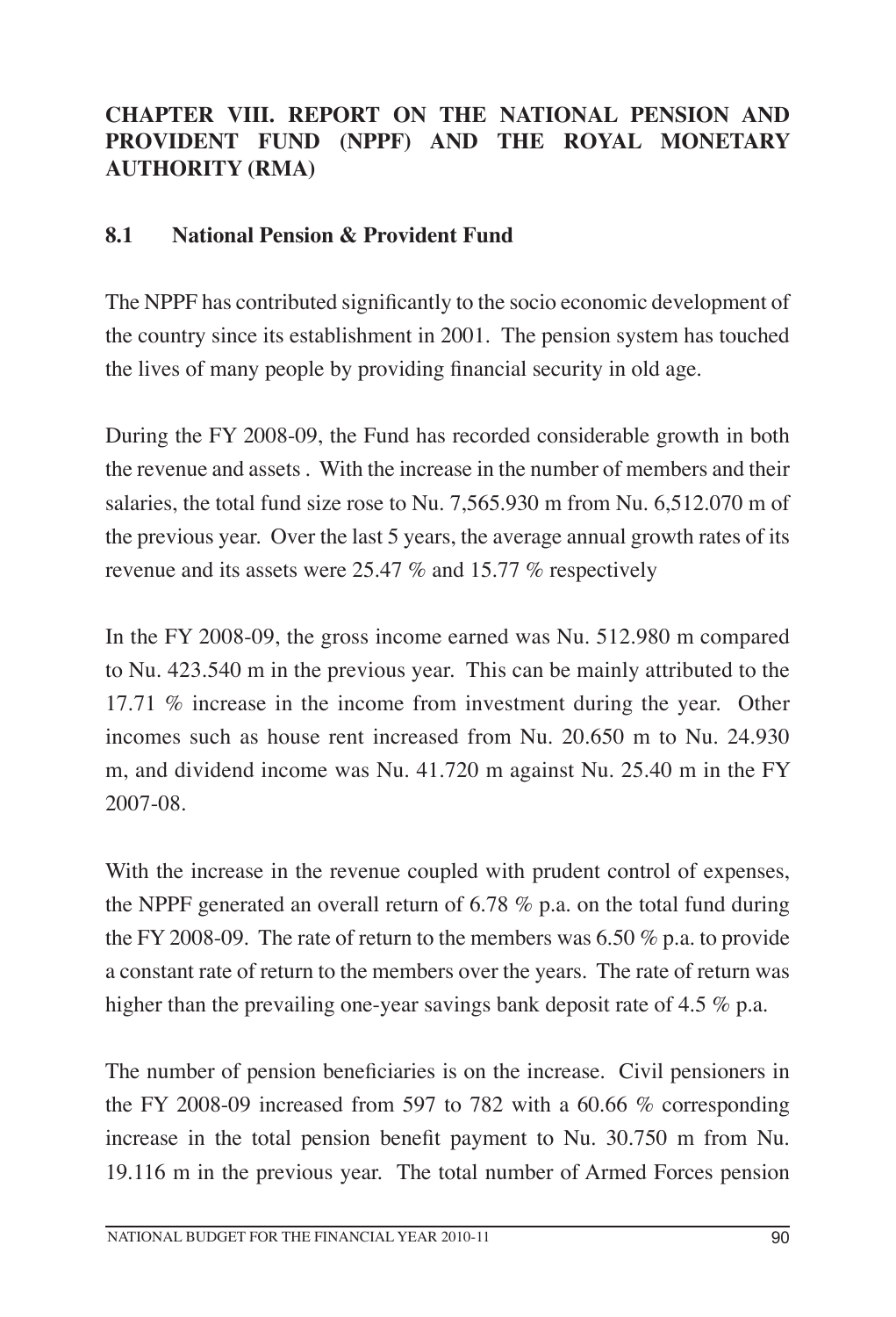beneficiaries in the FY 2008-09 increased from 1,170 in the previous year to 1,301, and the pension payment increased to Nu. 29.75 m as compared to Nu. 25.07 m during the previous year.

During the year, the Fund took several initiatives to improve the efficiency and enhance investment performance. Its priority included ensuring future sustainability as well as strengthening of its service delivery system. On 2nd August 2008, an independent Good Governance Committee was formed with members from several agencies for enhancing good governance and delivering services to the people efficiently. Further, it is looking forward to providing 24-hours service facility to members with the installation of Computer Telephonic Interaction (CTI) system and One Stop Shop Solution.

On the investment front, besides the financing of Nu. 1 billion in the on-going Dagachhu hydro-electric project and Nu. 500 m in Tashi Cell, the NPPF continues to look for new investment avenues.

## **8.2 Royal Monetary Authority**

The central bank's gross operating income during the FY 2008-09 decreased to Nu. 890.191 m from Nu. 927.914 m in the previous year. Net surplus for the year was Nu. 505.460 m as compared to Nu. 656.746 m in the FY 2007- 08. This was due to the fall in interest earnings from the foreign currency reserves investments.

The Authority's total assets increased from Nu. 26,856.723 m to Nu. 35,667.615 m. The 32.81 % increase was mainly due to the growth in time deposits with banks and interest accrued on Foreign Investments.

During the year 2009, the RMA made notable achievements by launching Bhutan's first Credit Information Bureau, as well as the Integrated Central Banking System, which is an advanced IT platform to improve both internal and external operations of the organization.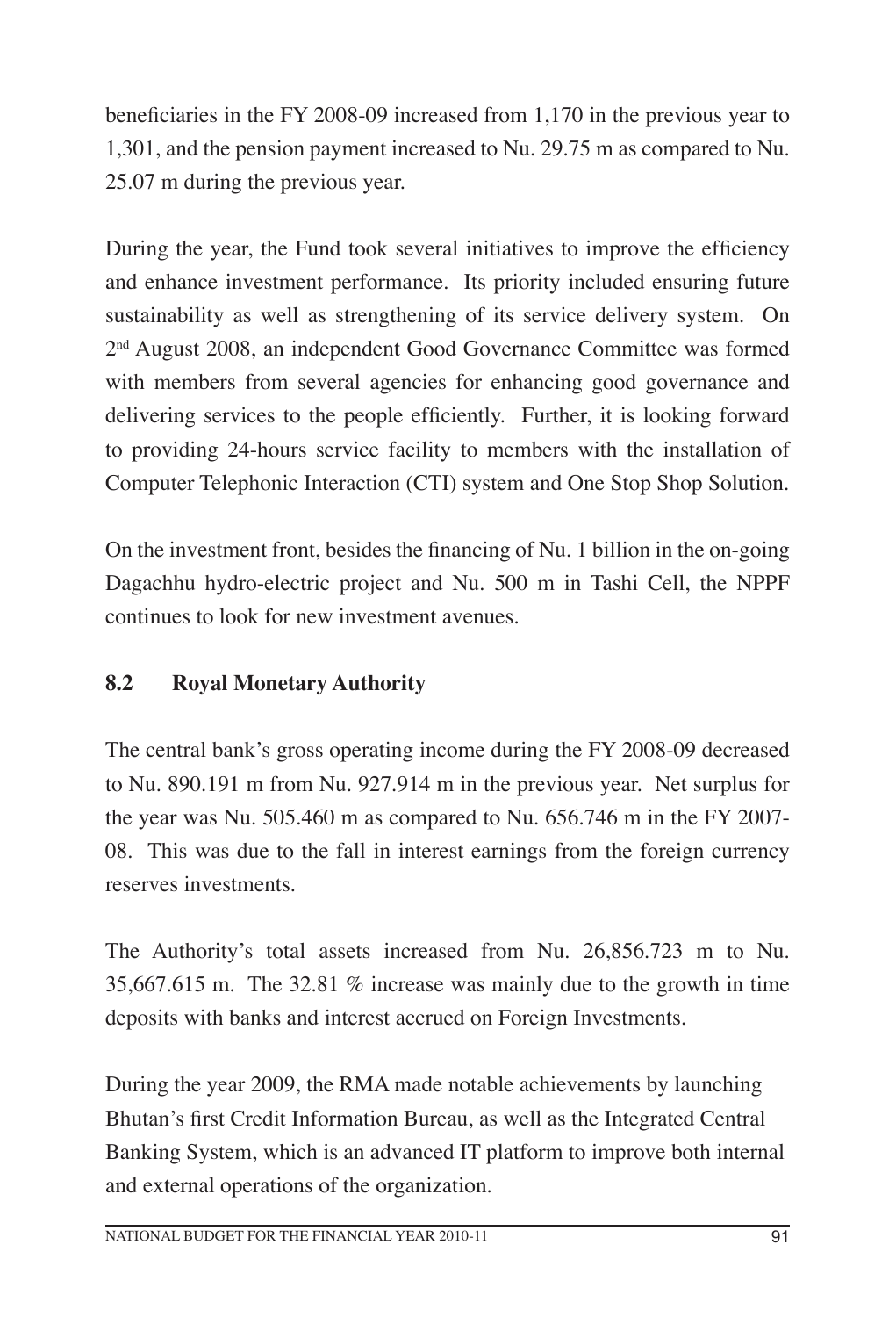## **CHAPTER IX:DEVELOPMENTS IN THE FINANCIAL SECTOR**

#### **9.1 Financial Institutions**

As the Honourable members are aware, the Government approved the establishment of two more commercial banks and one more insurance firm. The entry of the Druk PNB Bank, T Bank and the Bhutan Insurance Limited have brought about considerable improvement in their service delivery as envisioned.

The paid-up capital of the financial institutions have been raised by 100 % or more, making them stronger and more stable besides enabling them to increase their lending capacity. In accordance with the expectations of the private sector, the Government also decided to allow external commercial borrowings by the private sector. However, because of the huge risk in the opening up of private capital flow, prudential limits have been specified.

#### **9.2 Legislative Reforms**

The statute governing the central bank and its operations namely the RMA Act has been revised, and I am confident that it will be passed in this session of the Parliament.

With the growing complexity of our financial system, we have taken the initiative to revise the Financial Institutions Act 1992. It has been revised into a more comprehensive law called the Financial Services Act, and is in this session's agenda of the National Assembly. The revised one is more comprehensive in terms of coverage and depth, and in line with international best practices. It incorporates critical provisions related to licensing procedures, fitness and properness aspects, and other issues related to deposit protection, securities business, insurance business, credit information, antimoney laundering etc.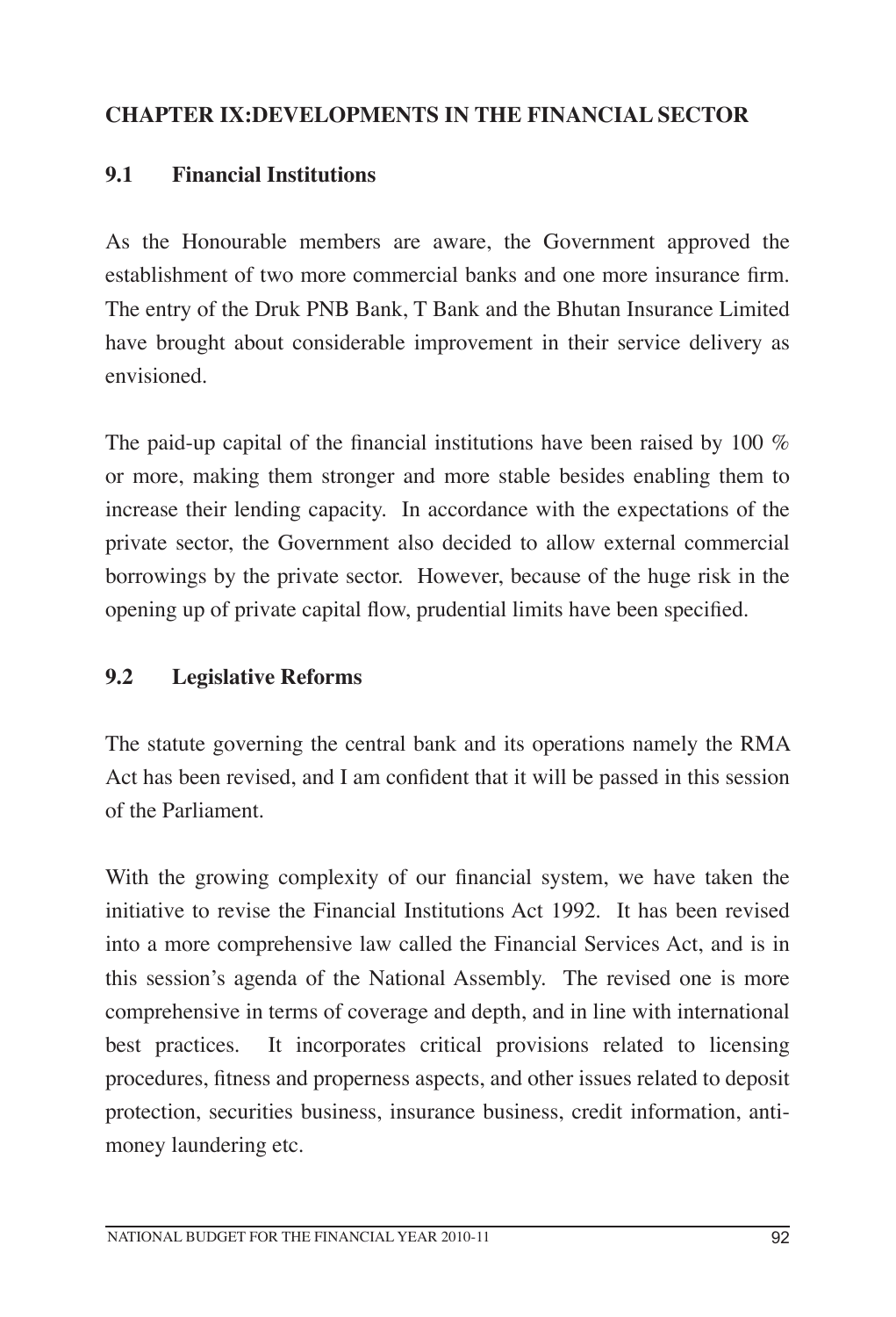#### **9.3 Rural Credit**

On the rural credit front, efforts have been made to increase the reach to the remote parts of our country. In order to increase its lending capacity, we injected a further capital of Nu. 100 m into the BDFC, taking its capital to Nu. 200 m. The BDFC, the only development financial institution has been granted a special banking license, which will now allow it to open savings accounts for the rural population and further increase its services. The MoF is also looking into the possibility of using the BDFC's services for disbursement of Gewog budgets. This should further improve the financial services in the Gewogs for the rural population and the Gewog-based civil servants.

The corporation has also opened branches in Phuentshogling, Panbang, Wamrong and Nganglam Dungkhags. Two field offices namely in Dagapela and Dameytsey have also been opened. Four more branches will be opened during the current financial year namely in Dorokha, Lhamoidzingkha, Jomotsangkha and Gelegphug Dungkhags. Wherever there are sufficient number of clients, field offices will be opened. Where it is not feasible, the BDFC will introduce the virtual banking system through the use of Palm-held Device Assistant (PDA) which will be directly linked to the computer data base at the branch offices and can issue official receipts to the clients.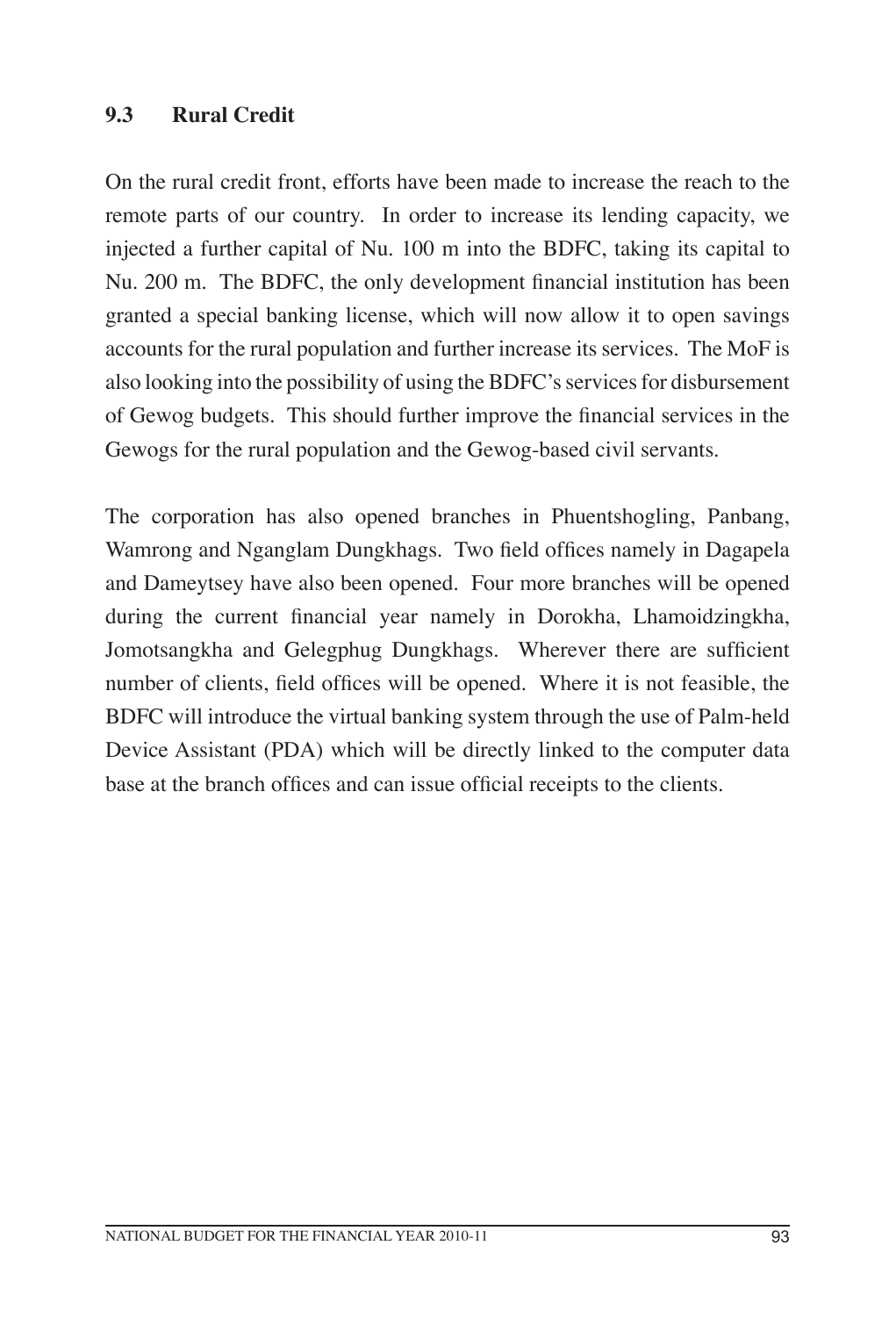## **CHAPTER X: REPORT ON TRUST FUNDS**

#### **10.1 Trust Funds**

As the Honourable Members are aware, the Government has established Trust Funds to mobilize and generate funds to carry out specific activities. As a matter of policy, establishment of separate funds are not encouraged in order to maintain the integrity of the budget system, some funds have been created in the past with specific mandate. The status and a brief report on the Trust Funds in existence are as follows:

#### **10.1.1 Bhutan Trust Fund for Environmental Conservation (BTFEC)**

Currently, the fund has a balance of US \$ 41.190 m, which is an increase of US \$ 1.26 m or 3 % from the previous year's balance of US \$ 39.934 m. The increase is due to revenue earning of US \$ 0.418 m during the year from investments abroad. In FY 2010-11, Nu. 29.766 m has been provided from this fund to support the government in its environmental conservation efforts.

#### **10.1.2 Bhutan Health Trust Fund (BHTF)**

I am glad to report that the fund's balance as of today is US \$ 24.3 m, exceeding the target capital of US \$ 24 m. The increase from US \$ 23 m in FY 2009- 10 is due to interest earned from fixed deposit and investment in Druk Air bonds besides the continuing contributions and donations from abroad. So far, about US \$ 5.345 m has been used to finance the procurement of vaccines and drugs from the accumulated fund. .

#### **10.1.3 Cultural Trust Fund (CTF)**

The fund balance has increased to Nu. 43.674 m from Nu. 41.596 m of previous year, a increase of Nu. 2.078 m or 5 %. The increase was due to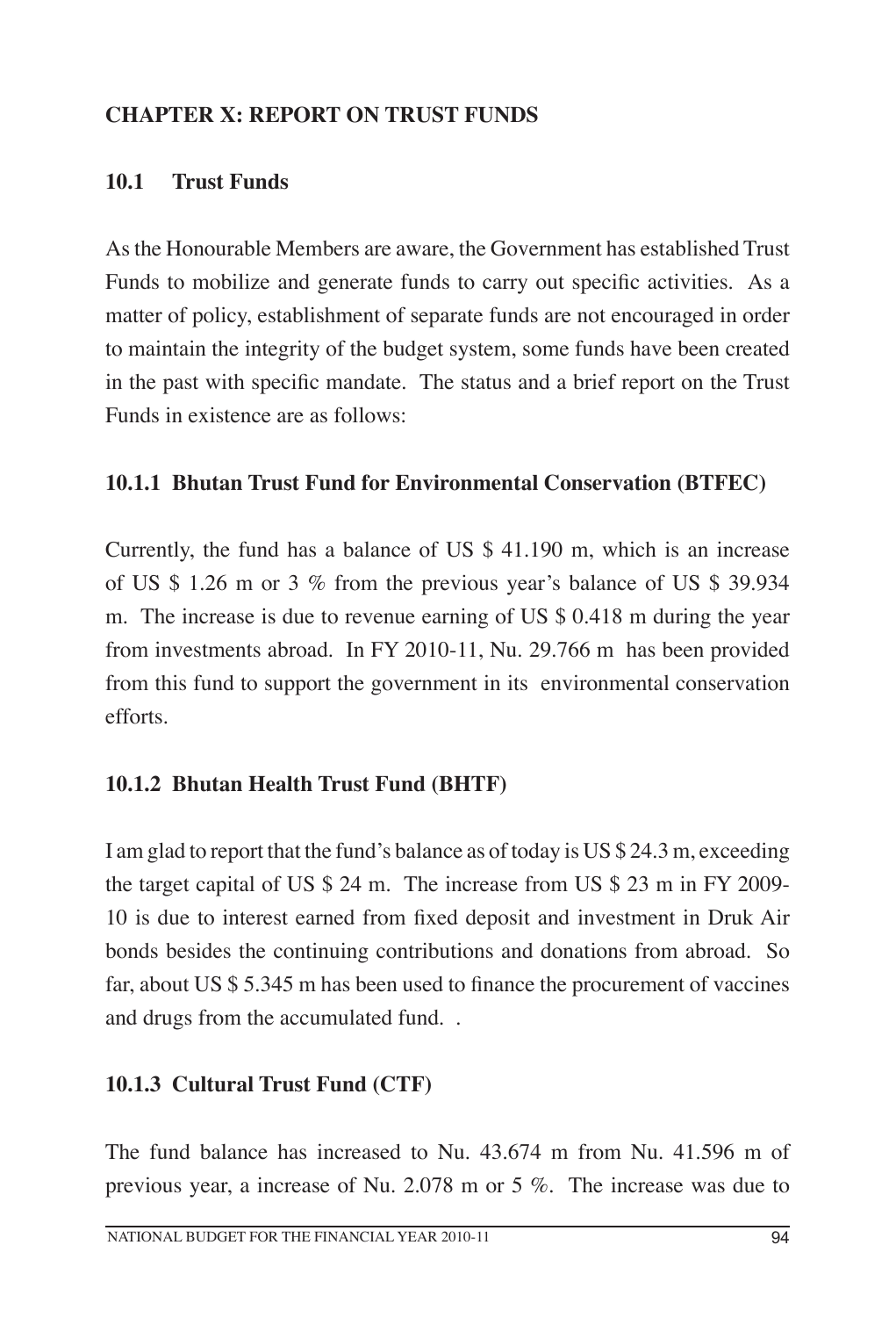interest received on fixed deposits from Bhutan National Bank. The fund has not attained its operational status yet as the minimum size of the capital fund is US \$ 5 m to become operational.

#### **10.1.4 Universal Service Fund for ICT**

Compared to previous year, the total fund has decreased from Nu. 360.182 m to Nu. 177.395 m. During the year, a sum of Nu. 38.850 m was collected as annual regulatory fees. A sum of Nu. 221.637 m was expensed in several ICT projects during the year. These projects were the Rural Communications project (*Nu. 188.385 m*), internet links to all Higher Secondary Schools (*Nu. 4.206 m*), installation of transmission link to Gasa & Dagana Dzonkhags (*Nu. 1.446 m*) and payment made to BPCL for utilization of services (*Nu. 27.600 m*).

|                   |                                                          |                   | <i>Amount in millions</i> |                    |  |
|-------------------|----------------------------------------------------------|-------------------|---------------------------|--------------------|--|
| SI.<br><u>No.</u> | <b>Trust Fund</b>                                        | <b>FY 2007-08</b> | <b>FY 2008-09</b>         | As of<br>Feb. 2010 |  |
| 1                 | Bhutan Trust Fund for<br><b>Environment Conservation</b> | US \$ 32.650      | US \$ 39.934              | US \$41.190        |  |
| $\mathcal{D}$     | Health Trust Fund                                        | US \$ 22.500      | US \$ 23.000              | US \$ 24.300       |  |
| 3                 | Cultural Trust Fund                                      | Nu. 40.780        | Nu. 41.596                | Nu. 43.674         |  |
| 4                 | Universal Trust Fund for ICT                             | Nu. 263.770       | Nu. 360.182               | Nu 177395          |  |

**Table 10.1: Summary of Trust Funds Balances**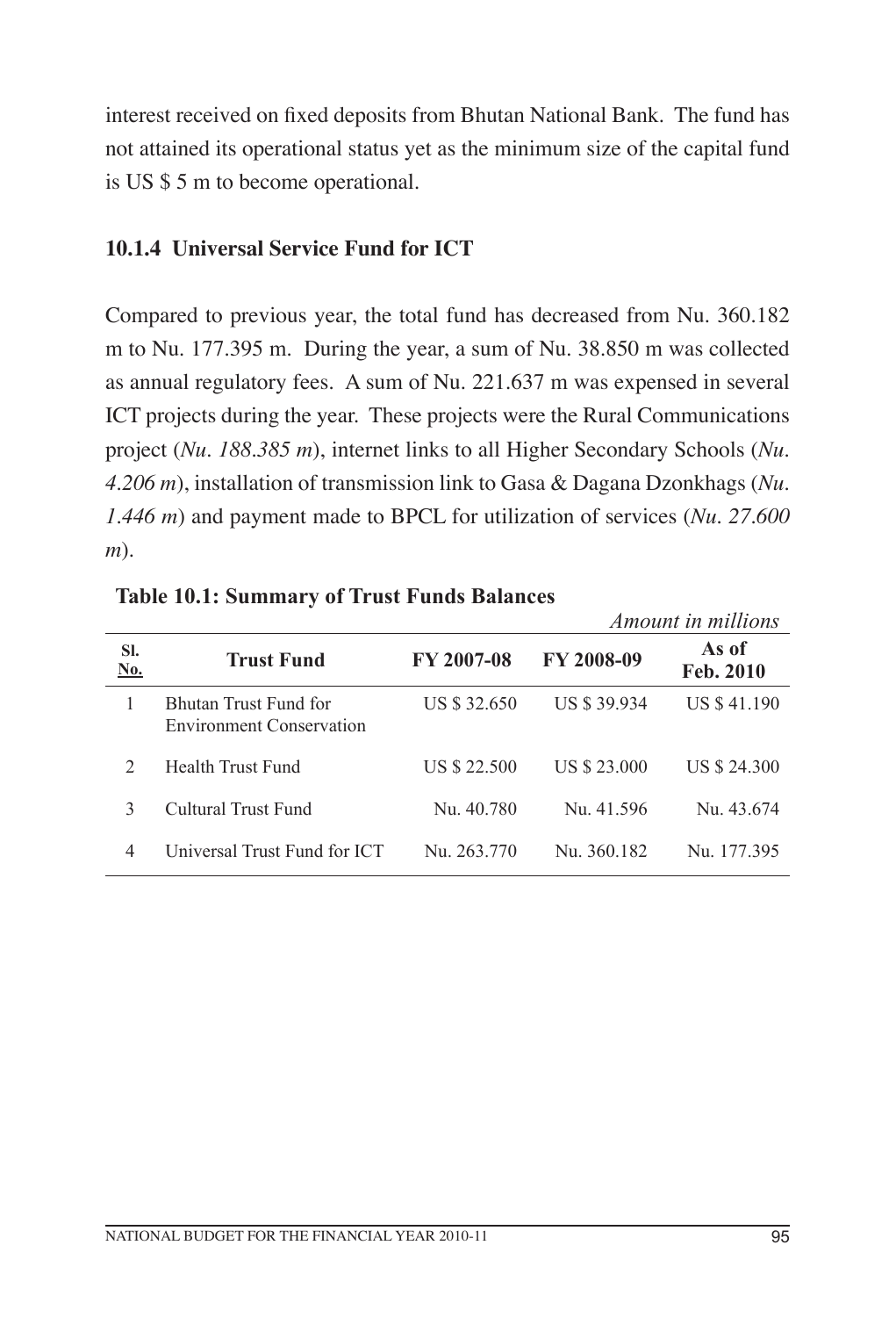## **CHAPTER XI: CONCLUSION**

I now seek the endorsement of the House for the budgets presented above. The FY 2010-11 budget takes us half way into the term of the present Government, and successful implementation of the programmes and activities included in this budget is critical for achieving many of the development priorities laid down in the Government's manifesto. Challenges do however remain. Although efforts are being made by the Government to streamline the procedural formalities in seeking clearances from various agencies and improving service delivery, under implementation has been an issue, and I hope it will improve this year. The narrowing of the gap between domestic revenue and the current expenditure is a matter of genuine concern as there are not many avenues for expansion of the revenue base for some time, while the expenditures have been growing fast.

From the Ministry of Finance side, every effort has been made to accommodate all the proposals, especially from the Dzongkhags and Gewogs, with special consideration for road connectivity, rural electrification and development of Gewog infrastructure. Mobilization of resources have also been targeted towards these activities. At the same time, the Ministry is also conscious of the requirement that our fiscal expansion does not happen at the cost of unsustainable debt, and that it is kept at a manageable level. As the Honourable members are aware, a high budget deficit translates into inflation, deterioration in the balance of payments, rising interest rates, etc..

As always, the successful implementation of the budget will also depend on the flow of assistance from our development partners as projected in the budget. In this regard, the Government remains ever grateful for the generous assistance of our development partners.

With the blessings of our guardian deities, the enlightened and farsighted leadership of our King and the support from the people, I pray that Bhutan will continue to enjoy peace, prosperity and happiness at all times. In concluding,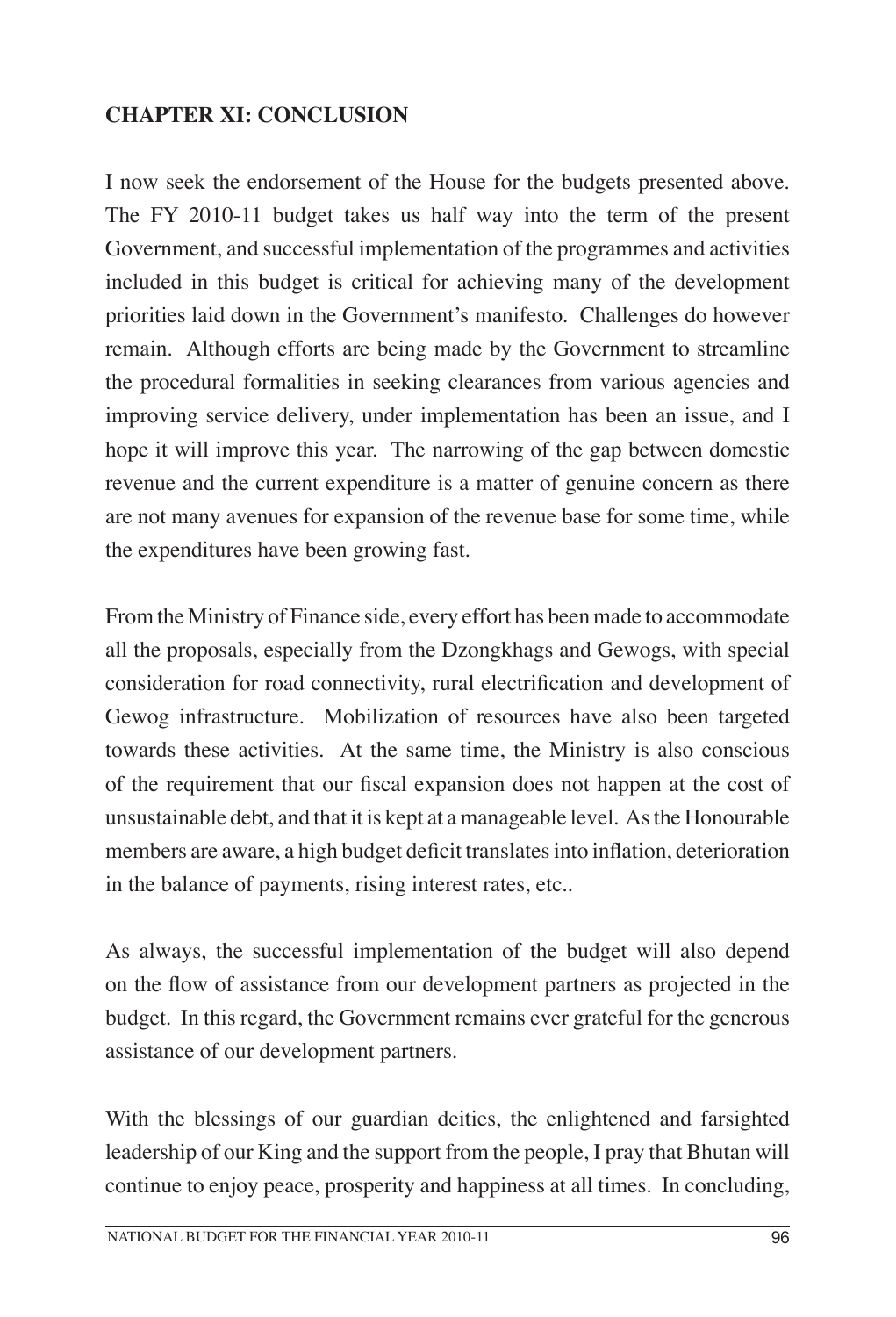I take this opportunity to express my deep gratitude to our Honourable Prime Minister under whose leadership, our budgets have been successful over the past two years. I also thank my colleagues in the Lhengye Zhungtshog who have always understood the underlying problems associated with high levels of expenditures and thus receiving their full co-operation in the Finance Ministry's management of the economy.

With this, I end my presentation. I now commend to the House the budget for the FY 2010-11 as presented in **Annexure I** for an amount of Nu. 35,796.509 million.

Thank You and Tashi Delek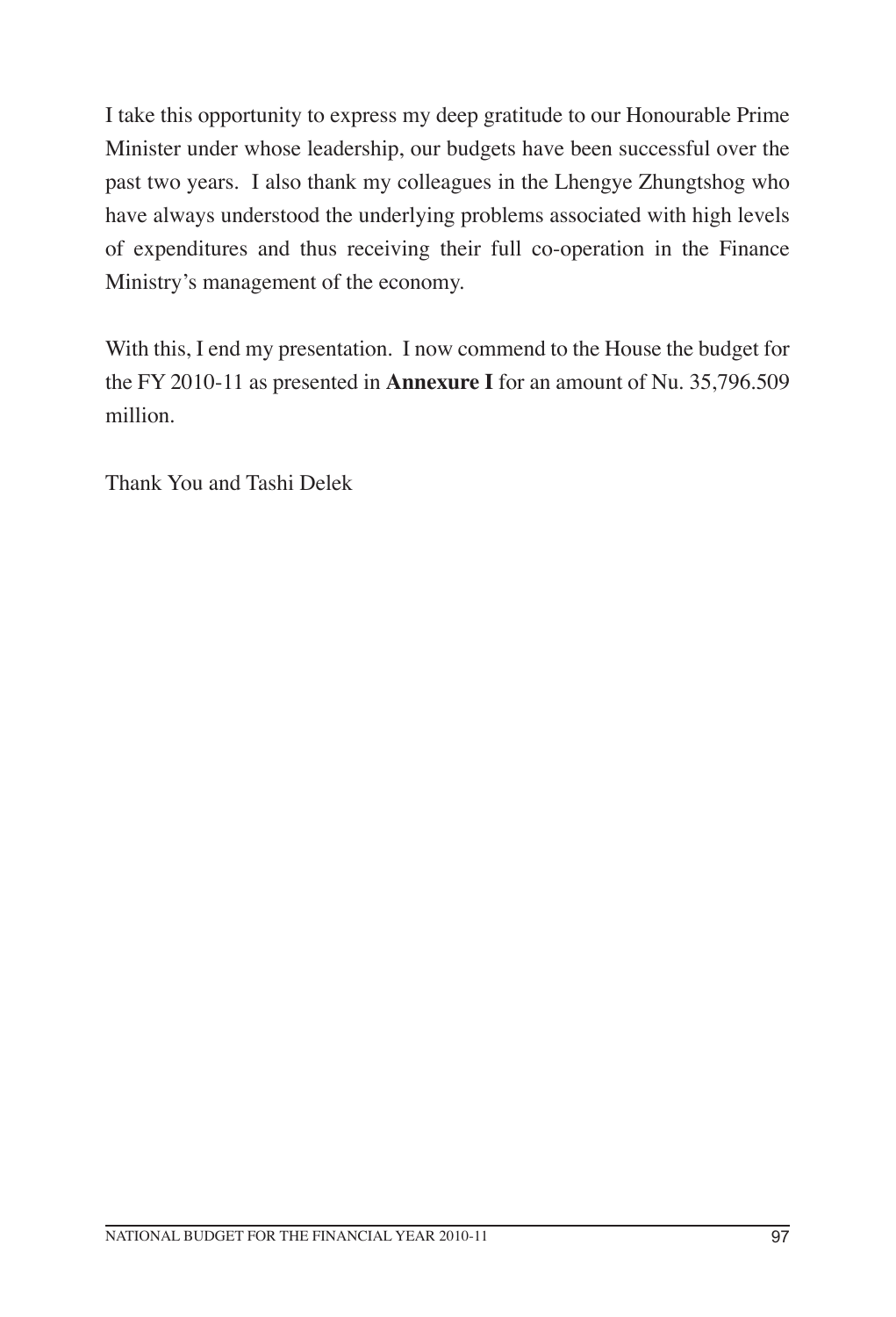## **ANNEXURE I**

|               | Schedule of Expenditure Budget for the FY 2010-11 - on the basis of |  |  |  |  |                 |  |
|---------------|---------------------------------------------------------------------|--|--|--|--|-----------------|--|
| organizations |                                                                     |  |  |  |  | Nu, in millions |  |
|               |                                                                     |  |  |  |  |                 |  |

Ī

| SI.<br>No.     | <b>Agency</b>                                       | <b>Current</b> | <b>Capital</b> | <b>Total</b> |
|----------------|-----------------------------------------------------|----------------|----------------|--------------|
| $\mathbf{1}$   | His Majesty's Secretariat                           | 48.599         | 13.418         | 62.017       |
| $\overline{2}$ | His Majesty's Secretariat (4th<br>King)             | 21.164         | 0.100          | 21.264       |
| 3              | National Assembly of Bhutan                         | 63.113         | 5.527          | 68.640       |
| $\overline{4}$ | National Council of Bhutan                          | 44.940         | 16.022         | 60.962       |
| 5              | <b>Cabinet Secretariat</b>                          | 24.218         | 13.505         | 37.723       |
| 6              | Council for Religious Affairs                       | 424.201        | 101.315        | 525.516      |
| 7              | Anti-Corruption Commission                          | 24.965         | 64.170         | 89.135       |
| 8              | <b>Election Commission</b>                          | 24.433         | 28.635         | 53.068       |
| 9              | Judiciary                                           | 153.630        | 234.122        | 387.752      |
| 10             | Royal Audit Authority                               | 79.361         | 9.137          | 88.498       |
| 11             | Royal Civil Service<br>Commission                   | 27.589         | 100.100        | 127.689      |
| 12             | <b>Gross National Happiness</b><br>Commission       | 37.085         | 267.669        | 304.754      |
| 13             | <b>National Statistics Bureau</b>                   | 17.126         | 5.295          | 22.421       |
| 14             | Tourism Council of Bhutan                           | 53.782         | 149.477        | 203.259      |
| 15             | Royal Education Council                             | 23.992         | 98.069         | 122.061      |
| 16             | Royal Institute of Management                       | 40.248         | 51.111         | 91.359       |
| 17             | Royal University of Bhutan                          | 350.285        | 433.528        | 783.813      |
| 18             | <b>National Environment</b><br>Commission           | 18.266         | 39.110         | 57.376       |
| 19             | Narcotic Control Agency                             | 10.118         | 2.080          | 12.198       |
| 20             | Drug Regulatory Authority                           | 5.685          | 2.200          | 7.885        |
| 21             | National Commission for<br>Women & Children         | 11.232         | 1.990          | 13.222       |
| 22             | <b>Information Communication</b><br>Media Authority | 13.793         | 206.890        | 220.683      |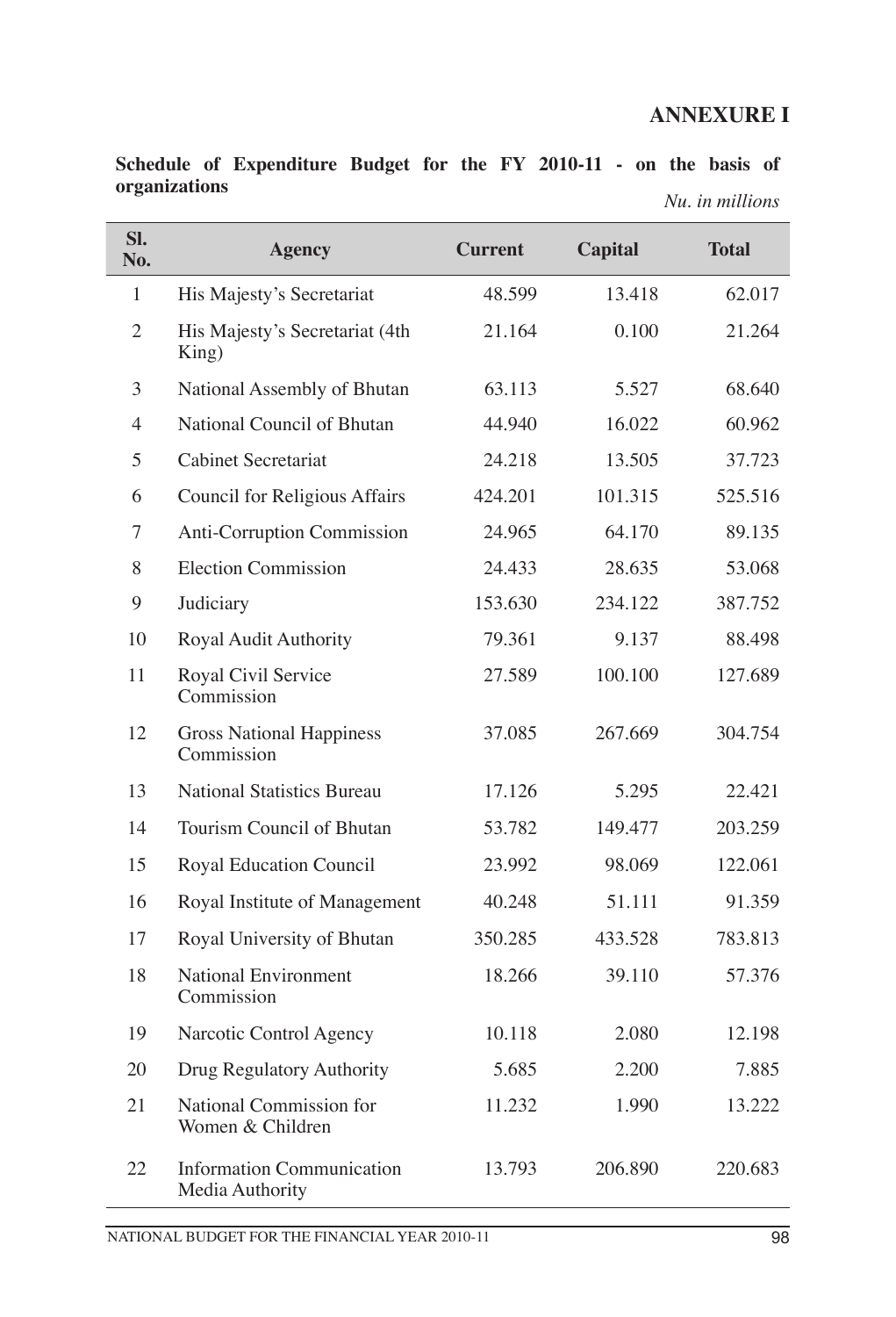| SI.<br>No.    | <b>Agency</b>                                             | <b>Current</b> | <b>Capital</b> | <b>Total</b> |
|---------------|-----------------------------------------------------------|----------------|----------------|--------------|
| 23            | <b>Centre for Bhutan Studies</b>                          | 8.565          | 0.372          | 8.937        |
| 24            | Dzongkhag Development<br>Commission                       | 12.466         | 6.558          | 19.024       |
| 25            | Office of the Attorney General                            | 13.866         | 18.000         | 31.866       |
| 26            | Thimphu City Corporation                                  | 272.653        | 46.710         | 319.363      |
| 27            | National Land Commission                                  | 212.627        | 93.074         | 305.701      |
| 28            | <b>Bhutan Olympic Committee</b>                           | 30.362         | 18.000         | 48.362       |
|               | <b>Total Autonomous</b>                                   | 2,068.364      | 2,026.184      | 4,094.548    |
| 29            | <b>Ministry of Agriculture</b>                            | 1,183.129      | 690.839        | 1,873.968    |
| A             | Secretariat                                               | 94.649         | 66.282         | 160.931      |
| B             | Department of Agriculture                                 | 248.311        | 157.964        | 406.275      |
| $\mathcal{C}$ | Department of Agriculture<br>Marketing and Cooperatives   | 21.735         | 27.150         | 48.885       |
| D             | Department of Forest                                      | 469.430        | 182.478        | 651.908      |
| E             | Department of Livestock                                   | 264.394        | 215.766        | 480.160      |
| F             | Agriculture & Food<br><b>Regulatory Authority</b>         | 71.736         | 35.213         | 106.949      |
| G             | Council for Renewable Natural<br><b>Resource Research</b> | 12.874         | 5.986          | 18.860       |
| 30            | <b>Ministry of Education</b>                              | 180.390        | 806.490        | 986.880      |
| A             | Secretariat                                               | 96.085         | 35.069         | 131.154      |
| B             | Department of Adult & Higher<br>Education                 | 12.012         | 265.357        | 277.369      |
| $\mathsf{C}$  | Department of School<br>Education                         | 48.153         | 491.267        | 539.420      |
| D             | Department of Youth, Culture<br>& Sports                  | 24.140         | 14.797         | 38.937       |
| 31            | <b>Ministry of Finance</b>                                | 4,437.915      | 4,942.858      | 9,380.773    |
| A             | Secretariat                                               | 340.336        | 213.939        | 554.275      |

Ī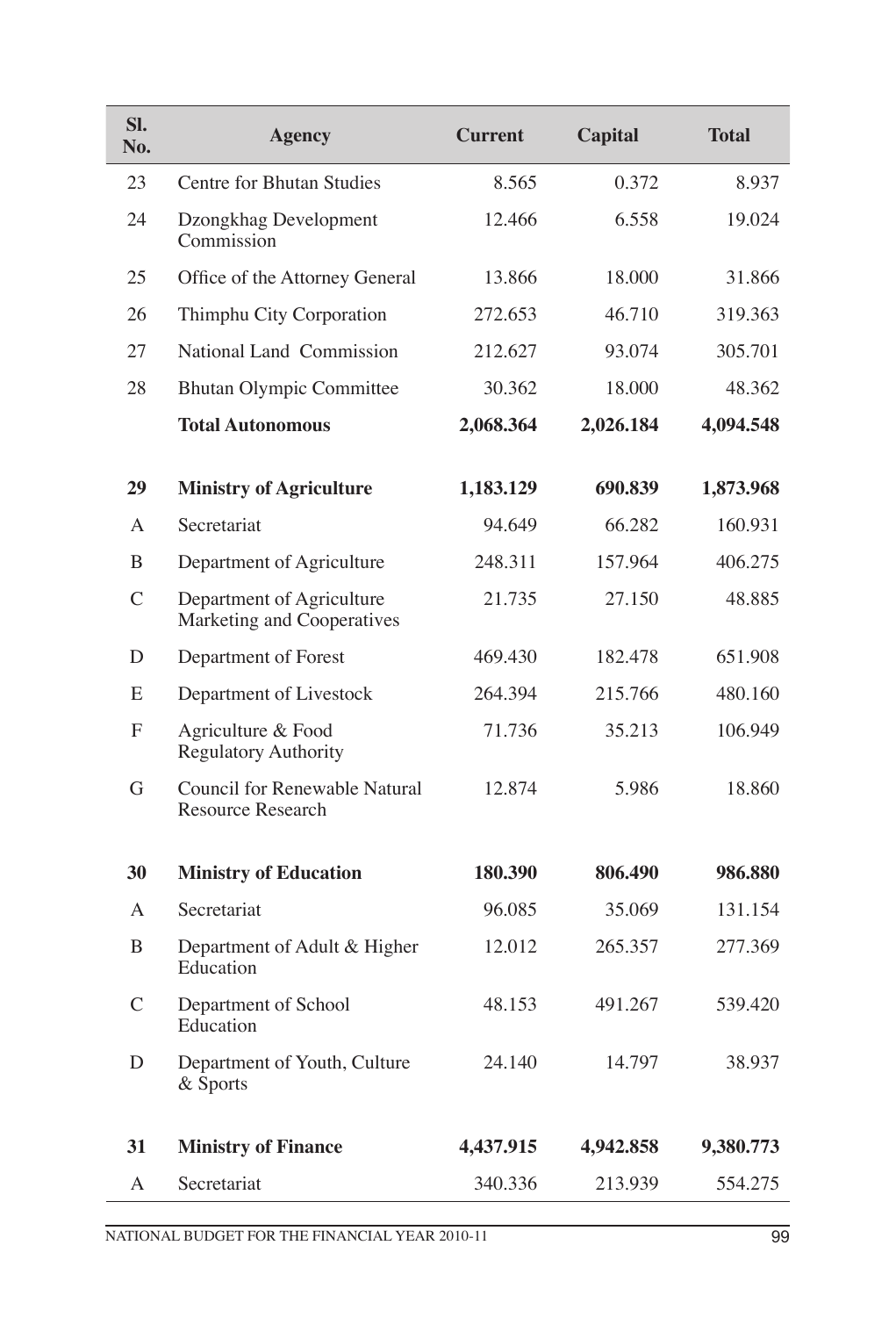| SI.<br>No.    | <b>Agency</b>                                         | <b>Current</b> | <b>Capital</b> | <b>Total</b> |
|---------------|-------------------------------------------------------|----------------|----------------|--------------|
| B             | Department of National<br><b>Budget</b>               | 1,355.474      | 903.313        | 2,258.787    |
| $\mathcal{C}$ | Department of National<br>Property                    | 81.863         | 109.218        | 191.081      |
| D             | Department of Revenue &<br>Customs                    | 186.465        | 31.903         | 218.368      |
| E             | Department of Public Accounts                         | 589.648        | 308.340        | 897.988      |
|               | $\mathbf{i}$<br>Lending                               |                | 1028.086       | 1,028.086    |
|               | $\ddot{\rm ii}$<br>Repayment (Intrest &<br>Principal) | 1884.129       | 2348.059       | 4,232.188    |
| 32            | <b>Ministry of Foreign Affairs</b>                    | 404.858        | 23.939         | 428.797      |
| A             | Secretariat                                           | 116.168        | 3.650          | 119.818      |
| B             | <b>Embassies and Missions</b><br>Abroad               | 288.690        | 20.289         | 308.979      |
| 33            | <b>Ministry of Health</b>                             | 1,048.067      | 554.269        | 1,602.336    |
| A             | Secretariat                                           | 97.682         | 101.158        | 198.840      |
| B             | Department of Medical<br>Services                     | 849.141        | 386.830        | 1,235.971    |
| $\mathcal{C}$ | Department of Public Health                           | 101.244        | 66.281         | 167.525      |
| 34            | Ministry of Home &<br><b>Cultural Affairs</b>         | 877.335        | 777.219        | 1,654.554    |
| A             | Secretariat                                           | 42.134         | 7.330          | 49.464       |
| B             | Department of Civil<br>Registration & Census          | 22.081         | 8.450          | 30.531       |
| $\mathcal{C}$ | Department of Culture                                 | 68.230         | 300.421        | 368.651      |
| D             | Department of Disaster<br>Management                  | 11.816         | 26.003         | 37.819       |
| E             | Department of Immigration                             | 52.442         | 10.081         | 62.523       |
| ${\rm F}$     | Department of Local<br>Governance                     | 4.389          | 2.508          | 6.897        |
| G             | Royal Bhutan Police                                   | 676.243        | 422.426        | 1,098.669    |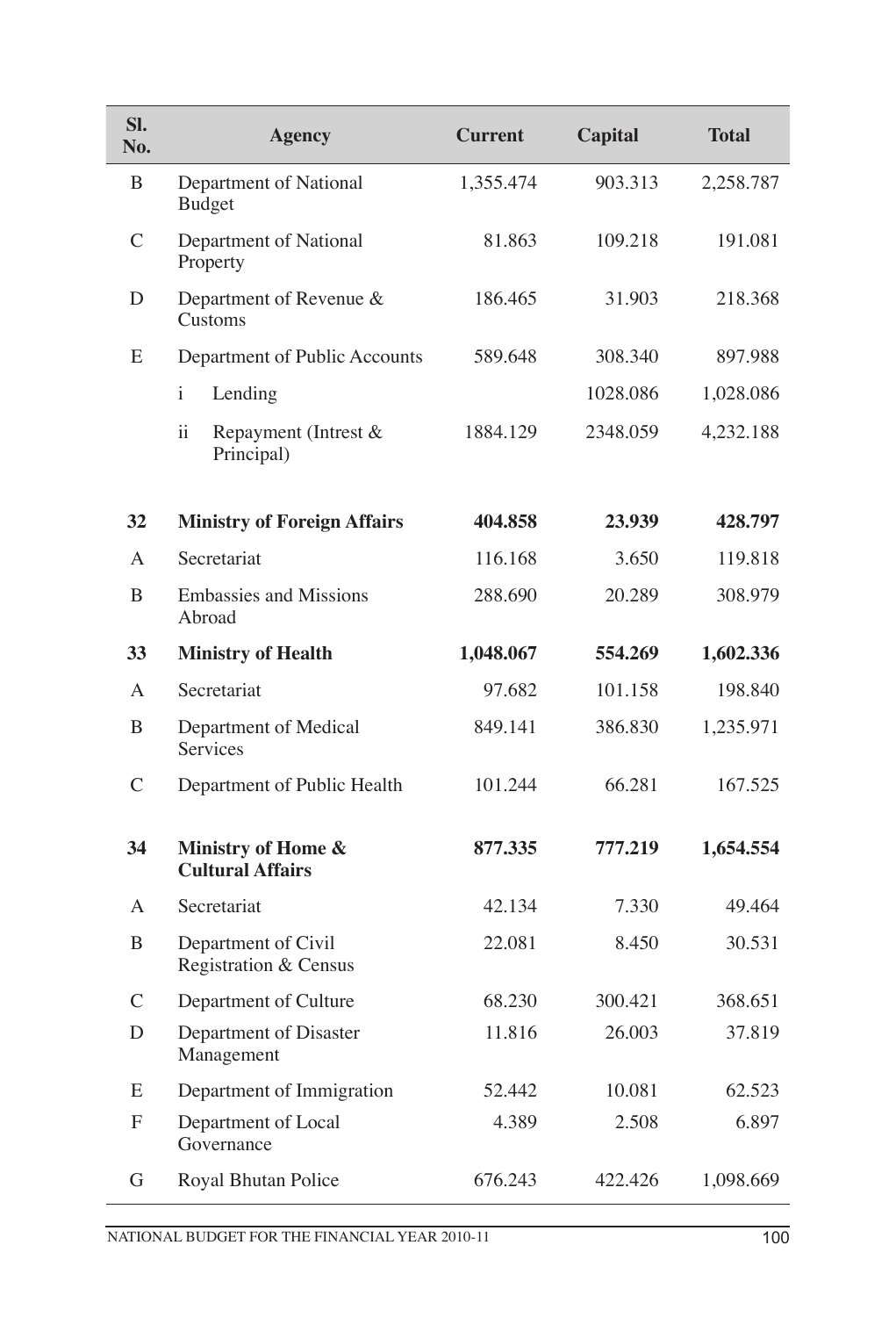| SI.<br>No.    | <b>Agency</b>                                           | <b>Current</b> | <b>Capital</b> | <b>Total</b> |
|---------------|---------------------------------------------------------|----------------|----------------|--------------|
| 35            | Ministry of Information &<br><b>Communications</b>      | 139.687        | 1,284.921      | 1,424.608    |
| A             | Secretariat                                             | 23.246         | 1.225          | 24.471       |
| B             | Department of Civil Aviation                            | 41.182         | 221.304        | 262.486      |
| $\mathcal{C}$ | Department of Information &<br>Media                    | 5.786          | 15.136         | 20.922       |
| D             | Department of Information &<br>Technology               | 32.704         | 1,028.319      | 1,061.023    |
| E             | Road Safety & Transport<br>Authority                    | 36.769         | 18.937         | 55.706       |
| 36            | Ministry of Labour &<br><b>Human Resources</b>          | 181.710        | 231.535        | 413.245      |
| A             | Secretariat                                             | 14.675         | 2.104          | 16.779       |
| B             | Department of Employment                                | 21.111         | 23.460         | 44.571       |
| $\mathcal{C}$ | Department of Human<br>Resources                        | 130.912        | 182.589        | 313.501      |
| D             | Department of Labour                                    | 10.459         | 9.944          | 20.403       |
| E             | Department of Occupational<br><b>Standards</b>          | 4.553          | 13.438         | 17.991       |
| 37            | <b>Ministry of Economic Affairs</b>                     | 242.964        | 1,510.693      | 1,753.657    |
| A             | Secretariat                                             | 58.679         | 10.154         | 68.833       |
| B             | Department of Cottage $&$<br><b>Small Industries</b>    | 3.647          | 53.951         | 57.598       |
| $\mathcal{C}$ | Department of Energy                                    | 56.510         | 1,364.919      | 1,421.429    |
| $\mathbf D$   | Department of Geology and                               | 87.550         | 14.903         | 102.453      |
| E             | Department of Industry                                  | 20.292         | 61.784         | 82.076       |
| $\mathbf F$   | Department of Trade                                     | 16.286         | 4.982          | 21.268       |
| 38            | <b>Ministry of Works and</b><br><b>Human Settlement</b> | 357.677        | 3,780.926      | 4,138.603    |
| А             | Secretariat                                             | 29.412         | 16.026         | 45.438       |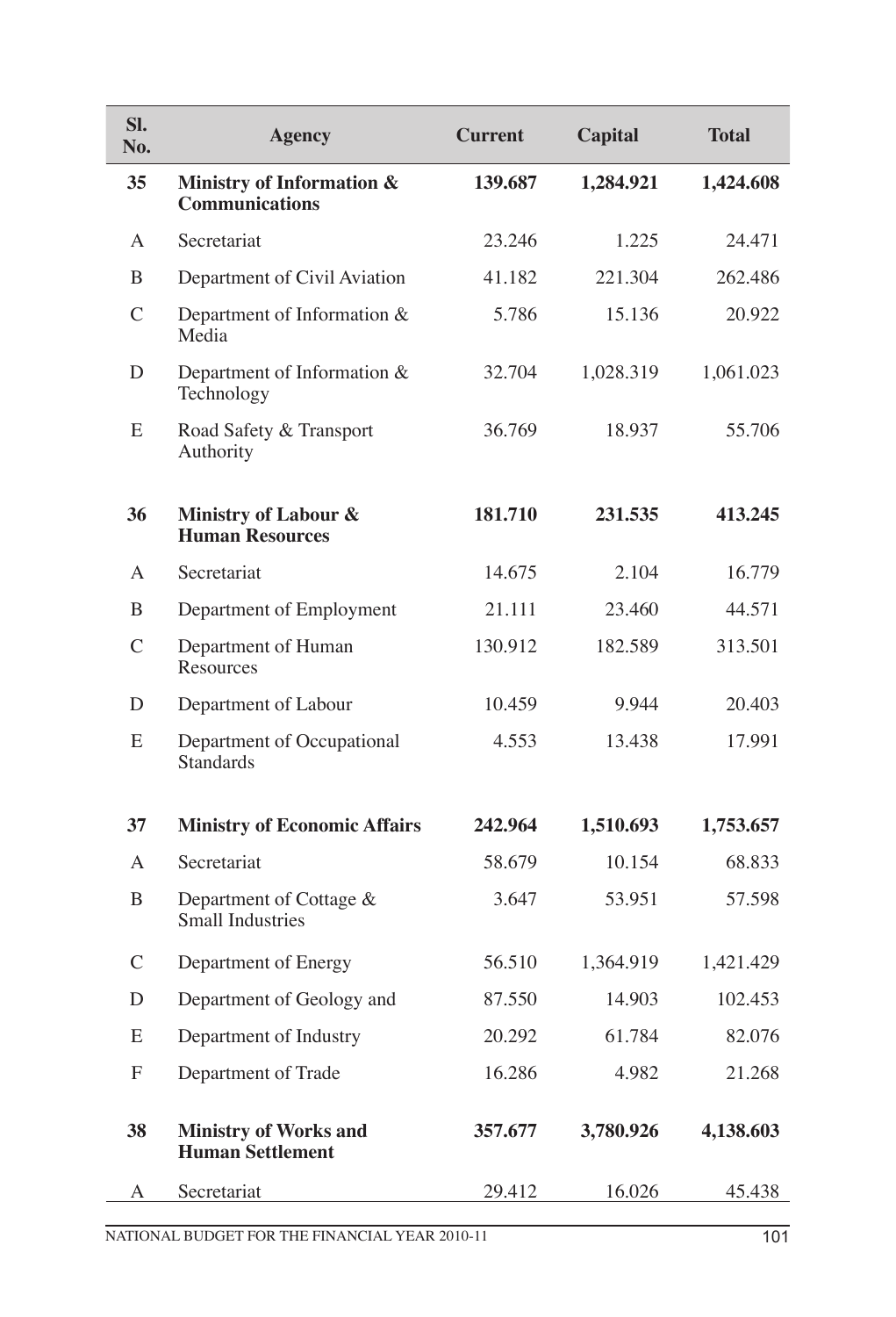| SI.<br>No.    | <b>Agency</b>                                                | <b>Current</b> | <b>Capital</b> | <b>Total</b> |
|---------------|--------------------------------------------------------------|----------------|----------------|--------------|
| B             | Department of Roads                                          | 262.470        | 3,128.787      | 3,391.257    |
| $\mathcal{C}$ | Department of Urban<br>Development & Engineering<br>Services | 39.866         | 622.338        | 662.204      |
| D             | <b>Standard Quality Control</b><br>Authority                 | 19.482         | 10.255         | 29.737       |
| E             | <b>Construction Development</b><br><b>Board</b>              | 6.447          | 3.520          | 9.967        |
|               | Dzongkhags & Gewogs                                          |                |                |              |
| 39            | <b>Bumthang Dzongkhag</b>                                    | 136.804        | 87.807         | 224.611      |
| A             | Dzongkhag Activities                                         | 134.054        | 70.716         | 204.770      |
| B             | Chhoekhor Gewog                                              | 0.676          | 6.208          | 6.884        |
| $\mathsf{C}$  | Chhumey Gewog                                                | 0.713          | 4.612          | 5.325        |
| D             | Tang Gewog                                                   | 0.703          | 3.265          | 3.968        |
| E             | Ura Gewog                                                    | 0.658          | 3.006          | 3.664        |
| 40            | <b>Chhukha Dzongkhag</b>                                     | 342.445        | 324.137        | 666.582      |
| A             | Dzongkhag Activities                                         | 334.980        | 206.568        | 541.548      |
| B             | <b>Bjachho Gewog</b>                                         | 0.587          | 4.268          | 4.855        |
| $\mathcal{C}$ | <b>Bongo Gewog</b>                                           | 0.777          | 8.269          | 9.046        |
| D             | Chapchha Gewog                                               | 0.693          | 4.162          | 4.855        |
| E             | Darla Gewog                                                  | 0.795          | 11.198         | 11.993       |
| F             | Dungna Gewog                                                 | 0.557          | 22.092         | 22.649       |
| G             | Geling Gewog                                                 | 0.601          | 3.263          | 3.864        |
| H             | Getana Gewog                                                 | 0.609          | 17.388         | 17.997       |
| I             | Lokchina Gewog                                               | 0.694          | 24.750         | 25.444       |
| $\mathbf{J}$  | Metakha Gewog                                                | 0.557          | 3.782          | 4.339        |
| K             | Phuentsholing Gewog                                          | 0.813          | 8.457          | 9.270        |
| L             | Sampheling Gewog                                             | 0.782          | 9.940          | 10.722       |

Ī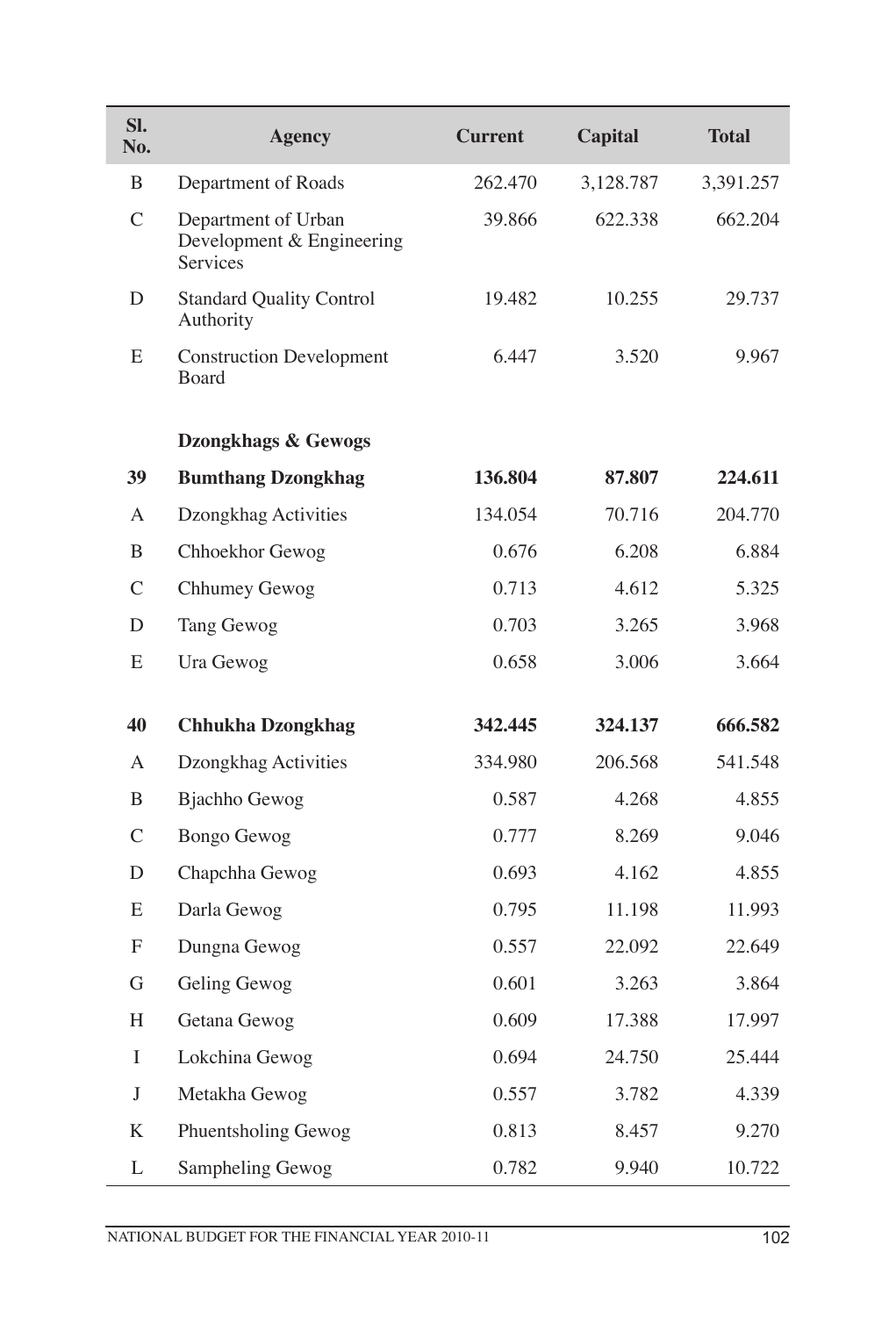| Sl.<br>No.       | <b>Agency</b>           | <b>Current</b> | <b>Capital</b> | <b>Total</b> |
|------------------|-------------------------|----------------|----------------|--------------|
| 41               | Dagana Dzongkhag        | 173.398        | 201.771        | 375.169      |
| A                | Dzongkhag Activities    | 165.483        | 140.508        | 305.991      |
| B                | Deorali Gewog           | 0.559          | 2.582          | 3.141        |
| $\mathcal{C}$    | Dorona Gewog            | 0.566          | 20.029         | 20.595       |
| D                | Drujeygang Gewog        | 0.579          | 3.600          | 4.179        |
| E                | <b>Gesarling Gewog</b>  | 0.535          | 3.173          | 3.708        |
| $\boldsymbol{F}$ | Goshi Gewog             | 0.528          | 4.186          | 4.714        |
| G                | Kana Gewog              | 0.572          | 4.384          | 4.956        |
| H                | Khebisa Gewog           | 0.572          | 2.484          | 3.056        |
| $\bf{I}$         | Lajab Gewog             | 0.544          | 2.070          | 2.614        |
| $\mathbf{J}$     | Lhamoidzingkha Gewog    | 0.632          | 3.060          | 3.692        |
| K                | Nichula Gewog           | 0.574          | 1.537          | 2.111        |
| L                | <b>Tashiding Gewog</b>  | 0.561          | 3.560          | 4.121        |
| M                | Tsangkha Gewog          | 0.551          | 2.673          | 3.224        |
| ${\bf N}$        | <b>Tsendagang Gewog</b> | 0.556          | 5.800          | 6.356        |
| $\mathcal{O}$    | Tseza Gewog             | 0.586          | 2.125          | 2.711        |
| 42               | <b>Gasa Dzongkhag</b>   | 60.297         | 35.893         | 96.190       |
| A                | Dzongkhag Activities    | 57.922         | 25.968         | 83.890       |
| B                | Khamey Gewog            | 0.607          | 2.629          | 3.236        |
| $\mathsf{C}$     | Khatoe Gewog            | 0.582          | 1.203          | 1.785        |
| D                | Laya Gewog              | 0.590          | 2.465          | 3.055        |
| E                | Lunana Gewog            | 0.596          | 3.628          | 4.224        |
| 43               | <b>Ha Dzongkhag</b>     | 128.162        | 107.398        | 235.560      |
| $\mathbf{A}$     | Dzongkhag Activities    | 124.332        | 89.299         | 213.631      |
| B                | Bji Gewog               | 0.632          | 3.940          | 4.572        |
| $\mathcal{C}$    | <b>Gakiling Gewog</b>   | 0.666          | 3.331          | 3.997        |
| D                | Iusu Gewog              | 0.649          | 3.288          | 3.937        |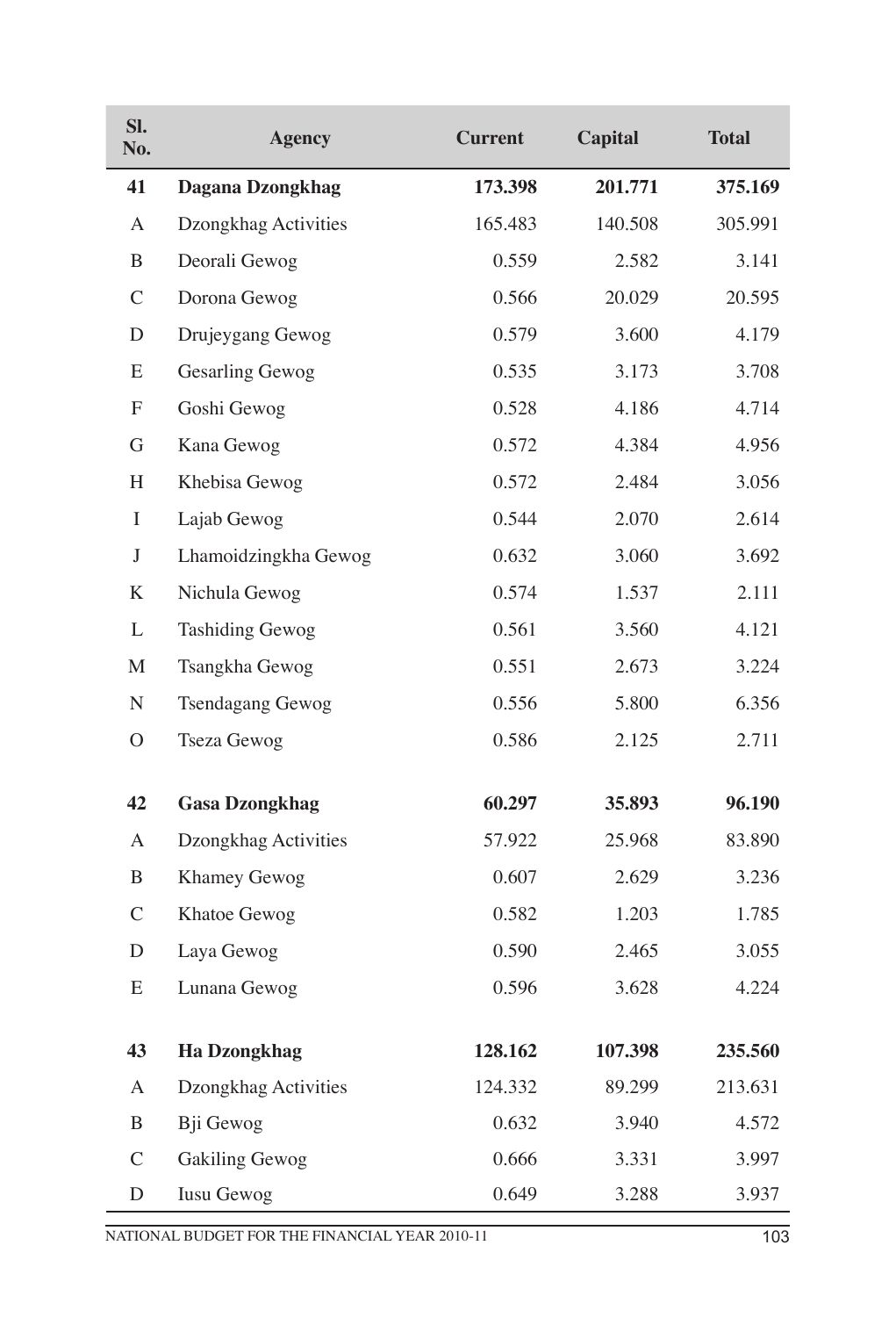| SI.<br>No.       | <b>Agency</b>             | <b>Current</b> | <b>Capital</b> | <b>Total</b> |
|------------------|---------------------------|----------------|----------------|--------------|
| Е                | Katsho Gewog              | 0.622          | 2.820          | 3.442        |
| F                | Sama Gewog                | 0.631          | 2.756          | 3.387        |
| G                | Sombay Gewog              | 0.630          | 1.964          | 2.594        |
| 44               | <b>Lhuentse Dzongkhag</b> | 152.756        | 226.648        | 379.404      |
| A                | Dzongkhag Activities      | 147.905        | 141.656        | 289.561      |
| B                | Gangzur Gewog             | 0.648          | 8.902          | 9.550        |
| $\mathcal{C}$    | Jarey Gewog               | 0.595          | 18.574         | 19.169       |
| D                | Khoma Gewog               | 0.643          | 21.146         | 21.789       |
| E                | Kurtoe Gewog              | 0.602          | 3.366          | 3.968        |
| $\boldsymbol{F}$ | Metsho Gewog              | 0.602          | 18.697         | 19.299       |
| G                | Menbi Gewog               | 0.611          | 4.866          | 5.477        |
| H                | Minjay Gewog              | 0.584          | 4.465          | 5.049        |
| $\bf{I}$         | <b>Tsenkhar Gewog</b>     | 0.566<br>4.976 |                | 5.542        |
|                  |                           |                |                |              |
| 45               | <b>Mongar Dzongkhag</b>   | 262.931        | 339.590        | 602.521      |
| A                | Dzongkhag Activities      | 253.490        | 249.666        | 503.156      |
| B                | <b>Balam Gewog</b>        | 0.492          | 5.490          | 5.982        |
| $\mathcal{C}$    | Chaskhar Gewog            | 0.566          | 3.986          | 4.552        |
| $\mathbf D$      | Chhali Gewog              | 0.529          | 5.802          | 6.331        |
| E                | Dametsey Gewog            | 0.534          | 7.460          | 7.994        |
| F                | Depung Gewog              | 0.526          | 2.875          | 3.401        |
| G                | Gongdu Gewog              | 0.556          | 3.135          | 3.691        |
| $H_{\rm}$        | Jurmey Gewog              | 0.566          | 4.311          | 4.877        |
| I                | Kengkhar Gewog            | 0.583          | 6.430          | 7.013        |
| $\bf J$          | Mongar Gewog              | 0.621          | 8.890          | 9.511        |
| K                | Narang Gewog              | 0.529          | 2.628          | 3.157        |
| L                | <b>Ngatshang Gewog</b>    | 0.538          | 4.881          | 5.419        |
| M                | Saleng Gewog              | 0.619          | 6.343          | 6.962        |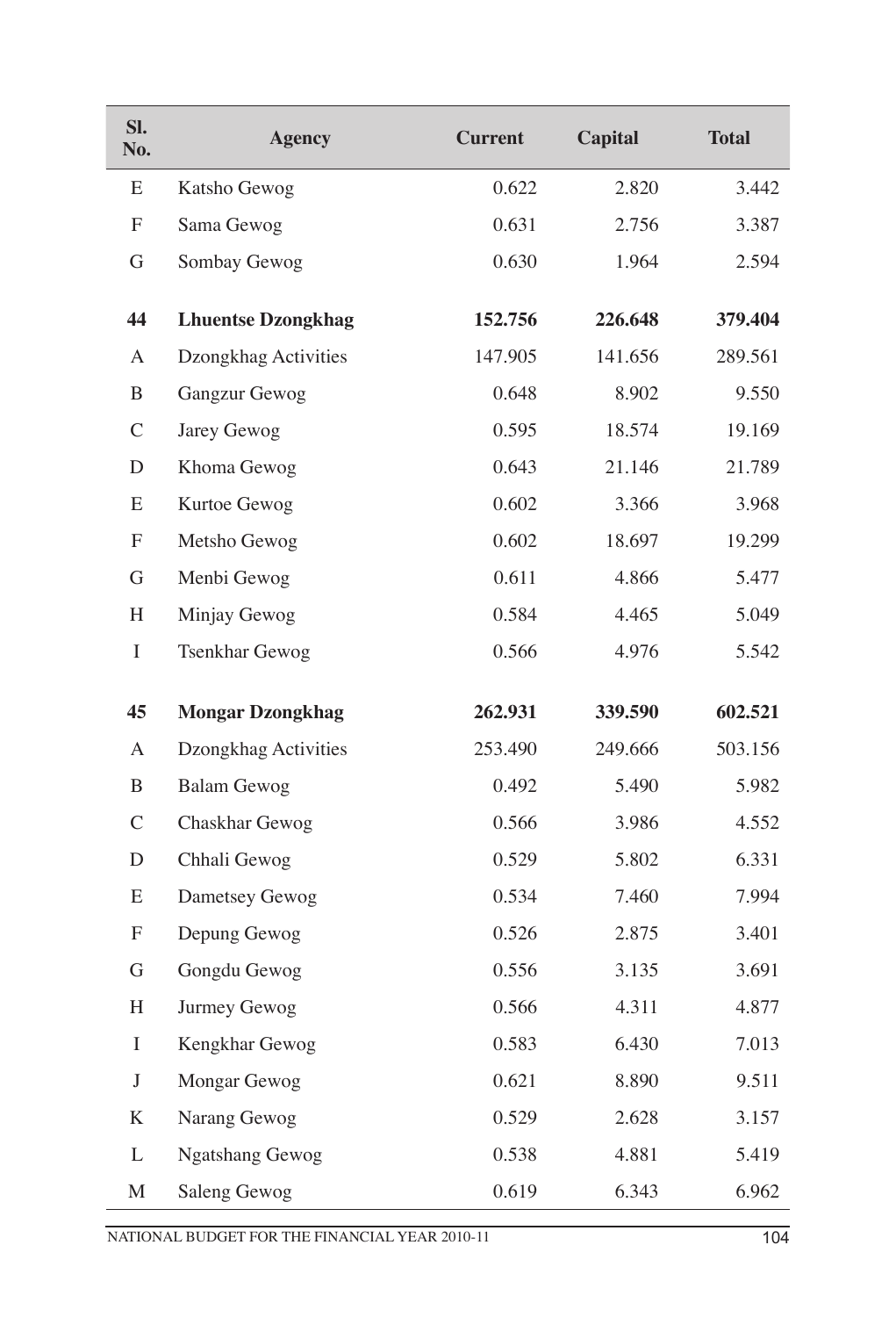| Sl.<br>No.    | <b>Agency</b>                          | <b>Current</b> | <b>Capital</b> | <b>Total</b> |
|---------------|----------------------------------------|----------------|----------------|--------------|
| ${\bf N}$     | Sherimuhung Gewog                      | 0.542          | 8.086          | 8.628        |
| $\mathcal{O}$ | Silambi Gewog                          | 0.566          | 2.812          | 3.378        |
| $\mathbf{P}$  | Thangrong Gewog                        | 0.543          | 5.713          | 6.256        |
| Q             | <b>Tsakaling Gewog</b>                 | 0.584          | 8.502          | 9.086        |
| $\mathbb{R}$  | <b>Tsamang Gewog</b>                   | 0.547          | 2.580          | 3.127        |
| 46            | Paro Dzongkhag                         | 253.148        | 155.937        | 409.085      |
| A             |                                        | 246.690        | 118.299        | 364.989      |
| B             | Dzongkhag Activities<br>Dobshari Gewog | 0.608          | 3.815          | 4.423        |
| $\mathcal{C}$ | Dogar Gewog                            | 0.659          | 2.872          | 3.531        |
| $\mathbf D$   |                                        | 0.562          | 2.160          | 2.722        |
|               | Doteng Gewog                           |                |                |              |
| E             | Hungral Gewog                          | 0.549          | 2.075          | 2.624        |
| F             | Lamgong Gewog                          | 0.645          | 1.735          | 2.380        |
| G             | Lungyni Gewog                          | 0.627          | 3.250          | 3.877        |
| H             | Naja Gewog                             | 0.806          | 4.352          | 5.158        |
| $\bf{I}$      | Shaba Gewog                            | 0.700          | 4.810          | 5.510        |
| J             | <b>Tsento Gewog</b>                    | 0.695          | 6.135          | 6.830        |
| K             | Wangchang Gewog                        | 0.607          | 6.434          | 7.041        |
| 47            | <b>Pema Gatshel Dzongkhag</b>          | 207.286        | 396.134        | 603.420      |
| A             | Dzongkhag Activities                   | 200.405        | 343.769        | 544.174      |
| B             | Chheokhorling Gewog                    | 0.573          | 3.297          | 3.870        |
| $\mathcal{C}$ | Chhimong Gewog                         | 0.656          | 2.265          | 2.921        |
| $\mathbf D$   | Chongshing Gewog                       | 0.611          | 2.026          | 2.637        |
| E             | Dechheling Gewog                       | 0.644          | 5.766          | 6.410        |
| F             | Dungmin Gewog                          | 0.593          | 4.671          | 5.264        |
| G             | Khar Gewog                             | 0.649          | 5.465          | 6.114        |
| H             | Nanong Gewog                           | 0.664          | 12.736         | 13.400       |
| $\bf{I}$      | Norbugang Gewog                        | 0.622          | 4.120          | 4.742        |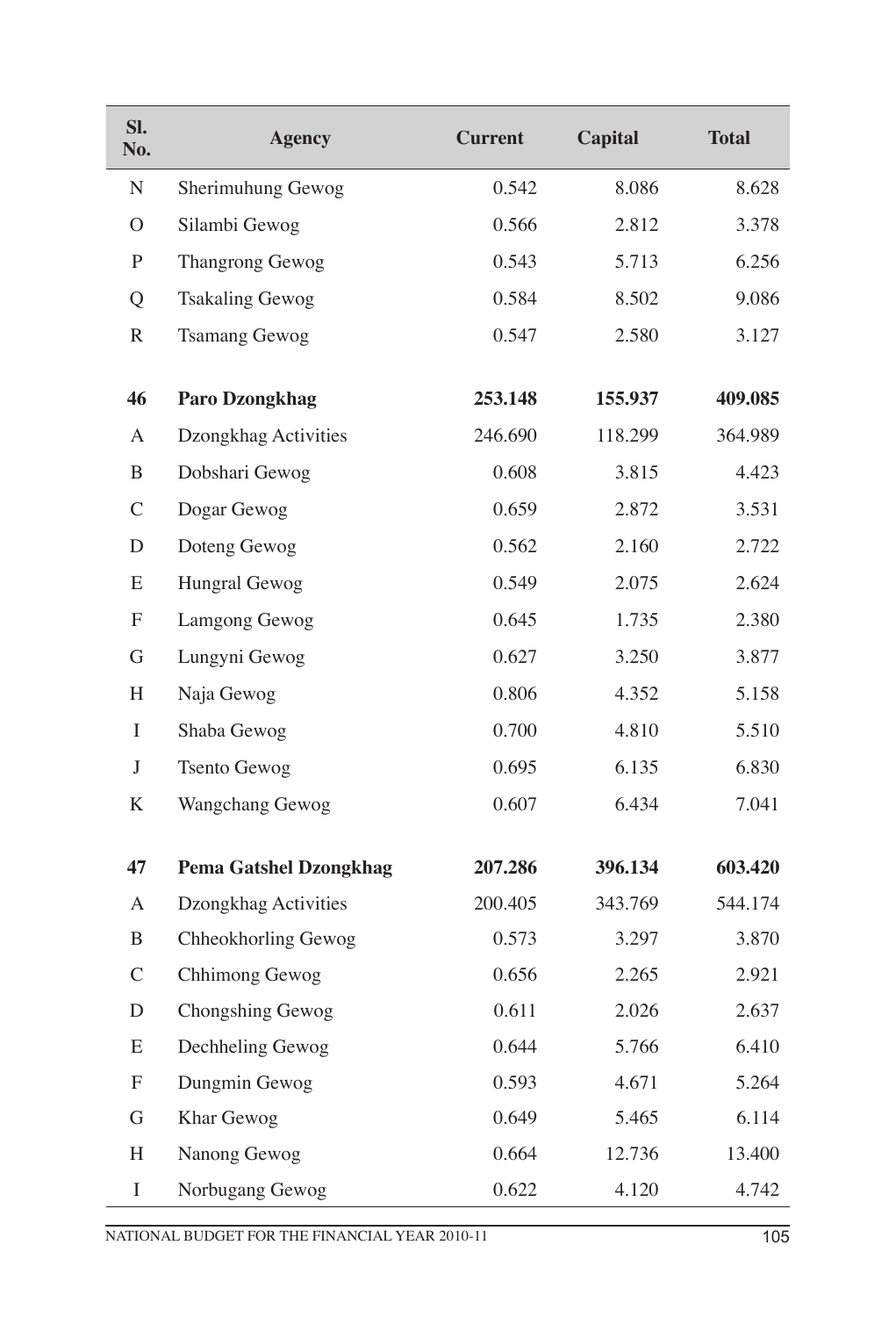| SI.<br>No.    | <b>Agency</b>                              | <b>Current</b> | <b>Capital</b> | <b>Total</b> |  |
|---------------|--------------------------------------------|----------------|----------------|--------------|--|
| J             | Shumar Gewog                               | 0.683          | 6.952          | 7.635        |  |
| K             | Yurung Gewog                               | 0.584          | 2.312          | 2.896        |  |
| L             | Zobel Gewog                                | 0.602          | 2.755          | 3.357        |  |
|               |                                            |                |                |              |  |
| 48            | <b>Punakha Dzongkhag</b>                   | 211.996        | 216.899        | 428.895      |  |
| A             | Dzongkhag Activities                       | 205.322        | 183.109        | 388.431      |  |
| B             | Baap Gewog                                 | 0.590          | 3.909          | 4.499        |  |
| $\mathcal{C}$ | Chhubu Gewog                               | 0.596          | 3.110          | 3.706        |  |
| D             | Goenshari Gewog                            | 0.593          | 1.719          | 2.312        |  |
| E             | Guma Gewog                                 | 0.608          | 4.743          | 5.351        |  |
| F             | Kabjisa Gewog                              | 0.598          | 5.007          | 5.605        |  |
| G             | Limbukha Gewog                             | 0.585          | 1.570          | 2.155        |  |
| H             | Shengana Gewog                             | 0.639          | 2.939          | 3.578        |  |
| $\mathbf I$   | Talo Gewog                                 | 0.607          | 2.471          | 3.078        |  |
| J             | Teowang Gewog                              | 0.645          | 2.664          | 3.309        |  |
| K             | Toep Gewog                                 | 0.601          | 3.219          | 3.820        |  |
| L             | Zomi Gewog                                 | 0.612          | 2.439          | 3.051        |  |
| 49            | <b>Samdub Jongkhar</b><br><b>Dzongkhag</b> | 219.123        | 184.658        | 403.781      |  |
| A             | Dzongkhag Activities                       | 212.854        | 128.826        | 341.680      |  |
| B             | Deothang Gewog                             | 0.556          | 6.094          | 6.650        |  |
| $\mathcal{C}$ | Gomdar Gewog                               | 0.621          | 10.547         | 11.168       |  |
| D             | Langchhenphu Gewog                         | 0.574          | 2.493          | 3.067        |  |
| E             | Lauri Gewog                                | 0.654          | 5.220          | 5.874        |  |
| F             | Martshala Gewog                            | 0.635          | 4.540          | 5.175        |  |
| G             | Orong Gewog                                | 0.607          | 4.885          | 5.492        |  |
| H             | Pemathang Gewog                            | 0.579          | 3.138          | 3.717        |  |
| $\bf{I}$      | Phuentshothang Gewog                       | 0.672          | 5.190          | 5.862        |  |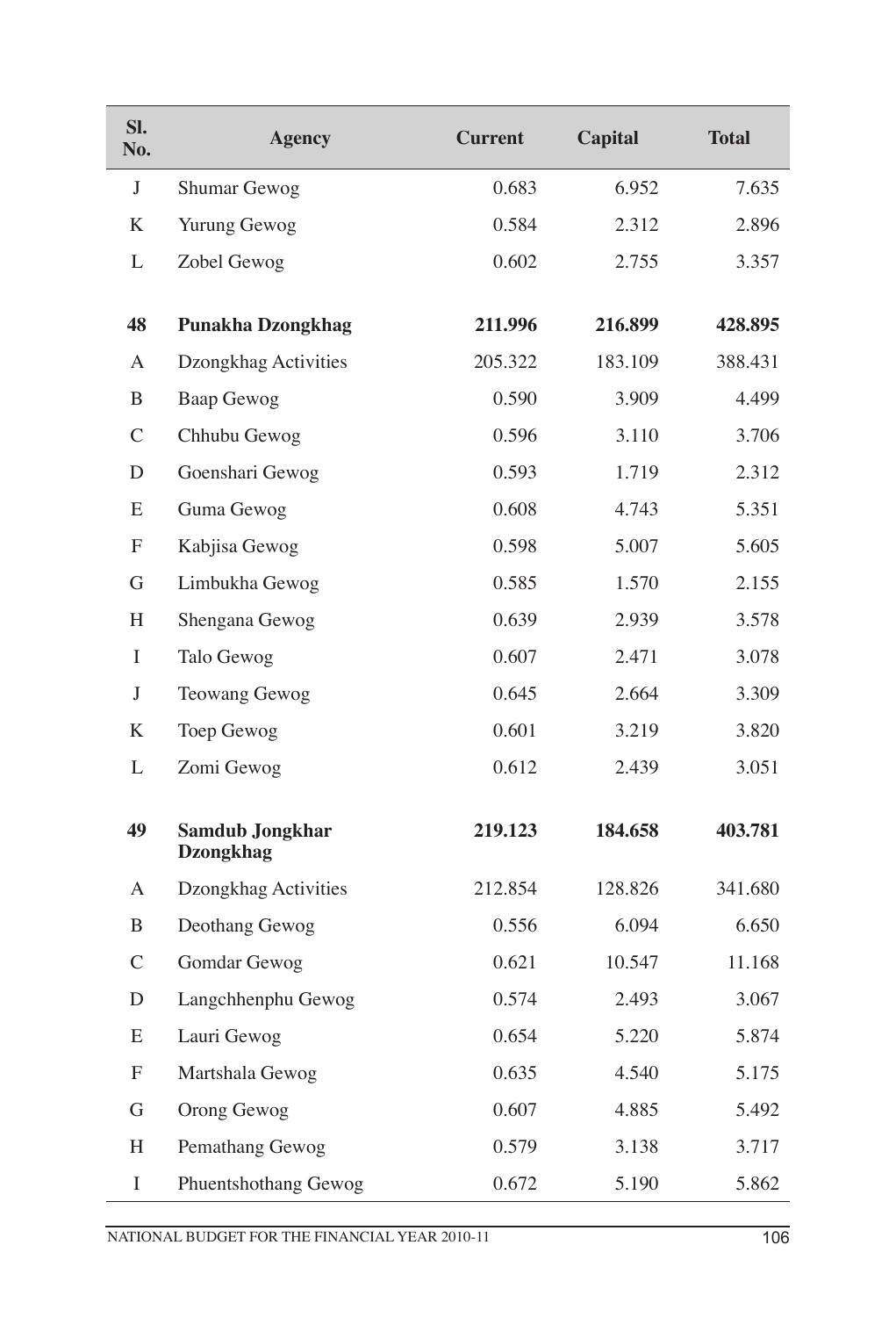| Sl.<br>No.       | <b>Agency</b>            | <b>Current</b> | <b>Capital</b> | <b>Total</b> |
|------------------|--------------------------|----------------|----------------|--------------|
| J                | Samrang Gewog            | 0.180          |                | 0.180        |
| K                | Serthi Gewog             | 0.635          | 3.950          | 4.585        |
| L                | Wangphu Gewog            | 0.556          | 9.775          | 10.331       |
|                  |                          |                |                |              |
| 50               | <b>Samtse Dzongkhag</b>  | 291.728        | 287.044        | 578.772      |
| A                | Dzongkhag Activities     | 280.519        | 203.956        | 484.475      |
| B                | Bara Gewog               | 0.825          | 6.196          | 7.021        |
| $\mathcal{C}$    | <b>Biru Gewog</b>        | 0.786          | 5.340          | 6.126        |
| D                | Chargharay Gewog         | 0.682          | 4.721          | 5.403        |
| E                | Chengmari Gewog          | 0.772          | 6.379          | 7.151        |
| $\boldsymbol{F}$ | Denchukha Gewog          | 0.749          | 4.580          | 5.329        |
| G                | Dorokha Gewog            | 0.891          | 7.477          | 8.368        |
| H                | Dumtey Gewog             | 0.654          | 3.057          | 3.711        |
| I                | Namgaychheoling Gewog    | 0.680          | 5.142          | 5.822        |
| $\bf J$          | Pugli Gewog              | 0.829          | 7.747          | 8.576        |
| K                | Samtse Gewog             | 0.801          | 5.684          | 6.485        |
| L                | Sipsu Gewog              | 0.685          | 4.884          | 5.569        |
| M                | <b>Tading Gewog</b>      | 0.829          | 6.961          | 7.790        |
| $\mathbf N$      | Tendu Gewog              | 0.719          | 7.132          | 7.851        |
| $\rm{O}$         | <b>Ugentse Gewog</b>     | 0.619          | 3.072          | 3.691        |
| P                | Yoeseltse Gewog          | 0.688          | 4.716          | 5.404        |
|                  |                          |                |                |              |
| 51               | <b>Sarpang Dzongkhag</b> | 227.002        | 145.302        | 372.304      |
| A                | Dzongkhag Activities     | 219.531        | 101.288        | 320.819      |
| B                | <b>Bhur Gewog</b>        | 0.432          | 2.589          | 3.021        |
| $\mathcal{C}$    | Chhuzagang Gewog         | 0.628          | 3.635          | 4.263        |
| D                | Dekilng Gewog            | 0.639          | 4.886          | 5.525        |
| E                | Doeban Gewog             | 0.624          | 3.503          | 4.127        |
| F                | Gelephu Gewog            | 0.657          | 5.928          | 6.585        |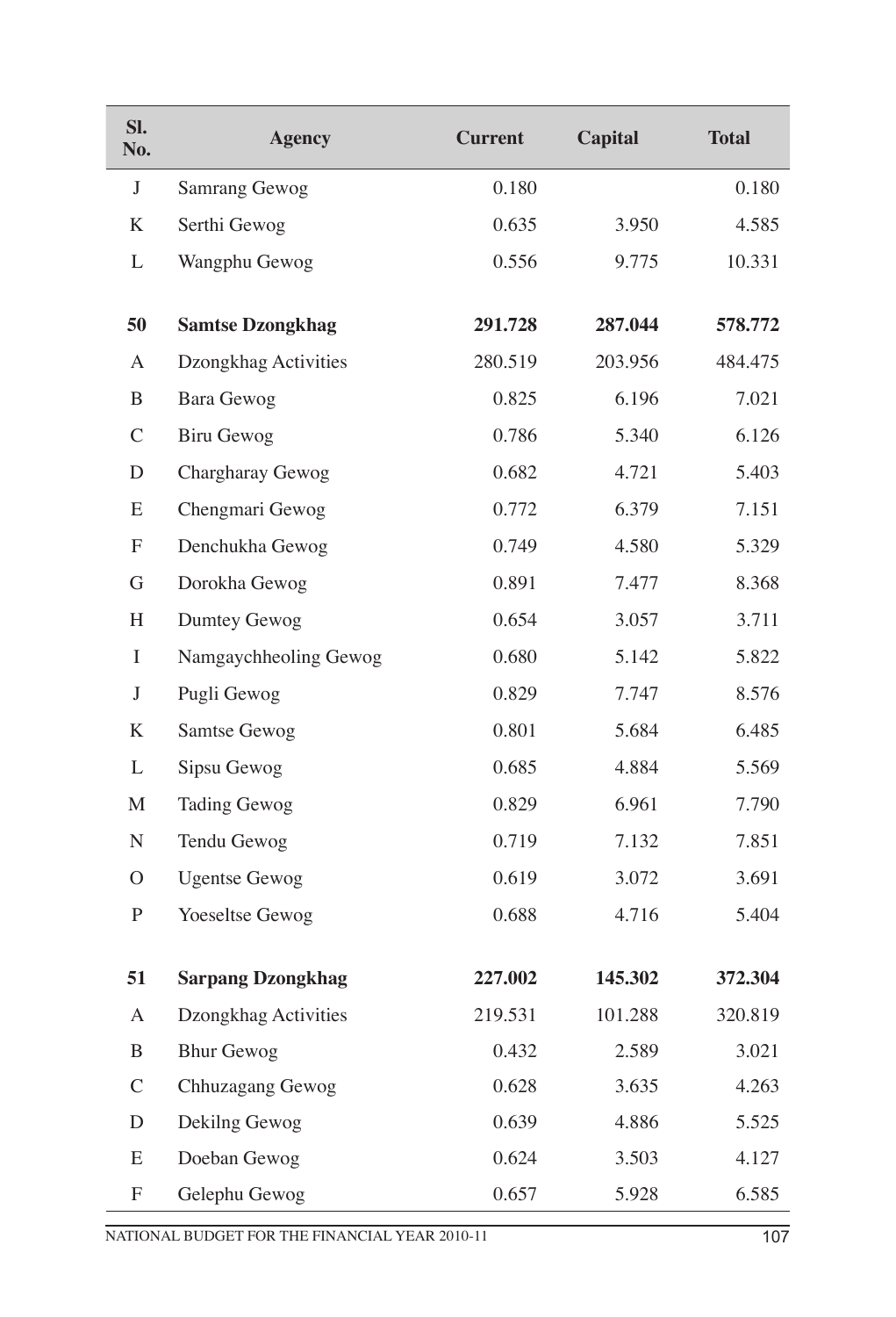| SI.<br>No.    | <b>Agency</b>                  | <b>Current</b> | Capital | <b>Total</b> |
|---------------|--------------------------------|----------------|---------|--------------|
| G             | <b>Hiley Gewog</b>             | 0.652          | 6.855   | 7.507        |
| $H_{\rm}$     | Jigmechheoling Gewog           | 0.783          | 5.389   | 6.172        |
| I             | Serzhong Gewog                 | 0.597          | 3.087   | 3.684        |
| $\mathbf{J}$  | Shompangkha Gewog              | 0.759          | 2.464   | 3.223        |
| K             | Singhi Gewog                   | 0.547          | 1.962   | 2.509        |
| L             | Tareythang Gewog               | 0.513          | 1.063   | 1.576        |
| M             | <b>Umling Gewog</b>            | 0.640          | 2.653   | 3.293        |
| 52            | <b>Tashi Yangtse Dzongkhag</b> | 162.590        | 193.958 | 356.548      |
| $\mathbf{A}$  | Dzongkhag Activities           | 157.591        | 160.455 | 318.046      |
| B             | <b>Bumdeling Gewog</b>         | 0.634          | 3.623   | 4.257        |
| $\mathcal{C}$ | Jamkhar Gewog                  | 0.597          | 2.232   | 2.829        |
| D             | Khamdang Gewog                 | 0.658          | 4.180   | 4.838        |
| E             | Ramjer Gewog                   | 0.575          | 2.373   | 2.948        |
| F             | Toetsho Gewog                  | 0.634          | 4.872   | 5.506        |
| G             | <b>Tongzhang Gewog</b>         | 0.650          | 5.526   | 6.176        |
| H             | <b>Yalang Gewog</b>            | 0.635          | 6.968   | 7.603        |
| I             | Yangtse Gewog                  | 0.616          | 3.729   | 4.345        |
| 53            | <b>Tashigang Dzongkhag</b>     | 374.389        | 447.995 | 822.384      |
| A             | Dzongkhag Activities           | 360.377        | 335.541 | 695.918      |
| B             | Bartsham Gewog                 | 0.639          | 2.822   | 3.461        |
| $\mathcal{C}$ | <b>Bidung Gewog</b>            | 0.641          | 4.328   | 4.969        |
| $\mathbf D$   | Kanglung Gewog                 | 0.635          | 10.735  | 11.370       |
| E             | Kangpara Gewog                 | 0.639          | 4.600   | 5.239        |
| F             | Khaling Gewog                  | 0.682          | 6.595   | 7.277        |
| $\mathbf G$   | Lumang Gewog                   | 2.537          | 11.129  | 13.666       |
| H             | Merag Gewog                    | 0.611          | 3.600   | 4.211        |
| $\bf{I}$      | Phongmey Gewog                 | 0.665          | 4.845   | 5.510        |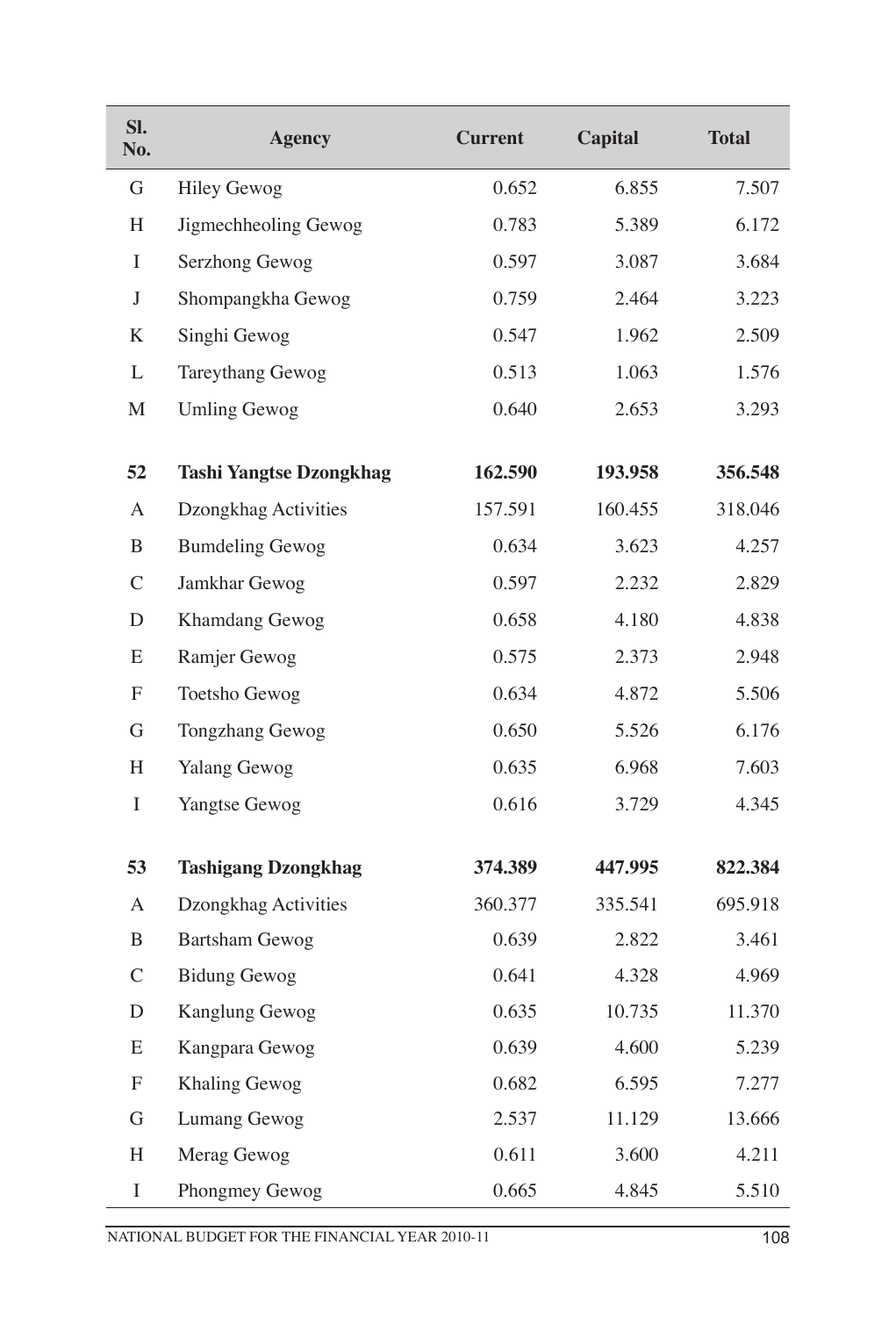| SI.<br>No.       | <b>Agency</b>            | <b>Current</b> | <b>Capital</b> |         |  |
|------------------|--------------------------|----------------|----------------|---------|--|
| $\mathbf{J}$     | Radi Gewog               | 0.904          | 4.853          | 5.757   |  |
| K                | <b>Sagteng Gewog</b>     | 0.597          | 3.910          | 4.507   |  |
| L                | Samkhar Gewog            | 0.681          | 13.073         | 13.754  |  |
| M                | Shongphu Gewog           | 0.654          | 6.912          | 7.566   |  |
| ${\bf N}$        | Thimshing Gewog          | 2.827          | 6.315          | 9.142   |  |
| $\mathcal{O}$    | <b>Uzorong Gewog</b>     | 0.659          | 9.995          | 10.654  |  |
| ${\bf P}$        | Yangnyer Gewog           | 0.641          | 18.742         | 19.383  |  |
| 54               | <b>Thimphu Dzongkhag</b> | 112.745        | 115.003        | 227.748 |  |
| A                | Dzongkhag Activities     | 107.548        | 79.076         | 186.624 |  |
| B                | Chang Gewog              | 0.716          | 4.871          | 5.587   |  |
| $\mathcal{C}$    | Dagala Gewog             | 0.556          | 2.167          | 2.723   |  |
| D                | Geynay Gewog             | 0.725          | 9.243          | 9.968   |  |
| E                | Kawang Gewog             | 0.639          | 3.423          | 4.062   |  |
| $\boldsymbol{F}$ | Lingzhi Gewog            | 0.608          | 2.778          | 3.386   |  |
| G                | Mewang Gewog             | 0.848          | 6.328          | 7.176   |  |
| H                | Naro Gewog               | 0.547          | 3.817          | 4.364   |  |
| $\bf{I}$         | Soe Gewog                | 0.558          | 3.300          | 3.858   |  |
| 55               | <b>Tongsa Dzongkhag</b>  | 145.737        | 116.444        | 262.181 |  |
| A                | Dzongkhag Activities     | 142.368        | 90.068         | 232.436 |  |
| B                | Dagteng Gewog            | 0.629          | 6.446          | 7.075   |  |
| $\mathcal{C}$    | Korphu Gewog             | 0.574          | 6.258          | 6.832   |  |
| $\mathbf D$      | Langthel Gewog           | 0.713          | 4.117          | 4.830   |  |
| E                | Nubi Gewog               | 0.832          | 4.012          | 4.844   |  |
| F                | Tangsibji Gewog          | 0.621          | 5.543          | 6.164   |  |
| 56               | <b>Tsirang Dzongkhag</b> | 143.824        | 96.788         | 240.612 |  |
| A                | Dzongkhag Activities     | 136.889        | 66.298         | 203.187 |  |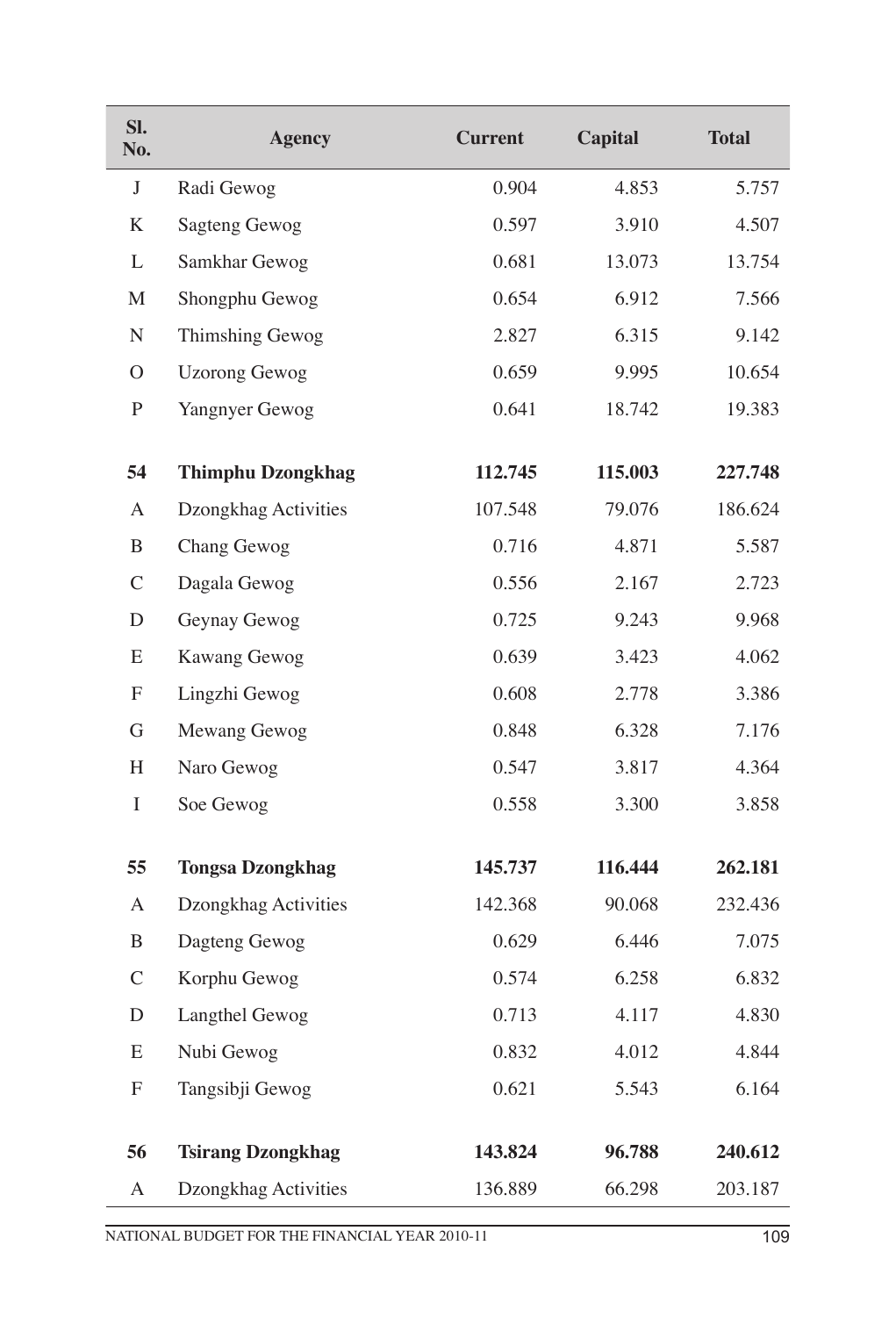| Sl.<br>No.    | <b>Agency</b>                               | <b>Current</b> | <b>Capital</b> | <b>Total</b> |
|---------------|---------------------------------------------|----------------|----------------|--------------|
| B             | <b>Barshong Gewog</b>                       | 0.605          | 2.607          | 3.212        |
| $\mathcal{C}$ | Beteni Gewog                                | 0.603          | 2.440          | 3.043        |
| D             | Dunglagang Gewog                            | 0.567          | 2.238          | 2.805        |
| E             | Goseling Gewog                              | 0.609          | 2.447          | 3.056        |
| F             | Kikhorthang Gewog                           | 0.588          | 3.598          | 4.186        |
| G             | Mendrelgang Gewog                           | 0.608          | 2.522          | 3.130        |
| H             | Pataley Gewog                               | 0.554          | 2.501          | 3.055        |
| I             | Phuentenchhu Gewog                          | 0.570          | 2.269          | 2.839        |
| J             | <b>Ranthangling Gewog</b>                   | 0.545          | 2.519          | 3.064        |
| K             | Shemjong Gewog                              | 0.553          | 2.459          | 3.012        |
| L             | Tsholingkhar Gewog                          | 0.591          | 2.670          | 3.261        |
| M             | <b>Tsirangteod Gewog</b>                    | 0.542          | 2.220          | 2.762        |
| 57            | <b>Wangdieu Phodang</b><br><b>Dzongkhag</b> | 222.715        | 149.766        | 372.481      |
| A             | Dzongkhag Activities                        | 213.635        | 102.184        | 315.819      |
| B             | Athang Gewog                                | 0.575          | 2.396          | 2.971        |
| $\mathcal{C}$ | <b>Bjena</b> Gewog                          | 0.636          | 3.058          | 3.694        |
| D             | Daga Gewog                                  | 0.594          | 2.626          | 3.220        |
| E             | Dangchhu Gewog                              | 0.592          | 3.440          | 4.032        |
| F             | <b>Gangtey Gewog</b>                        | 0.621          | 2.680          | 3.301        |
| G             | Gasetsho Gongm Gewog                        | 0.650          | 3.193          | 3.843        |
| H             | Gasetsho Wogm Gewog                         | 0.558          | 1.772          | 2.330        |
| $\bf{I}$      | Kazhi Gewog                                 | 0.573          | 3.740          | 4.313        |
| J             | Nahi Gewog                                  | 0.568          | 1.934          | 2.502        |
| K             | Nyisho Gewog                                | 0.610          | 3.269          | 3.879        |
| L             | Phangyul Gewog                              | 0.592          | 3.046          | 3.638        |
| M             | Phobji Gewog                                | 0.655          | 4.040          | 4.695        |
| ${\bf N}$     | Ruepisa Gewog                               | 0.631          | 3.749          | 4.380        |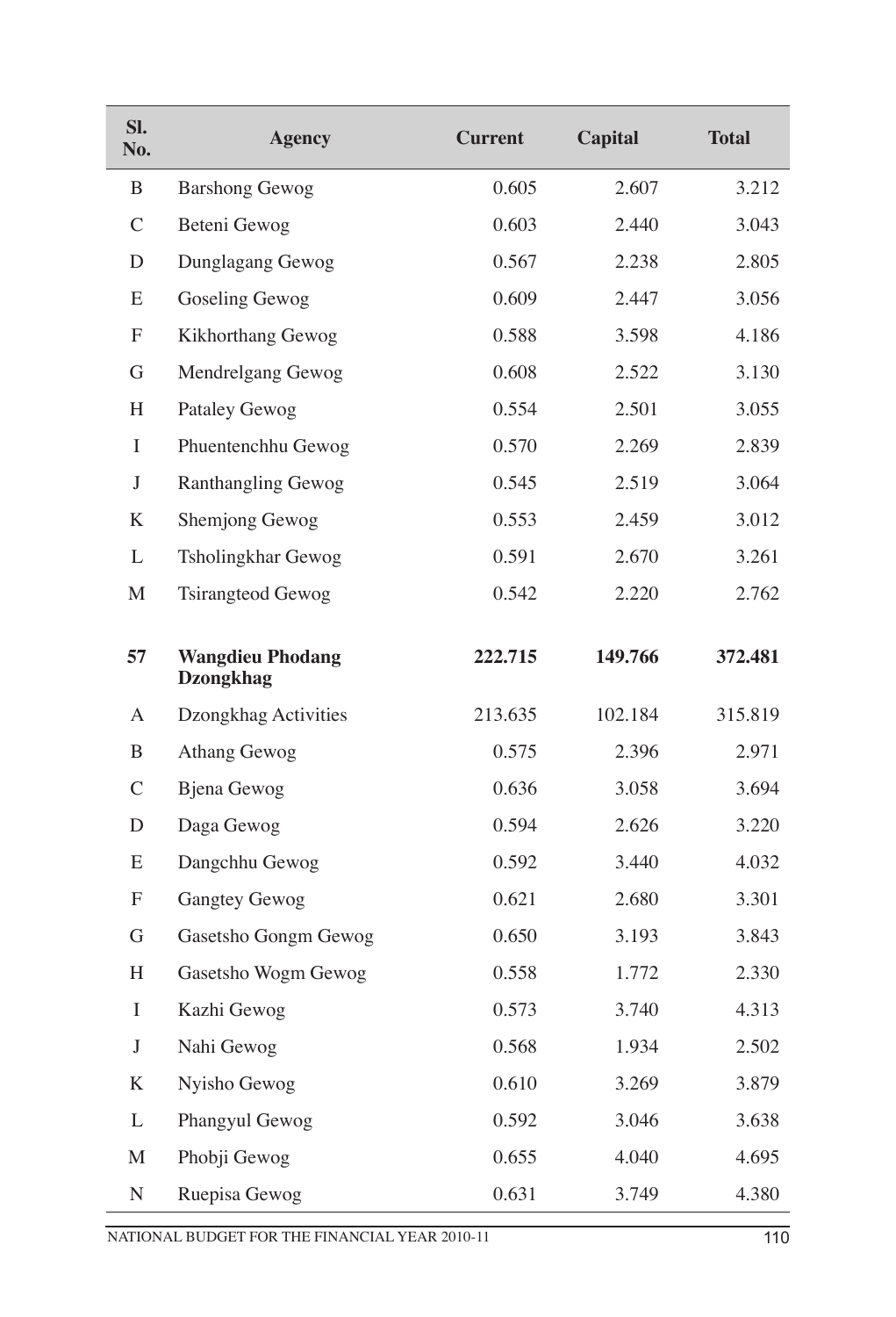| SI.<br>No.         | <b>Agency</b>                        | <b>Current</b> | Capital    | <b>Total</b> |
|--------------------|--------------------------------------|----------------|------------|--------------|
| $\Omega$           | Sephu Gewog                          | 0.656          | 4.654      | 5.310        |
| P                  | Thedtsho Gewog                       | 0.569          | 3.985      | 4.554        |
| 58                 |                                      | 202.904        | 183.388    | 386.292      |
|                    | <b>Zhemgang Dzongkhag</b>            |                |            |              |
| A                  | Dzongkhag Activities                 | 193.980        | 144.906    | 338.886      |
| B                  | <b>Bardo Gewog</b>                   | 2.326          | 7.775      | 10.101       |
| $\mathcal{C}$      | <b>Bjoka</b> Gewog                   | 0.566          | 2.320      | 2.886        |
| D                  | Goshing Gewog                        | 2.352          | 5.500      | 7.852        |
| E                  | Nangkor Gewog                        | 1.125          | 6.900      | 8.025        |
| $\mathbf{F}$       | Ngangla Gewog                        | 0.684          | 4.105      | 4.789        |
| G                  | Phangkhar Gewog                      | 0.621          | 3.396      | 4.017        |
| H                  | Shingkhar Gewog                      | 0.629          | 3.342      | 3.971        |
| I                  | Tong Gewog                           | 0.621          | 5.144      | 5.765        |
|                    | <b>Total Dzongkhag and</b><br>Gewogs | 4,031.980      | 4,012.560  | 8,044.540    |
| <b>Grand Total</b> |                                      | 15,154.076     | 20,642.433 | 35,796.509   |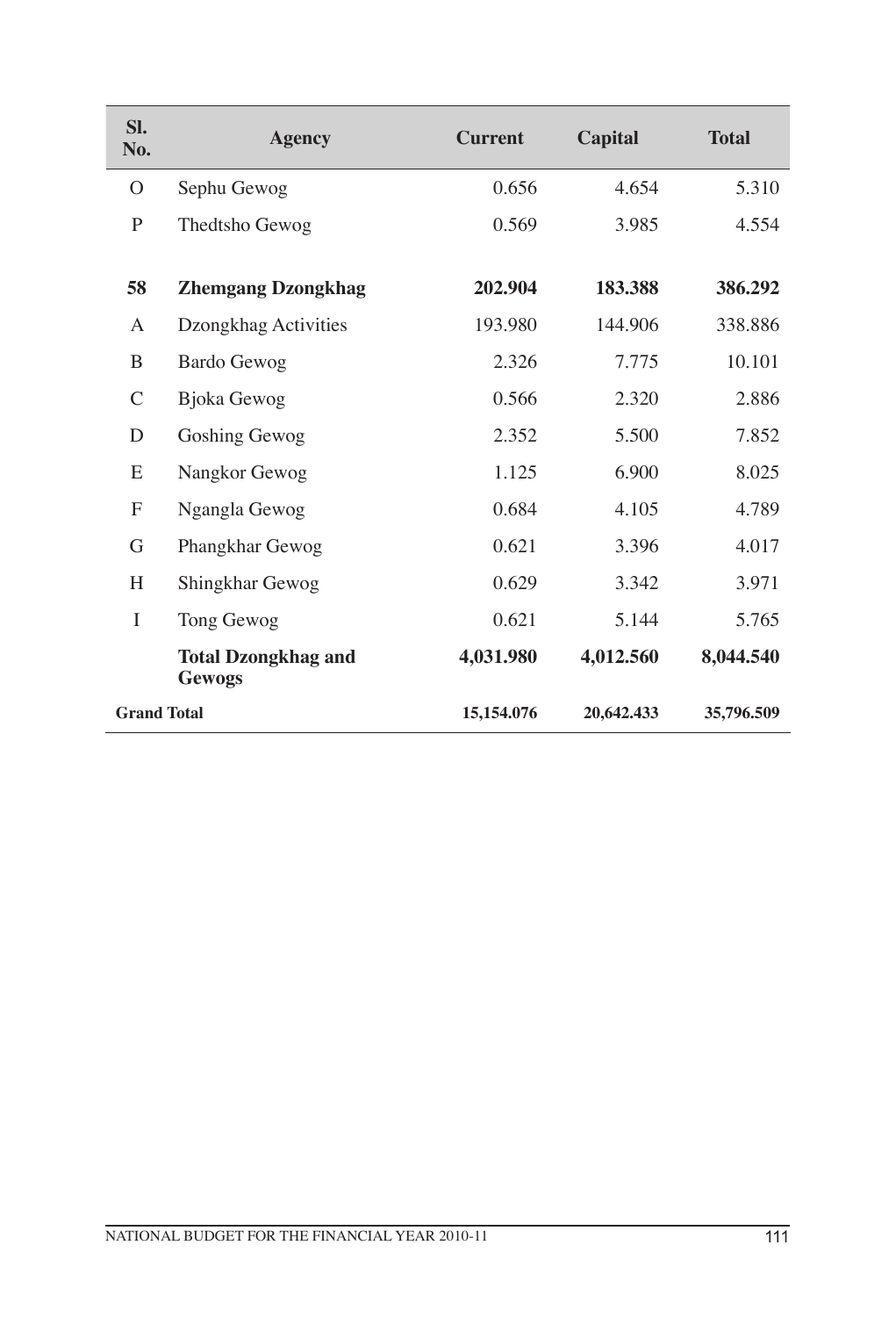# **ANNEXURE II**

# **Budget Proposals of the Legislature, the Constitutional Bodies and the Judiciary and Agreed Recommendations**

*Nu in millions*

|                                                                   | <b>NATIONAL ASSEMBLY</b>                   |         |              |                                                             |         |              |                |  |
|-------------------------------------------------------------------|--------------------------------------------|---------|--------------|-------------------------------------------------------------|---------|--------------|----------------|--|
| Activities/sub-                                                   | As proposed by National<br><b>Assembly</b> |         |              | <b>Agreed between National</b><br><b>Assembly &amp; MoF</b> |         |              | <b>Remarks</b> |  |
| activity                                                          | <b>Current</b>                             | Capital | <b>Total</b> | <b>Current</b>                                              | Capital | <b>Total</b> |                |  |
| Establishment Costs,<br>Secretariat                               | 13.825                                     | 0.350   | 14.175       | 12.539                                                      |         | 12.539       |                |  |
| Establishment costs<br>for Parliamentary<br>Services              | 40.690                                     | 0.200   | 40.890       | 41.039                                                      | 0.150   | 41.189       |                |  |
| Travel outside for<br>Parliamentarians                            | 2.031                                      |         |              | 2.031                                                       |         | 2.031        |                |  |
| Zhungkha Promotion                                                |                                            | 0.100   | 0.100        |                                                             | 0.100   | 0.100        |                |  |
| Maintnnc. of Security<br>system in Parliament<br>house            | 0.340                                      | 2.127   | 2.467        | 0.340                                                       | 2.127   | 2.467        |                |  |
| Instiltn of fire alarm<br>& hydrant system in<br>Parliament house |                                            | 1.490   | 1.490        |                                                             | 0.650   | 0.650        |                |  |
| In-house printing of<br>Acts                                      | 1.420                                      | 2.500   | 3.920        | 1.420                                                       | 2.500   | 3.920        |                |  |
| Parliamentary<br>Exchange<br>Programme                            | 1.000                                      |         | 1.000        | 1.000                                                       |         | 1.000        |                |  |
| National Assembly<br>Session costs                                | 4.476                                      |         | 4.476        | 3.285                                                       |         | 3.285        |                |  |
| Committee meetings                                                | 1.564                                      |         | 1.564        | 1.459                                                       |         | 1.459        |                |  |
| Sub - Total                                                       | 65.346                                     | 6.767   | 70.082       | 63.113                                                      | 5.527   | 68.640       |                |  |

### **NATIONAL COUNCIL**

| <b>Activities/sub-</b><br>activity                                    | As proposed by National<br><b>Conneil</b> |         |              | <b>Agreed between National</b><br><b>Council &amp; MoF</b> |         |              | <b>Remarks</b> |
|-----------------------------------------------------------------------|-------------------------------------------|---------|--------------|------------------------------------------------------------|---------|--------------|----------------|
|                                                                       | <b>Current</b>                            | Capital | <b>Total</b> | <b>Current</b>                                             | Capital | <b>Total</b> |                |
| Establishment Costs.<br>Secretariat                                   | 14.349                                    | 3.150   | 17.499       | 9.530                                                      | 2.100   | 11.630       |                |
| <b>Institutional Capacity</b><br>Building                             | 2.249                                     | 0.619   | 2.868        | 2.249                                                      | 0.619   | 2.868        | <b>UNDP</b>    |
| <b>Establishment Costs</b><br>for<br>Parliamentary<br><b>Services</b> | 31.550                                    | 17.300  | 48.850       | 30.200                                                     | 11.200  | 41.400       |                |
| Travel Outside for<br>Parliamentarians                                | 2.711                                     |         |              | 2.711                                                      |         | 2.711        |                |

NATIONAL BUDGET FOR THE FINANCIAL YEAR 2010-11 112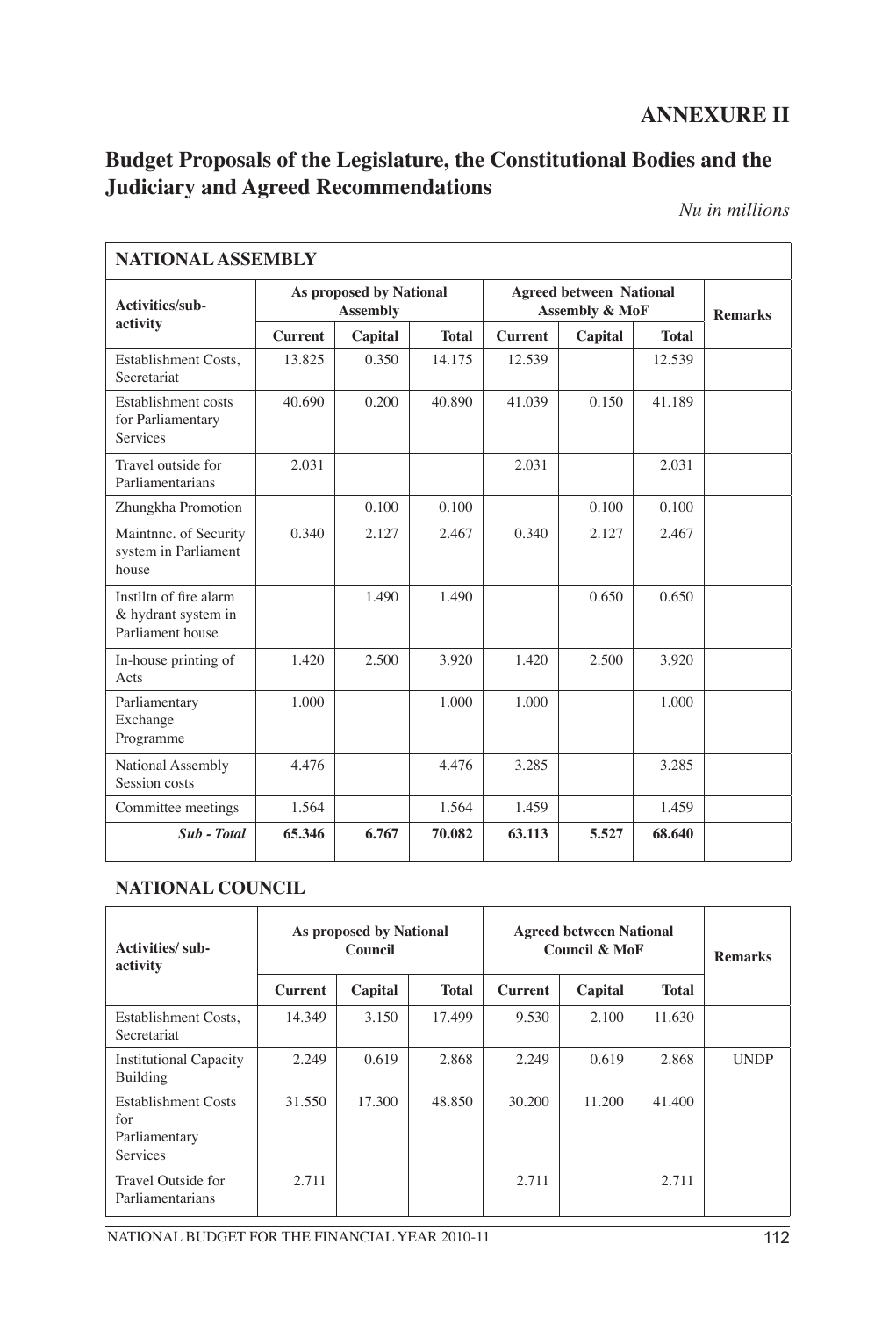| Activities/sub-                  | As proposed by National<br>Council |         |              | <b>Agreed between National</b><br><b>Council &amp; MoF</b> |         |                                                        | <b>Remarks</b> |
|----------------------------------|------------------------------------|---------|--------------|------------------------------------------------------------|---------|--------------------------------------------------------|----------------|
| activity                         | <b>Current</b>                     | Capital | <b>Total</b> | <b>Current</b>                                             | Capital | <b>Total</b>                                           |                |
| Committee Meetings               | 0.400                              |         | 0.400        | 0.250                                                      |         | 0.250                                                  |                |
| Maintenance of                   |                                    |         | 0.000        |                                                            | 2.103   | 2.103                                                  |                |
| existing office (5)<br>cottages) |                                    |         |              |                                                            |         | Budget capitalized as it was<br>proposed under current |                |
| Sub - Total                      | 51.259                             | 21.069  | 69.617       | 44.940                                                     | 16.022  | 60.962                                                 |                |

### **ANTI CORRUPTION COMMISSION**

| <b>Activities/sub-</b>             | As proposed by Anti Corruption<br><b>Commission</b> |         |              | Agreed between ACC & MoF | <b>Remarks</b>                                               |              |            |
|------------------------------------|-----------------------------------------------------|---------|--------------|--------------------------|--------------------------------------------------------------|--------------|------------|
| activity                           | <b>Current</b>                                      | Capital | <b>Total</b> | <b>Current</b>           | Capital                                                      | <b>Total</b> |            |
| Establishment cost                 | 21.276                                              | 0.600   | 21.876       | 21.276                   | 0.600                                                        | 21.876       |            |
|                                    |                                                     |         |              |                          | Capital budget is for furniture,<br>office equip. & computer |              |            |
| Institutional<br>Development       | 3.889                                               | 13.570  | 17.459       | 3.689                    | 13.570                                                       | 17.259       | <b>SDS</b> |
| Construction of<br>Office Building |                                                     | 50,000  | 50.000       |                          | 50.000                                                       | 50,000       | GoI        |
| Sub - Total                        | 25.165                                              | 64.170  | 89.335       | 24.965                   | 64.170                                                       | 89.135       |            |

## **ELECTION COMMISSION**

| Activities/sub-                                                                              | As proposed by Election<br><b>Commission</b> |         |              |                | <b>Agreed between Election</b><br><b>Commission &amp; MoF</b> | <b>Remarks</b>                                               |                          |
|----------------------------------------------------------------------------------------------|----------------------------------------------|---------|--------------|----------------|---------------------------------------------------------------|--------------------------------------------------------------|--------------------------|
| activity                                                                                     | <b>Current</b>                               | Capital | <b>Total</b> | <b>Current</b> | Capital                                                       | <b>Total</b>                                                 |                          |
| Establishment cost                                                                           | 22.228                                       | 1.650   | 23.878       | 21.580         | 0.150                                                         | 21.730                                                       |                          |
|                                                                                              |                                              |         |              |                |                                                               | Capital budget is for furniture,<br>office equip. & computer |                          |
| Printing of Rules and<br>Regulations                                                         | 0.805                                        |         | 0.805        | 0.805          |                                                               | 0.805                                                        |                          |
| Research and<br>Publications                                                                 | 0.518                                        | 0.500   | 1.018        | 0.518          | 0.500                                                         | 1.018                                                        |                          |
| <b>Election Officers</b><br>meeting                                                          | 0.680                                        |         | 0.680        | 0.680          |                                                               | 0.680                                                        |                          |
| <b>BRIDGE</b> (Building<br>Resources in<br>Democracy,<br>Governance &<br>Elections) Training |                                              | 3.585   | 3.585        |                | 3.585                                                         | 3.585                                                        | <b>UNDP</b> $\&$<br>RGoB |
| Civic Education<br>Awareness                                                                 |                                              | 1.000   | 1.000        |                | 1.000                                                         | 1.000                                                        |                          |
| Construction of Office<br>Building                                                           |                                              | 20.000  | 20,000       |                | 20,000                                                        | 20,000                                                       | GoI                      |
| Voter, Civic Education<br>and<br>Training                                                    |                                              |         |              | 0.850          | 3.400                                                         | 4.250                                                        |                          |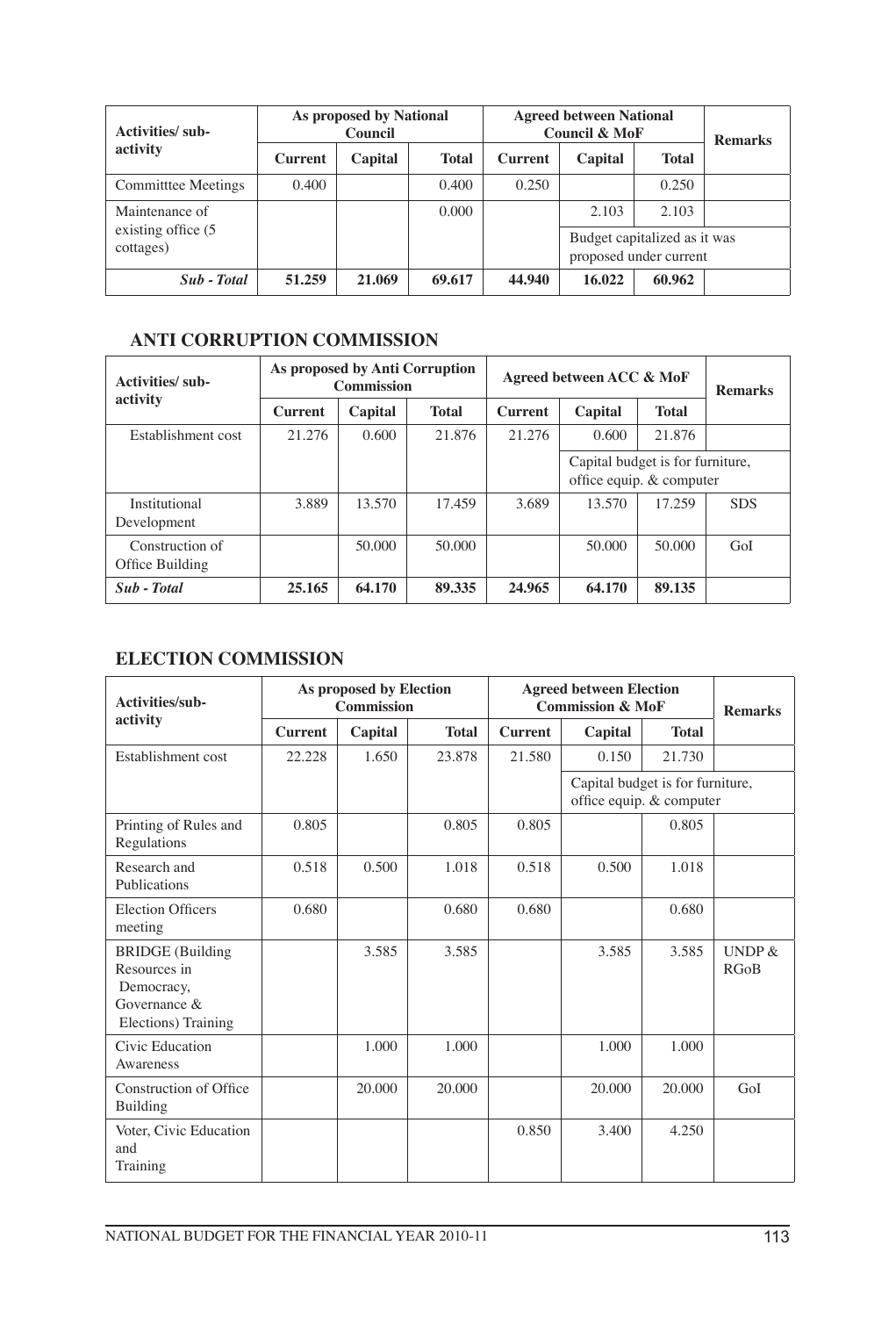| Activities/sub-<br>activity               | As proposed by Election<br><b>Commission</b> |         |              | <b>Agreed between Election</b><br><b>Commission &amp; MoF</b> | <b>Remarks</b> |                          |  |
|-------------------------------------------|----------------------------------------------|---------|--------------|---------------------------------------------------------------|----------------|--------------------------|--|
|                                           | <b>Current</b>                               | Capital | <b>Total</b> | <b>Current</b>                                                | Capital        | <b>Total</b>             |  |
| Local Governance<br>Election              | 154.010                                      | 87.791  | 241.801      | 153.161                                                       | 85.891         | 239.052                  |  |
| Const. of EC's offices<br>in 4 Dzongkhags |                                              | 80,000  | 80,000       |                                                               |                | No. agreement<br>reached |  |
| Sub - Total                               | 178.241                                      | 194.526 | 372.767      | 177.594                                                       | 114.526        | 292.120                  |  |

## **ROYAL AUDIT AUTHORITY**

| Activities/sub-<br>activity                        | As proposed by Royal Audit<br><b>Authority</b> |         |                  | <b>Agreed between</b><br>RAA & MoF | <b>Remarks</b>                                                                       |              |     |
|----------------------------------------------------|------------------------------------------------|---------|------------------|------------------------------------|--------------------------------------------------------------------------------------|--------------|-----|
|                                                    | <b>Current</b>                                 | Capital | <b>Total</b>     | <b>Current</b>                     | Capital                                                                              | <b>Total</b> |     |
| Establishment Costs:                               |                                                |         |                  |                                    | 1.810                                                                                | 80.666       |     |
| HQ, Bumthang,<br>Tsirang. S/Jongkhar<br>$&$ P'ling | 87.946                                         | 4.410   | 78.856<br>92.356 |                                    | Capital budget is for furniture,<br>office equip. & computer for<br>Regional Offices |              |     |
| Printing of Annual<br>Reports                      | 0.425                                          |         | 0.425            | 0.205                              | 0.000                                                                                | 0.205        |     |
| Printing of Audit<br>Manuals                       | 0.500                                          |         | 0.500            | 0.300                              | 0.956                                                                                | 1.256        |     |
| Zhungkha<br>Development                            |                                                | 0.070   | 0.070            | 0.000                              | 0.070                                                                                | 0.070        |     |
| Renvtn. of Regional<br>Office, Tsirang             |                                                | 0.936   | 0.936            | 0.000                              | 0.936                                                                                | 0.936        |     |
| Constreth, of<br>Trainng. Centre,<br>Tsirang       |                                                | 5.365   | 5.365            | 0.000                              | 5.365                                                                                | 5.365        | GoI |
| Sub - Total                                        | 88.871                                         | 10.781  | 99.652           | 79.361                             | 9.137                                                                                | 88.498       |     |

#### **ROYAL CIVIL SERVICE COMMISSION**

| Activities/sub-<br>activity                                                   | As proposed by Royal Civil<br><b>Service Commission</b> |         |              | Agreed between RCSC & | <b>Remarks</b> |              |  |
|-------------------------------------------------------------------------------|---------------------------------------------------------|---------|--------------|-----------------------|----------------|--------------|--|
|                                                                               | <b>Current</b>                                          | Capital | <b>Total</b> | <b>Current</b>        | Capital        | <b>Total</b> |  |
| <b>Establishment Costs</b>                                                    | 24.178                                                  | 1.900   | 26.078       | 22.958                | 1.900          | 24.858       |  |
| Commission<br>Meetings                                                        | 0.336                                                   |         | 0.336        | 0.336                 |                | 0.336        |  |
| Civil Service<br>Common Exams                                                 | 2.513                                                   |         | 2.513        | 2.345                 |                | 2.345        |  |
| Briefing & souvenirs<br>(to in-service)<br>candidates leaving for<br>studies) | 0.706                                                   |         | 0.706        | 0.450                 |                | 0.450        |  |
| Printing of revised<br><b>BCSR</b>                                            | 1.950                                                   | 0.200   | 2.150        | 1.500                 | 0.200          | 1.700        |  |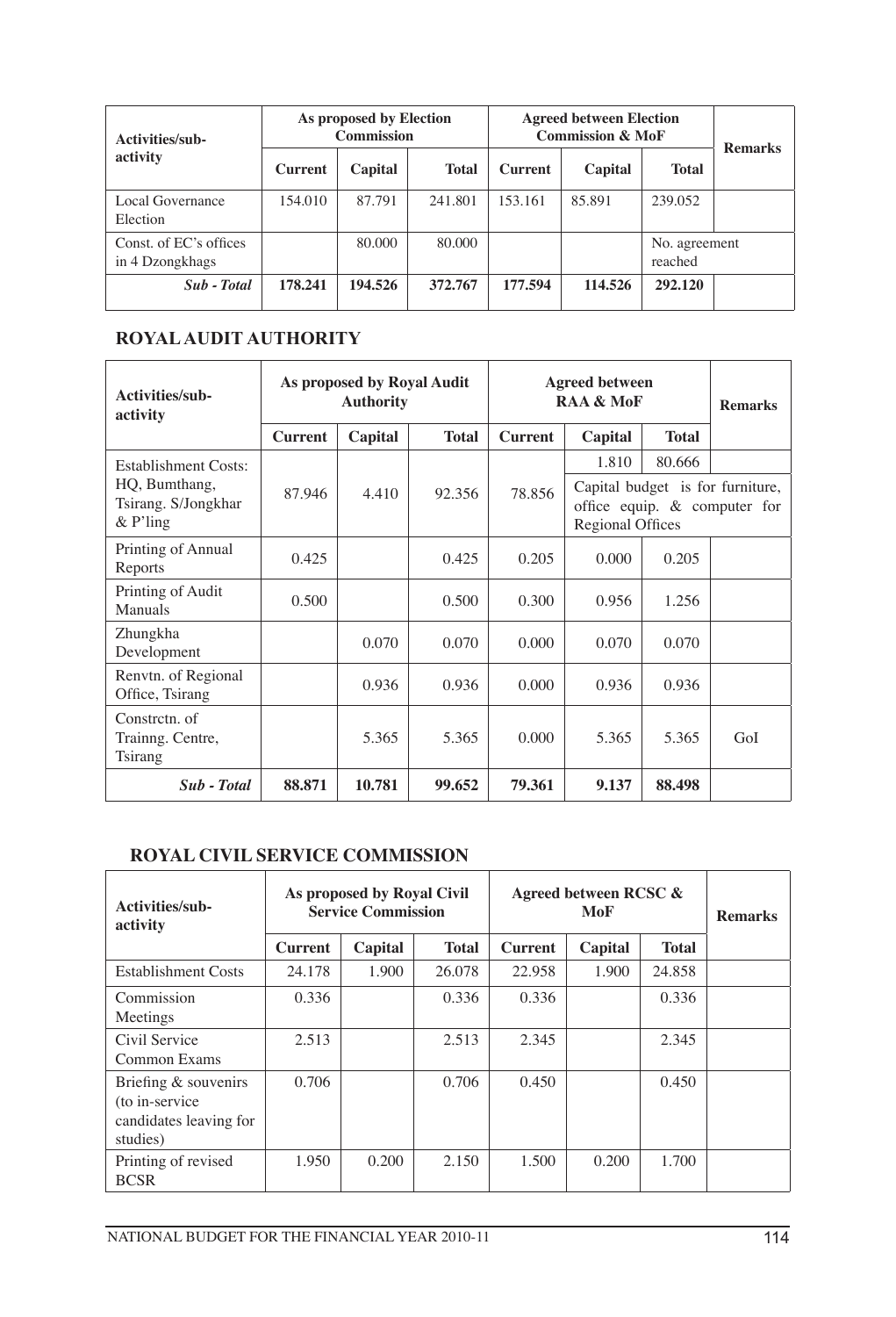| Activities/sub-                                                               | As proposed by Royal Civil<br><b>Service Commission</b> |         |              | Agreed between RCSC & |         |              |                |
|-------------------------------------------------------------------------------|---------------------------------------------------------|---------|--------------|-----------------------|---------|--------------|----------------|
| activity                                                                      | <b>Current</b>                                          | Capital | <b>Total</b> | <b>Current</b>        | Capital | <b>Total</b> | <b>Remarks</b> |
| Office LAN rewiring<br>(Web Based services)                                   |                                                         | 2.400   | 2.400        |                       | 2.300   | 2.300        |                |
| Annual HR<br>Conference                                                       | 0.192                                                   | 0.500   | 0.692        |                       |         | 0.000        |                |
| Renovation of office<br>structure                                             |                                                         | 0.600   | 0.600        |                       | 0.600   | 0.600        |                |
| Human Resource<br>Development<br>Program                                      |                                                         | 60,000  | 60.000       |                       | 60,000  | 60.000       | <b>SDS</b>     |
| Post-graduate<br>Scholarships (GoI)                                           |                                                         | 30,000  | 30.000       |                       | 30,000  | 30,000       | GOI            |
| In-country training<br>(Governance & Anti<br>Corruption Action<br>$Plan-II$ ) |                                                         | 5.000   | 5.000        |                       | 5.000   | 5.000        | <b>ADB</b>     |
| Zhungkha Promotion                                                            |                                                         | 0.250   | 0.250        |                       | 0.100   | 0.100        |                |
| Sub - Total                                                                   | 29.875                                                  | 100.850 | 130.725      | 27.589                | 100.100 | 127.689      |                |

#### **JUDICIARY**

| Activities/sub-                                                | As proposed by Judiciary |         |              |                | Agreed between Judiciary & | <b>Remarks</b> |     |
|----------------------------------------------------------------|--------------------------|---------|--------------|----------------|----------------------------|----------------|-----|
| activity                                                       | <b>Current</b>           | Capital | <b>Total</b> | <b>Current</b> | Capital                    | <b>Total</b>   |     |
| Supreme & High<br>Courts estblshmnt.<br>costs                  | 33.783                   |         | 33.783       | 34.119         |                            | 34.119         |     |
| Estblshmnt. costs,<br>20 District Courts                       | 104.042                  |         | 104.042      | 89.357         |                            | 89.357         |     |
| Estblshmnt, costs<br>of, 15 Dungkhag<br>Courts                 | 34.831                   |         | 34.831       | 27.902         |                            | 27.902         |     |
| National Legal<br>Institute                                    | 1.119                    |         | 1.119        | 0.487          |                            | 0.487          |     |
| Constretn, of<br>Supreme Court<br>building.                    |                          | 189.427 | 189.427      |                | 91.137                     | 91.137         | GoI |
| Purchs of furniture<br>& office equipment<br>for Supreme Court |                          | 5.000   | 5.000        |                | 5.000                      | 5.000          | GoI |
| Judicial Conference                                            | 0.188                    |         | 0.188        | 0.188          |                            | 0.188          |     |
| <b>Judicial Services</b><br>Council Meetings                   | 0.198                    |         | 0.198        | 0.142          |                            | 0.142          |     |
| National Judicial<br>Commission<br>Meetings                    | 0.200                    |         | 0.200        | 0.200          |                            | 0.200          |     |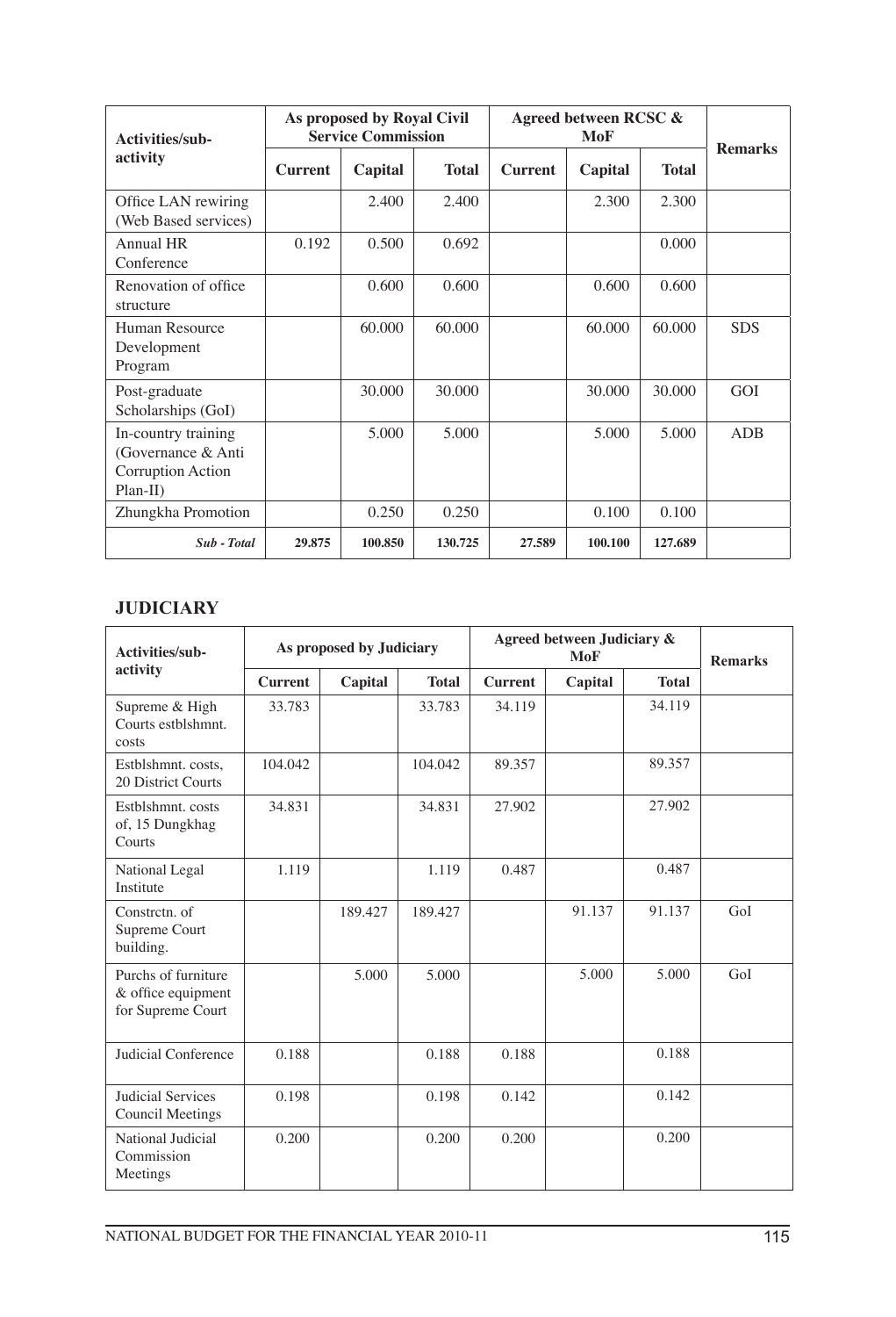| Activities/sub-                                                                                                                 |                | As proposed by Judiciary |              |                                          | Agreed between Judiciary & | <b>Remarks</b> |               |
|---------------------------------------------------------------------------------------------------------------------------------|----------------|--------------------------|--------------|------------------------------------------|----------------------------|----------------|---------------|
| activity                                                                                                                        | <b>Current</b> | Capital                  | <b>Total</b> | <b>Current</b>                           | Capital                    | <b>Total</b>   |               |
| Printing of Court<br>Procedures                                                                                                 | 0.104          |                          | 0.104        | 0.100                                    |                            | 0.100          |               |
| Project<br>Management costs<br>& Constretn. of<br>Mongar Court                                                                  | 0.500          |                          | 0.500        | 0.500                                    |                            | 0.500          | <b>DANIDA</b> |
| Capacity Devlpmnt<br>to ensure the<br>Demerte Govrnne<br>& Rule of Law                                                          | 0.235          |                          | 0.235        | 0.235                                    |                            | 0.235          | <b>UNDP</b>   |
| Training on<br>Zhungkha<br>Development                                                                                          |                | 0.500                    | 0.500        |                                          | 0.300                      | 0.300          |               |
| In-country Training<br>of Bench Clerks on<br>various new Acts                                                                   |                | 2.000                    | 2.000        |                                          |                            | 0.000          |               |
| Construction of<br>Gelegphu Court                                                                                               |                | 0.200                    | 0.200        |                                          | 0.200                      | 0.200          | <b>DANIDA</b> |
| Institutional<br>Strengthening of<br>Mongar District<br>Court                                                                   |                | 0.200                    | 0.200        |                                          | 0.200                      | 0.200          | <b>DANIDA</b> |
| Construction of<br><b>Tashigang Court</b>                                                                                       |                | 10.600                   | 10.600       |                                          | 13.432                     | 13.432         | <b>DANIDA</b> |
| Construction of<br>Thimshing, Pan-<br>bang, Sagteng and<br>Sibsu Dungkhag<br>Courts                                             |                | 32.000                   | 32.000       |                                          | 23.600                     | 23.600         | GoI           |
| Constretn. and<br>inaugrtn. of Ngan-<br>glam, Jomotsang-<br>kha, Samdubchhe-<br>oling & Lhamoid-<br>zingkha Dungkhag<br>Courts. | 0.400          | 4.000                    | 4.400        | 0.400                                    | 4.000                      | 4.400          | GoI           |
| Constretn. of<br><b>Bumthang District</b><br>Court                                                                              |                | 11.000                   | 11.000       |                                          | 11.000                     | 11.000         | <b>SDC</b>    |
| Constretn. of Tong-<br>sa District Court                                                                                        |                | 11.000                   | 11.000       |                                          | 11.000                     | 11.000         | Austrian      |
| <b>HRD</b> Programme<br>(National Legal<br>Institute Office)                                                                    |                | 0.500                    | 0.500        |                                          |                            |                |               |
| Purchase of ve-<br>hicles $(12)$ - Dung-<br>khag Courts                                                                         |                | 13.800                   | 13.800       | To be considered on a case by case basis |                            |                |               |
| Post-graduate stud-<br>ies in Financial<br>Management                                                                           |                | 3.000                    | 3.000        |                                          | 3.000                      | 3.000          | <b>DANIDA</b> |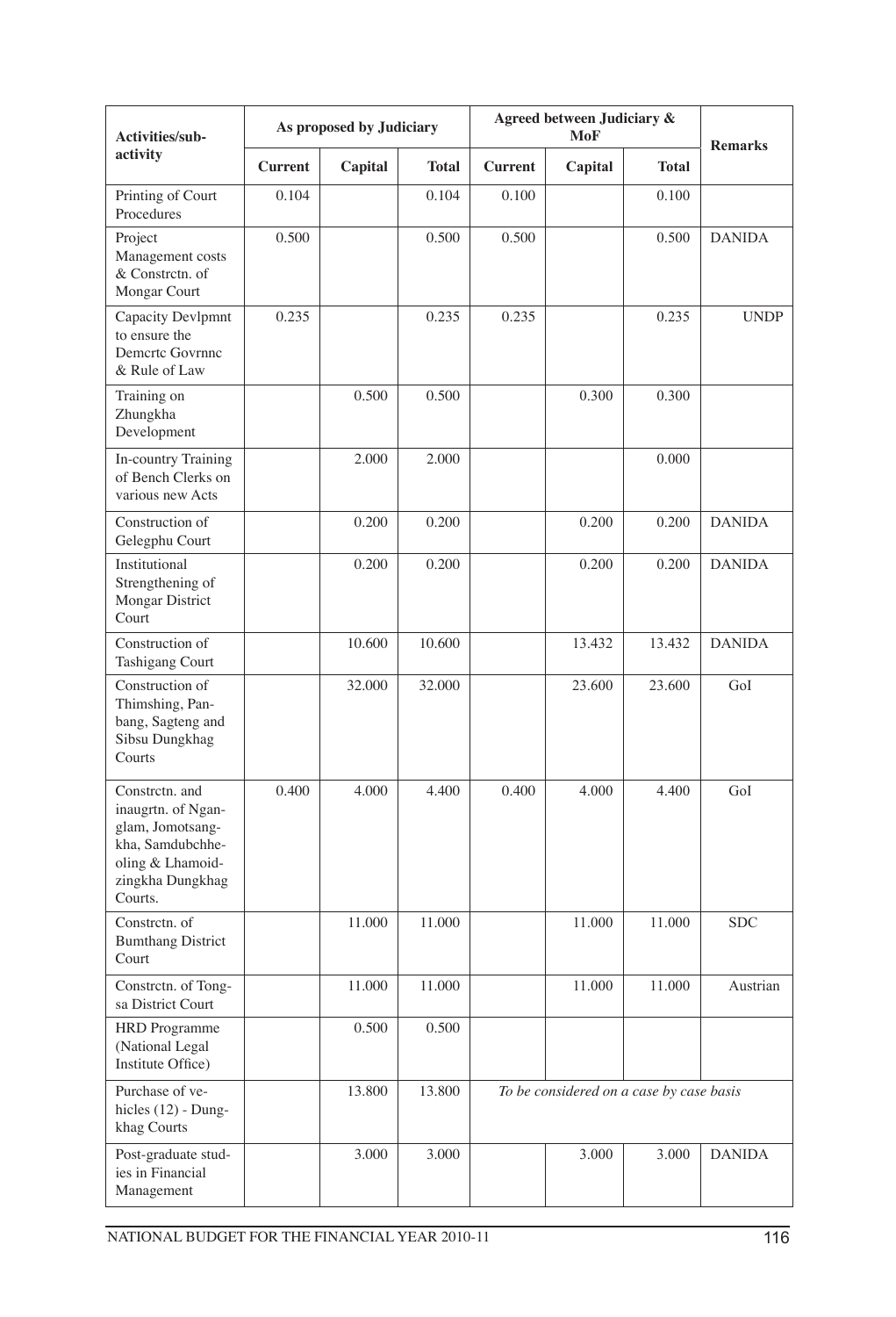| Activities/sub-                                                                                     |                | As proposed by Judiciary |              |                | Agreed between Judiciary &               | <b>Remarks</b> |                      |
|-----------------------------------------------------------------------------------------------------|----------------|--------------------------|--------------|----------------|------------------------------------------|----------------|----------------------|
| activity                                                                                            | <b>Current</b> | Capital                  | <b>Total</b> | <b>Current</b> | Capital                                  | <b>Total</b>   |                      |
| Post graduate stud-<br>ies in Law (LLM)                                                             |                | 5.600                    | 5.600        |                | 7.900                                    | 7.900          | <b>DANIDA</b>        |
| Post-graduate stud-<br>ies in ICT                                                                   |                | 3.000                    | 3.000        |                | 3.000                                    | 3.000          | <b>DANIDA</b>        |
| <b>Bhutanese ADR</b><br>(alternative dispute<br>resolution) Mecha-<br>nism Assessment<br>and Design |                | 1.000                    | 1.000        |                | 1.000                                    | 1.000          | <b>DANIDA</b>        |
| Short term ex-<br>country training                                                                  |                | 8.000                    | 8.000        |                | 8.000                                    | 8.000          | SDC &<br>Austrian    |
| Peer-exchange<br>Program (outside<br>country)                                                       |                | 6.000                    | 6.000        |                | 6.000                                    | 6.000          | SDC &<br>Austrian    |
| Peer-exchange Pro-<br>gram (In-country)                                                             |                | 2.500                    | 2.500        |                | 2.500                                    | 2.500          | SDC $\&$<br>Austrian |
| Short-term in-coun-<br>try training                                                                 |                | 5.000                    | 5.000        |                | 5.000                                    | 5.000          | SDC &<br>Austrian    |
| <b>Conduct Assess-</b><br>ment on Juvenile<br>Justice System                                        |                | 1.410                    | 1.410        |                | 1.410                                    | 1.410          | <b>UNDP</b>          |
| Training of Judicial<br>Staff, Judges and<br>Registrars                                             |                | 1.410                    | 1.410        |                | 1.410                                    | 1.410          | <b>UNDP</b>          |
| Capacity Develop-<br>ment to ensure<br>Democratic Gov-<br>ernance and Rule<br>of Law.               |                | 1.482                    | 1.482        |                | 1.482                                    | 1.482          | <b>UNDP</b>          |
| Institutional<br>Strengthening of<br>High, Dzongkhag<br>& Dungkhag<br>Courts                        |                | 10.000                   | 10.000       |                | 10.000                                   | 10.000         | GoI                  |
| Purchase of Ve-<br>hicles, Thimphu<br>District Court                                                |                | 0.900                    | 0.900        |                | To be considered on a case by case basis |                |                      |
| Constretn of Dan-<br>gpon's Residence,<br>Tashigang                                                 |                | 6.000                    | 6.000        |                | 6.000                                    | 6.000          |                      |
| Constretn.of Ap-<br>proach Road to<br>District Court,<br>Tashigang                                  |                | 3.000                    | 3.000        |                | 3.000                                    | 3.000          |                      |
| Constretn. of Water<br>Supply for District<br>Court, Tashigang                                      |                | 0.500                    | 0.500        |                | 0.500                                    | 0.500          |                      |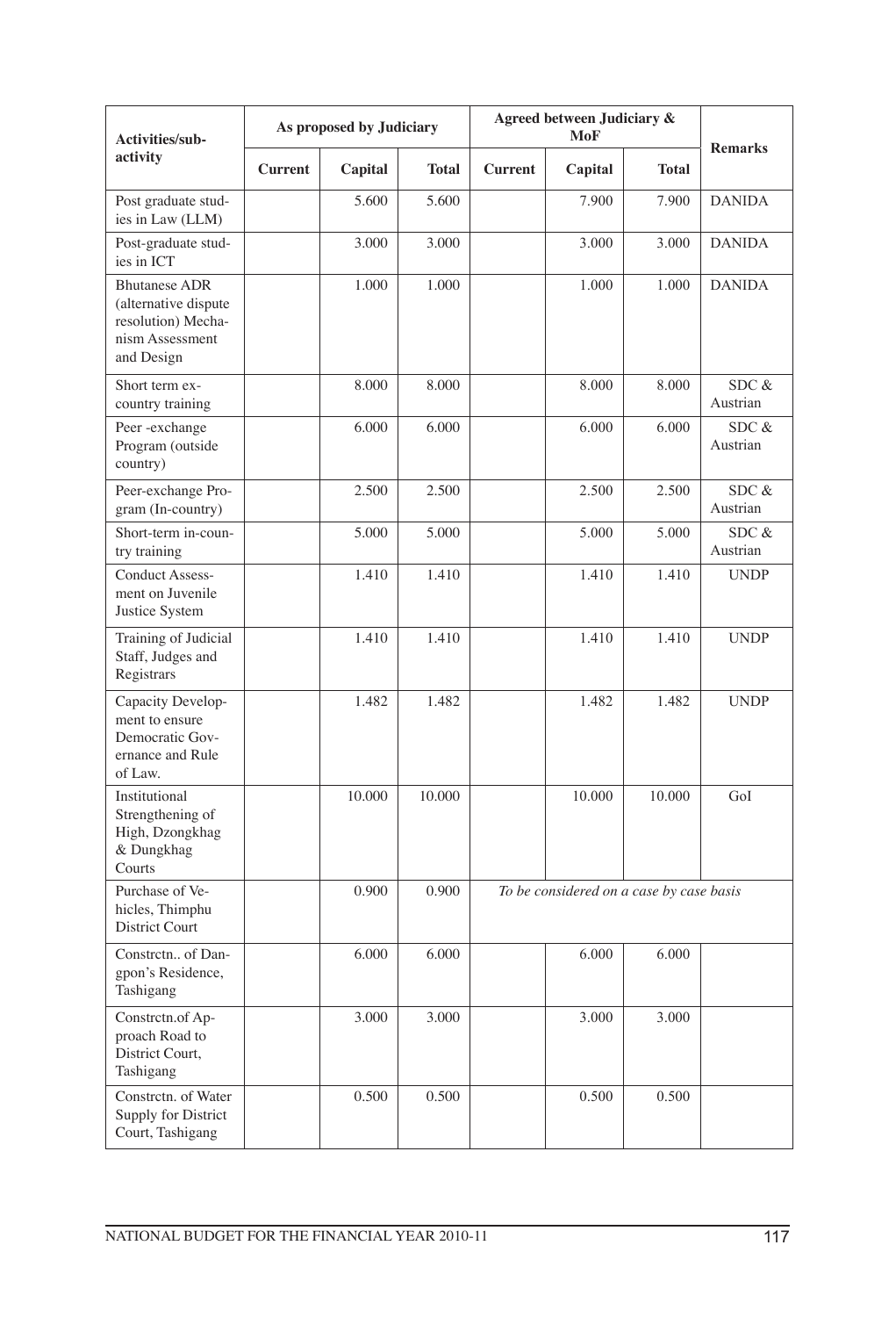| Activities/sub-                                                                |                | As proposed by Judiciary |              | Agreed between Judiciary &       | <b>Remarks</b> |              |  |  |
|--------------------------------------------------------------------------------|----------------|--------------------------|--------------|----------------------------------|----------------|--------------|--|--|
| activity                                                                       | <b>Current</b> | Capital                  | <b>Total</b> | <b>Current</b>                   | Capital        | <b>Total</b> |  |  |
| Constretn, Power<br>Trans. & Line for<br>District Court,<br>Tashigang          |                | 3.000                    | 3.000        |                                  | 0.500          | 0.500        |  |  |
| Major maintnnc. of<br>road from office to<br>Dangpon's Resi-<br>dence, Chhukha |                | 0.437                    | 0.437        | Dropped during budget discussion |                |              |  |  |
| Renovation of Dan-<br>gpon's Residence,<br>Samtse                              |                | 0.800                    | 0.800        |                                  | 0.452          | 0.452        |  |  |
| Purchase of Agri-<br>cultural Machiner-<br>ies, Samtse District<br>Court       |                | 0.060                    | 0.060        | Dropped during budget discussion |                |              |  |  |
| Renovation of Dan-<br>gpon's Residence,<br>Tongsa                              |                | 1.200                    | 1.200        |                                  | 0.300          | 0.300        |  |  |
| Acquisition of<br>Land, Zhemgang<br><b>District Court</b>                      |                | 0.629                    | 0.629        |                                  | 0.629          | 0.629        |  |  |
| Furniture, Comput-<br>er & office Equip.,<br>P/Gatshel District<br>Court       |                | 0.460                    | 0.460        |                                  |                | 0.000        |  |  |
| Const. of Approach<br>Road to District<br>Court, Bumthang                      |                | 1.158                    | 1.158        |                                  | 1.158          | 1.158        |  |  |
| Construction of<br>Garage, Dzongkhag<br>Court, S/Jongkhar                      |                | 0.150                    | 0.150        |                                  |                |              |  |  |
| Renovation of<br>Garage and Roof<br>Painting, Dungkhag<br>Court, P/Ling        |                | 0.362                    | 0.362        |                                  | 0.062          | 0.062        |  |  |
| Construction of<br>attached Toilet and<br>Store, Wamrong<br>Dungkhag Court.    |                | 0.550                    | 0.550        |                                  | 0.250          | 0.250        |  |  |
| Construction of<br>Dangpon's Resi-<br>dence, Nganglam                          |                | 3.500                    | 3.500        |                                  | 3.500          | 3.500        |  |  |
| <b>Black Topping of</b><br>Road to Dungkhag<br>Court, Nganglam                 |                | 0.200                    | 0.200        |                                  | 0.200          | 0.200        |  |  |
| Construction<br>of Dangpon's<br>Residence,<br>Jomotsangkha                     |                | 3.500                    | 3.500        |                                  | 3.500          | 3.500        |  |  |